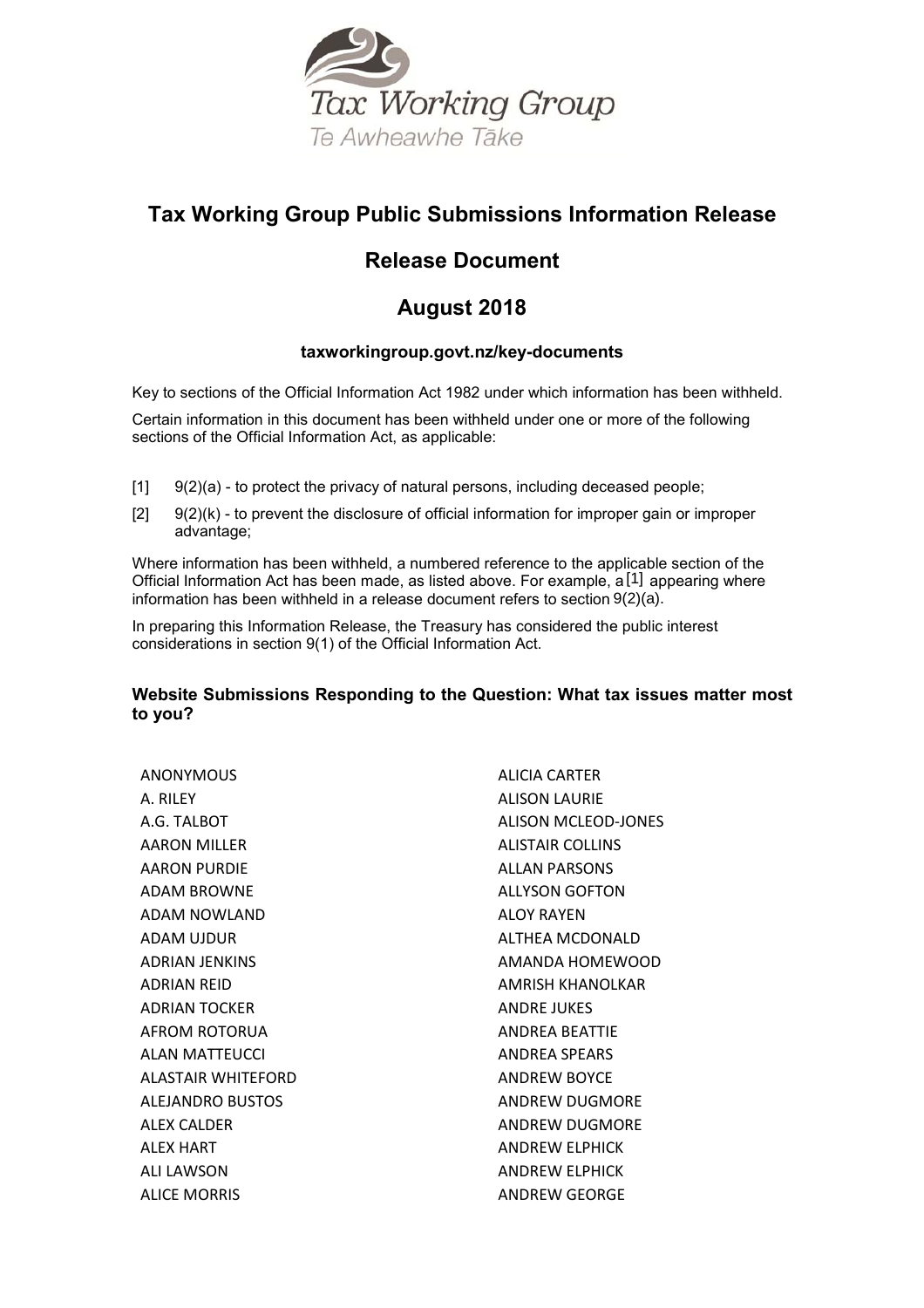ANDREW MACBETH ANDREW NASH ANDREW PHILLIPS ANDREW ROBINSON ANDREW WILLIAMS ANDY BAIRD ANDY NICHOLSON ANDY SPANTON ANGELA HARMON ANGIE BENN ANITA MULAY ANN MARTIN ANN WAGSTAFF ANTHONY CRANSTON ANTHONY MEEHAN ANTHONY VEITCH ARTHUR CASH BARBARA BUSH BARBARA FORD BEAU PONT BELINDA WARE BEN GRAHAM BEN HALLIDAY BEN HOFFMAN BEN LEE BEN O BRIEN BERNADETTE REEDY BERNARD KLOS BERNARD WONG BERT VAN DEN BERG BETH LENIHAN BEVERLEY HOUSTON BEVIN BRETT BILL BARRY BOB DILLON BOB VIALLE BRAD HUTTON BRAD PATTERSON BRENDAN MCCOWATT BRENDAN MURPHY BRENDAN PLATT BRENDON CAMERON BRENDON HOSKEN BRETT ANDERSON BRETT HAYDE BRETT HOBSON

BRIAN BRIAN GILBERTHORPE BRIAN ROSE BRIGITTE PEARCE-WITANA BRUCE CHURCH BRUCE JEFFERIES BRUCE MERRETT BRUCE NEWBURGH BRUCE ROBERTS BRUNO BASCHUN BRYAN MORTIMET BYRON JONES BYRON JONES C BROWN CAITLIN WEICH CALEB STONER CALLUM MELHUISH CARL BIGLAND CARL PETERSON CARLA TE ANGA CAROL SUMNER CAROLE RAYMEN CAROLINE MALTHUS CAROLINE SYDDALL CARRIE CATHERINE BARKER CATHERINE BINDON CATHERINE LAMB CATHERINE OLSEN CATHERINE WOODLEY CELIA MCALPINE CHANCE HAUSMAN CHARLES TEICHERT CHERRY MACKENZIE CHIRANGA LIYANAGE **CHRIS** CHRIS HADLEY CHRIS HANNAN CHRIS MARTIN CHRIS METTAM CHRIS PATTISON CHRIS PATTISON CHRIS SHAW CHRIS SIMPSON CHRIS STARK CHRIS. CAMP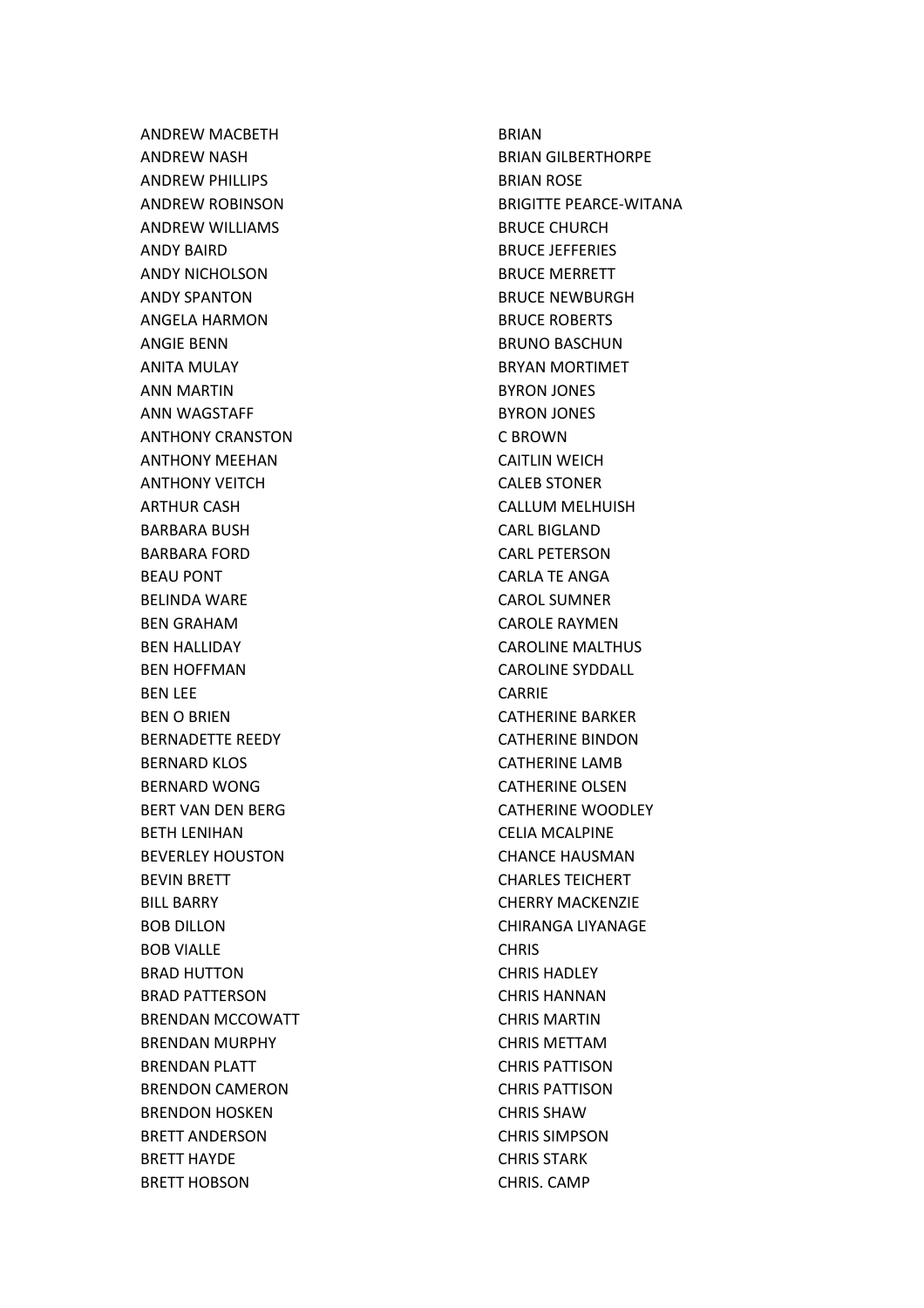CHRISTINA ROBERTSON CHRISTINE LARKING CHRISTINE SMALL CHRISTINE WILSON CHRISTOPHER FIDOE CHRISTOPHER HOWES CHRISTOPHER LAING CHRISTOPHER STUCKEY CLAIRE CHAMBERS CLAIRE MORRIS CLARE KITT CLARE ZYSKOWSKI CLIVE ADCOCK CLIVE ROBERTS COLIN FUSSELL COLIN GALE COLIN KANE COLIN SWENSON COLLIN LITTLEWOOD COLLIN LITTLEWOOD COLLIN LITTLEWOOD CONROY YOUNG CORY MURRAY COURTNEY PRATT CRAIG CRAIG DALTON CRAIG FISHER D DALE EASTHAM DAN CARPENTER DAN MELBYE DAN SIMMONS DAN THURSTON DAN YOUNG DANIEL BENNETT DANIEL MAÑETTO DANIEL SANSON DANIEL SHANAHAN DANIELA BAGOZZI DANNY STEWART DARREN SMITH DARRYL BUCKLEY DAVE BULL DAVE RENISON DAVID DAVID ALLARD

DAVID ALLIS DAVID BLAKE DAVID BROUWERS DAVID DE LACEY DAVID DE LACEY DAVID DIGGS DAVID ECCLES DAVID HAWKE DAVID LAMOND DAVID LEBERKNIGHT DAVID LINDSAY DAVID MARSHALL DAVID MCDOUGALL DAVID MCKAY DAVID NEWMAN DAVID PROUDFOOT DAVID REID DAVID WEST DAVID WOLLAND DEAN LEE DEBBIE LUCAS DEBBIE LUCAS DEBBIE PITMAN DEBORAH ARMSTRONG DEBORAH GARLAND DEBORAH ROSS DEBORAH WALL DEIDRE BUTLER DEMIAN ROSENTHAL DENE BARNETT DENIS DUMAINE DENISE JELICICH DENISE MATHERS DENNIS ROGERS DEREK RANKIN DEREK REEVES DEREK TAYLOR DEREK WISEMAN DERYCK LANE DEVAN KESHA DEXTER MUIR DHARMESH CHANDRA DIANE DIANE DYKGRAAF DICK BANNISTER DIETRICH RADEL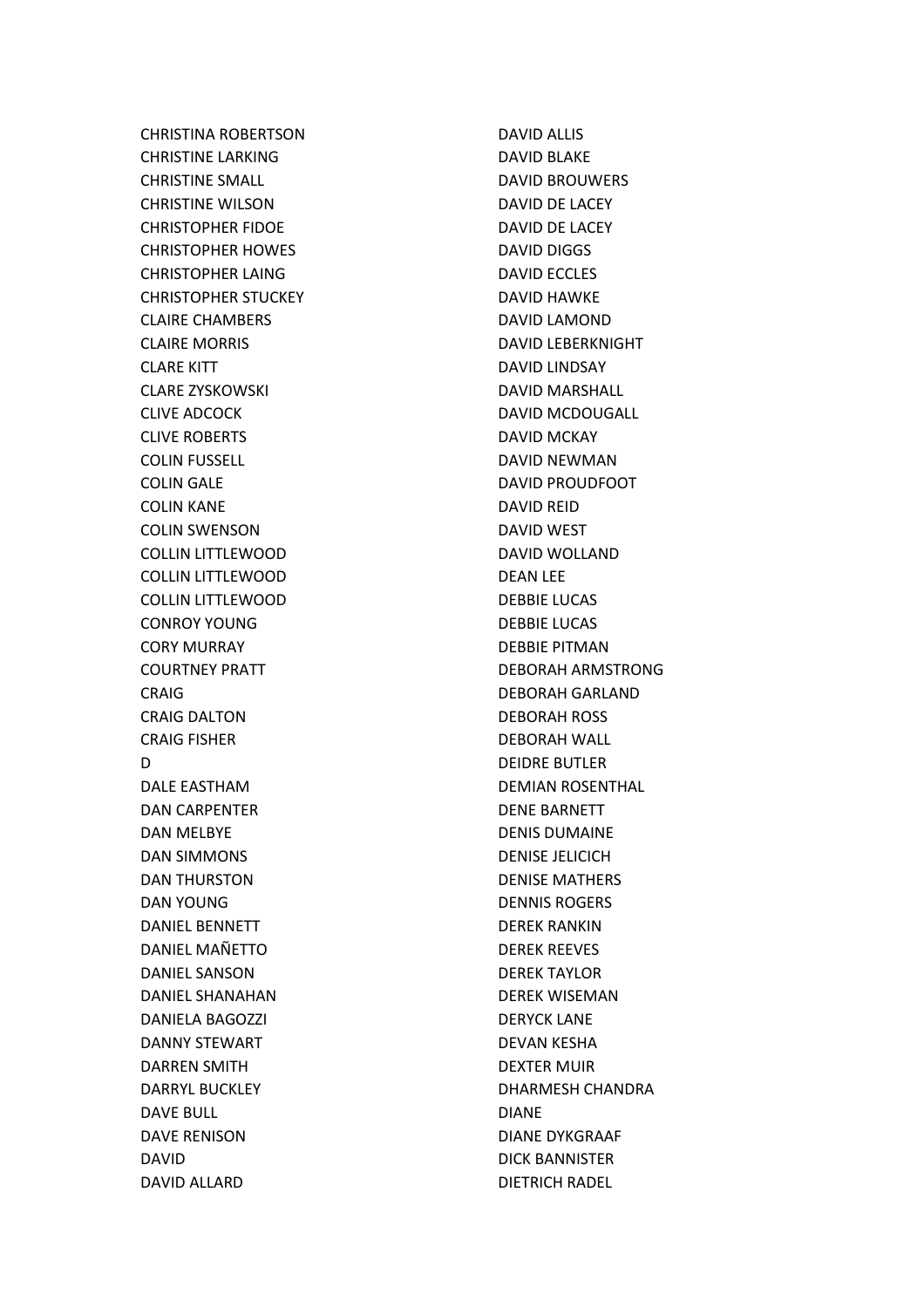DON RYDER DONALD ARCHER DONALD WREFORD DOREEN WAUGH-LORY DWAYNE BARLOW DWAYNE WALSH DYLAN ADAMS DYLAN FLETCHER EDDIE GREENAWALT EDWARD FLETCHER EILEEN WRIGHT EILISH MADDOCK ELEANOR MAYER ELIANE GENEVIEVE LAGNAZ ELIZABETH ANDERSON-SMITH ELIZABETH CALA ELIZABETH EVANS ELIZABETH LAWRENCE ELIZABETH MCKAY ELIZABETH MCKINNON ELIZABETH STULEN ELLEN BLAKE ERIC VERNIER ERIC WILLIAMS ERIK MARJO ERIKA WHITTOME ERIN STAGG ERIN WILDERMOTH ERWIN MEIER ERWIN MEIER ERWIN WEE EUAN MACDUFF EVELYN LEMM F B FELICITY FIONA KEELING FLEUR HARDMAN FRANCES HORTON FRANK YOUNG FRED HAYWARD GABRIELLA BARBARA GAIL LAMBESS GAIL MOSEY GARRY ANDERSON GARRY FERGUSON GARTH BARLEY

GARY KING GARY YUILL GAVIN WEBB GEM PRITCHARD GENEVIEVE UTTING GEOFF DONKIN GEOFF LYE GEOFF TURPIN GEOFF WISE GEOFFREY COLEMAN GEOFFREY HINDS GEORGE JASONSMITH GEORGE KORNMAN GEORGIA BOLTON GEORGIA O'BRIEN GERALDINE ALLAN GERALDINE COMBER GERALDINE STONES GERD RUSCHHAUPT GERT TALJAARD GLEN BROWNLEE GLEN EUSTACE **GORDON** GORDON FULLARD GRAEME GOODWIN GRAEME PEDERSEN GRAHAM WILLIAMS GRANT ALEXANDER GRANT CHING GRANT FARRELL GRANT FARRELL GRANT HANNAH GRAY BARTLETT MBE GREG BARNETT GREG SMITH GREG SUGRUE GREG XAVIER GREGORY COOPER GWYN JOHN HANK (HENDRIK) OPTLAND HANNO VAN DER MERWE HARRIET GALE HARTWIG CLASEN HEATHER POLASCHEK HELEN FRASER [1]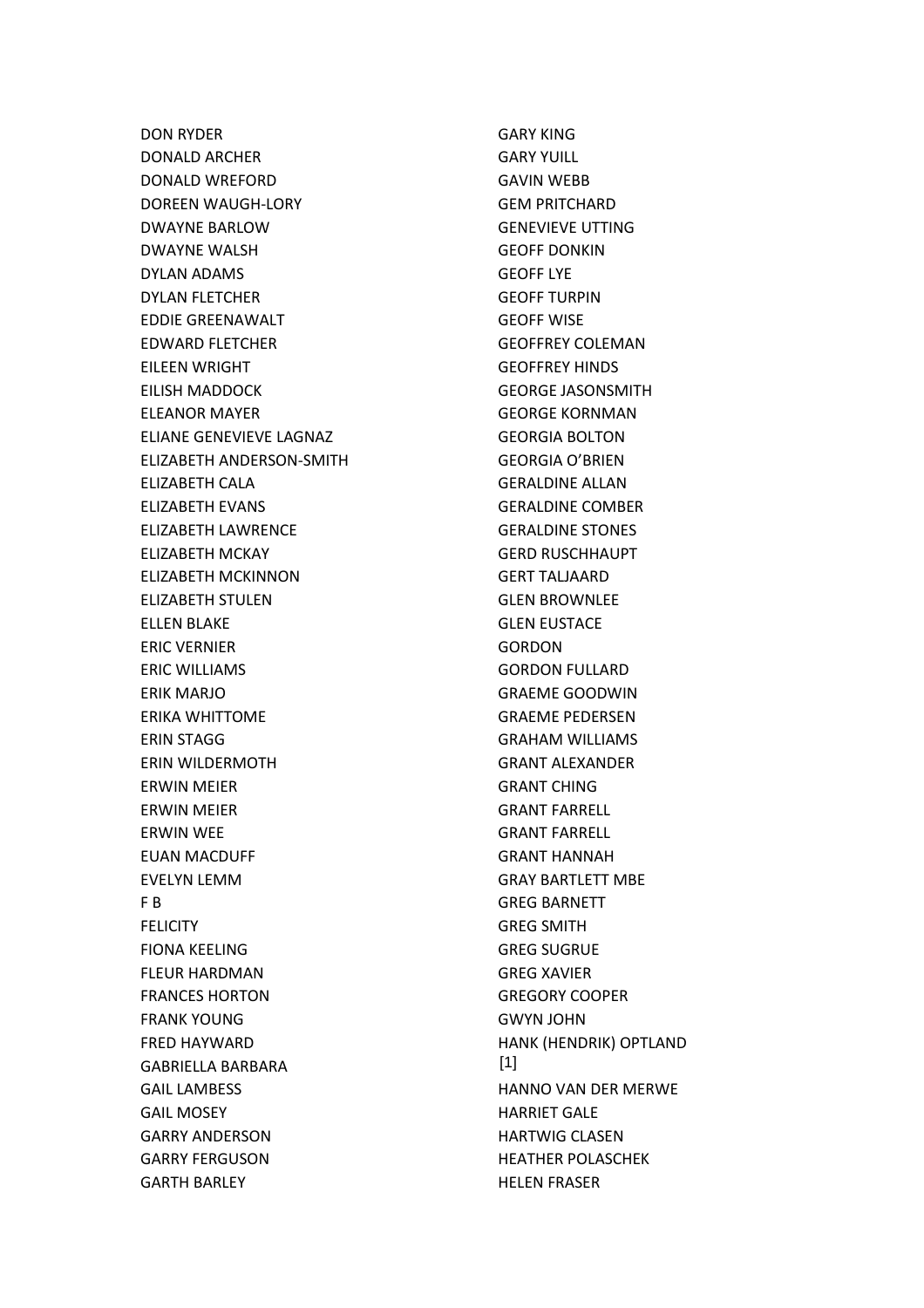HELEN MONGILLO HELEN ROBINSON HELEN SMITH **HENRY** HENRY HOLT HERRMAN BOHTE HILARY STACE HUGH GOODACRE IAN CURD IAN GORDON IAN KIDDLE IAN LEATHERLAND IAN MORONEY IAN REYNOLDS IGOR DIVJAK IVAN SHARMA IVOR PEKSA J AND G COURTENAY JACK CRAW JACK DOBBS JACK GARTHWAITE JACK MOIR JACK SCHITT JACK TURD JACOB HAMLIN JACQUIE TOMLINS JAIMIE MOUAT JAKE DOOLEY JAMES ARTHUR WILLIAMSON JAMES BAIN JAMES BROWN JAMES CLARK JAMES DWYER JAMES HEWSON JAMES LITCHWARK JAMES STOKES JAMES TURNER JAN BRAIN JAN OLIVER JAN SCHOUTEN JANE GRANT JANE JONAS JANE STEPHEN JASON JASON DOYLE JASON GREEN

JASON MCCAMISH JASON MCQUINN JASON MCQUINN JASON MCQUINN JASON MCQUINN JASON WOODS JEANETTE GARNETT JEFFREY JOHN SINGLETON JEN OLSEN JENNI CUBIS JENNIFER GOLDSACK JENNY PRICE JEREMY JERRY FLAY JESS ROSE JESSICA CHARNLEY JESSICA MATHESON JESSICA SCOTT JILL BEST JILL FORD JILL MIDGLEY JIM MILLER JIMMY MCCRILLIS JO FRIEDRICH JOAN O'SULLIVAN JOANNA WELLS JOANNE WAITOA JOAQUIM COLACO JOHN JOHN ALLEN JOHN ASKEW JOHN BITHELL JOHN BLACK JOHN BROUGHTON JOHN CAMERON JOHN CARTER JOHN CHRISTIE JOHN DAVIS JOHN EDWARDS JOHN JOHNSTON JOHN LAWSON JOHN LIVESEY JOHN OEHLEY JOHN RILEY JOHN RUSSELL JOHN WATSON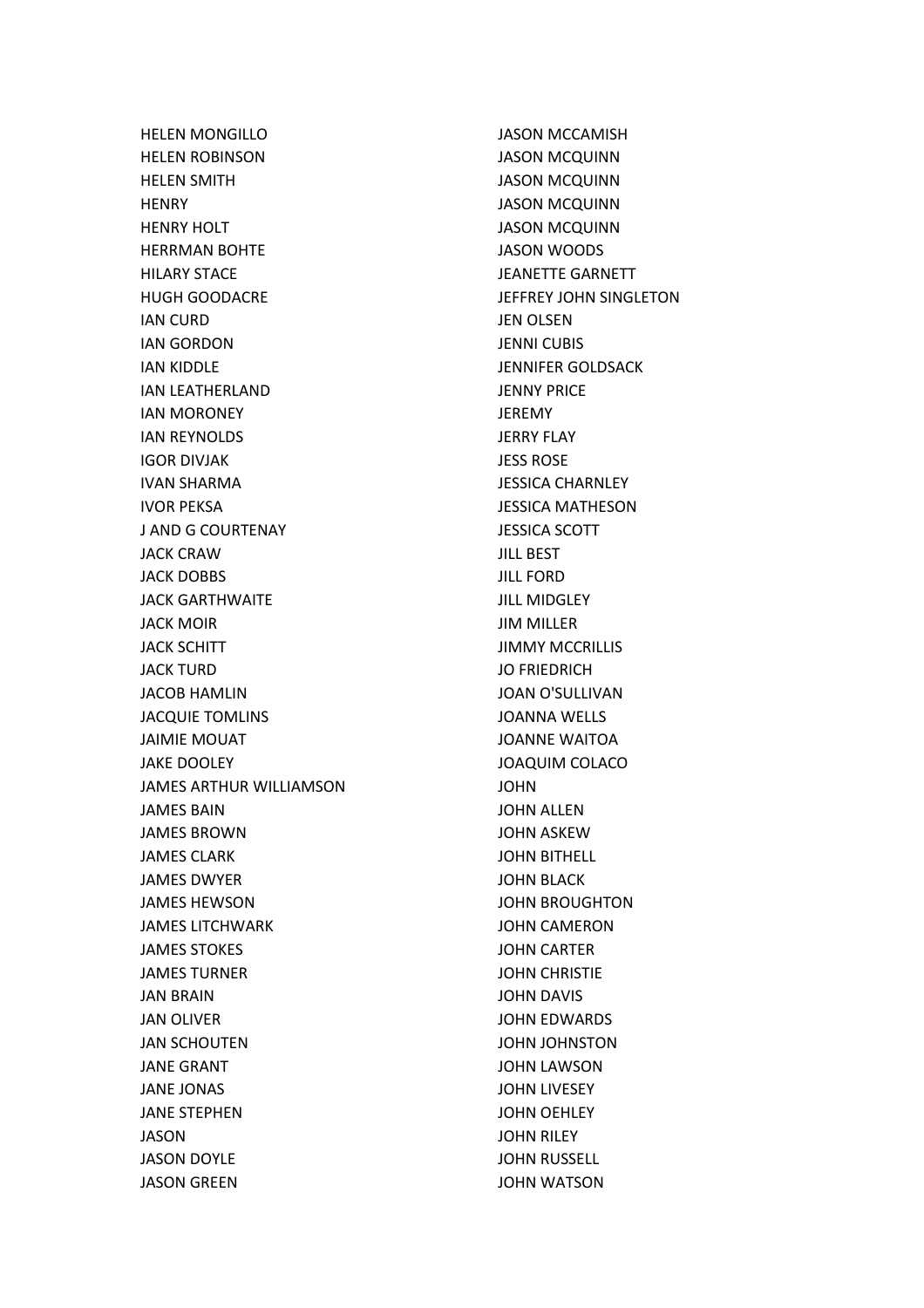JON HARRIS JONATHAN MORRIS JONATHAN STUART JONATHON GILLHAM JOSH CONNOLLY JOSHUA GIDDY JOSHUA PAFF JOSIE NEWITT JP TE PUIA JUDI JUDD JUDITH SPENCER JUDY CRUICKSHANK JULIA FRELAN JULIAN HUTT JULIAN WADE JULIE HOLLIDAY JULIE WOOLNER JUSTIN CONNOLLY JUSTIN RYAN K BARLOW KA SIVITER KAETI RIGARLSFORD KAREN BAKER KAREN BETONY KAREN WESTON KARINA BARNEY KARL GODDARD KASMIN NIKORA KAT FINN KATARINA TE MAIHAROA KATE JENSEN KATE JONES KATE KENNEDY KATHERINE TROUP KATHERINE WITHINGTON KATHERYN-MARGARET PASCOE KATHLEEN CHRISTIE KATHRYN MCNEIL KATHRYN MOORE KATHRYN STURM KATHY GORDON KAY TRACEY KEATON LANE KEITH BLAYNEY KEITH CHAPMAN KELLIE MAGEE

KELLY SCREEN KELSEY TAYLOR KELVIN BLACK KEN WATSON KEN WILDE KENNETH RIACH KENNETH TRASS KERRY JONES KEVIN SMITH KEVIN WINDELBORN KHUSHBIR SINGH KIM GREEN KIPI WALLBRIDGE-PAEA KIRIN HARRISON KRISTIE ELPHICK KUSH HOPE KYMBERLEY PAIGE KYN DRAKE LARA IRIARTE LARA OBERHOLSTER LAURA CHIRNSIDE LAURENCE BURROWS LAURIE TODD LAWRENCE ROBERTS LAWRENCE ROBERTS LAWRENCE ROBERTS LEAH CRONIN LEAH CRONIN LEANNE CATCHPOLE LEANNE CATCHPOLE LEANNE MCKENZIE LEANNE PLUNKETT LEIGH TAGGART LENNY SB LES DIACK LES NEWMAN LES NEWMAN LESLEY WHITE LEWIS MACKINNON LEZ MORGAN LIA LARDENOYE LIAM O'CONNOR LIAM THOMAS TAYLOR LINDA BOND LINDA SORENSEN LISA COWE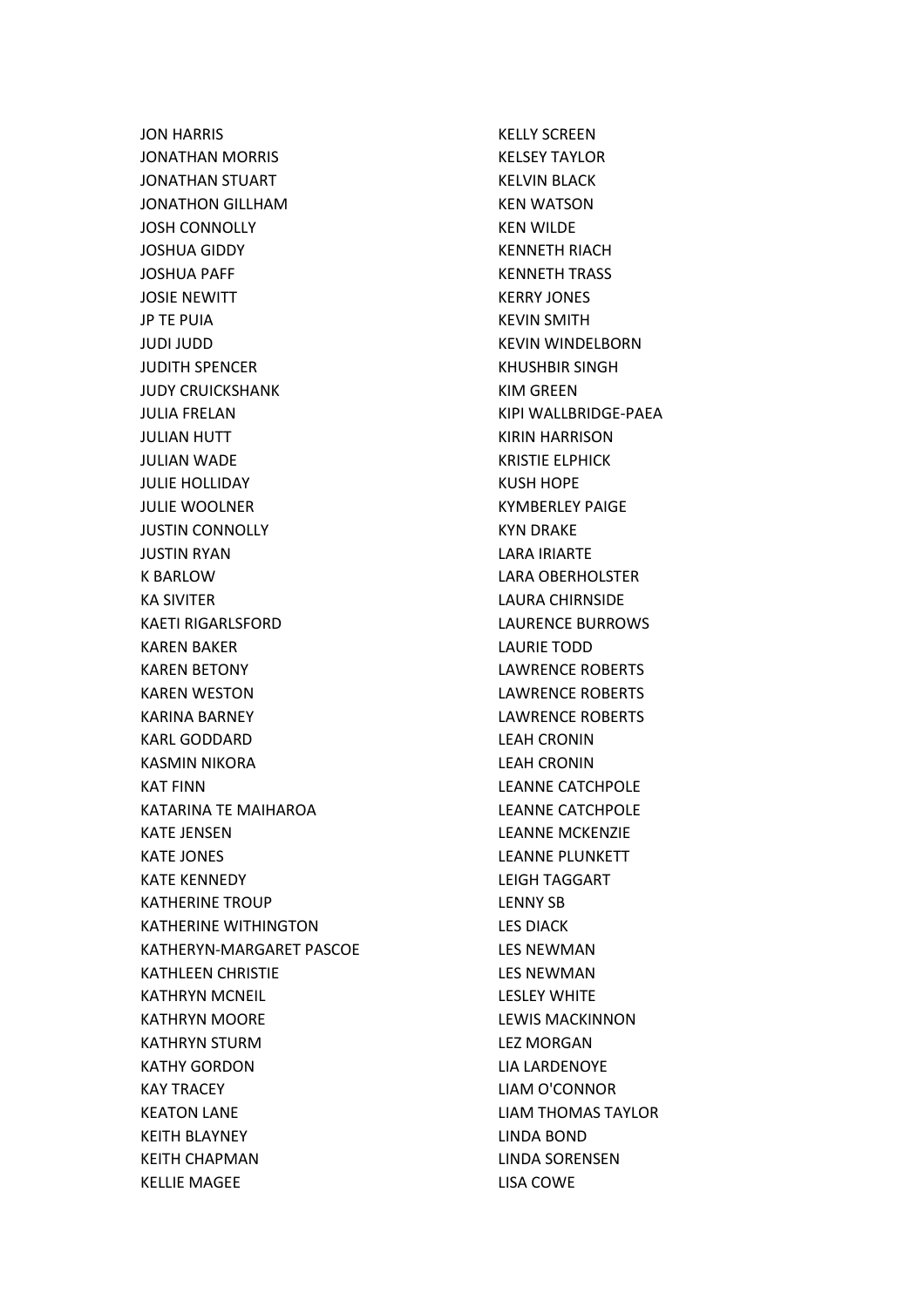LISA MALDE LISA RICHARDSON LLEWELLYN GILES LLOYD MEIKLEJOHN LOIS SHERLOCK LORRAINE HALL LORRAINE MULLINGS LORRAINE NEWMAN LORRAINE PELLS LOTTE BLAIR LOUIS DYER LOUISE MCLEAN LOUISE MORRISON LUKE COPSEY LUKE FAGAN LUKE SCHNEIDER LYDIA STANDE LYN DOWNS LYNDON HAWK LYNEKE ONDERWATER M S M S MALCOLM HATTAWAY MALCOLM SMITH MANOJA KALUPAHANA MARC SPARKS MARCUS PICKENS MARCUS THOMAS MARGARET CHRISTIE MARGARET CLAPHAM MARGARET CONNOLLY MARGARET GWYNN MARGRIET GEESINK MARIANNE BISHOP MARIE COUSENS MARIE MATENGA MARIE O'SULLIVAN MARIKA JACKSON MARINA STEINKE MARINA WATSON MARINA WATSON MARK BERGHAN MARK CUTHBERT MARK GILBERT MARK HOLLAND MARK INGLIS

MARK JONES MARK LEWIS MARK PALMER MARK PATCHETT MARK REEVES MARK ROUSE MARK WEBSTER MARNIE BRANNIGAN MARTIN MEREDITH MARY NEATE MARY-ANN LAIDLAW MATHEW BAYLISS MATT FOULKES MATT HEAVEN MATT RAMA MATT WEIR MATT WILSON MATTHEW BOSWELL MATTHEW DE VRIES MATTHEW FLETCHER MATTHEW KEENS MATTHEW KEENS MATTHEW SAMPSON MAUREEN RUSS MAURICE UPTON ANONYMOUS MELANIE KILFOYLE MELANIE TAHATA MELINDA NETTO MELISSA GREENE MEREDITH PARKIN MERV HUXFORD MICHAEL ANDREWS MICHAEL C BARNETT MICHAEL COUP MICHAEL DORE MICHAEL EVERETT MICHAEL HARDING MICHAEL JONGENEEL MICHAEL KEEHAN MICHAEL KINGSTON MICHAEL MARTENS MICHAEL MAUNDER MICHAEL NORRIS MICHAEL RILEY MICHAEL RUTLAND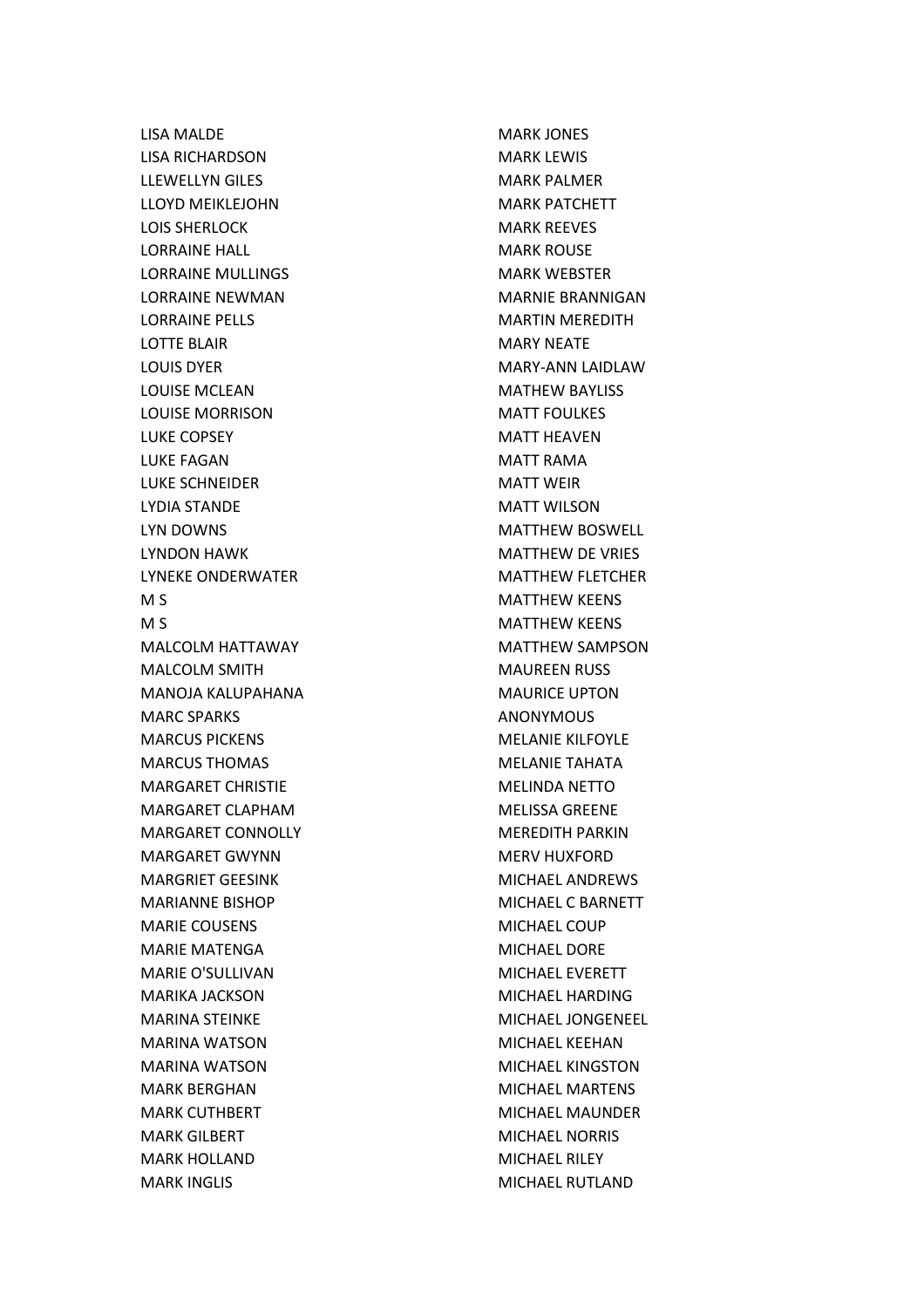MICHAEL WOODS MIKA 5 MIKE ALLEN MIKE CHURCHER MIKE CLEMENT MIKE COLE MIKE HENDERSON MIKE MERRITT MIKE SCOTT MIKE SIMPSON MIKE WOOD MURRAY BENNIE MURRAY BOND MURRAY COLLINGWOOD MURRAY COPE MURRAY ELLIOTT MURRAY MCGOVERN NADA AL-AMIN NAOMI POCOCK NATHAN MACKIE NEIL CASWELL NEIL FITZJAMES NEIL VAN DER STAR NEVILLE EVANS NEVILLE WYNN ANONYMOUS NGAERE THORNALLEY NICK GENTLE NICK ROCHE-KERR NICKIE FRYE NICOLA KENNY NICOLA OLDS NIGEL BECK NIGEL BEST NOAH BUNKLEY NOEL BEAVERS NOEL PAYNTER NORM RIDDELL NORM RIDDELL NYARIE HOLLAND ROSS OLIVER HAILES OLIVER KROLLMANN OLIVIA ROSE PAM DONNELLY PAM JENKINS PAM JENKINS

PATRICIA JACK PATRICIA SMITH PATRICK IRWIN PATRICK MCKENNA PAUL ALEXANDER PAUL AUGER PAUL BEAUMONT PAUL BROADY PAUL BURNS PAUL COLUMBUS PAUL DAIGNEAULT PAUL DAIGNEAULT PAUL HANSEN PAUL HERD PAUL HUGGINS PAUL JACKSON PAUL KING PAUL MCGRATH PAUL MCMAHON PAUL O'REILLY PAUL ROSEMAN PAUL WING PAULA CHEETHAM PAULA FEEHAN PETE BARNARD PETE ROBSON PETER AMBROSE PETER FERGUSON PETER FITZGERALD PETER GROVE PETER HENDRICKS PETER HUME PETER MATHEWS PETER MAYNE PETER SMITH PETER STUART PETER STUART PETER THOMPSON PETULA JEFFERIES PHAEDRA UPTON PHIL ASTLEY PHIL ROUNTHWAITE PHIL SIMPSON PHILIP MUSTHER PHILIP TREMEWAN PHILLIP HART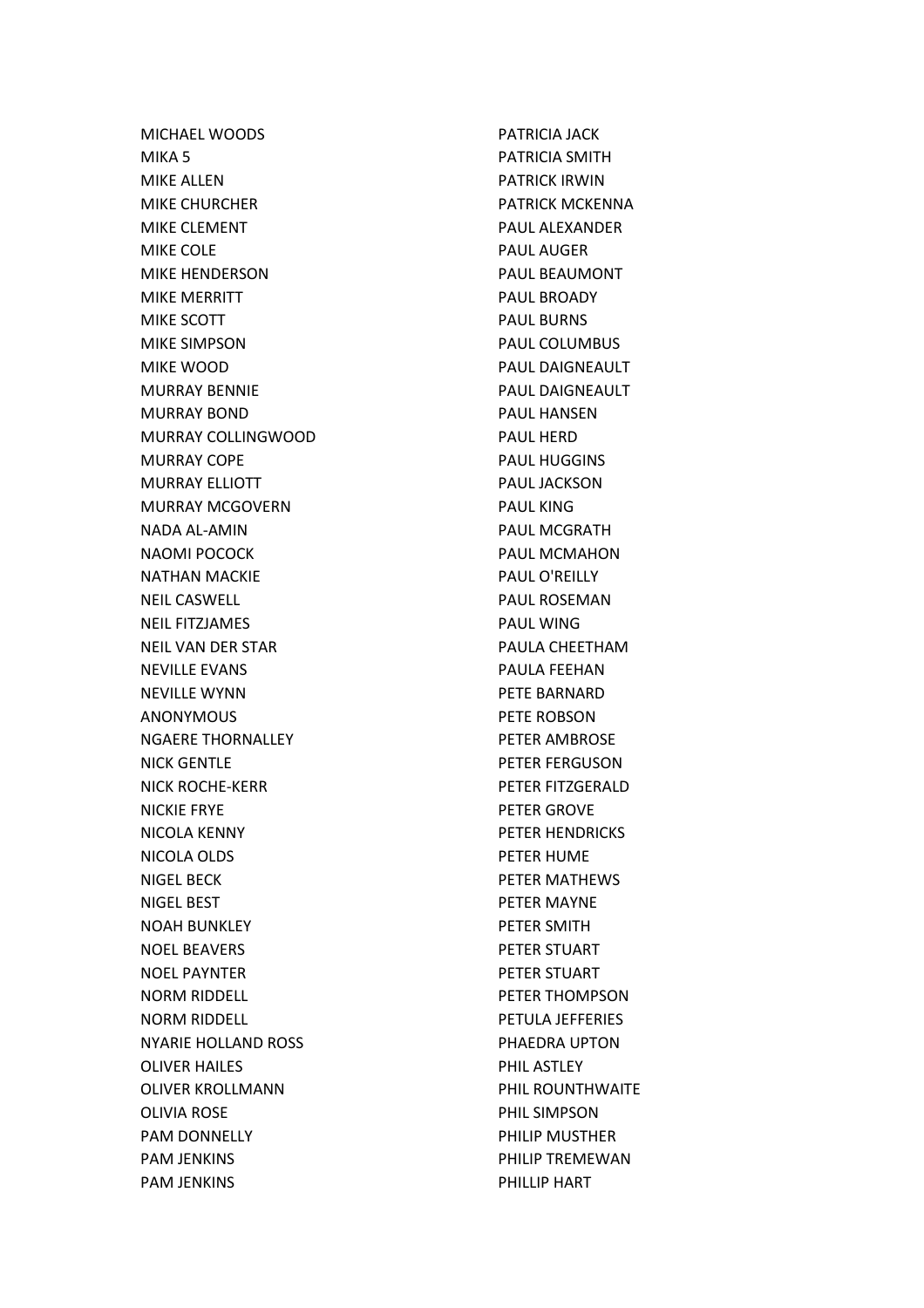PHILLIPPA SPRING POLLY FLORENCE PONNURTAM VENUGOPAL QUENTIN RICHARDS R H RACHAEL ALLAN RAY MCKEOWN RAYMOND LOGAN RAYMOND STEIN REBECCA MILLER REBEKAH STEWART REECE MOODY REMKO SCHIPPER REMKO SCHIPPER REUBEN COWAN REX DUNCKLEY REX PEARCE RHONDA ROSS RICHARD BATTRICK RICHARD BROWN RICHARD BRUCE RICHARD FYERS RICHARD FYERS RICHARD JAMES RICHARD JAMES RICHARD JEFFCOAT RICHARD KEENE RICHARD KELLER RICHARD SCALES RICK MCKERNAN RIFF RAFF ROB DINSDALE ROB HENDERSON ROB HUGHES-GAMES ROB MACNAB ROB MCCAW ROB P ROBERT ANCELL ROBERT BEVAN SMITH ROBERT HAWORTH ROBERT LESLIE TAYLOR ROBERT MURRAY ROBERT WILSON ROBERTA SINGLETON ROBERTUS LANGEDIJK ROBIN ALDEN

ROBIN WARD ROBYN CAREY ROBYN DE BRUIN-JUDGE ROBYN DE BRUIN-JUDGE ROGER LACEY RONALD BEATTY ROSA LIMA ROSALIE BENNETT ROSEMARY COOKE ROSIE WHITE ROSS COX ROSS HEBNER ROSS MONAGHAN ROSS PRINGLE ROY KNILL RUSSELL BAILLIE RUSSELL SEWELL RUTH CAMPBELL SALLY WATERS SAM BENNINGTON SAM GROVER SAM RYDER SAM STONE SAMARA KRUSKOPF SAMUEL THOMPSON SANDY WILD SARAH LIGHTBODY SARAH THOMPSON SAXTON DEARING SCOTT ESSER SCOTT FERGUSON SCOTT HAY SCOTT WILSON SEAN JENNER SHANE COLEMAN SHANE COLEMAN SHANE WILLIAMS SHAYNE SHEARMAN SHELLEY GILMAN SHEREE KEARNEY SHIRLEY KAYE SHONA HARTENDORP SIMON EDWARDS SIMON HOLMES SIMON RITCHIE SIMON VELVIN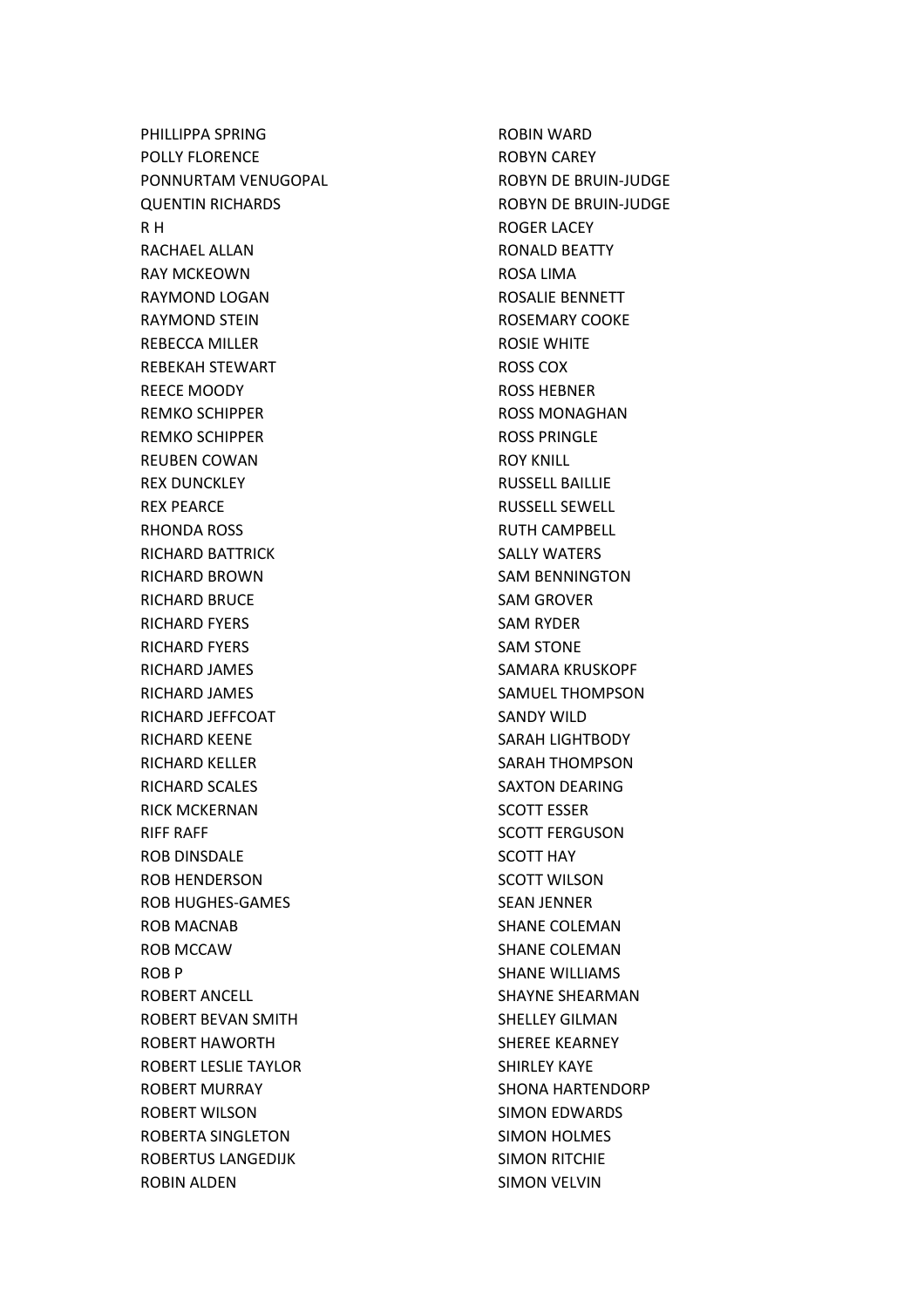SIMON WRIGHT SINA TAIT SIOBHAN KEOGH SJOERD BEARDA SONYA BONE SOPHIA FABER STACEY VALVOI STATHI TRIADIS STEFAN REDDICK STEPH MACDONALD STEPHEN BATT STEVE CHRISTIE STEVE LEIGH STEVE MCCARTHY STEVE PRYCE STEVEN ENSSLEN STEVEN PERREAU STEWART LAWRENCE STUART BARBER STUART GANE STUART GIBBS STUART MERCER SUE UMBERS SUMUDINI PATHIRAJA SURAJ GANESHAN SUSAN ANDERSON SUSAN BLACK SUSAN MADDOCK SUSAN MOYLE SUSANNAH RODDICK SUSIE BROWN SUZANNE FRANCIS SUZIE B SWANTJE MELCHIORS SYDNEY OLSEN SYLVIE KERR T PETERS T S TAD DAWIDOWSKI TAHER MOHAMMED TAVA OLSEN TERENCE MCWILLIAMS TERESA HAKARAIA TERRY HALL TERRY STOCKFORD THERESA REID

THOMAS DIXON TIM TIM TIM BIRD TIM SIKMA TIMOTHEUS FRANK TINA POPE TODD FELLOWES TOM GERKER TOM JENKINS TONI PALMER TONY DENLEY TONY ENSOR TP ANNETTE TRACEY REID TRACY SCHULTZ TRENT SHEPARD TREVOR GATLAND TREVOR PEARSON TRICIA CHEEL TRISH THOMPSON URSULA RYAN V T VICKI RICHARDS VICKII JOSLIN VIRGINIA LUBELL VIVEK REGMI W JONES W.SIMON RUSSELL WADE DEVINE WALLY CRAPER WARREN GRANT WARREN HARRIS WARRICK WALTER WARWICK SICKLING WAYNE SLOANE WENDY JONES WENDY JONES WENDY MORTON WENDY TURNER WILLIAM DALE WILLIAM GIRIMONTI WILLIAM HALE WILLIAM HALKETT WILLIAM NIEUWENHUIS WILLIAM WILSON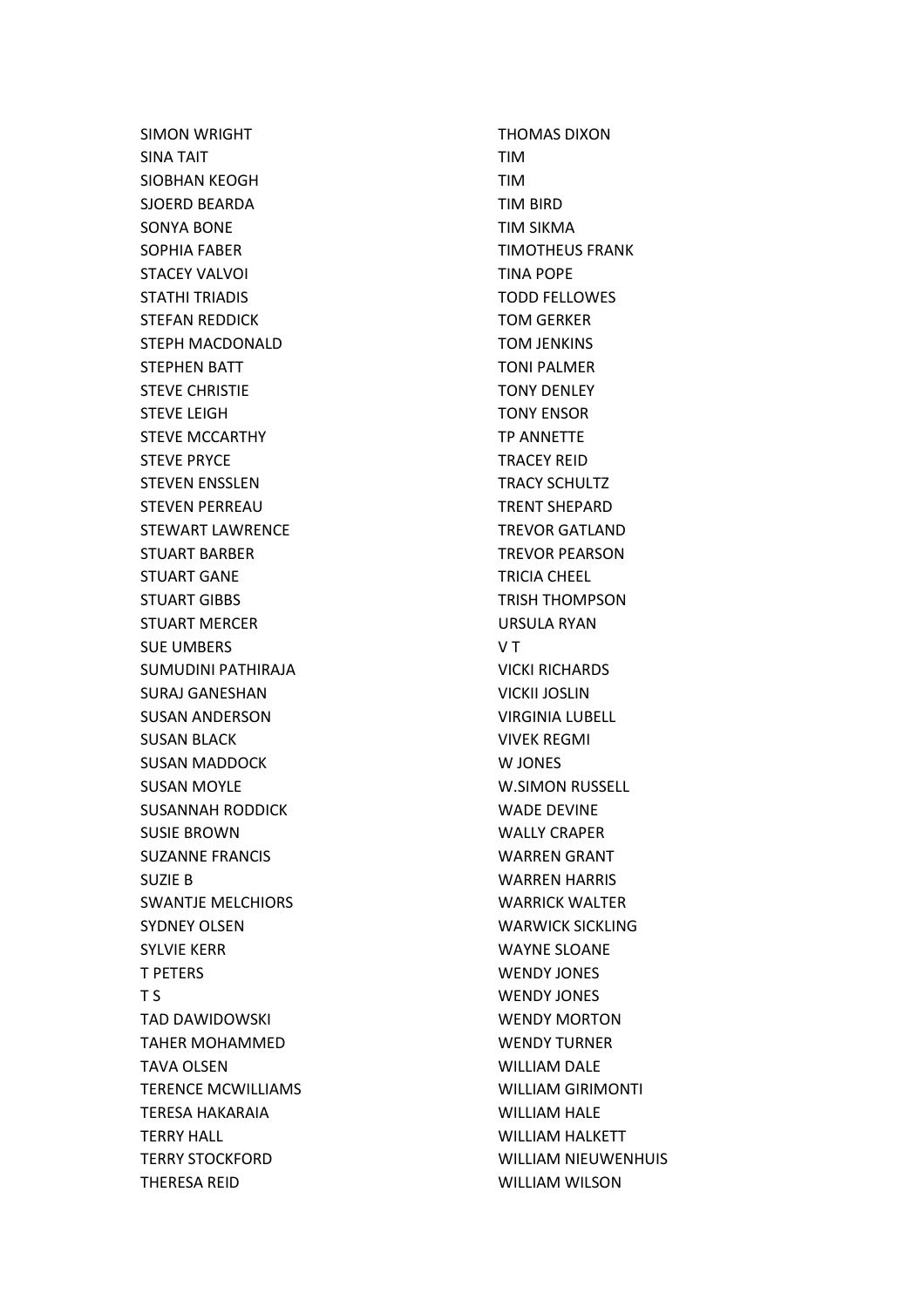X T YULIA KHIMICH YVETTE MORTIMER YVONNE CURTIS YVONNE JOHNS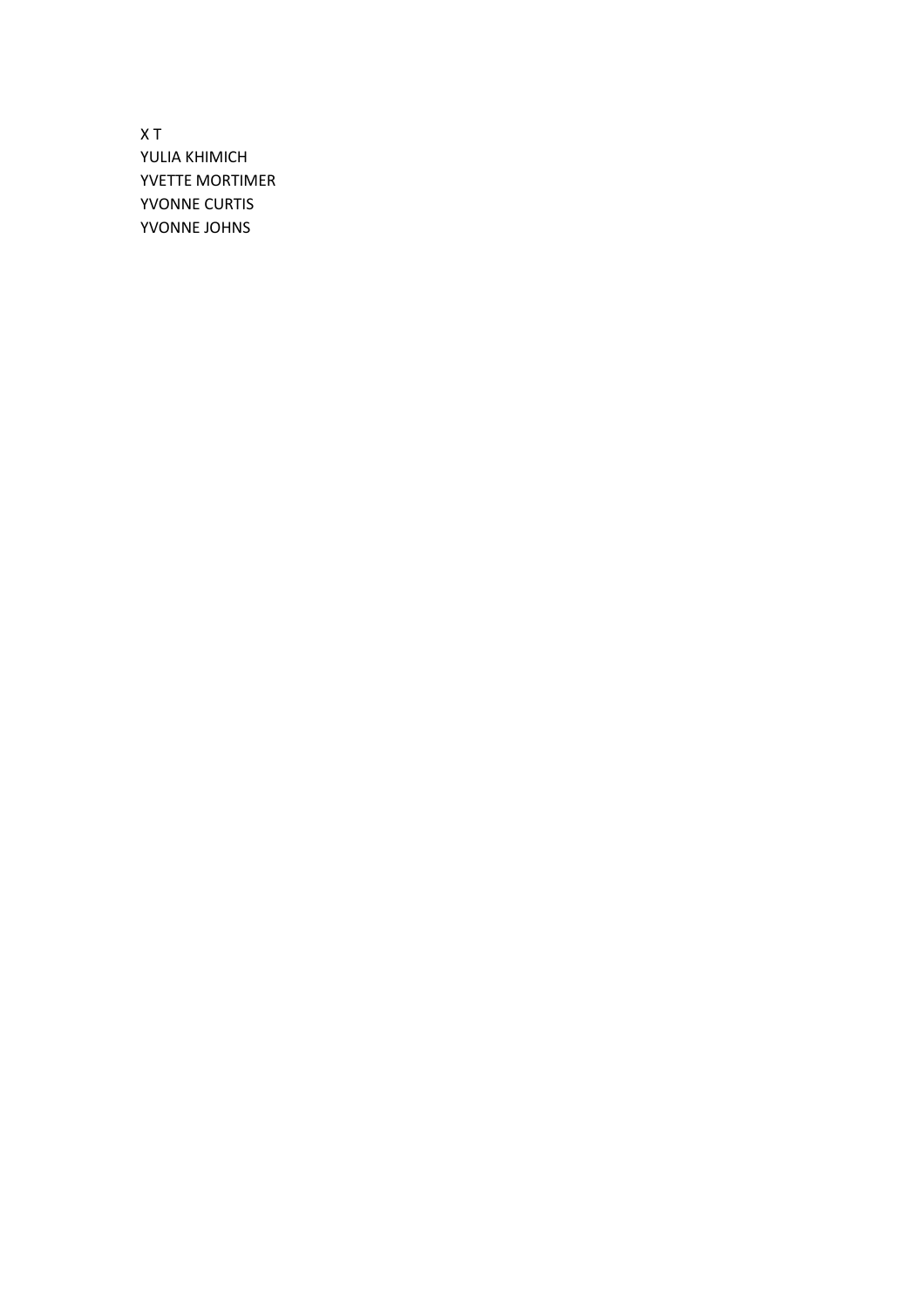

# **JASON**

W000014 14 Mar 2018, 10:57 AM

What matters to me most is avoiding further tax increases and more new taxes being introduced. Over the past few months all new kinds of taxes have been mentioned e.g. a wealth tax or further capital gain taxes. A wealth tax provides incentives not to save money and spend everything you earn. This is irresponsible. It doesn't encourage people to save/build up assets for their retirement or pass their savings/assets onto their kids as they will be taxed on any wealth they build up. The tax system is perfectly fine the way it is. In addition, Taxes are always increasing as inflation pushes more earners into higher tax brackets. The current government cancelled the tax cuts the previous government proposed. This would have put tax payers in the same situation they were years ago before inflation pushed their tax brackets up. Please don't make tax a political issue. Instead, please reduce/rationalise government expenditure. People work hard and deserve to retain more of their own income.

## **PAUL HANSEN**

W000024 14 Mar 2018, 12:05 PM

The biggest issue with tax is that of equity. We have people making money without paying tax, whether through capital gains or other methods which are often legal ways to avoid paying tax. One area I would like to see addressed is that of people in full time roles avoiding paying a percentage of their PAYE by getting paid as a contractor to their own business. The fix in my view is that if you are treated as a full time employee under employment law then you should be paid as a full time employee by the company, NOT as a contractor or supplier.

# **JASON MCCAMISH**

W000036 14 Mar 2018, 1:42 PM

NZ desperately needs a comprehensive land tax. http://www.nzherald.co.nz/business/news/article.cfm?c\_id=3&objectid=11543819

## **PAM JENKINS**

W000043 14 Mar 2018, 2:43 PM

I am concerned about secondary employment tax. Most people have 2 or more jobs because their primary employment is low paid. I think secondary task should only be paid by those in a high paying job say over \$80.000 pa. I should be grateful if this is considered in your review.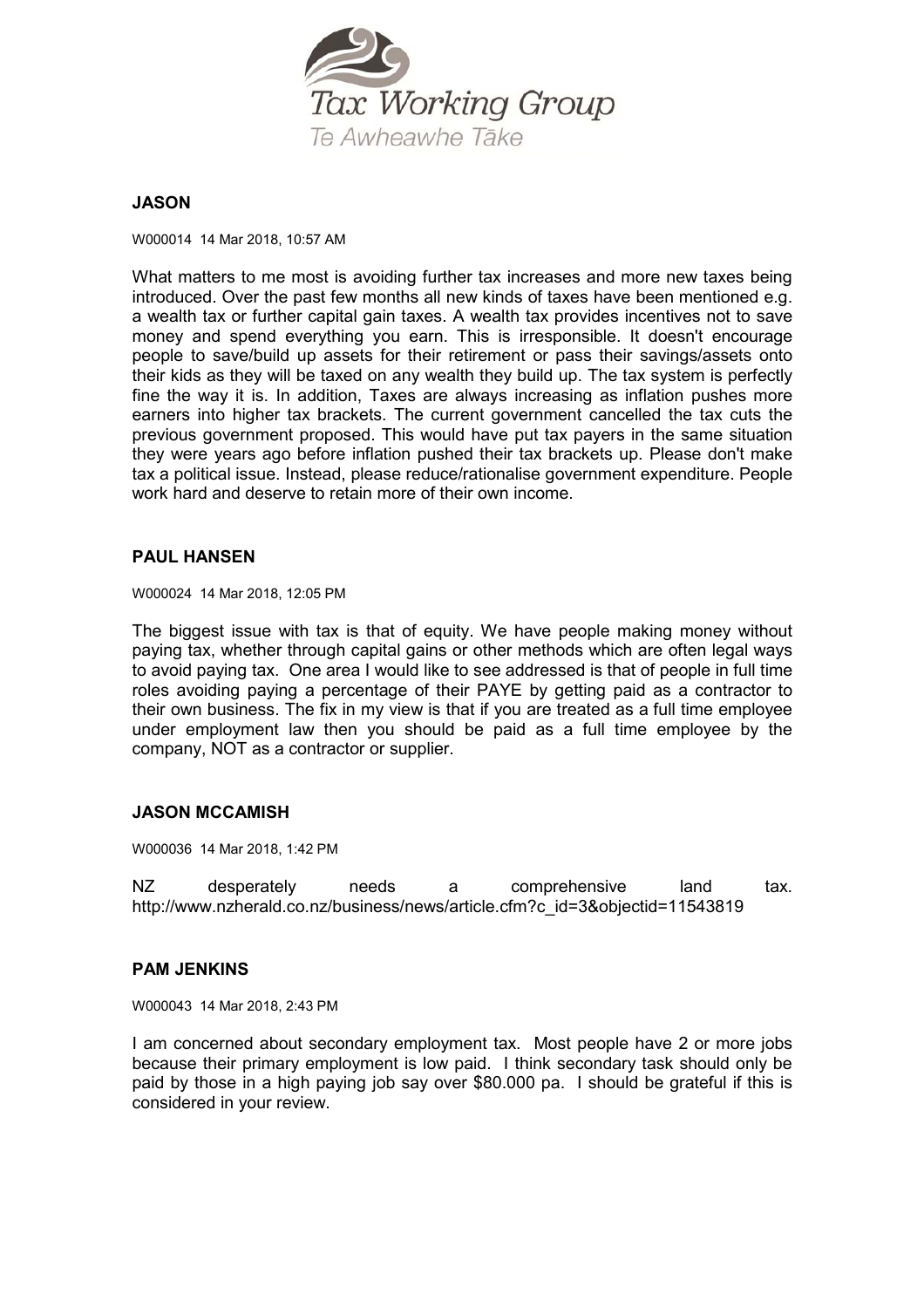# **BYRON JONES**

W000049 14 Mar 2018, 3:15 PM

Protecting church's charitable status.

# **COLIN GALE**

W000055 14 Mar 2018, 4:22 PM

Child Support I note with disappointment that the tax working group makes no references to Child Support as a form of taxation. I urge the working roux to widen its scope to review the Child Support changes made under the previous government. These changes were made in a attempt to 'make the system fairer' however there is no evidence to support that 'making things fairer' has in fact been achieved. Further I would urge the work group to consider removing legalisation that allows for Child Support Payment to first be used to abate benefits paid to a carer of that child before the balance is passed on for the child. Given that benefits are taxpayer funded, and the parents of children are indeed taxpayers, abating child support payments in this form is double taxation. It is also arguable that this practice is discriminatory toward the children of beneficiaries and therefore breaches the Human Rights of those children.

# **ADAM UJDUR**

W000075 14 Mar 2018, 5:50 PM

We need to capture a fair portion of tax from everyone. The days of large multi nationals using the double Irish need to end NOW. Also religious charities need to be taxed as businesses unless they can prove a GENUINE charitable purpose. That DOES NOT include spreading their religion.

## **CHRISTOPHER LAING**

W000081 14 Mar 2018, 6:07 PM

The issue that concerns me the most about tax is that there is currently too much of it for a poor, isolated nation such as NZ. The principal concern with the tax system should be how to ensure that tax creates the least amount of drag possible on economic growth. We have to make NZ as attractive a place as possible for people to do business, particularly when it comes to building the technologically advanced companies that will power our economy in the future. Taxes need to be constructed in the most economically efficient manner possible to encourage this investment, in order to raise wages, purchasing power, and hence living standards.

# **A. RILEY**

W000096 14 Mar 2018, 7:01 PM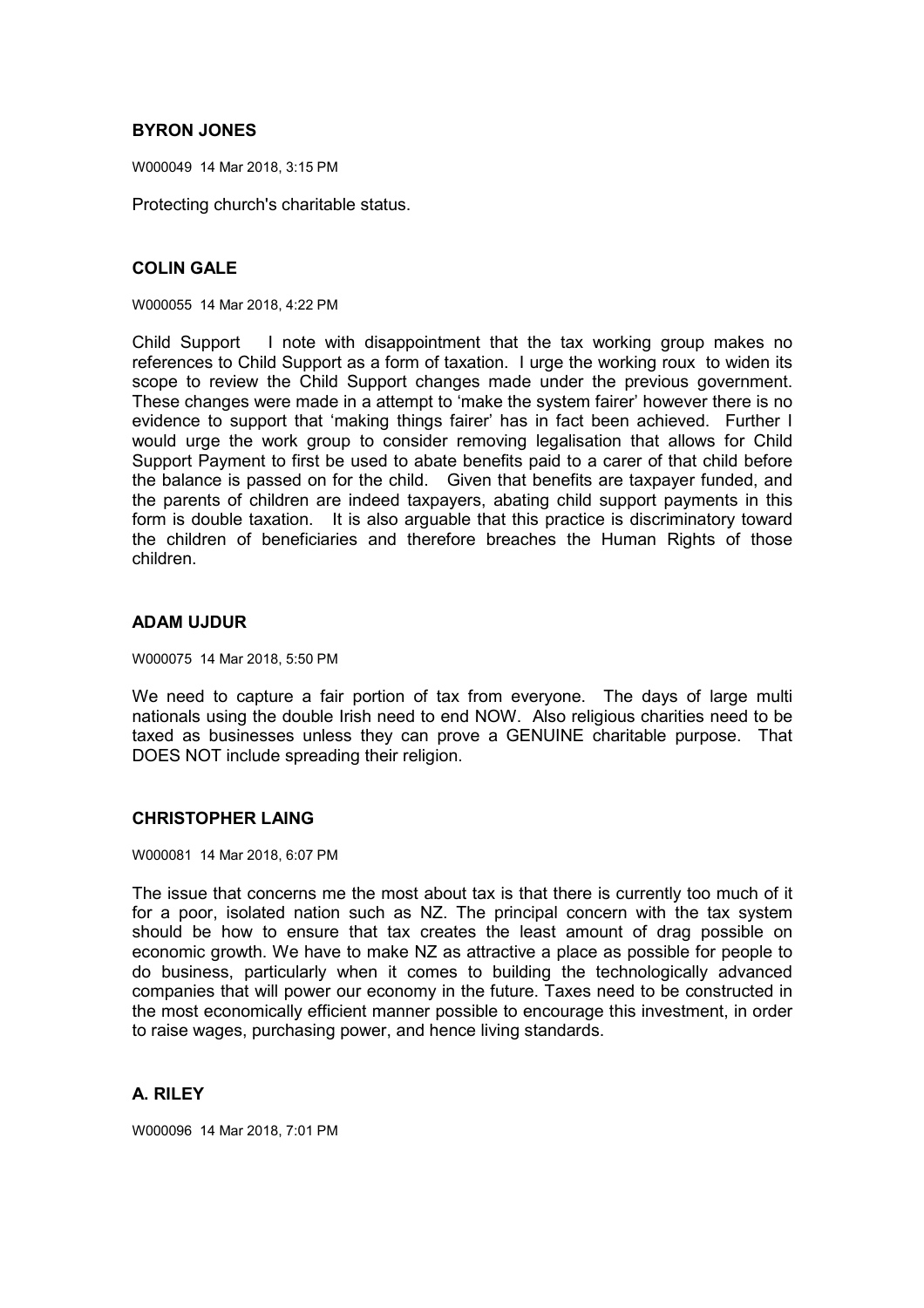Capital gains tax -Sell a property within 5 years of buying it and pay 30% tax -Sell a property within 10 years of buying it and pay 20% tax -Sell a property within 30 years of buying it and pay 10% tax

#### **MARK ROUSE**

W000111 14 Mar 2018, 9:09 PM

Use the tax system to encourage better health choices. Remove GST on fresh fruit and vegetables, milk, butter, cheese, eggs, hygiene products, nappies etc to make these more affordable to all New Zealanders. Fund the gap created by the above by introducing a super GST on health damaging products such as soft drink, chips, lollies, high sugar chocolate. Remove GST on gym memberships, bikes, sports club memberships to make these more accessible. Impose super GST on the sale of things that stop people from being active e.g. TV's, Netflix, computer games. Do a better job of taxing companies that sell to New Zealanders from overseas (online sales).

#### **HEATHER POLASCHEK**

W000114 14 Mar 2018, 9:27 PM

It is my understanding that most of the countries in the OECD have some form of capital gains tax. It's long overdue in NZ. I'm 34 years old and I feel sad when I hear about people in this country living in extreme poverty. How did we become a country with such extreme wealth and extreme poverty. It's time for the wealthy to pay their fair share.

## **ANTHONY MEEHAN**

W000122 14 Mar 2018, 10:01 PM

A capital gains tax is critical step towards solving our housing crisis, encouraging investment in businesses and infrastructure, and making housing, and therefore living, more affordable for all New Zealanders.

#### **JAMES ARTHUR WILLIAMSON**

W000133 14 Mar 2018, 11:20 PM

I would like to see tax loopholes that enable major companies to evade their fair share of tax closed. A truely progressive individual income tax scale to ensure that higher incomes and major asset-holders are taxed in proportion to their wealth and there is a broader band of tax-exempt people in the lower socio-economic strata. A tax - or another kind of charge - on irrigation that requisitions millions of gallons of free water that belongs to all NZers and returns it to the rivers full of pollutants. A tax on agricultural and industrial carbon emissions. Zero-emission vehicles should be tax-free.

## **SIMON VELVIN**

W000144 15 Mar 2018, 1:43 AM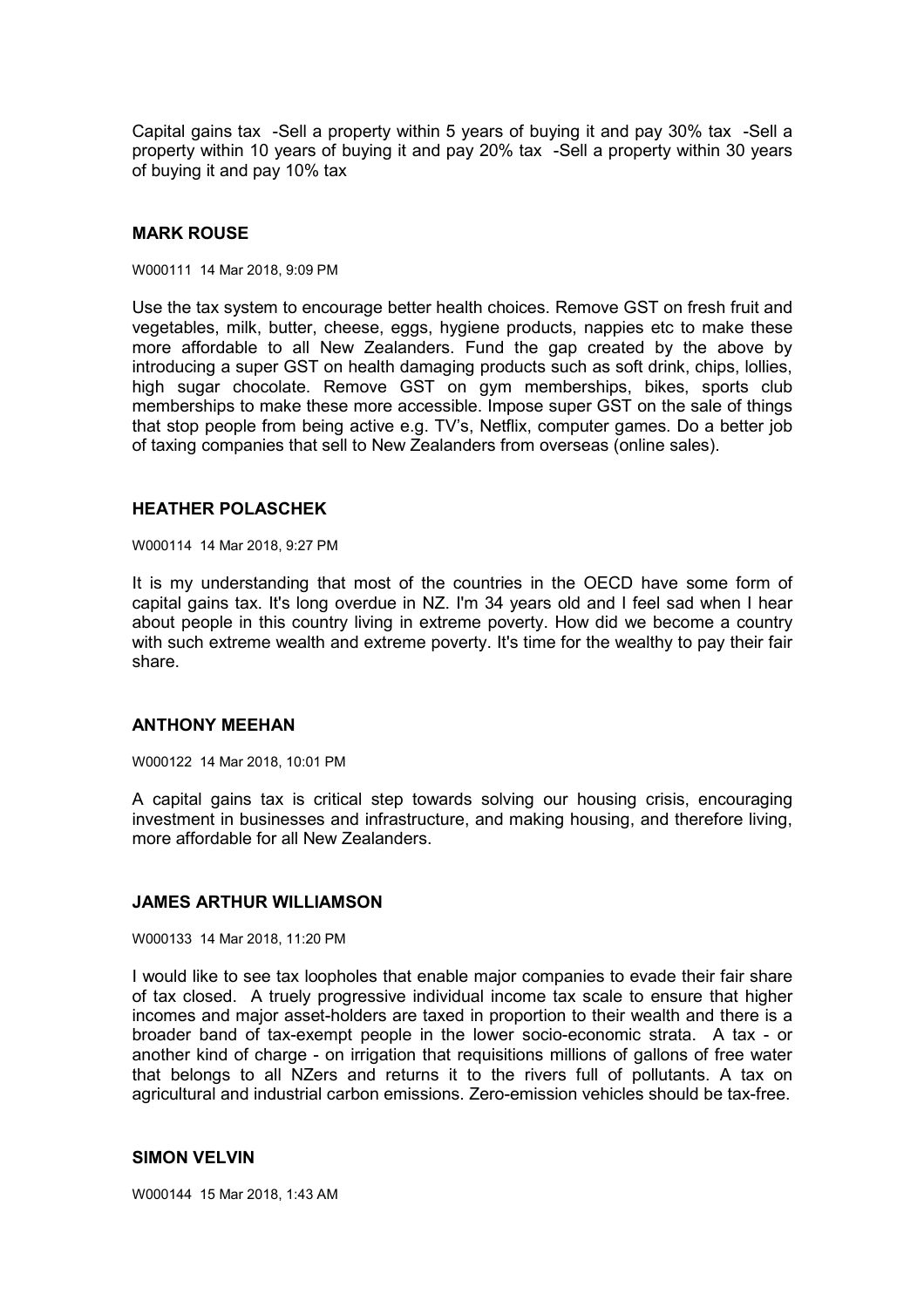I'm not opposed to a capital gains tax, but I would like to see a land tax based on land value. Allow for it to be deferred until the sale of the land, at a low (inflation adjusted) interest rate.

## **STUART MERCER**

W000160 15 Mar 2018, 9:55 AM

All of the 4 points are important and all need to be looked at to contribute to this as focusing on one will not be sufficient to get the change we want/need.

## **MIKE SCOTT**

W000170 15 Mar 2018, 1:26 PM

One of the tax issues that matters most to me is can we introduce an online tax return form? We had the first default online census this year, why not have an online tax return. It would save people time and hassle - I have learnt to get multiple copies of tax return forms because I inevitably screw up the first attempt. I'm sure that the people who look into it could also find way of summarising the information visually to make the process easier to understand.

## **HUGH GOODACRE**

W000182 15 Mar 2018, 2:38 PM

"A wealth tax would tax people's already-accumulated assets and could therefore take full effect immediately on its introduction." says Sir Michael John Cullen, in Stuff report 20180315. But for many people their accumulated assets were earned through hard work over 3-4 decades, and heavily taxed already by income tax. Many people tightened their belts as well because of the warning that the qualifying age for superannuation may have to go up. So after all that hard work and hard saving Sir Michael John Cullen makes a suggestion that the quick and easy money can be got form the people who worked hard and saved hard, and are now past their life stage where they can react to the changing tax regime. Just rob the now retired a second time and the coffers will fill quickly. Is Sir Michael John Cullen actually the Sheriff of Nottingham? A proposed wealth tax could be the quickest way back to a National government!

# **CLAIRE CHAMBERS**

W000198 15 Mar 2018, 4:17 PM

As a person in my 60s, I have been planning carefully for about 15 years for my retirement, in order to be self sufficient. I come from a family that lives to their 90s so I have always known I would need to do this. Due to stress related health issues, many caused by work, I am planning to stop work later this year, before I am eligible for superannuation. In order to fund my retirement, I have carefully watched my outgoings and worked out how to achieve an inflation adjusted income, one which is not subject to the instabilities of the global financial system. This is mainly with two rentals - but as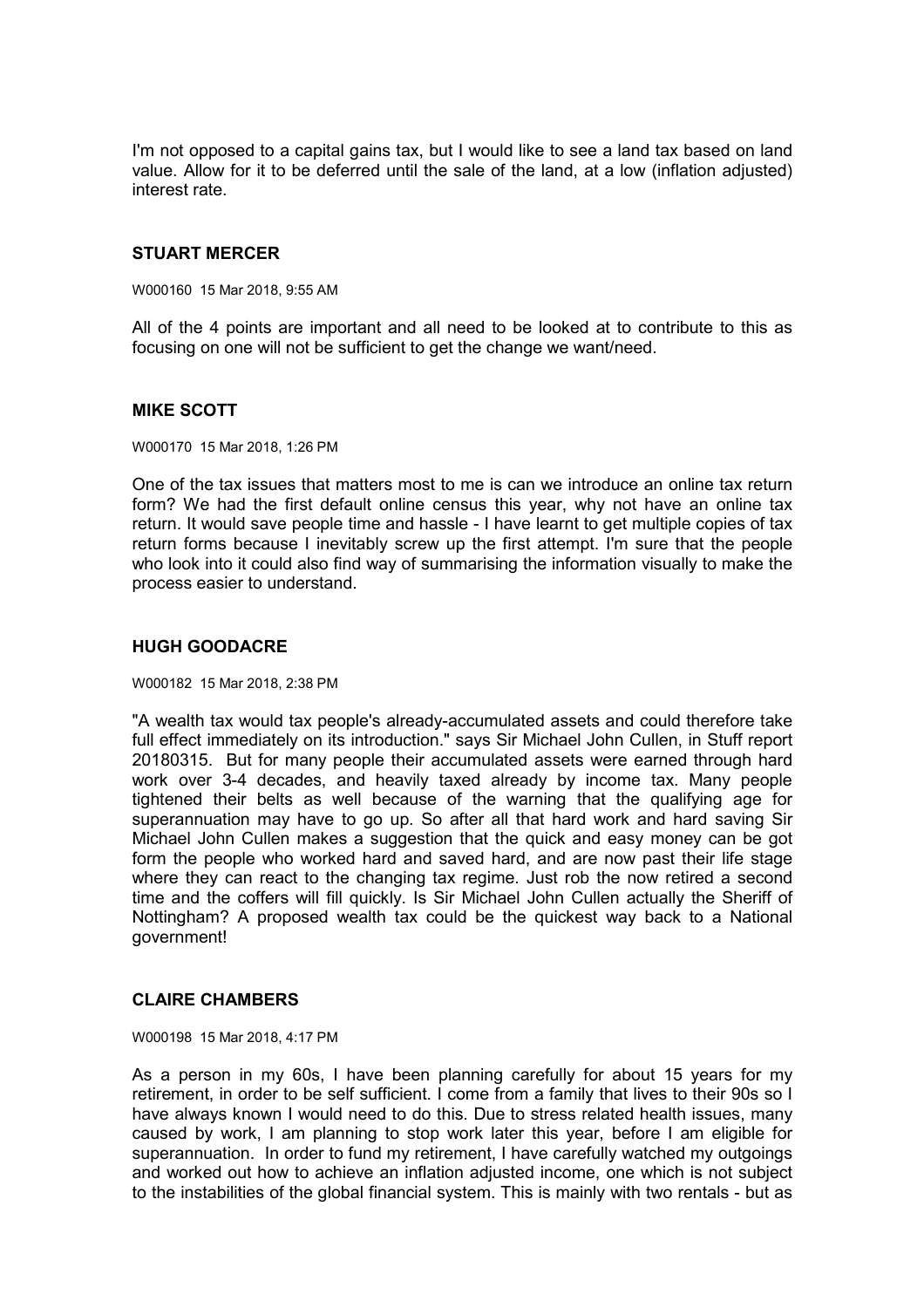mentioned in my other answer, these only return 1.5 - 2.0% gross interest on the value of the properties. My concern is that if these are taxed more highly, my modest retirement income, planned for so long, will vanish overnight. Where will this leave me? I shall have to sell the properties, and then use up this cash, and then rely if needed, on the state - not a great outcome perhaps?

## **ANONYMOUS**

W000212 15 Mar 2018, 5:04 PM

Capital gains is not just good fortune, it's good planning, good decision making, and sometimes bloody hard work. Capital gains tax is daylight robbery from people in government that can't manage the funds they get now. Fix the problem, don't just think you can raise taxes and throw money at it. In time more will need to be taxed just to pay for everyone holding their hand out. Create jobs, improve our atrocious standard of education, make govt entities work efficiently, stop waste. The government has to stop being a bludger and live within it's means. Want more money for NZ's problems? stop giving millions away! charity begins at home, we have our own problems that need the money. Education and healthcare for kids!

## **CARRIE**

W000221 15 Mar 2018, 10:32 PM

I earn less than 55K a year, my brother in law earns over 120K per year and pays only 3% more tax then me. How is this fair? Also, whilst grateful to have access to student loans, because I work full time and study full time i have to pay my loan back immediately whilst still paying 30% tax on my wages. It feels like studying to (hopefully) become something more valuable to society is punished. It should be easier during study.

## **SCOTT WILSON**

W000232 16 Mar 2018, 7:48 AM

The majority of New Zealanders are employed by small to medium sized businesses and there a very little tax breaks for these business owners to help incentivize them to employee others or to grow. More tax breaks around research and Development and for small businesses employing others would go along way to encourage people to set up an established these businesses which has the flow on effect of employing others and generating more cash flow through the economy.

## **ANONYMOUS**

W000234 16 Mar 2018, 9:36 AM

Wastage of current tax money by government In a UK study of 61 hospitals, it was found that they bought 21 different types of A4 paper, 652 different kinds of surgical gloves and 1751 different cannulas. Police forces could cut the cost of their uniforms by over 30 per cent if they all bought the same one. But they disagree on how many pockets they need. Having committed to buy two new aircraft carriers, the MOD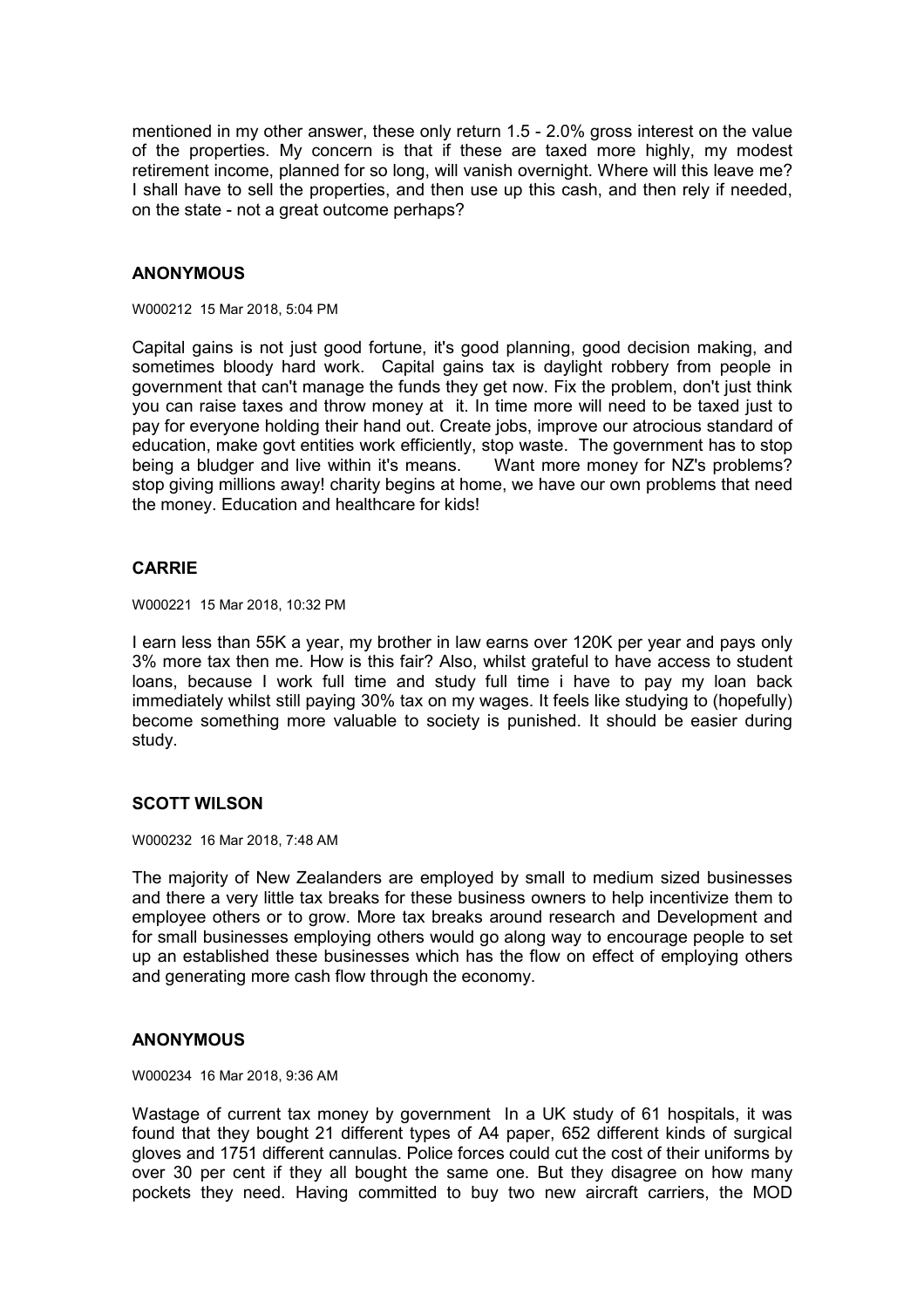realised it didn't have the funds to buy them. The delayed delivery cost an additional GBP1.6 billion. They spent GBP500 million on an abandoned project to centralise 999 calls, GBP3.5 billion on privatising the Work Programme, GBP700 million on implementing Universal Credit (used by 18,000 people), GBP20 billion on medical negligence claims, and countless millions on IT investments in the BBC, the Home Office, the NHS . . .Waste is everywhere. Sure that is the UK, but do you really think NZ is any different? Stop the waste before you introduce any new taxes!

## **VICKII JOSLIN**

W000254 16 Mar 2018, 8:23 PM

Im 47 and female. I am from a single parent family, I got School Cert and at 17 got a job. I chose not to have children, and fail to understand why I have paid tax for people who have children yet cannot afford children. remove family supplements. I acquired rheumatoid arthritis at the age of 45. I couldn't work, but due to my previous hard work and saving, I had too many assets to qualify me for govt assistance. The 'health' system is nothing more than a means for pharmaceutical companies to peddle their drugs, why do I fund this system that does not make people well, but mask their symptoms? I cured myself of RA with homeopaths, acupuncture, massage, food, all of which I funded. You want to make a big difference to all of the people in this country, take a look at food - taxes, duties etc. Since the removal of three supermarkets chains to two, the NZer is being ripped off. I am tired of being middle class and not getting a return for the taxes I have paid.

## **LEZ MORGAN**

W000274 17 Mar 2018, 10:52 AM

Kiwi Saver should be compulsory and a fixed rate of 10% deducted at source. Benefits should also fall within this so those who fail to save are made to save for their future. Thus making the Benefit lifestyle less appealing.

## **LORRAINE PELLS**

W000280 17 Mar 2018, 11:31 AM

The Government needs to live within its means to allow its retired citizens to do so. I vividly recall what the Government Supertax did to my parents ability to manage their lives in retirement. This was robber baron stuff for most ordinary people trying to stay above water with their expenses. This should never be allowed to happen again. If Labour does its usual spend, spend, spend approach the result will be appalling long term if we have another global meltdown of earthquake. This time round the incumbent government needs to be more circumspect and manage to live within its means.

## **LYNDON HAWK**

W000287 17 Mar 2018, 3:37 PM

At present we tax interest on savings therefore logically there should be a tax on capital gain from housing. There are arguments for exempting the family home which I agree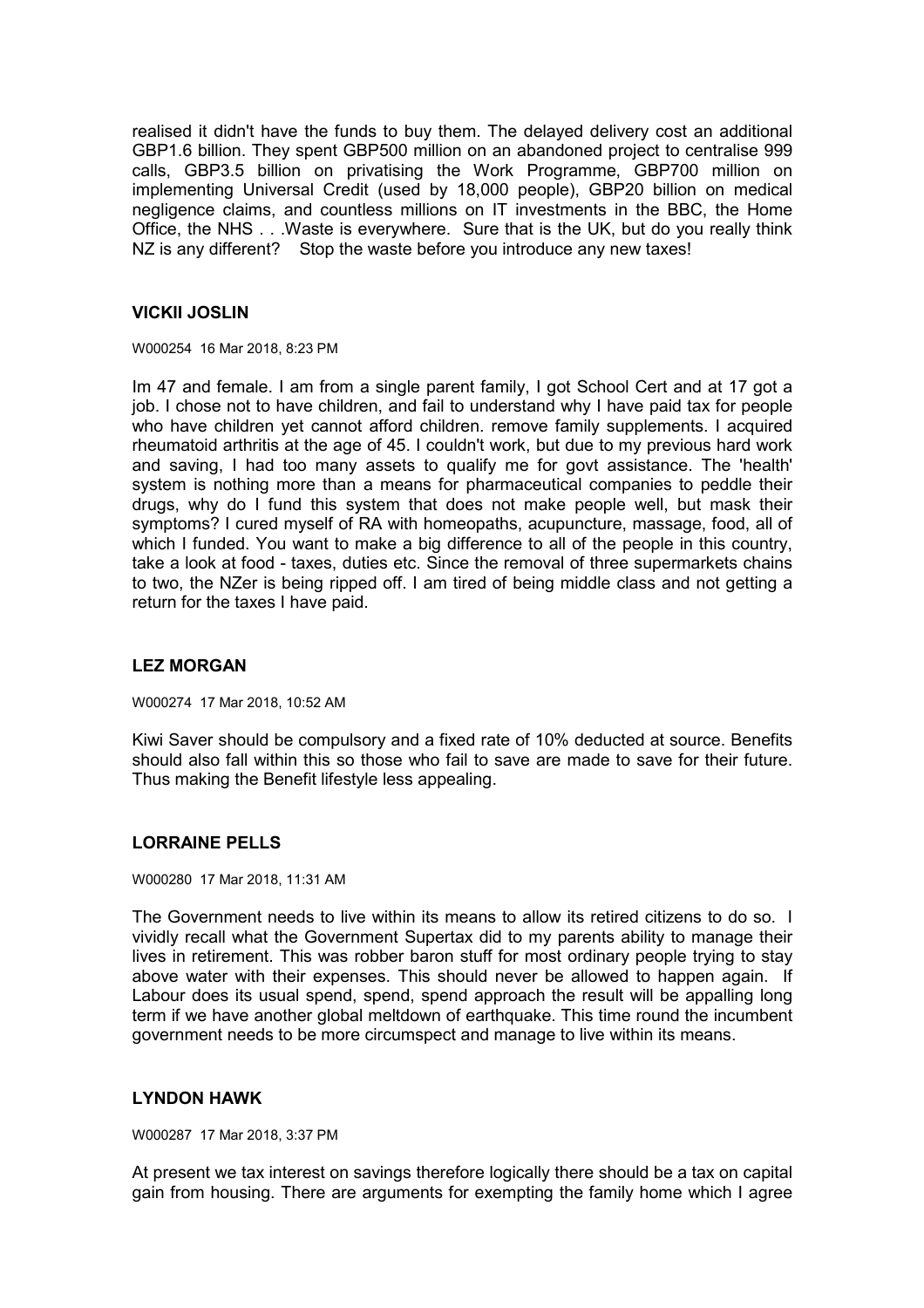with, this would also include the family home held in a trust. All other property should have a capital gain tax, only taxed on the gain component. In order, to ensure this is fair, NZers that own property outside of NZ, or have investments in tax havens outside NZ, should have a higher level of tax applied as they are essentially trying to divert income through investment and interest that would have remained in NZ to be taxed. This is a wealth creation mechanism that isn't available to most wage and salary earners.

## **DAVID LEBERKNIGHT**

W000302 17 Mar 2018, 8:46 PM

I am most concerned about growing inequality (and protecting the environment), and the solution is obvious: tax wealth. There's not a lack of money in New Zealand to expand government's role in crucial areas such as education and the environment, while also helping the most vulnerable people; indeed, there's plenty of money, but it's not being taxed! Why should someone who inherits wealth and then invests in housing (making millions in profit) pay zero tax? That's not fair! Tax wealth.

## **NEIL CASWELL**

W000307 17 Mar 2018, 9:37 PM

Both business tax and capital gains are issues. Close the loopholes for corporations using tax haven and head offices of convenience so many large companies pay less tax than wage and salary earners in many cases. Capital gains on investment properties is a must - it's too hard for young people to buy a house or apartment- taking some of the gloss off multiple property ownership may help.

## **JONATHAN STUART**

W000314 18 Mar 2018, 7:55 AM

taxes should be structured in a way that incentivises investment, hard work and business. personal taxes and business taxes should be reduced and gst should be increased. the government should not be using tax to push certain agendas or as political mechanism, for example a water tax. If a capital gains were to be introduced it should be restricted to residential properties and should not include productive investments

## **PAUL COLUMBUS**

W000316 18 Mar 2018, 12:22 PM

Our existing taxation system is not entirely equitable and biased to how it is collected. i.e. only collectable and distributed through central government control only. The approach of revenue collection has not adapted with the economic growth of NZ. There remains inequitable collection methods often stifling the ability of areas such as Auckland and Queenstown to develop in accordance with their localised economic growth. Central government will not take a national viewpoint as to how we can move forward, instead the country has to improvise with ad-hoc local targeted rates, seek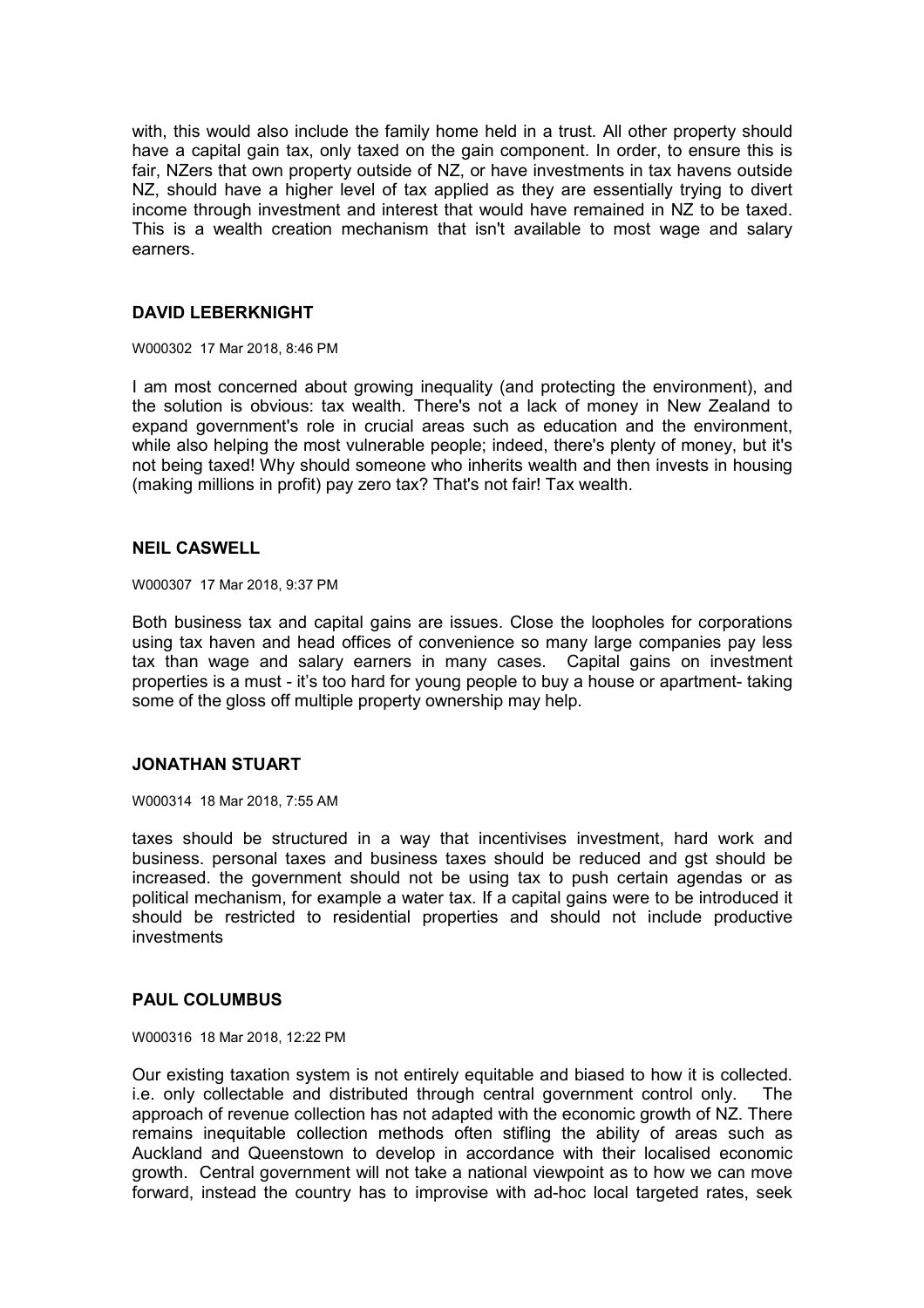government approval to apply an ad-hoc petrol tax in Auckland etc. Is it not more meritable to review how we collect revenues, maintain the existing GST system which works and then apply localised City Taxes? These revenues can be collected and allocated to the source area and be ring fenced for local develoment needs, such as roading, public transport, water treatment, etc.

## **KARL GODDARD**

W000327 18 Mar 2018, 5:03 PM

Any financial transaction made which results in a profit should be taxed. That includes investments such as housing, art, land banking etc but also business from overseas, which should incur a 15% internet transaction tax if conducted online or otherwise a 15% overseas transaction tax - note that both taxes are equivalent to GST. Businesses where the CEO gets paid more than 15x what the lowest paid employee makes should have to pay 50% of their profits and/or dividends in tax. A graduated income tax should kick in after the first \$150K earner each year - the next \$350K should be taxed at 40%, the next \$250K after that at 45%, the next \$250K at 50%, and anything over \$1million a year should be taxed at 60%.

## **NEVILLE EVANS**

W000334 18 Mar 2018, 7:43 PM

My wife and I have worked and saved really hard, to try and ensure that we have a comfortable retirement. Just as we get close to that time of our lives, we suddenly hear of a wealth tax targeting higher net worth individuals. Of course with older people having had their whole lives to save for retirement, they are more likely to fall into this group. I would suggest that this is a very unfriendly tax system for people approaching or in retirement. I would also like to point out that those people who are not a burden on the tax system in their retirement, happen to also be in a position to move to countries with a friendlier tax regime. There are many retirees who avail themselves of retirement opportunities presented by countries with a lower cost of living and friendlier tax regime. I would hope that you do not make a decision that will see not only productive business people but also retirees moving away from their homes and families and friends.

# **DYLAN FLETCHER**

W000342 18 Mar 2018, 10:07 PM

Capital gains tax is a modest step in the right direction. My home should be taxed, but the additional revenue needs to be offset by lower income tax. This would help the lower income families and tax those who have avoided tax whilst profiting by buying up New Zealand's housing stock.

## **CHRISTOPHER STUCKEY**

W000356 19 Mar 2018, 9:23 AM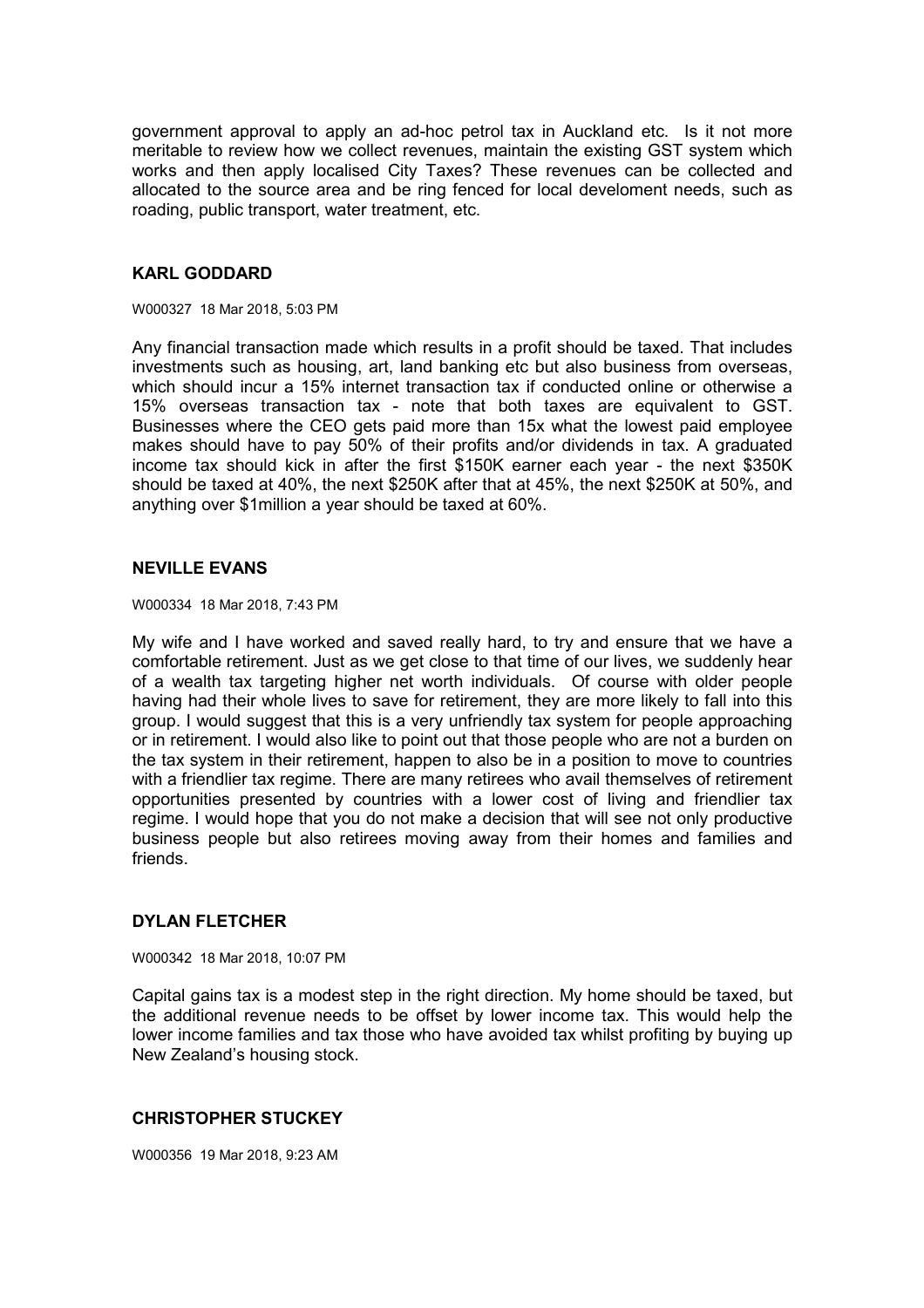Broadaning the tax base matters most - coupled with a reduction in income tax - to encourage earning through your own efforts (wage, salary etc) relative to unproductive investment. This would be the best way to a fairer New Zealand. Either of the two options below (reccomended by the 2009 TWG) would work. It would be preferable to NOT have any exceptions (such as family home!) to reduce the ability of the wealthy to structure their affairs in a way to avoid paying their fair share of tax. Land Tax RFRM on residential investment property

## **CELIA MCALPINE**

W000375 19 Mar 2018, 11:00 AM

Environmental taxes are important - think of a strict set of criteria, and heavily penalise companies that don't abide by this with an increased tax rate. Give tax incentives to companies who do abide by these rules. Also, definitely implement a capital gains tax and disincentivise anyone from owning more than one home to ensure everyone has somewhere to live.

## **ANONYMOUS**

W000393 19 Mar 2018, 12:30 PM

Simplify Tax law, brackets, deductions etc.

# **JAKE DOOLEY**

W000396 19 Mar 2018, 12:42 PM

I urge the Tax working Group to consider the expansion of Goods and Services Tax into a Financial Transactions Tax. GST is a regressive tax, people on lower incomes pay a much larger part of their income on food and other necessities than people on higher incomes. FTT is a tax on all financial transactions as they pass through the financial system. The tax may be levied on all debits or all credits or on the total of debits and credits flowing through the banking system. As FTT would include a much wider tax base the rate of the tax could be effectively lower while retaining current levels of revenue. I would also urge the adoption of a Capital Gains Tax and a Progressive Company Tax. This would be a step in reversing the historic decline of company tax rates in New Zealand under Neo-Liberal reforms while still fostering a tax environment conducive to small and local business.

## **MARK CUTHBERT**

W000401 19 Mar 2018, 1:41 PM

I'm the sole earner for my family. My wife is the full-time parent to our pre-school children. I feel my income should be considered a "family" income rather than an individual income. A similar family to mine where both parents work part-time (so one parent is with the children at any one time) and have a combined gross income equal to mine will pay less tax and be better off. I think this is unfair and has the effect of penalizing families where one parent chooses to forgo an income in order to be a fulltime parent. I propose there should be a tax option for when one earner supports a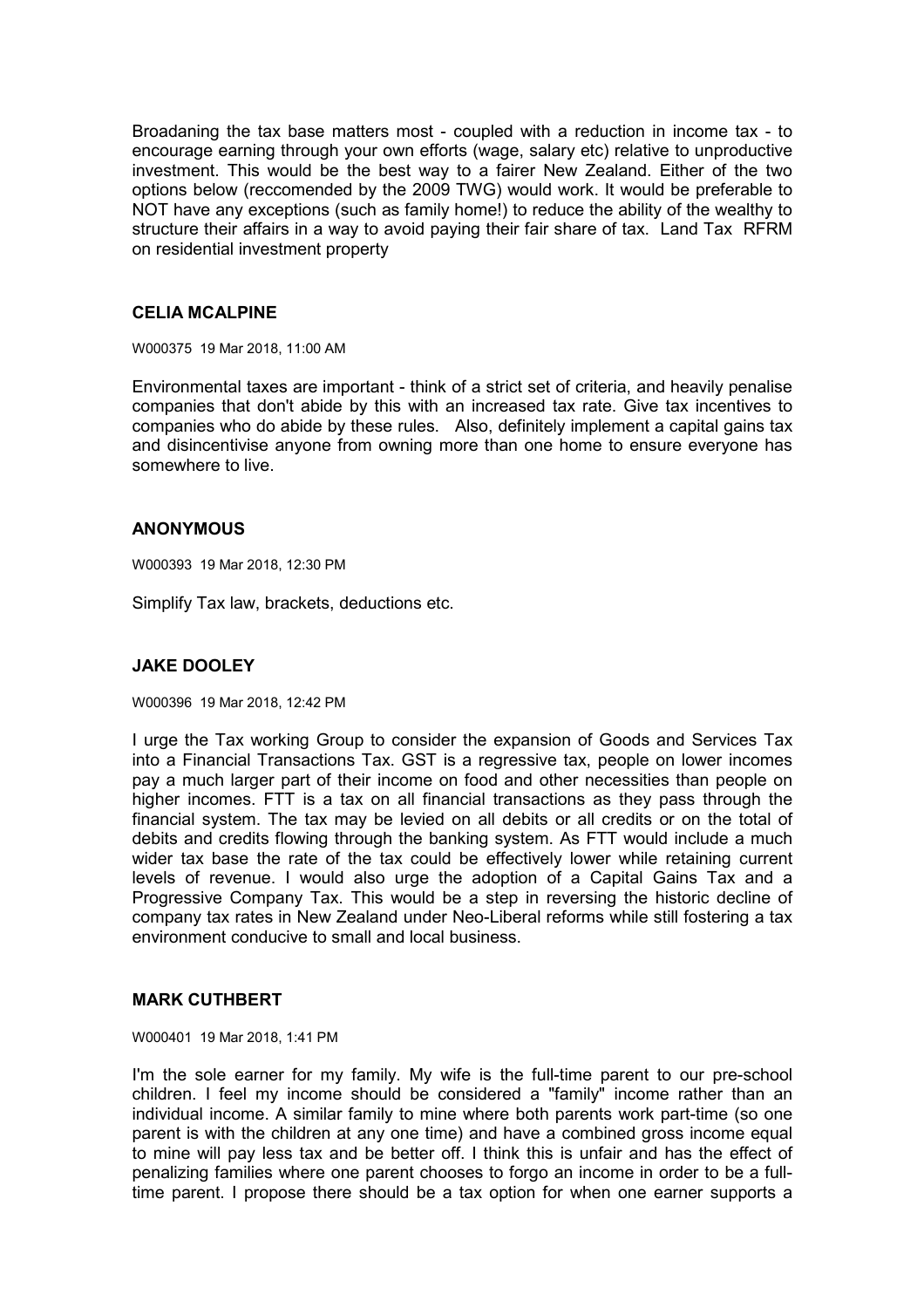spouse or partner who voluntarily chooses to be a full-time parent, with adjusted taxation brackets which are commensurate to two potential earners.

#### **DAN MELBYE**

W000407 19 Mar 2018, 3:17 PM

Often governments talk about supporting businesses. But the reality is policy tends to focus on big business. More support needs to be given to self employed and small businesses to help them grow. They are the engine of the economy and the future companies that will drive growth in New Zealand.

#### **MARK PALMER**

W000422 19 Mar 2018, 6:03 PM

In Australia there's a system of salary sacrifice which supports NGOs pay salaries comparable to state salaries to staff while not having to pay out large amounts. My wife was paid 50000 and did not pay tax on 32000 so had an equivalent of 70000. The level of non taxable income could be set at a percentage say 65% or a set figure like 40000. NGOs could be registered to stop businesses becoming NGOs to benefit from the system

#### **CRAIG**

W000430 19 Mar 2018, 7:03 PM

My lifestyle choices are none of the governments business. Over-Taxing cigarettes, alcohol, and future such things are making me very anti government. Nz has become a nanny state, removing the ability to make ones own choices. In honesty I am furious, and since it is the policy of all the parties, i will never vote again. We were warned about this housing crisis when i was in high school 20 years ago, and due to the trades becoming based on the the contracting system, i no longer get holidays or sick leave. Nothing is changing for the better.

## **PONNURTAM VENUGOPAL**

W000433 19 Mar 2018, 7:55 PM

To fund the retirement benefits , instead of taxing more the options to look at are 1) Make Super payable only to NZ citizens who has lived in NZ for 15 years. 2) For Permanent residents pay super if they had paid tax for a minimum period .of 10 years or 15 years and for people who has never worked in NZ in their life make the residency requirement to 20 years. 3) This will help reduce the financial burden and is a fair system to hard working people who had paid their taxes. 4) Why should people who had paid the taxes for many years and saved to buy assets has to be tax again with wealth tax? Then what is the incentive for saving ? 5) Capital gains tax should be only on real estate -residential and commercial property. not on shares or farms - as these produce tangible income for NZ and not the buildings.. This should also bring down housing shortage and reduce the prices.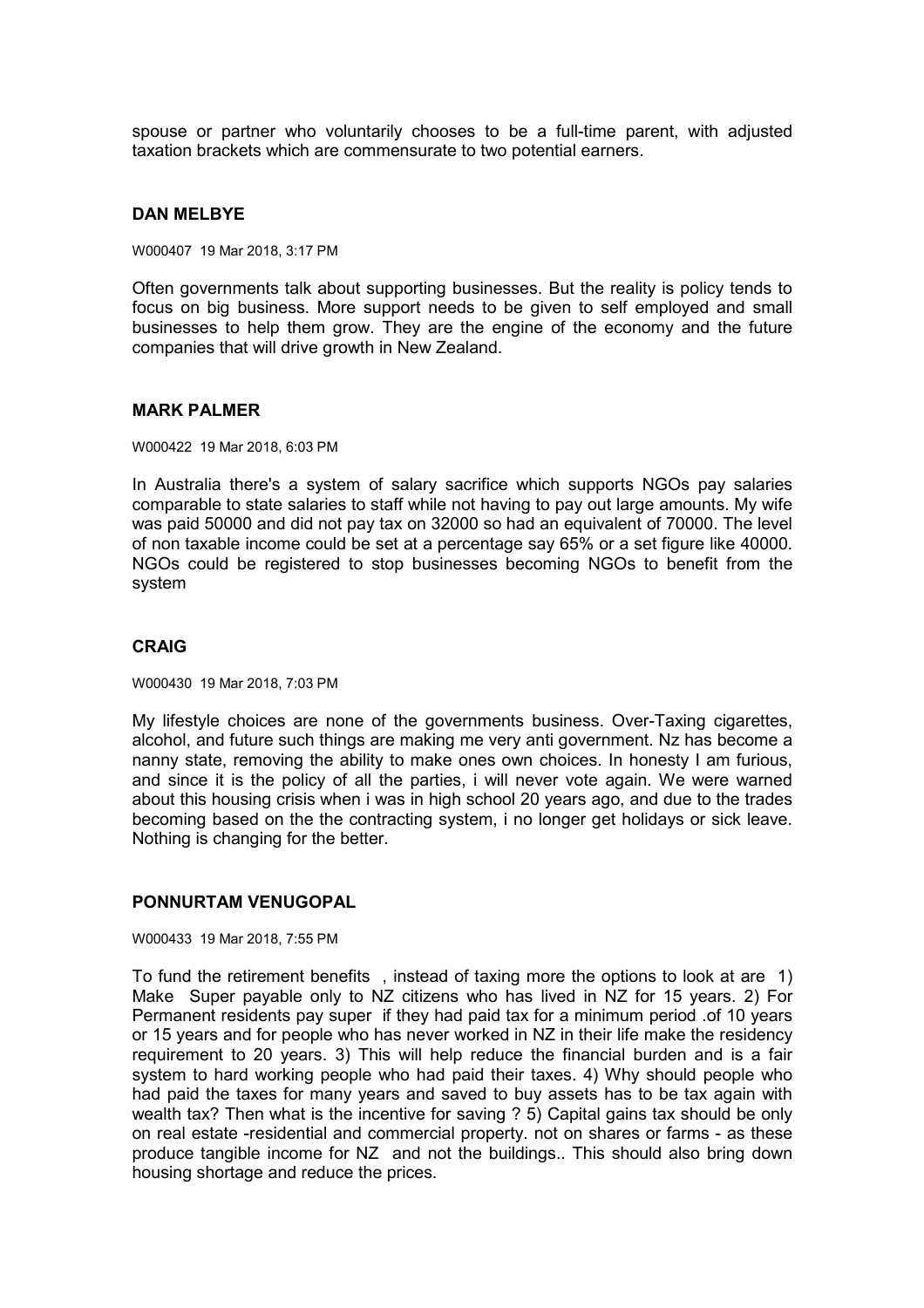# **JACOB HAMLIN**

W000439 19 Mar 2018, 9:15 PM

Take the G out of GST and increase income tax to compensate. Goods taxes disadvantage the poor disproportionately as a higher percentage of their income is used for goods and services. This would also allow local retailers to better compete with online businesses and should lower the workload on customs by removing the necessity to tax the majority incoming shipping.

# **DAVE RENISON**

W000453 20 Mar 2018, 5:24 AM

Keep it simple. Low rate and no loopholes. For example if you intend to extend the capital gains tax we currently have then it must be on ALL assets including the family home. If the home is excluded it will skew investment toward the exempt home. Instead of having a modest home and a rental (which is already taxed), it will push people to having much more expensive family homes to take advantage of the exempt nature of that asset and not have rentals. It must be on realisation of the gain only or people with large assets but low income will be forced to sell to cover tax costs. If you tax capital gain, then you must also allow for capital losses to be claimed against other income when they occur. A very low rate financial transaction tax will be simple and capture the more wealthy proportionally. However it will drive assets overseas.

## **RHONDA ROSS**

W000458 20 Mar 2018, 8:19 AM

I believe that everyone should pay their fair share of tax to help NZ run. My question is "what avenues and resources will be put in place to make sure the likes of Air BnB and Uber Driver declare their incomes and pay the appropriate levels of tax on these earnings"?

# **DAVID ALLIS**

W000466 20 Mar 2018, 8:58 AM

A Capital Gains tax isn't needed. It won't solve the housing affordability problem

## **JAMES DWYER**

W000472 20 Mar 2018, 10:31 AM

A capital gains tax or land tax in a necessity, and could help turn the tide in all the unproductive landbanking we are seeing. At the same time we desperately need to do more for our environment. We rely on tourism and should be doing everything we can to keep our natural resources and native species protected and regenerated for both future generations and our tourist dollar. A huge overhaul in public transport is needed to support both tourism and move cars off the road as well. If people can reliably get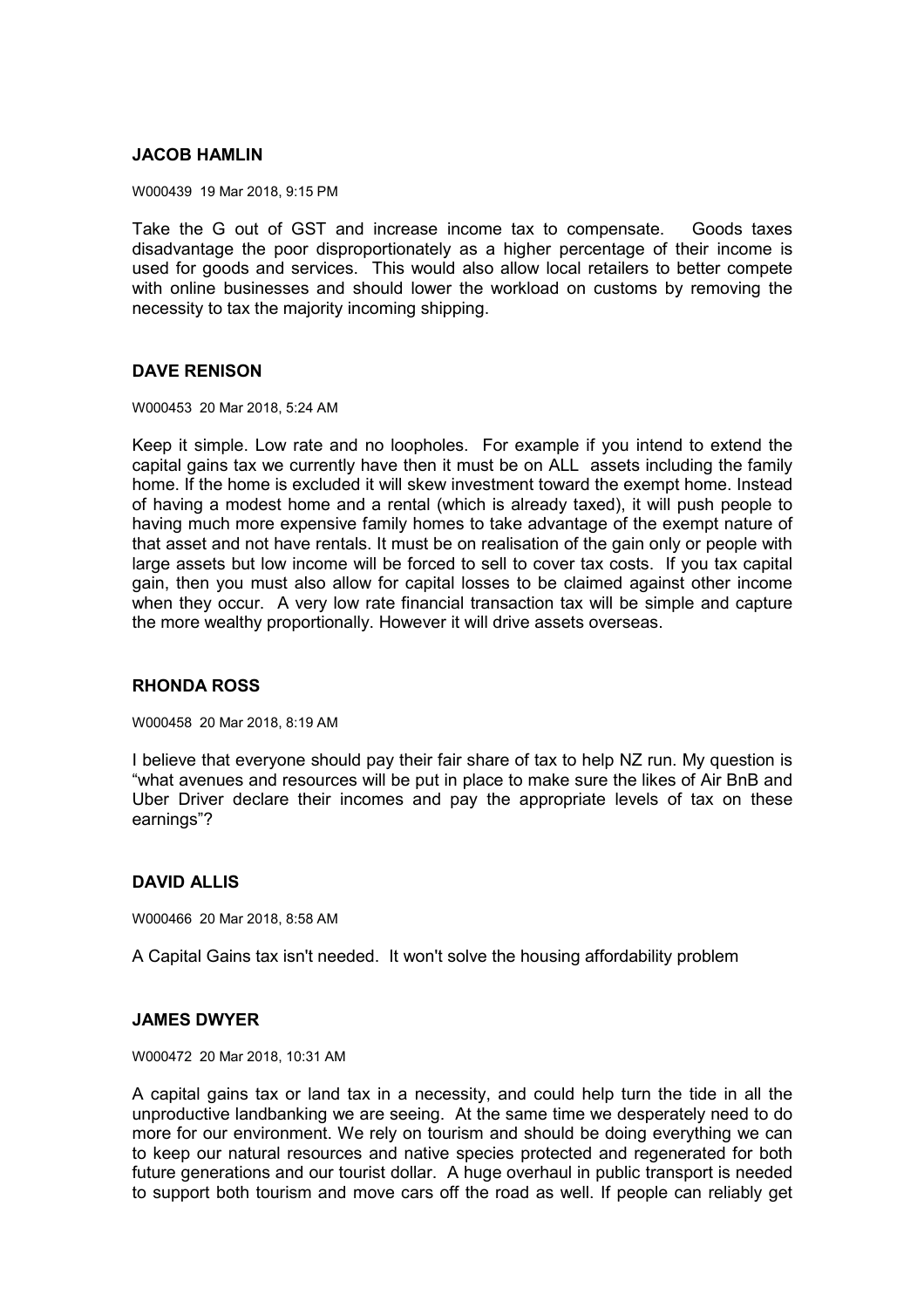from one end of the country to another at a reasonable clip with a couple of boat rides and a ferry trip it would be huge for the environment and general convenience, and would be a huge boost for our regions. While we are at it - legalise marijuana and tax the hell out of it! We are absolutely missing out on the 'green' dollar there, and hopefully stem the synthetics tide.

#### **HELEN ROBINSON**

W000480 20 Mar 2018, 11:56 AM

While I completely suppprt a capital gains tax on any property other than the family home, The current capital gains tax under the bright line regime is grossly unfair for being based on salary. It should be a flat rate (say20%) for any gain and not based on income of person selling. Otherwise it's another potential avenue for the PAYE tax payers to be biggest losers while self-employed ensure their incomes are low and pay less capital gains tax.

#### **KHUSHBIR SINGH**

W000485 20 Mar 2018, 1:12 PM

go

## **DAVID DIGGS**

W000488 20 Mar 2018, 1:57 PM

Not introducing a Capital gains tax, This could cause renting to become more expensive as many will no longer want to invest in this activity.

## **DANIEL BENNETT**

W000500 20 Mar 2018, 3:05 PM

I think there should DEFINITELY be a capital gains tax introduced ASAP on investers who own more than ONE property. I know invester couples that own more that 5 properties, and to me that sounds like pure greed! No wonder we have a housing shortage in this country. :( Also the tender process which most vendors use to sell a property (currently popular in Wellington) is artificially inflating the housing market, as buyers have been panicing to get on the 'property ladder' so they put in a ridiculously high bid to secure the property. In the UK, properties are sold mostly by negotiation so you see a price and you can negotiate with the vendor. We should do the same here! Tenders should be banned. Thanks for listening, I hope something can be done soon about this mess. Regards, Daniel

## **ARTHUR CASH**

W000504 20 Mar 2018, 3:54 PM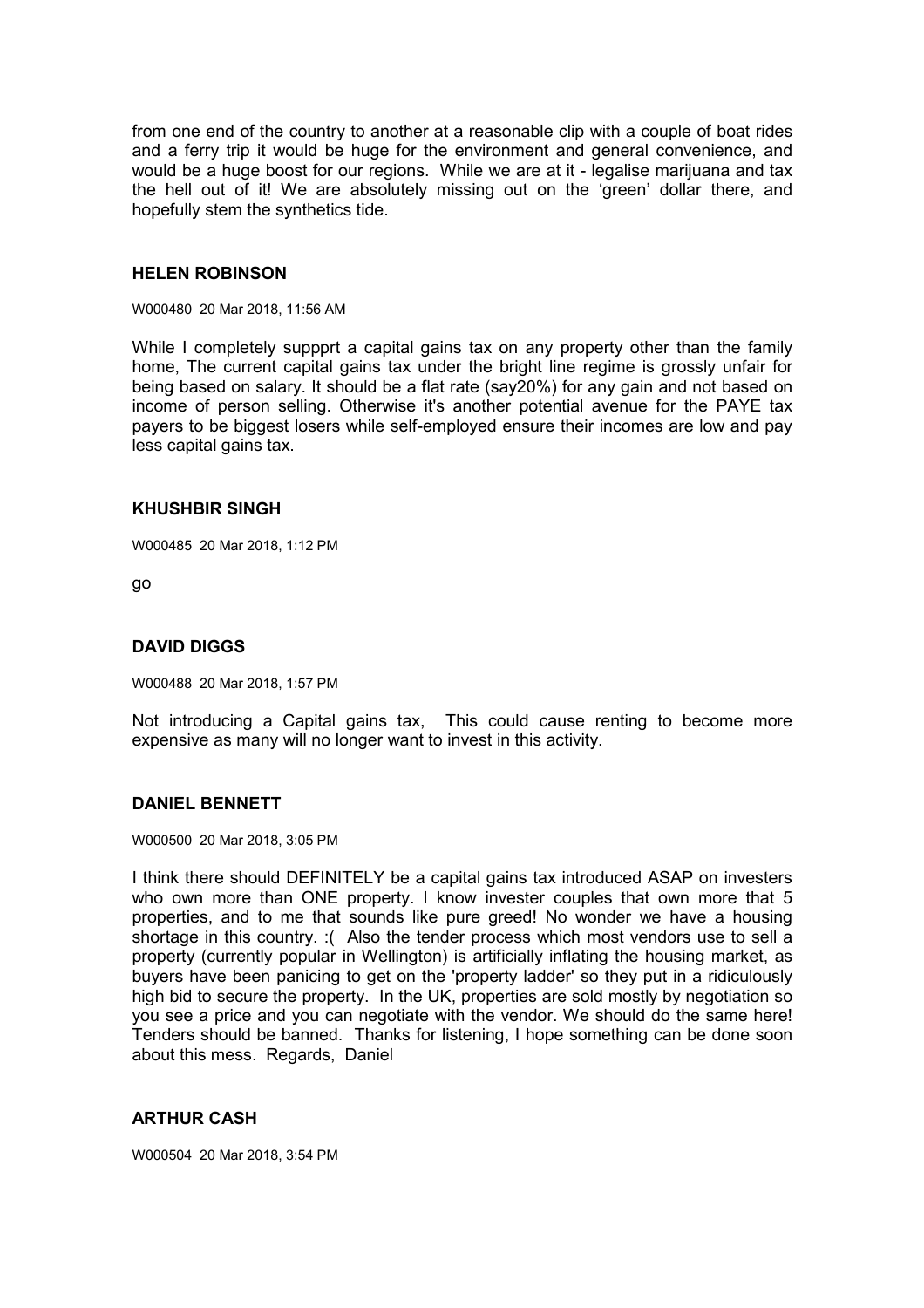This week I received my Govt Superannuation Fund 2018 Cost of Living Adjustment advice letter. On Page 2 it states that my BASIC allowance I receive is calculated by deducting 29.3799% from my relevant Gross Pension. This gives me my Basic Retiring Allowance tax free. Prior to 1990 the personal tax rate was 28% for the middle bracket. In 1990 the GSF Act changed the pensions paid to a tax free model. From that date 29.3799% was taken out by the Govt. Super Fund, before pensions were paid out, to give a Tax Free Basic Pension. This was fair and equable when compared with the 1990 tax rate. However, since 1990 the Govt has moved to a more indirect model of tax collection and the personal tax rate has now been lowered to 17.5% for the middle bracket. GSF members are still having their gross amount reduced by 29.3799%. THIS IS NOT FAIR AND EQUABLE. Surely the Govt should make provision, when personal tax rates change, for this to be reflected in current GSF members tax deductions.

# **STUART GANE**

W000507 20 Mar 2018, 4:32 PM

I already pay an eye watering amount of tax. We should be taking a hard look at how we can reduce operating expenditure of central & local Government, and addressing the major areas of tax spend, ie social welfare. There are far too many people in this country who have no urgency or path to get out of the social welfare system which is both a drain on existing welfare spending but also an area of society which is not contributing very much to the overall tax take. Let's focus on fixing the real issues rather than introducing more and more taxes for the hard working public that will drive up costs for everyone and just kick the welfare can down the road.

## **MICHAEL MAUNDER**

W000510 20 Mar 2018, 5:51 PM

I have a personal issue with our tax system. My wife and l had a limited liability company that we had to close with a large tax loss . We also had our dairy farm that funded the loss and due to health issues we also sold that ,and the funds from the sale paid the cost of the loss back to the back so that no other party was out of pocket expect my wife and l. My problem is that now that me wife and l have jobs and pay PAYE but we can't use the tax credits to off set the PAYE . We can't start a business to use the tax credits cause we have no money. Hardly seems fair . Our company is still active but not trading. We were the only share holders. Yet if we had put the company into bankruptcys and not paid back other party's we could have pocketed 1/2 a million like most other company directors would have done. We should be able to transfer the loses to us ie . The IRD transfer dedit from one ird number to another why can't we. Regards Mike

## **GRANT HANNAH**

W000527 20 Mar 2018, 8:28 PM

Charities and churches need to pay their share of tax and big business needs to stop avoiding tax. I reckon everybody in nz should pay at least 20%....."Everybody"! It's just ridiculous how the average under paid worker gets slaughtered with tax and the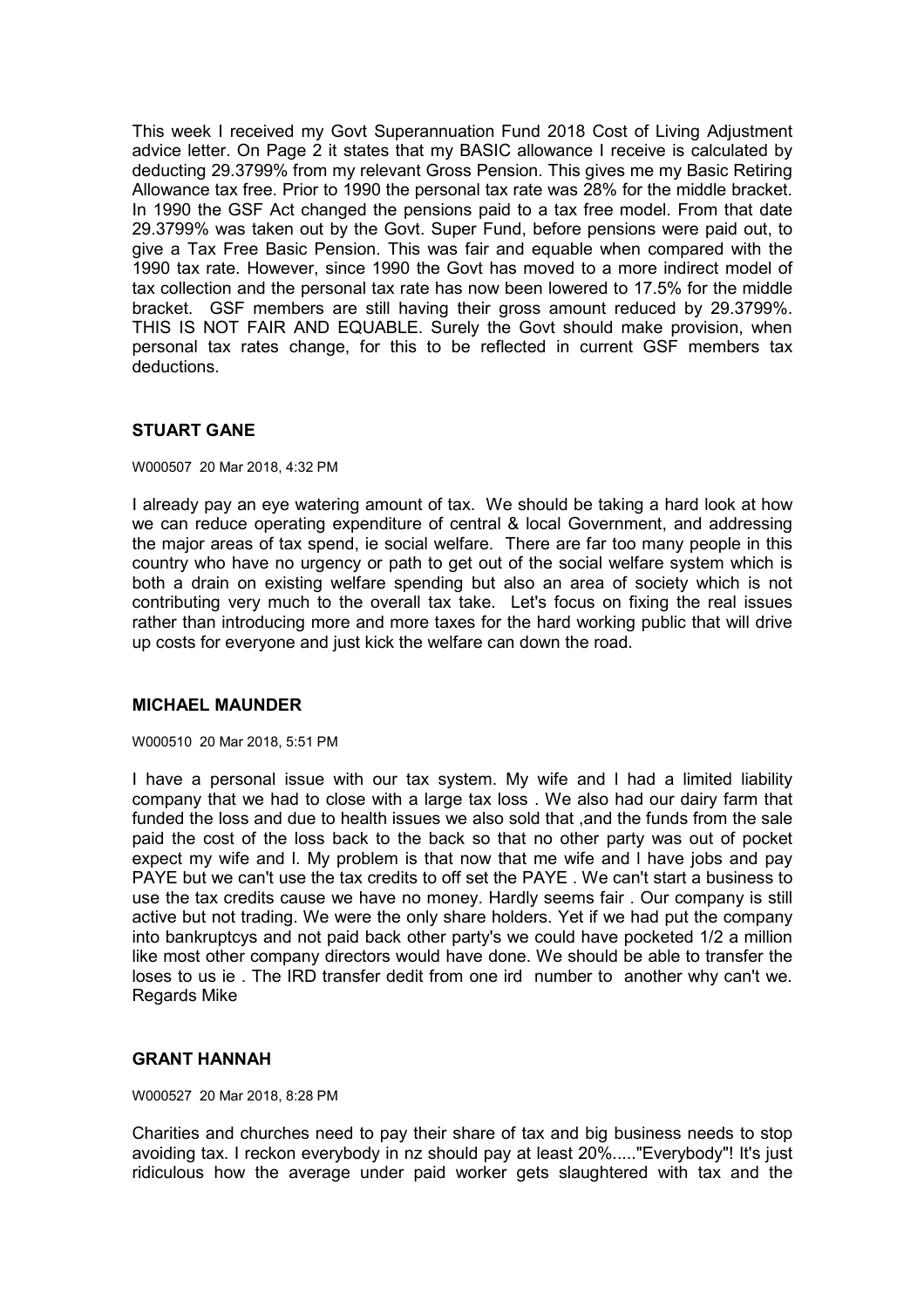average millionaire pays fark all or doesn't pay any tax because they know how to get around the tax laws.... We need to make the tax laws fair across the board ...

#### **KATHERINE WITHINGTON**

W000533 20 Mar 2018, 9:04 PM

Business costs tax write off is unfair. People on PAYE cannot claim for example, on petrol to get to work, while contractors and business owners can. People on PAYE are unfairly targeted with expensive costs, but on top of that, we subsidise those who earn more. The future of tax should fix the issues with the poor paying more tax than the rich, it is entirely unfair. This includes GST which is well known as a tax that disproportionately affects the poor. Stop giving the rich loopholes, and stop taxing the poor blind.

#### **RAY MCKEOWN**

W000548 20 Mar 2018, 10:49 PM

The biggest issue with the tax system as I see it is the fundamental unfairness in the way it treats different sources of income differently. Wage and salary earners are treated like the golden goose largely due to the ease with which government can assess and tax their income. However those living off capital gains can pay dramatically less tax with essentially the same income.

#### **RUTH CAMPBELL**

W000557 21 Mar 2018, 7:18 AM

I have always believed it is wrong to tax us on the interest on our savings. We go without things to save up for our future and they tax us on the interest. That money should be going back into our savings, earning more compounding interest for our futures.

## **TRENT SHEPARD**

W000563 21 Mar 2018, 8:46 AM

I read in the Nelson Mail that one of your tax reform ideas is a wealth tax. I guess "tax the rich" is always an easy way to sell a new tax. The government can always say it won't affect most voters. I don't have a crystal ball, but I can predict that there will be an exodus of capital from this country. I personally have options for which country I have assets in and they're not going to stay in a country that taxes my income on it and the actual asset, too.

# **LES DIACK**

W000572 21 Mar 2018, 9:47 AM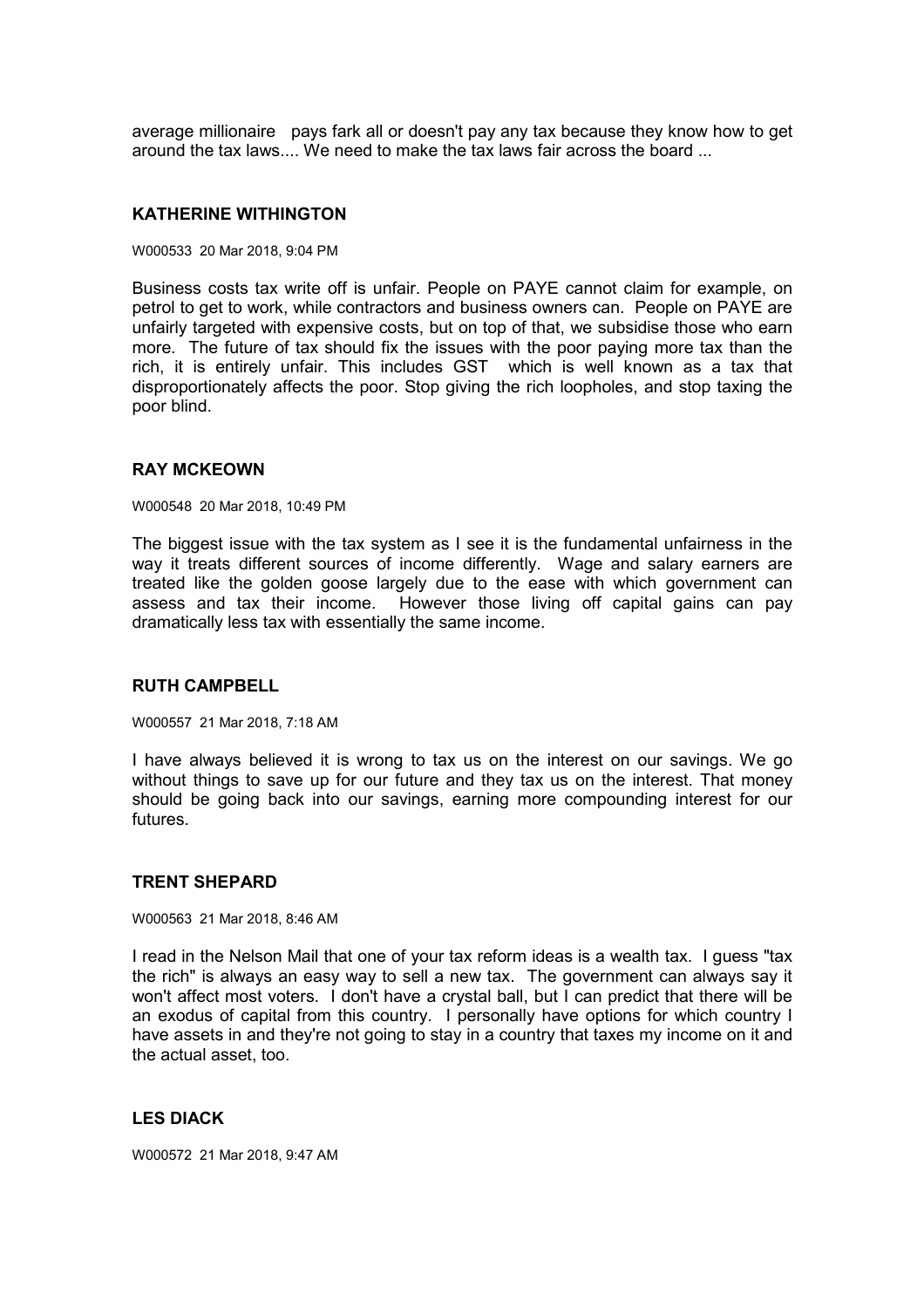1. There should be a Capital Gains tax on those who are investing to get more wealthy. 2. It is wrong that people can be given Super and yet carry on working too - it should be one or the other - not both!

## **LINDA SORENSEN**

W000582 21 Mar 2018, 10:30 AM

All four options are very important to me. Retirement funding - make super meanstested and stop taxing Kiwi Saver (maximum 8% contribution rate). Ensure that recipients have worked in NZ for a minimum number of years, but not necessarily the ones just prior to retirement. Business tax - see comments in other section regarding making tax % based on level of income inequality in the business. Protect the environment - certainly worth tax expense. Income from user fees, possible visitor visas? Also from businesses that utilize the environment for profit - protection has to be part of the business plan, and there should be fees for water usage if water is part of the product and therefore profit. Capital gains on investment housing is needed.

#### **WILLIAM WILSON**

W000600 21 Mar 2018, 11:09 AM

The 'welfare' state would have been impossible without first the PAYE system in the late fifties and then the GST later. The steady cash flow made the Treasury budgets credible. So do not tamper with that regular cash flow.

# **PAULA CHEETHAM**

W000602 21 Mar 2018, 11:15 AM

I am strongly opposed to a capital gains tax. I acknowledge that people who are already very wealthy benefit from no capital gains but the majority of NZers are not "very wealthy" and they have worked hard, and already paid a significant amount of tax directly (and indirectly) to accumulate any assets. It is unfair, immoral and unethical to expect them to pay more when they realise the benefit of some of that work. Don't lose sight of the fact that the majority of us can only dream of the entitlements that most politicians have. We live in smaller centres, with smaller opportunities and we provide solid, stable bases for society and we are very tired of being treated with absolute disdain. We care about health, education, infrastructure, law and order and the environment. We live economically so that we can take care of ourselves and our own families and hope to leave them a little better off. Hands off any small gains we make.

## **STATHI TRIADIS**

W000614 21 Mar 2018, 11:50 AM

A comprehensive capital income tax (not a capital gains tax).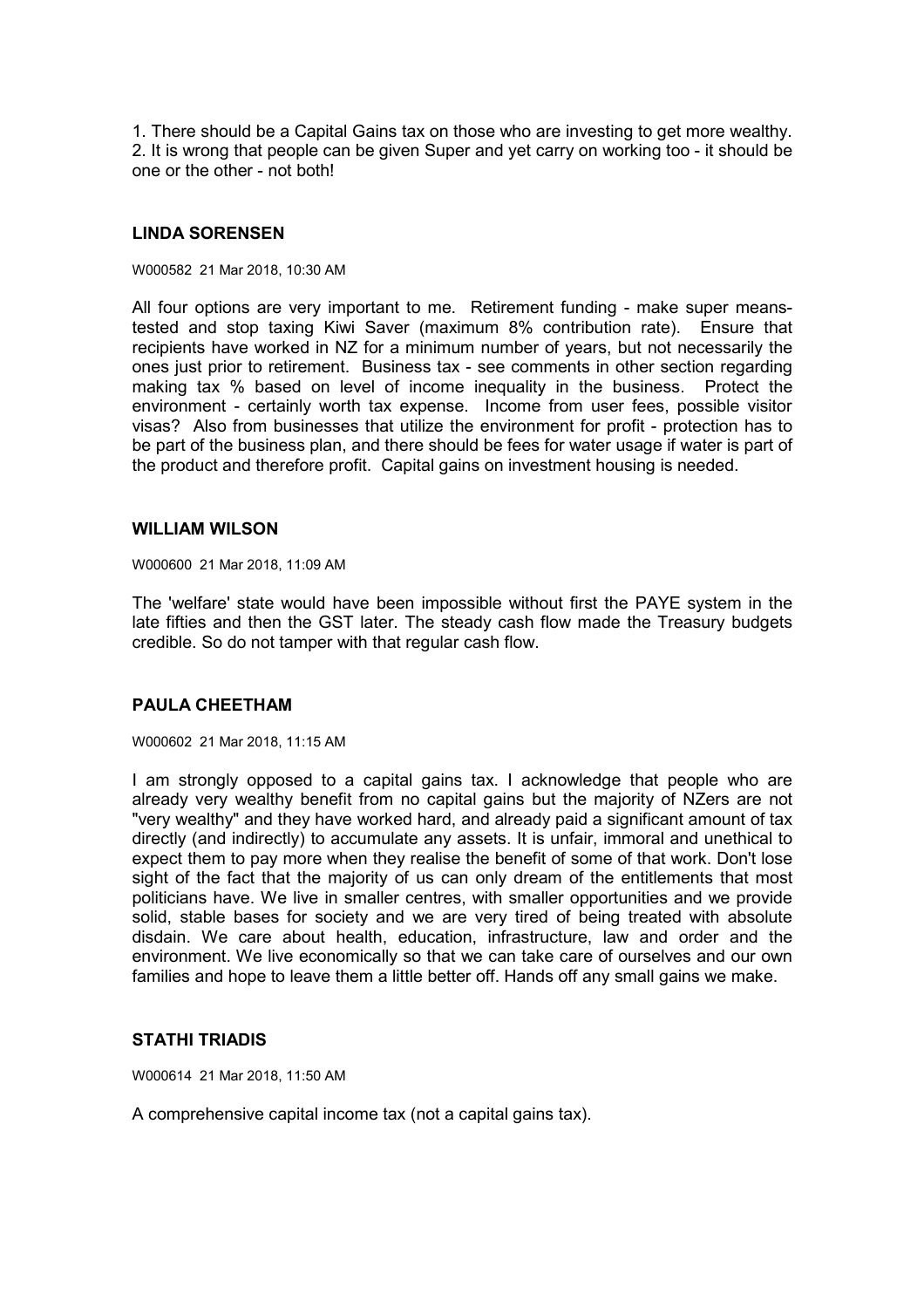## **MIKE COLE**

W000625 21 Mar 2018, 12:10 PM

You should look to repeal the tax that is applied to foreign pension plans either when they are brought into the country or when taken as a benefit at retirement. We should encourage our citizens/residents to bring their foreign benefits into NZ to help bolster our economy both by the inflow of funds and tax. To tax someone on a benefit that actually they have little or no control over for simply transferring it to NZ where it will attract investment tax and at some point will be realised and spent [thereby attracting a GST take for the country] makes no sense and penalises people unfairly.......until they get to a nominated retirement age they cannot use these funds in any event so where is any perceived gain. The "gain" we want is to actively encourage people to bring these offshore assets into the NZ economy and to do that we need to stop taxing people for doing so!

## **MURRAY BENNIE**

W000630 21 Mar 2018, 12:40 PM

Further erosion of the returns of businesses will discourage employment rather than encourage. We will find that staff will be laid off especially in rural areas as there is limited options to increase revenue so the only way to stay afloat is to down scale the labour force during the quiet 'off season'

# **REX PEARCE**

W000641 21 Mar 2018, 1:11 PM

As the older population 75+ start to ballon over the next decade funding retirement will become an even more important issue. The Pension eligibility age and means testing will come under increasing pressure and we need to have a robust economy that can support a less productive retiree group. The Economy is the key to a healthy NZ society for all without it we will bwe just moving the chairs but little else. Our primary produce and technological innovation will be central to a wealthy NZ economy as will our Tourism status. We continue to be an ever increasing option for Tourists with our relatively clean and beautiful land and sea scapes plus a stable and safe society. Value Add in all of the above categories can generate significant financial windfalls for the economy and employment for NZ's. We need to maximise our return from overseas investors in NZ. Currently it appears we provide relatively easy access for investment and easy gains that are transported off shore. e.g Aus Banks

## **ANONYMOUS**

W000648 21 Mar 2018, 1:24 PM

My biggest concern is the threat of taxing the family home. I have struggled to get together a deposit and being on my own, over the age of 45 it was incredibly difficult to secure a mortgage. To now have the threat of having to pay extra taxes at some point in the future - where I may not be able to meet my commitments on mortgage and rates is worry.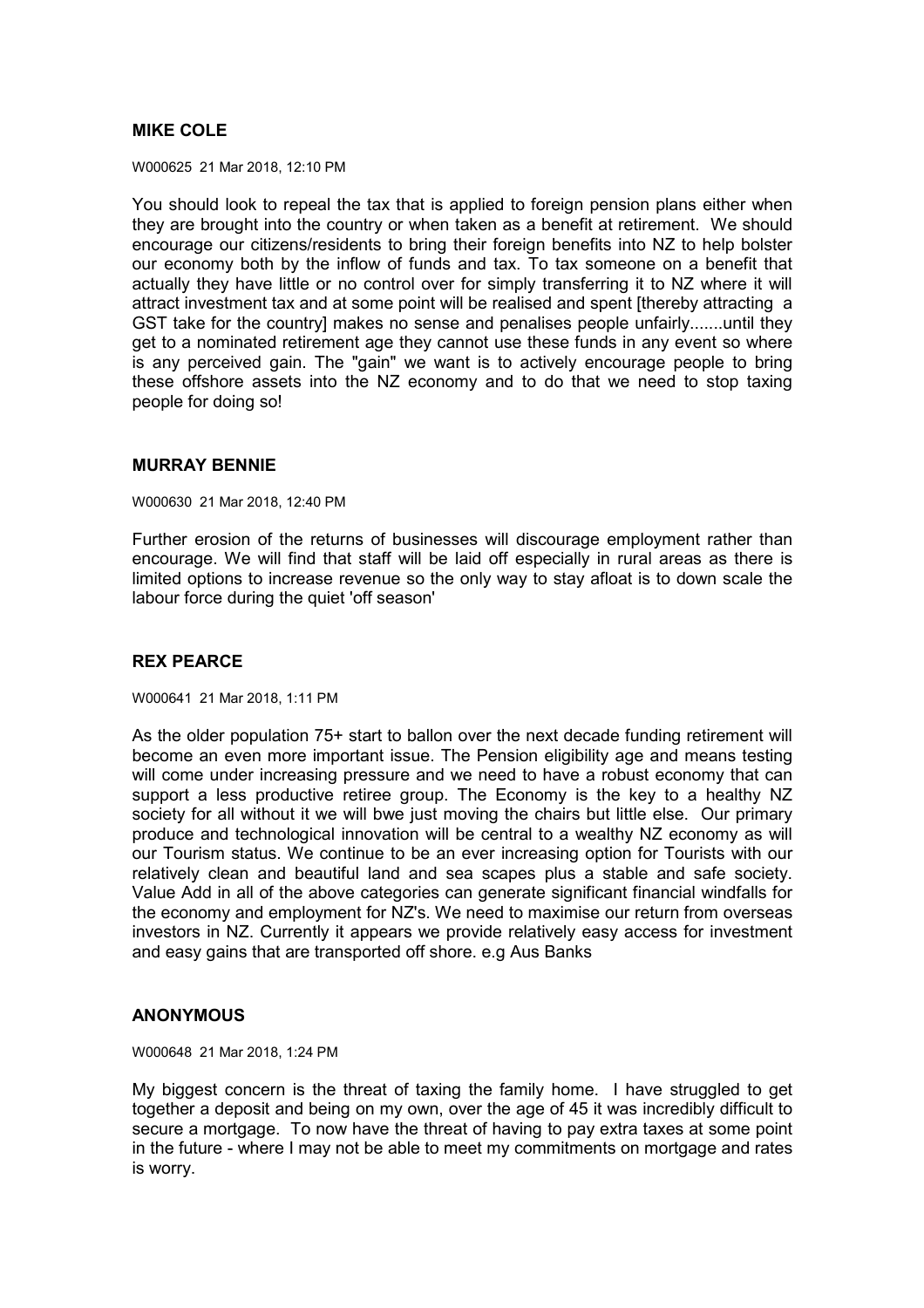#### **WILLIAM GIRIMONTI**

W000651 21 Mar 2018, 1:29 PM

If government could find ways to be more responsible with money we would not need to hear about new ways to take more of what we earn. Eliminate necessary expenditure. Learn how to balance your books like the average person does. When you spent up to your account balance or budget, you stop spending. You save 10% of your earnings. You spend a maximum of 20% of earnings to pay down debt. You operate on 70% of earnings. If you cannot or will not follow these common sense rules then the government is being fiscally irresponsible and should lose public confidence. Let's institute some common sense back into government!

#### **ANONYMOUS**

W000661 21 Mar 2018, 1:51 PM

There is little incentive to save for retirement beyond property. What about some taxfree accounts (UK ISAs) or allow pension contributions and growth to be tax-free therefore encouraging compounding growth. Tax at withdrawal. There is increasing divergence between the haves and have nots. Those with property portfolio taking rent, can then hand these to their children tax-free. With the increasing mobility of the working population, the rules regarding transfers of pensions needs to be looked at. As a teacher on modest income, who followed all the UK rules when living there, I have been hit with a massive tax bill just for having been careful with my money and for wanting to not be a burden on the state when I am older. If I had worked in Oz this wouldn't have happened. I now have 2 countries telling me what I can and cannot do with the money. And if I return to UK I will be subjected to another massive tax bill. Why bother, I should just have bought houses.

## **DICK BANNISTER**

W000680 21 Mar 2018, 2:46 PM

Retired people, who for economic reasons have a rental house as income should not be punished for this investment. This is a way to have income rise as rents go up. This problem can be dealt with by: 1 Asset tax applied up to 5 years of rental property ownership 2 Asset tax not for superannuants for one rental property 3 Asset tax applied after death of joint owners

## **MURRAY COLLINGWOOD**

W000693 21 Mar 2018, 3:17 PM

I'm at that stage of life where we are building our retirement home. Building a house should be something the government (IRD) should be encouraging particularly in our current housing shortage. Perhaps it is not the type of house the government wants, but we are making way for somebody else to occupy the house we are vacating, and so on. It is very depressing to see the amount of GST we are paying to build this house. Why is the government punishing us by charging over \$100k worth of GST when we are trying to help the country build another house? And that \$100k is already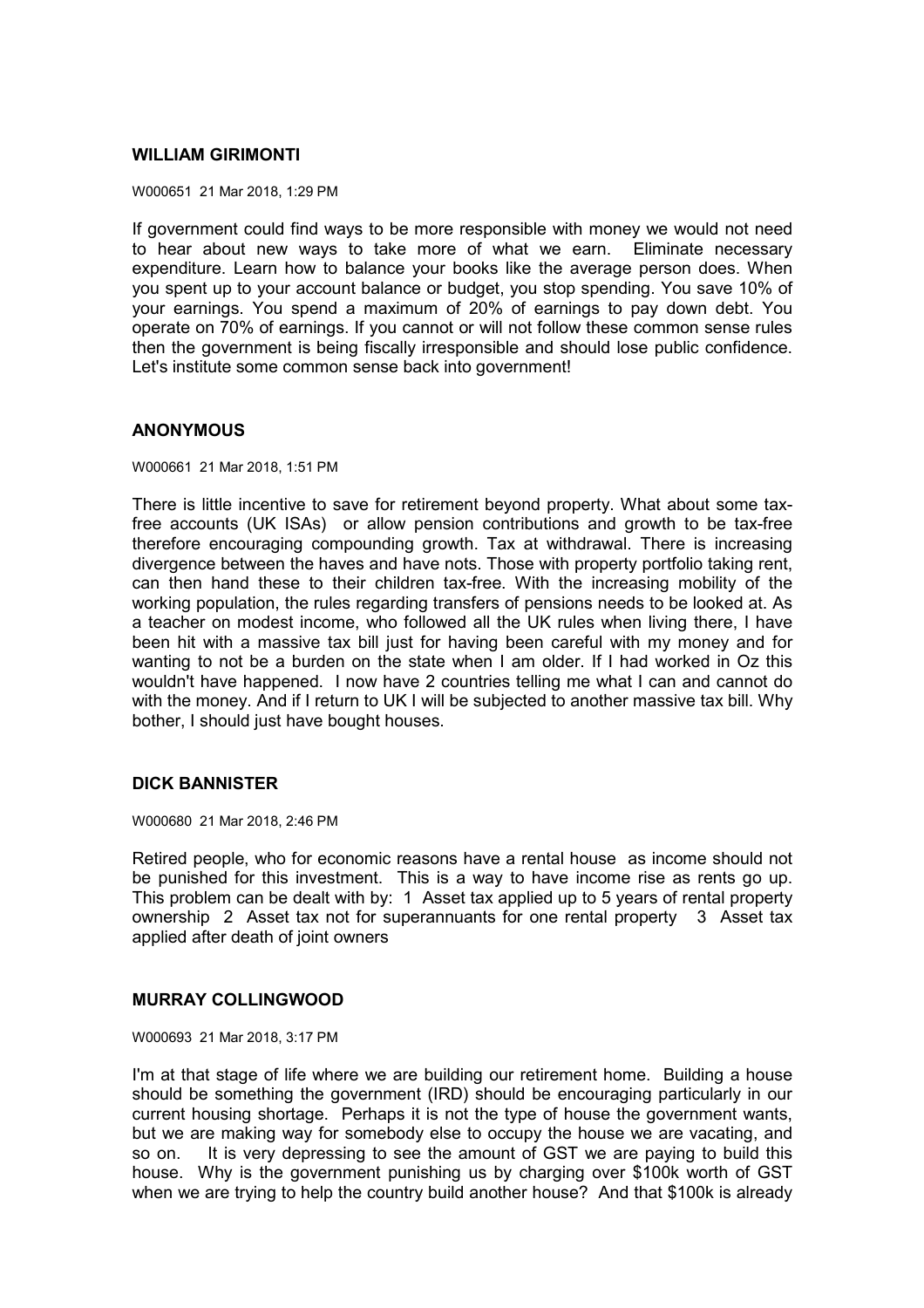money that we have paid tax on. I asked my accountant whether we should put it in a GST registered trust and claim back the GST, but he said that would was not recommended. Why would he say that? Particular when a business can build a building and pay no GST on untaxed money. That's not fair.

#### **ANONYMOUS**

W000710 21 Mar 2018, 4:49 PM

It's obvious that you are only wanting submissions from idiots and socialists so it's probably a waste of time suggesting that paying less tax be one of the options. This is nothing more than pathetic propaganda from fools and tyrants. Socialism is the philosophy of failure, the creed of ignorance, and the gospel of envy. It's only inherent virtue is the equal sharing of misery. - Winston Churchill

#### **FIONA KEELING**

W000721 21 Mar 2018, 5:22 PM

The modern life seems to be very busy and retirement is something I'm eagerly looking forward to. I don't want to work until I die, and notice as I age I have less energy and don't think I could cope if I had to work past 65. I don't think we should raise the retirement age.

# **HARRIET GALE**

W000728 21 Mar 2018, 6:14 PM

Land tax please

#### **ANONYMOUS**

W000735 21 Mar 2018, 6:40 PM

pay out super in accordance to length of time earning or living in NZ by deducting if time worked or lived overseas for longer than 5 years only make super for those born here or if immigrated hav worked her for at least 20 years

#### **ANONYMOUS**

W000748 21 Mar 2018, 7:11 PM

Small businesses should absolutely be taxed less than big businesses, to allow Kiwi businesses to be more competitive on an increasingly globalized stage. Loopholes should also be closed to prevent big businesses escaping their tax responsibilities. However, my key concern with tax issues is how we can continue to provide the level of social services - health and education particularly - that New Zealanders are proud of, and expect to be available, as our population increases. This does relate to saving for retirement as well, through catering to the population bulge of elderly people we are currently experiencing as New Zealand's demographics transform.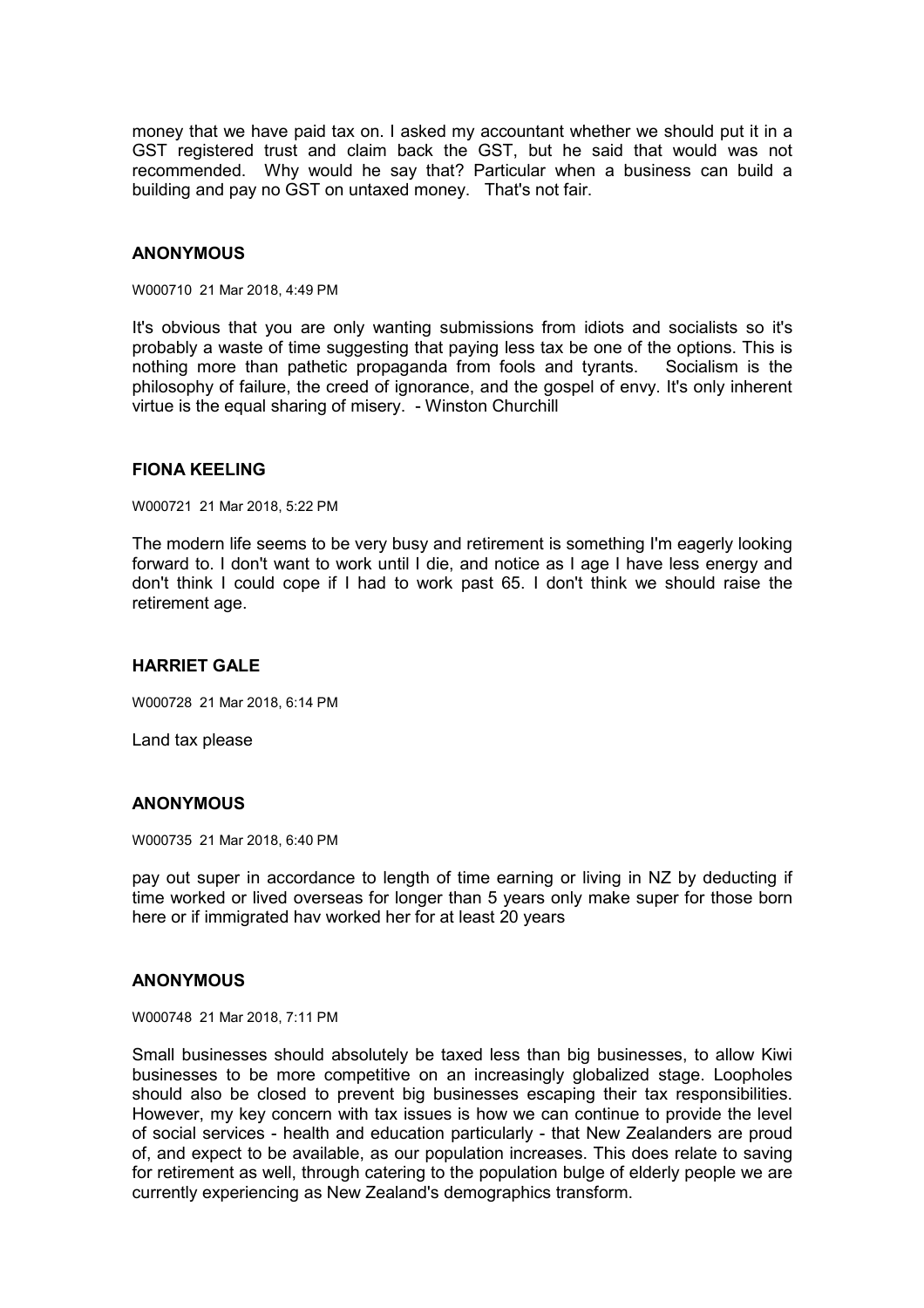## **JACK MOIR**

W000756 21 Mar 2018, 8:03 PM

Capital gains tax can be brought in as long as there's no retrospective clauses. IF CGT is thought to be necessary, make the legislation operative from enactment.

#### **ADAM NOWLAND**

W000769 21 Mar 2018, 8:59 PM

I think a capitol gains tax should be applied depending on the total number of properties you own or have owned. In a similar was as selling a car, you can buy amd sell a vehicle and make a profit, however if you do it too often then you are required to have a dealers license. All taxes to property should be applied in the same manner. If buying and selling homes for profit the a maximum amount of properties should be allowed before a tax comes into effect and as the number of properties increases so too should the amount of tax taken. This should also applie with rental properties. Where if you have one propert additional to your family home you should not be punished. However if you have 5 plus then you should loose your abbility to make deductions against any losses, this too should decrease as the total of properties increases.

## **NIGEL BECK**

W000784 21 Mar 2018, 10:24 PM

I think it is a great idea to abolish secondary tax so i can save up to buy a house

## **ANONYMOUS**

W000792 22 Mar 2018, 12:12 AM

Everyone knows that property values nearly double every 7 years. If people didn't get on the market early they missed out. It's the way of life. If you can't afford Auckland then look elsewhere but to add and extra tax when the house value increases is just a money grab. Plain and simple. The owners had paid PAYE on income to buy for the house, GST on water, power, any work done to the house and possibly income tax if it's a rental property and now to get taxed again for selling the property?? Its just a money grab being sold off as an idea that it'll slow the housing market or stop investors buying properties.

## **SYLVIE KERR**

W000800 22 Mar 2018, 7:07 AM

They are all important but if we fail to protect the environment none of the others will matter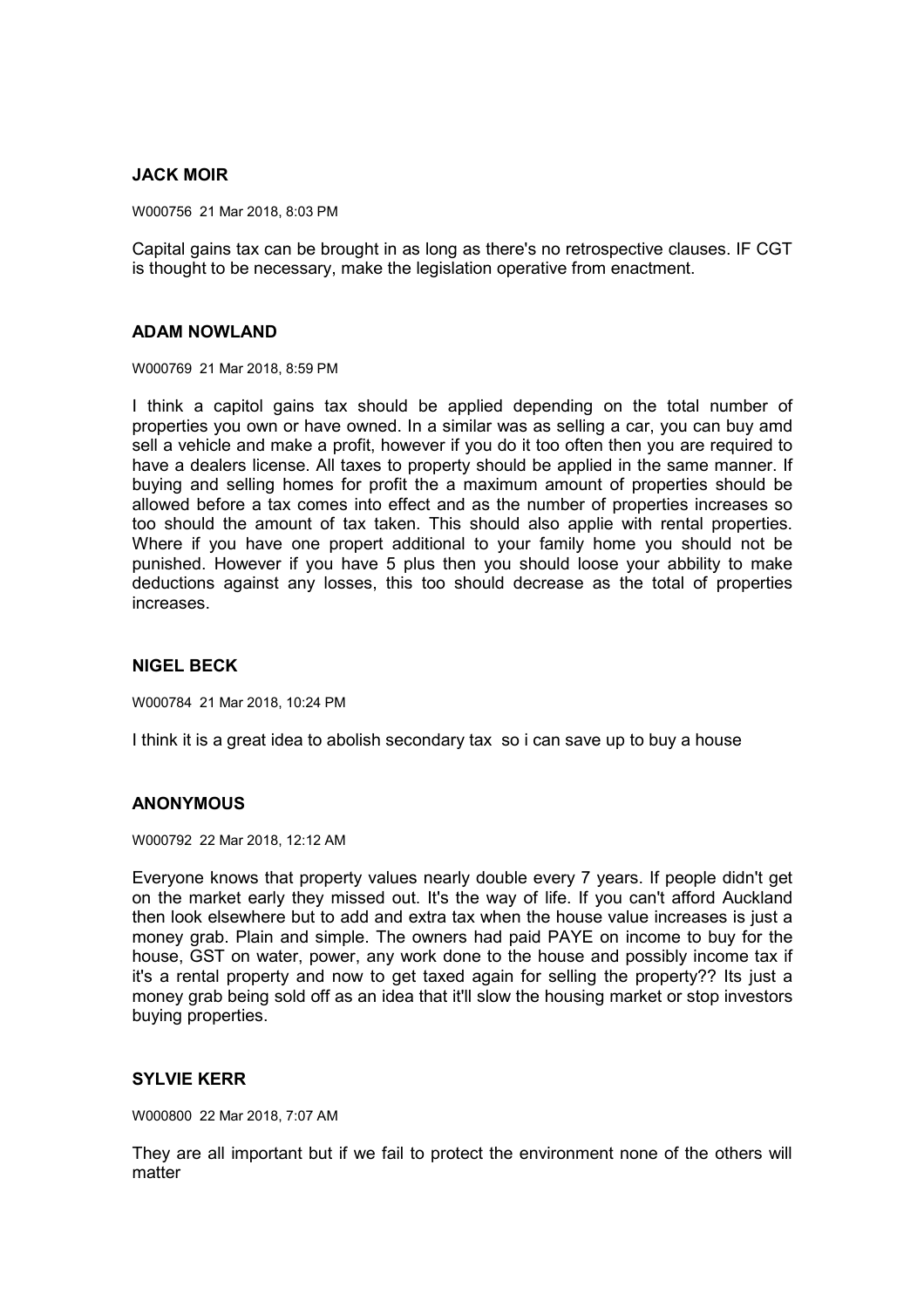# **CHRIS PATTISON**

W000811 22 Mar 2018, 8:48 AM

I have very strong objections to those individuals and corporations that have the (tax deductible) ability to hire accountants to manipulate their tax returns so as to minimise their tax contribution. The man in the street is unable to do so. This might explain why "cash jobs" are done as a way to level the playing field. I also strongly object to "churches" having a tax free status. It is well known that the God business is a very lucrative one. There should be some sort of cap on those preachers putting their hand deep in the honey jar, which they consider as their right. Also, any associated businesses that are not directly a church activity, but are stated as supposedly subsidiaries of a church should be taxed as a business, and not as part of the church organisation.

## **CHRIS MARTIN**

W000820 22 Mar 2018, 9:12 AM

People who have made a sacrifice to put money aside to fund a reasonable retirement, and have an investment, shouldn't be disadvantaged by then being taxed extra. A capital gains tax or a wealth tax would make the effort to put something aside a waste of time and would be a cruel reward for not being a burden on the state.

## **LEANNE MCKENZIE**

W000822 22 Mar 2018, 9:42 AM

We own a truck and our biggest dept each month is to the tax dept in Road user GST and provisional tax. Margins are tight and paying so much back in tax is not letting us get ahead. The driver can only work 70 hours max a week. when you do have a good month you pay more GST so you cant win.

## **BRUCE MERRETT**

W000833 22 Mar 2018, 11:08 AM

A simple Capital Gains tax would generate revenue which could be used to help firsttime buyers into the market via co-ownership schemes with affordable intensive housing. Fairer equality in housing (a fundamental need) will only eventuate through Government intervention. The free market doesn't give a damn for fairness & why should it ?

## **KYMBERLEY PAIGE**

W000843 22 Mar 2018, 12:13 PM

I think sugary foods, fizzy drinks and unhealthy foods should be taxed higher and fresh fruit and vegetables have the gst removed to help our new generation to better health. This would also save the health services large amounts of money in treating obese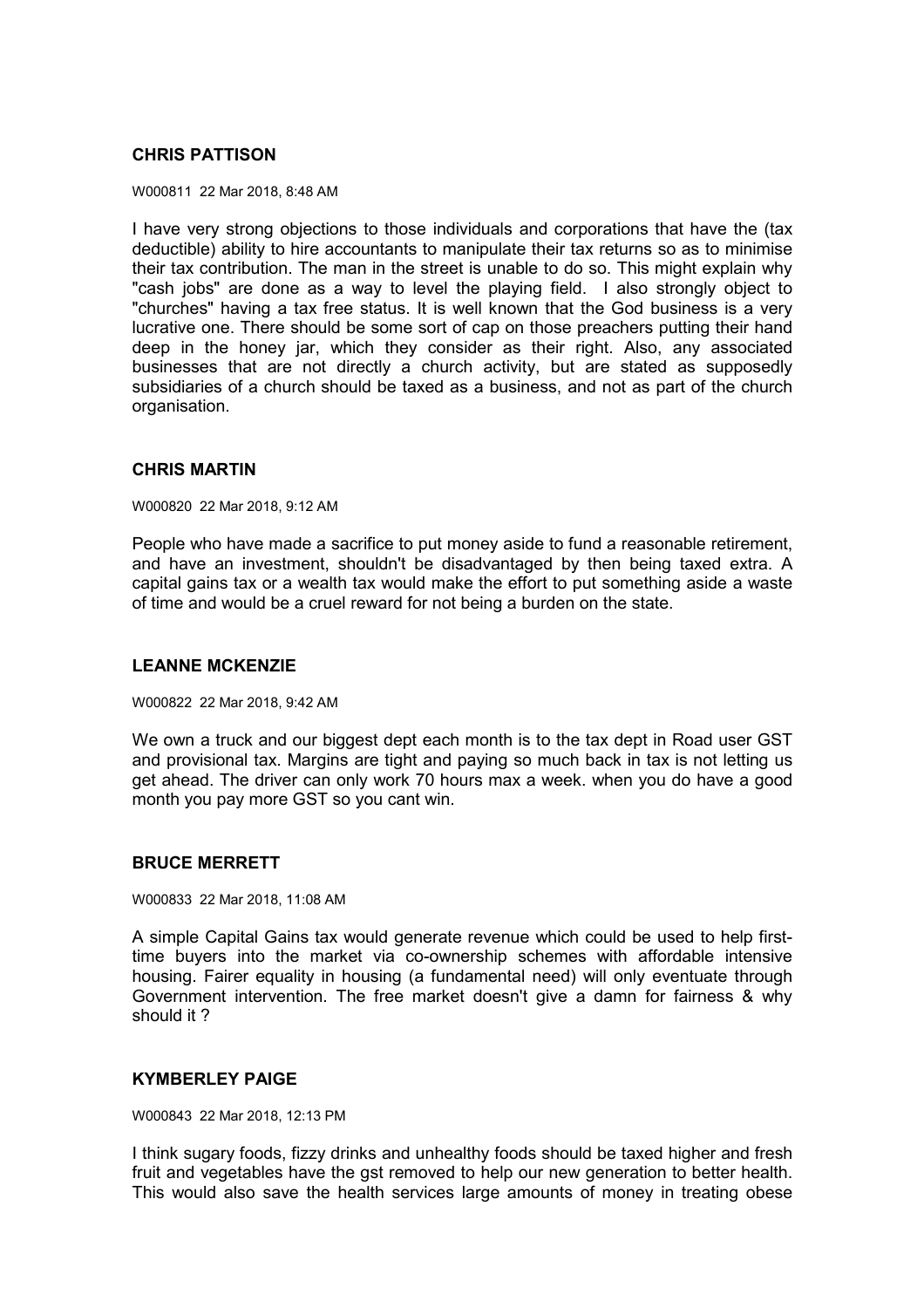children with diabetes. Remove large deposits on homes for kiwi first time buyers so they can own their own homes again. Have higher taxes on plastic wrappings and give incentives to companies that use recyclable materials. Reduce the number of local council workers and their travel costs. Provide free bus transport for kids to reduce the load on our roads Add more taxes to fast food places especially those like McDonald's Burger King Kentucky fried chicken who promote cheap unhealthy eating

## **JERRY FLAY**

W000846 22 Mar 2018, 12:34 PM

I am happy to pay tax as long as I am confident that the tax take is used efficiently. Every day I see or encounter situations where this does not appear to be the case. Taxes should be used to achieve things for New Zealand and New Zealanders, not to pay for a bloated and inefficient public sector. Until such time as a sufficiently courageous leaders takes it upon themselves to rationalise government staffing and activities in a way that any business leader does, I have little interest in paying any tax, let alone more tax. And like most hardworking Kiwis, life is very expensive right now taxes, rates and the general cost of living make saving and luxuries unaffordable. Like most Kiwis, my savings / retirement plan is my home. So I could not support any tax regime which proposed to damage that.

#### **MICHAEL ANDREWS**

W000861 22 Mar 2018, 1:55 PM

The current method of using rates to fund local councils needs to change. Because of the huge changes in house prices over the last decade or so, the value of a persons house doesn't necessarily have any relation to their ability to pay rates or tax, or the services that they use. Rates should be linked to a person's income, not the value of their property.

#### **ANDREW NASH**

W000889 22 Mar 2018, 4:47 PM

Tax on your bank accounts should be changed or done away with. A much lower tax maybe but you pay taxes on what you earn then if you have some to save or invest you pay tax again which I find is double dipping most of us put a small amount away for our future retirement so we can live comfortable life which comes to my next question. Why should we have to pay tax on the NZ superannuation when you retire you pay tax all your working life retire and still have to pay tax.can understand if you are still working and collecting the NZ superannuation yes you should pay tax but if you are fully retired then no tax should be payed.also as I have just retired after working for 50 years working for the same company I think I have earned a tax free retirement.so to sum it all up no tax or minimal tax on savings accounts.no tax on the NZ superannuation unless you are still working.

#### **GEOFF WISE**

W000902 22 Mar 2018, 6:34 PM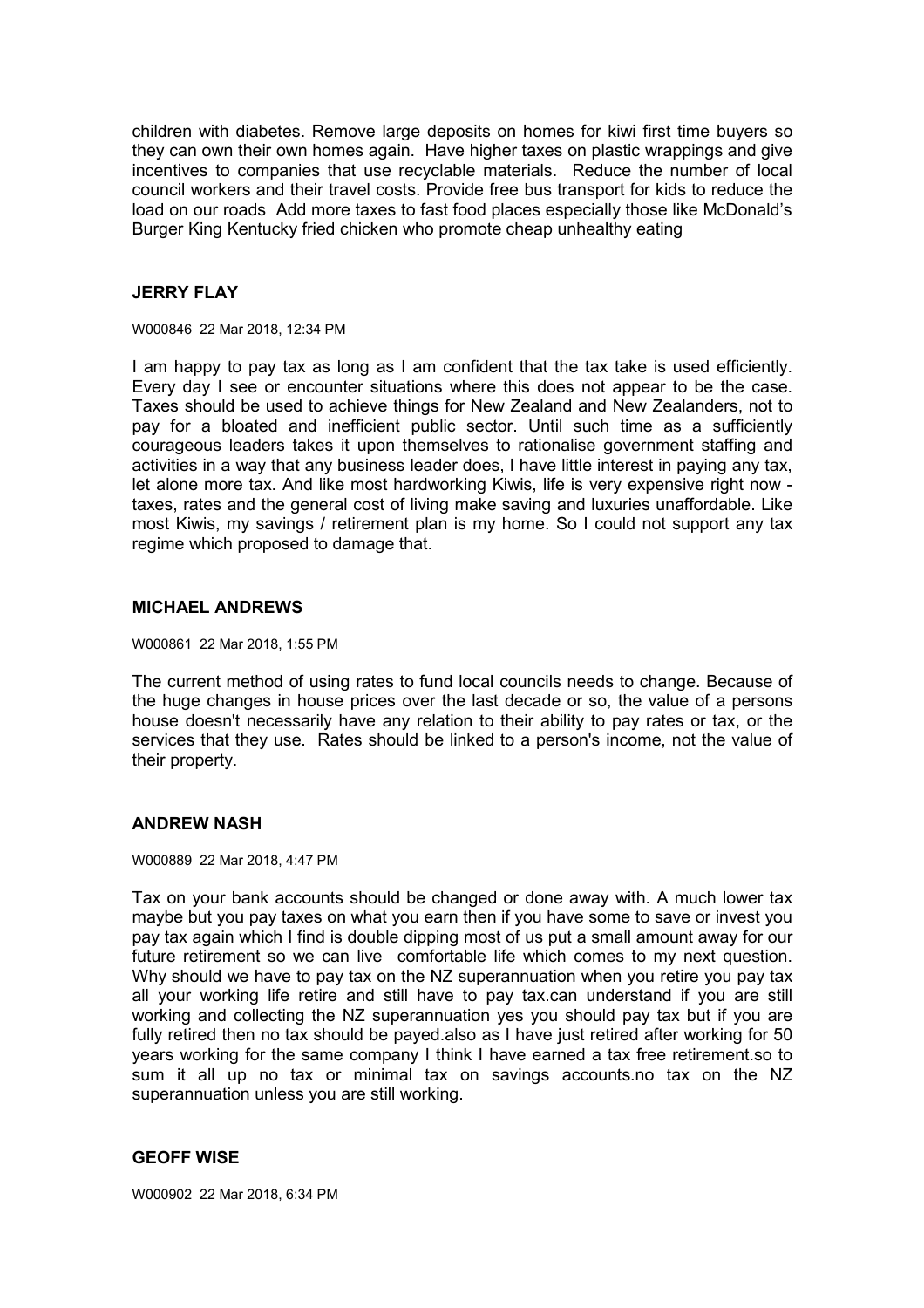Making NZ a more equal society.

## **ANONYMOUS**

W000910 22 Mar 2018, 7:32 PM

we need to make clear where NZ is located globally and that we are a small economy, globally speaking and cannot save the world, reduce the nanny state status by shifting more responsibility onto people. we have too many rules instead of advocating good principles not sufficient funding goes to the environment (staff), innovation & technology, resilience consider ways to reverse the myth that driving your career is about changing jobs every 18 months... as the staff member is likely not to add much productivity to NZ, contribute a lot to peak time travel congestion reducing efficiencies generally speaking. This can be done through lifting salaries (not by lifting basic minimum wages) but by also rewarding people who spent considerable time at university. Basically in NZ someone with a PhD is likely to be employed at the same salary level as someone with a bachelor. This is wrong. This is in many ways reducing productivity and thus government missing out on higher taxes

## **SUSANNAH RODDICK**

W000919 22 Mar 2018, 8:04 PM

I think Capital gains is the most important, and am so frustrated that we're not doing something about this. Taxes (or refunds) on wines or vintage cars looks like a distraction to me. Housing is crucial and it's something we can do something about. It's not 'untouchable'. I care about all people having somewhere to live and want my tax system to support that. We know it's better for all people of all ages to have a stable place to live, we know it costs tenants disproportionately to constantly have to relocate. I enjoy the security of raising my family in our own home. Surely we can design a system so that the less well off has a greater chance of this. I do not care about how our tax system supports people losing or gaining on an investment in wine or cars. Buyer beware I say.

## **DAVID LAMOND**

W000926 22 Mar 2018, 9:00 PM

We serve the purpose of our country. We protect the people. We are funded by the tax our citizens pay. So why does tax come out of our pay? For those serving in the defence forces this is common conversation. For those serving in the Reserve Forces doubly so. Why, as a Reservist, often working full time also get taxed at a secondary income rate. Isn't the Australian model a good one to follow here?

#### **JAMES HEWSON**

W000943 23 Mar 2018, 11:01 AM

I would like to see the secondary tax rate dropped. People are trying to get ahead by taking a second job only to find that up to 50% of the wage is taken back in tax....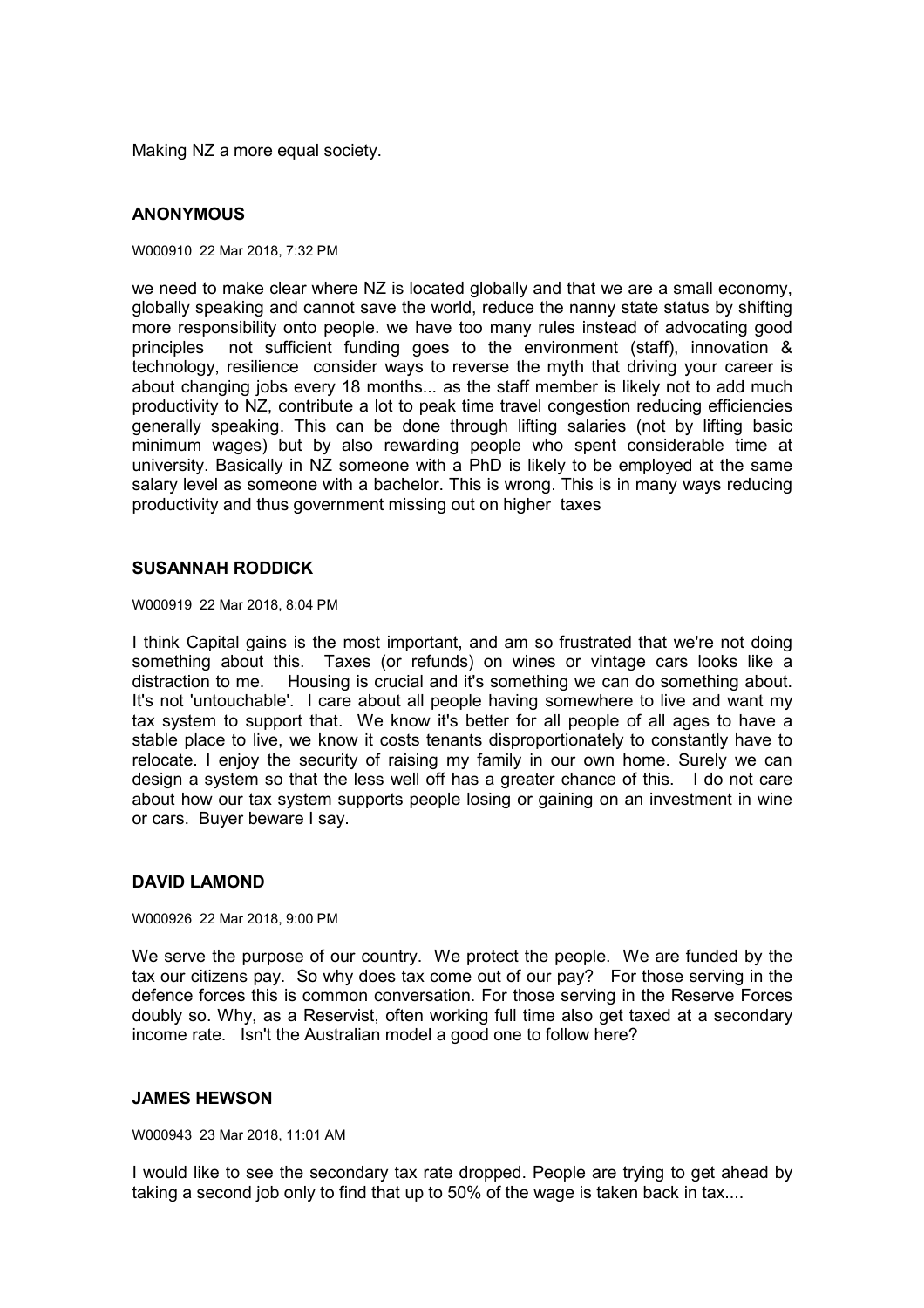#### **JOHN EDWARDS**

#### W000947 23 Mar 2018, 11:22 AM

Much of the tax collected is wasted in administration , PC issues and PET projects of the governing party. Common sense has become uncommon,projects bogged down in costly litigation for the weakest of reasons. 3 levels of government is not sustainable , with no control of local govt spending and their belief that ratepayers have bottomless pockets. Capital gains tax removes incentive, reduces reinvestment, moves the focus outward away from traditional areas such as property/rentals. Social issues are exploited by self effacing groups and media, all focused on the NOW, with the causes not addressed truthfully. ie starving nz children failicy. Poor pay the least yet cost the most. NZ's biggest problem is APATHY , the waste of so much by so few goes unchallenged, let the squeaky wheels squeak, tighten govt belts and look within for savings. More taxes ? a true sign of govt living beyond its means "you cannot strengthen the weak by weakening the strong" Abraham Lincoln

#### **LARA IRIARTE**

W000952 23 Mar 2018, 12:17 PM

Our tax on income is way too high. Restructuring our monetary system from an interest bearing debt based system to an interest free demurrage system would do three important things: 1. Allow tax on personal income and productivity to be substantially reduced or eliminated. 2. Encourage faster flow of money; velocity of money is an important aspect of how money works in an economy. 2. Demurrage reintroduces the incentive to loan that removing interest takes away.

#### **JOHN BROUGHTON**

W000957 23 Mar 2018, 1:12 PM

The manner this has been worded makes it ambiguous. Retirement is an issue for everyone. Some will find it easier to manage than others. Everyone's circumstances are different - some people have been financially prudent, others haven't, some have worked hard and smart, others have experienced misfortune through no personal fault. We are all eligible for NZ Super. but there is a case for means testing as in Australia, but that would only affect the extreme end of the population - EG. Gareth Morgan. Business tax clearly in some instances seems unfair with the small amount that is payable. In most instances they pay many taxes. Marine farming could be an area to look at for environmental taxation, as the farms don't own the water but create a lot of degradation, unlike conventional land based farming. Forestry and building development can be very damaging to the environment. Capital Gains Tax could be ruinous for individuals and families and is a very complex issue to be able to govern.

#### **JOSIE NEWITT**

W000968 23 Mar 2018, 4:05 PM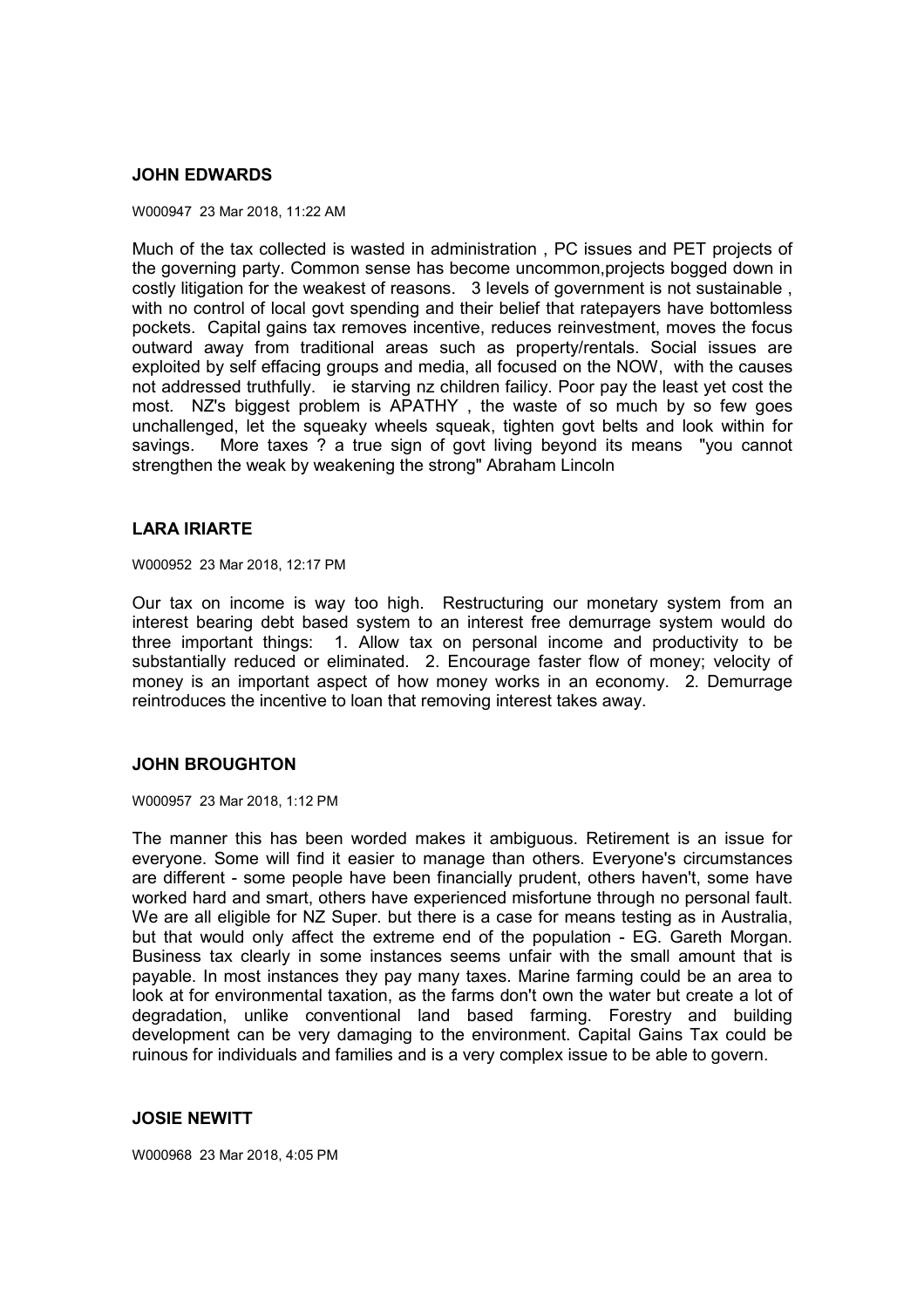I think that all children's item's for under the age of 12 should be GST free. And all vegetables and fruit should be GST free and tax the share holders more to compensate. I know tax has to be paid but I think it should be fair all round. give people less well of a chance to get on.

#### **COLIN FUSSELL**

#### W000972 23 Mar 2018, 4:47 PM

1,000 NOT enough on such subject- these matters ALL pivotal! Retirement question divisive - many "oldies" came through tough times, being frugal only to be penalised in their twilight, young encouraged to think most oldies had it good - rubbish! Now those who saved likely to be penalised while wasters & too many young want handouts-APPALLING MESSAGE TO SEND & without the "right message" to save & work within means what then? Environment, again, offered too much "lip-service" as everything worsens - it will govern our future for sure! Capital gains tax has merits but needs to be fairly applied - GET RID OF FAMILY TRUSTS if you are game but with most MPs & the wealthy having them little hope of anything changing there! Few of those trusts would be anything other than a "tax AND family inheritance rig!" To not touch those while "belting" those that received miserable bank returns while paying full tax with no "offsets" makes this exercise a potential farce! Let's say it as it is!

#### **TERENCE MCWILLIAMS**

#### W000983 23 Mar 2018, 6:05 PM

Hi what hurts the most is my uk state pension is just taken without any records showing any were. I would suggest it is 100% tax I would respectfully suggest it be treated as over seas income and taxed as same. which I think would be fair.

## **RIFF RAFF**

W000990 23 Mar 2018, 7:39 PM

For the third time - Kiwis pay too much tax.

#### **JON HARRIS**

W000996 23 Mar 2018, 9:25 PM

My biggest concern of this review is that it will look to punish those who have worked hard all their lives, paid more than their share of taxes and have accumulated savings to try and be self sufficient in retirement. I am many years away from this group but retired people are already being forced out of their homes with rates increases well above inflation (I know it's not in the scope of this review but it is a tax) and talk of capital gains and wealth type taxes would be a major and unfair attack on this group, and those working their way to be self sufficient. One of the topics in this survey is funding retirement - people should be allowed to fund their own retirement without punitive taxes.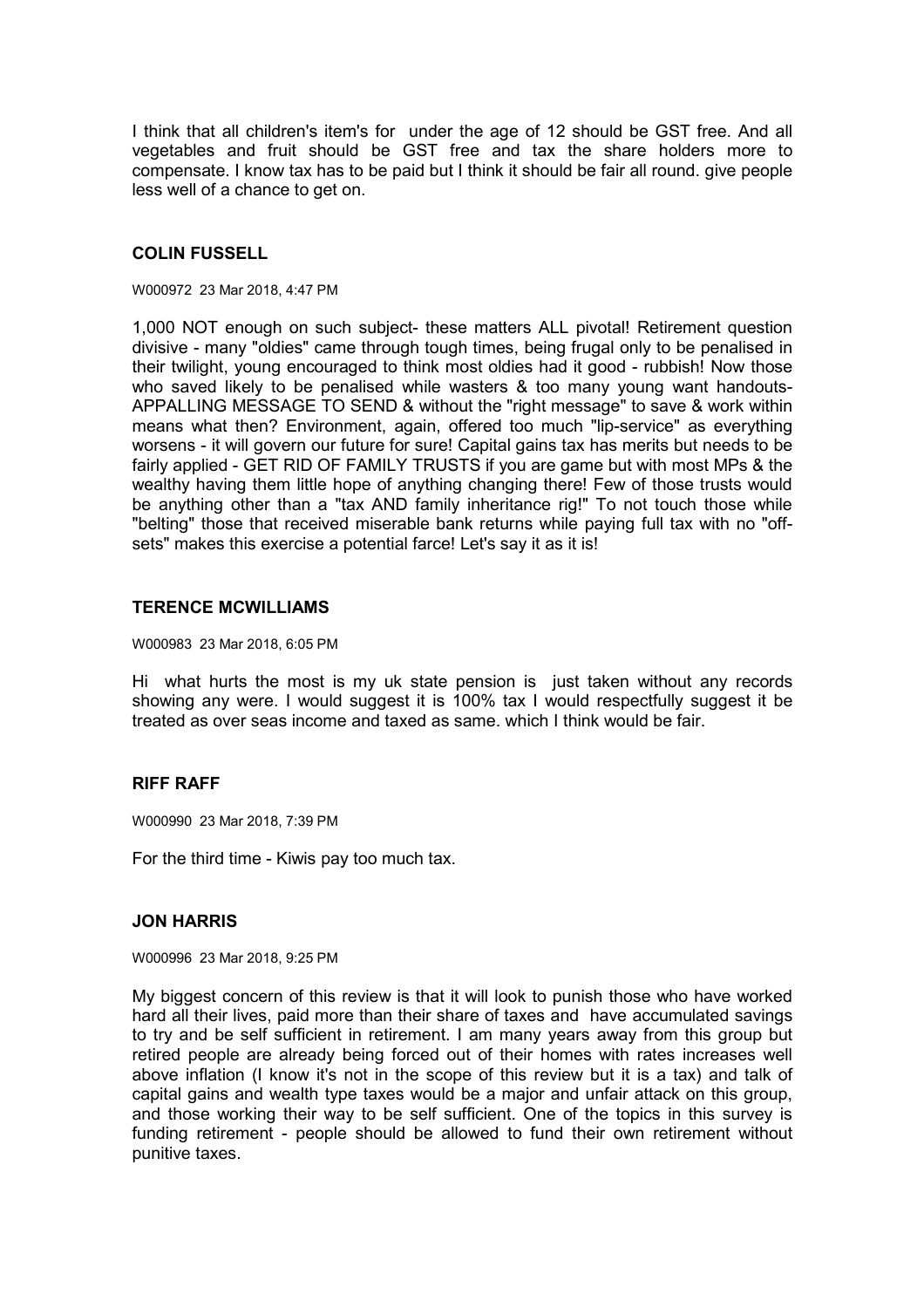## **SHANE WILLIAMS**

W001000 23 Mar 2018, 11:07 PM

I think the working class should pay 10-15% tax. The more we have the more we're going to spend. Get rid of provisional tax. Kills a lot of businesses. If we pay tax we should have say what it gets spent oneg: pension, Saint Johns Service..... Work to hard just to give it to people who don't want to work. Being self employed, my tax should pay my ACC. Another bill that kills small business. If a capital gains tax s brought in, it should be low. Don't harm people getting ahead in life.

## **VICKI RICHARDS**

W001017 24 Mar 2018, 10:12 AM

If we work hard, pay taxes all our life, and save for retirement we should not be punished and have to pay more tax. Working hard is a kiwi thing. Nzers do not appreciate being texted because they work hard when there are people who have no intention of working and sit at home and get paid to do nothing when they are capable of working and paying tax. Hard work should be rewarded. Saving should be rewarded and incentivised. Not penalised. The more we work hard and save, the less burden we are in the tax system. At the moment we are penalised for being less of a burden on the tax system.

# **LYDIA STANDE**

W001021 24 Mar 2018, 11:10 AM

Taxing overseas business.

## **BILL BARRY**

W001023 24 Mar 2018, 11:34 AM

As a small business owner I think the provisional/termainal tax payment method requires a rethink. It could perhaps be paid at the same time as GST. Taxing interest on savings gives the tax man a first take at any possible gains long before the saver gets to see any benefits by withdrawing. The tax on all Kiwisaver accounts should be taken by the IRD at time of withdrawal leaving a greater pool of money to accrue interest. Make any contributions to private health insurance tax deductible as those using a private provider are not drawing in the public system. I feel first \$15,000 earned should be tax free and the upper tax rate percentile raised slightly to compensate, the tax brackets should also be inflation adjusted.

## **TONY ENSOR**

W001033 24 Mar 2018, 2:06 PM

Consider taxing those on high incomes(eg. above\$160,000) at a much higher rate, say 60 percent. Also chase up those avoiding their share with much more vigour. Some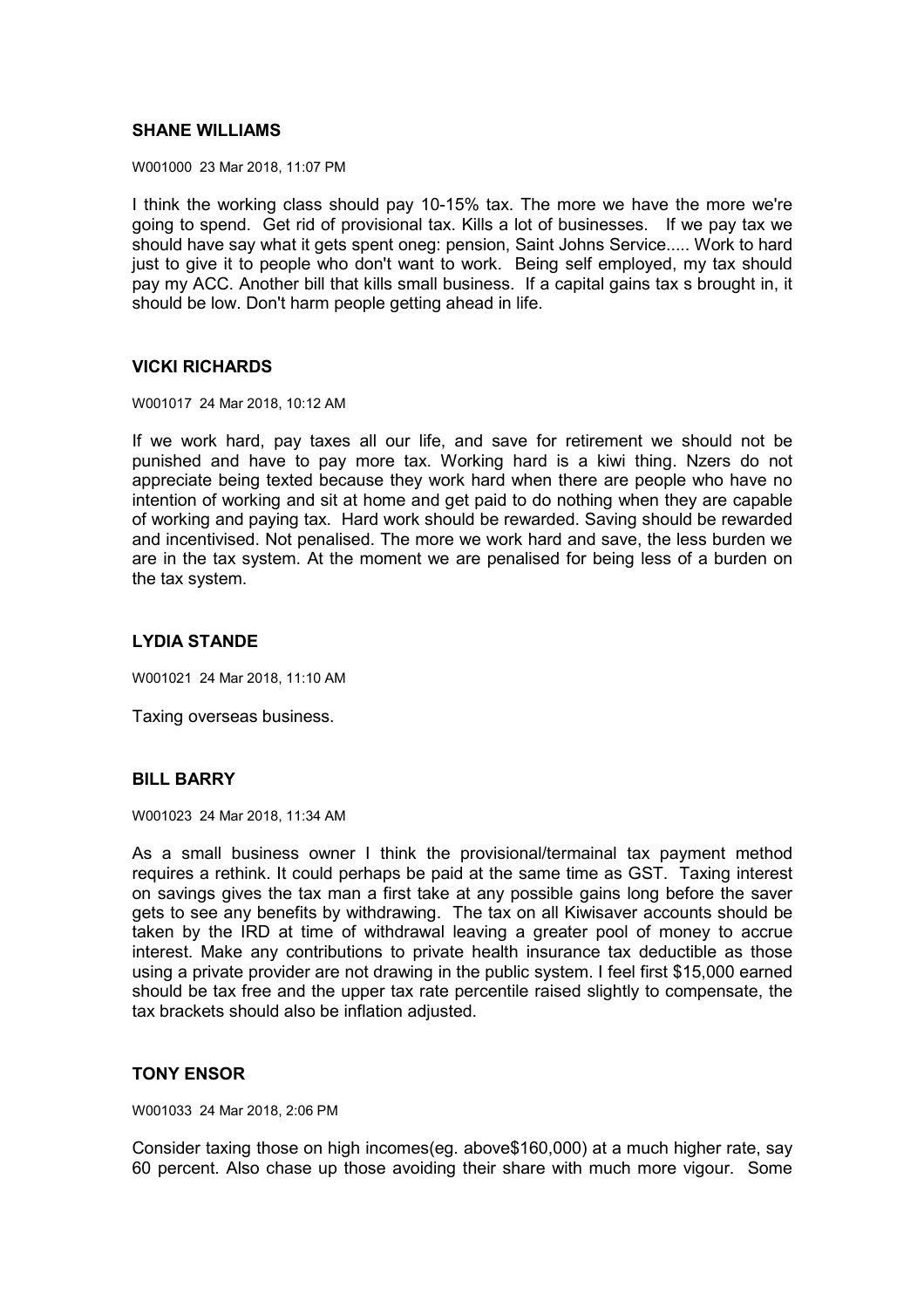"charities" are not what they claim to be. It seems odd to take tax from benefits when it is taxation that provides the money. No tax on incomes below \$10,000.

### **LISA RICHARDSON**

W001048 24 Mar 2018, 3:59 PM

Housing is complex but capital gains tax is already in place for two years. I am concerned that if we play with this to much that there will be less investors and they are funding a service NZ desperately needs the return on investment is not high vs other investment options and you only gain enough value if you do actually sell at some stage.

### **JACK GARTHWAITE**

#### W001064 24 Mar 2018, 5:06 PM

I feel it is outrageous that one should pay tax on savings that have already been taxed before they were saved.Now I know that you will say ,we are taxed on income earned,i.e. interest,but at our rate on relevant earnings that is not on if you want people to save it should be at no more than 5% across the board.We are always being told to look at what Singapore does,but we dont follow their lead in taxation or Australiias for that matter.The reason we have tax evasion is because of the punative system we have with no clawback in place or a higher starting figure before tax clicks in,but I doubt anything will change in mine or my childrens lifetime.

## **M S**

W001068 24 Mar 2018, 5:30 PM

We need to ask company that has environmental effect should pay more taxes but if the effect is irrerversible They should not be given any permit at all.

## **GRANT CHING**

W001073 24 Mar 2018, 6:00 PM

I would like to see the refund system for bottles etc similar to South Australia. Could a similar system be implemented here in NZ?

## **CATHERINE WOODLEY**

W001080 24 Mar 2018, 7:01 PM

Do not introduce a capital gains tax or extend the bright line test to 5 years as this will discourage landlords to invest in and provide affordable rentals which many people need. There will always be a need for rental property not everyone wants or can buy a house . It will cause housing prices to go up by reducing supply. Focus on taxing businesses more and applying GST to goods sold via the internet and global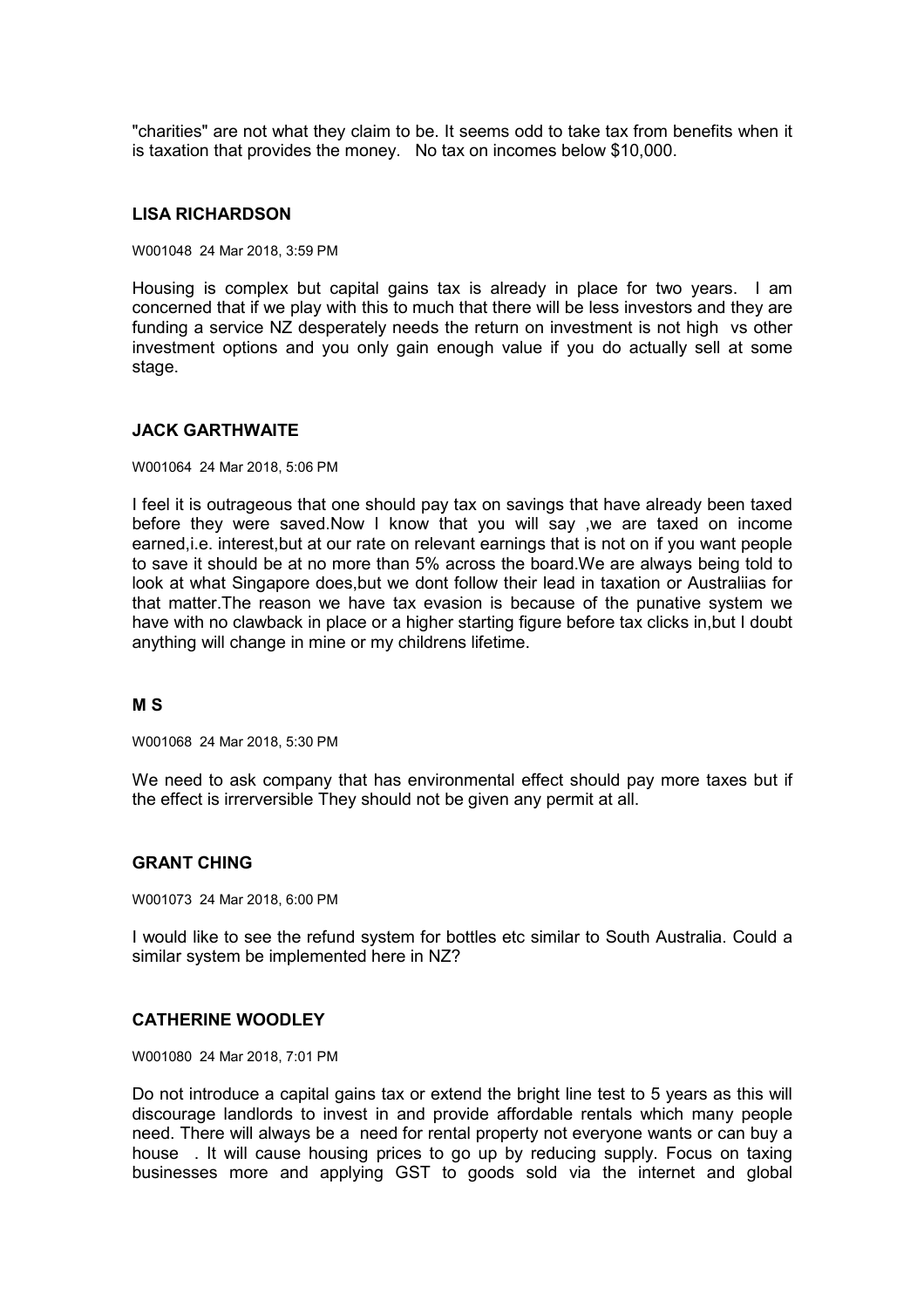companies who don't pay tax here in NZ. Leave small investors saving for their retirement through housing and shares alone

### **ROBERT MURRAY**

W001091 24 Mar 2018, 8:13 PM

Sirs, If you are going to recommend a Capital gains tax or any other new tax, can you please ignore all those economics experts and only make tax payable when the gains are realised. Taxing somebody on money they haven't actually received yet is morally indefensible, can be an intolerable burden and is difficult to comply with.

### **JASON MCQUINN**

W001095 24 Mar 2018, 8:27 PM

introduce a new income tax especially for members of parliament, the brackets will be decided by a gallup pole of new zealand citizens bi annually, new zealanders are fast falling behind the median wage of m.ps and obviously if the m.p's function well in bringing up the median wage of their voting public then the public will allow them a fair tax rate.

### **TOM GERKER**

W001102 24 Mar 2018, 9:28 PM

Capital Gains Tax on investment houses: 1. Family home exempt from tax. 2. Investment properties incur a capital gains tax if sold within 10 years.

## **SAM STONE**

W001111 24 Mar 2018, 9:56 PM

Our environment is the best asset we have, and we should absolutely use tax to assist in protecting it. By taxing products and practices which can be harmful to the environment, and reducing or eliminating tax on more favourable options, we can help price the unfavourable options out of the market, this protecting our environment. In doing so, it is also important to ensure all entities are being taxed fairly, both individuals and organisations, based on wealth. This way the costs of maintaining our pristine environment can be shared fairly by all.

### **YVONNE JOHNS**

W001118 25 Mar 2018, 12:23 AM

Why are we allowing water to be removed from New Zealand allowing overseas companies to not only strip one of our natural resources, but also make money doing so. Look at the situation of the CDHB telling the people of Christchurch that our water is not, not safe, hence fluoridation in the water supply. How close are the New bores to the CCC water. The current government said they would look at taxing overseas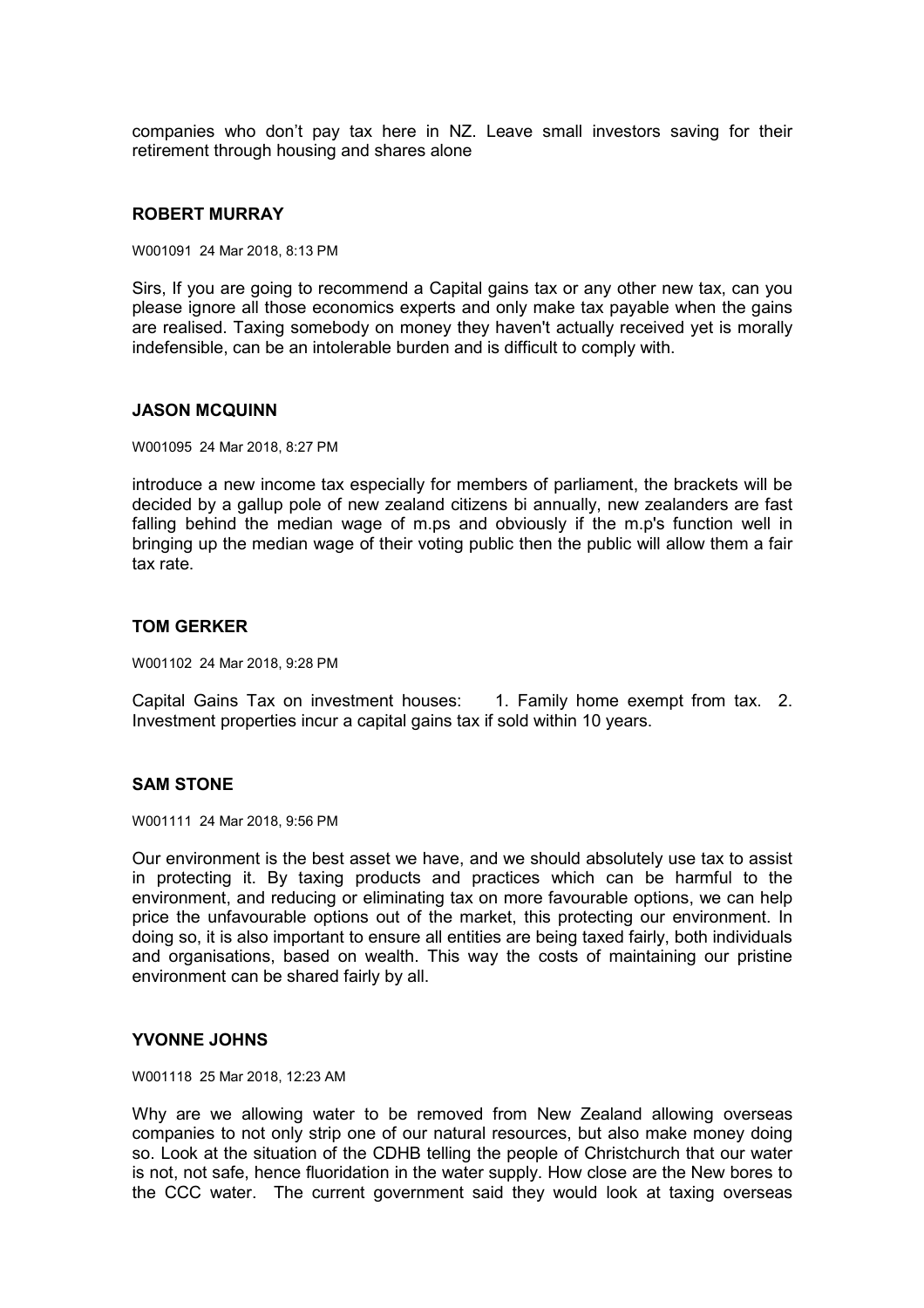companies. But nothing yet, why not! The tax could go into the health sector, especially mental health involving the homeless and also towards that "affordable Housing" that no one can afford

## **LES NEWMAN**

W001121 25 Mar 2018, 5:21 AM

I am in the UK at the moment dealing with my brothers estate and the tax I don't want in NZ is death duties / inheritance tax / gift tax as this is seen as straight theft as tax has been paid on the asset as the monies used for the purchase or savings therefore these taxes are double tax and unfair. In my brother's case the funds taken by the tax dept would have been used for his grandchildren's higher education. In short these taxes are extremely unfair in that the harder you you have worked and saved the more you and your dependants/family are penalised.

### **ANDREW BOYCE**

W001135 25 Mar 2018, 7:50 AM

No other comment.

### **TIM BIRD**

W001152 25 Mar 2018, 10:23 AM

Most important tax issue is around housing. I would favour a land value tax, but I understand very few political parties campaign on this, as to not deter voters. 2nd is we need 0% income tax on the lowest threshold for incentives to work and give relief for them. Thirdly we need to increase excise tax on alcohol to reduce consumption and harm. Lastly, we need a decrease in corporate tax to support business in new zealand, growth and increase wages.

### **LEANNE CATCHPOLE**

W001160 25 Mar 2018, 12:13 PM

I think the requirement to pay a secondary tax rate on a second job is very unfair. Our working lives are changing and many people don't have one full-time job any more but a number of part-time jobs. Many of these part-time jobs pay low wages but the second (and third) part-time job is taxed at a higher secondary rate. This means these people earn less each week than people that have one employer but work the same number of hours/ hourly wage. Many of these low income earners do not know that they can or how to claim at the end of the tax year for a re-fund to get the overpayment back. Also, even if they did get a refund at the end of the year they may struggle to pay their rent and living costs through-out the previous year.

### **KEVIN WINDELBORN**

W001166 25 Mar 2018, 12:57 PM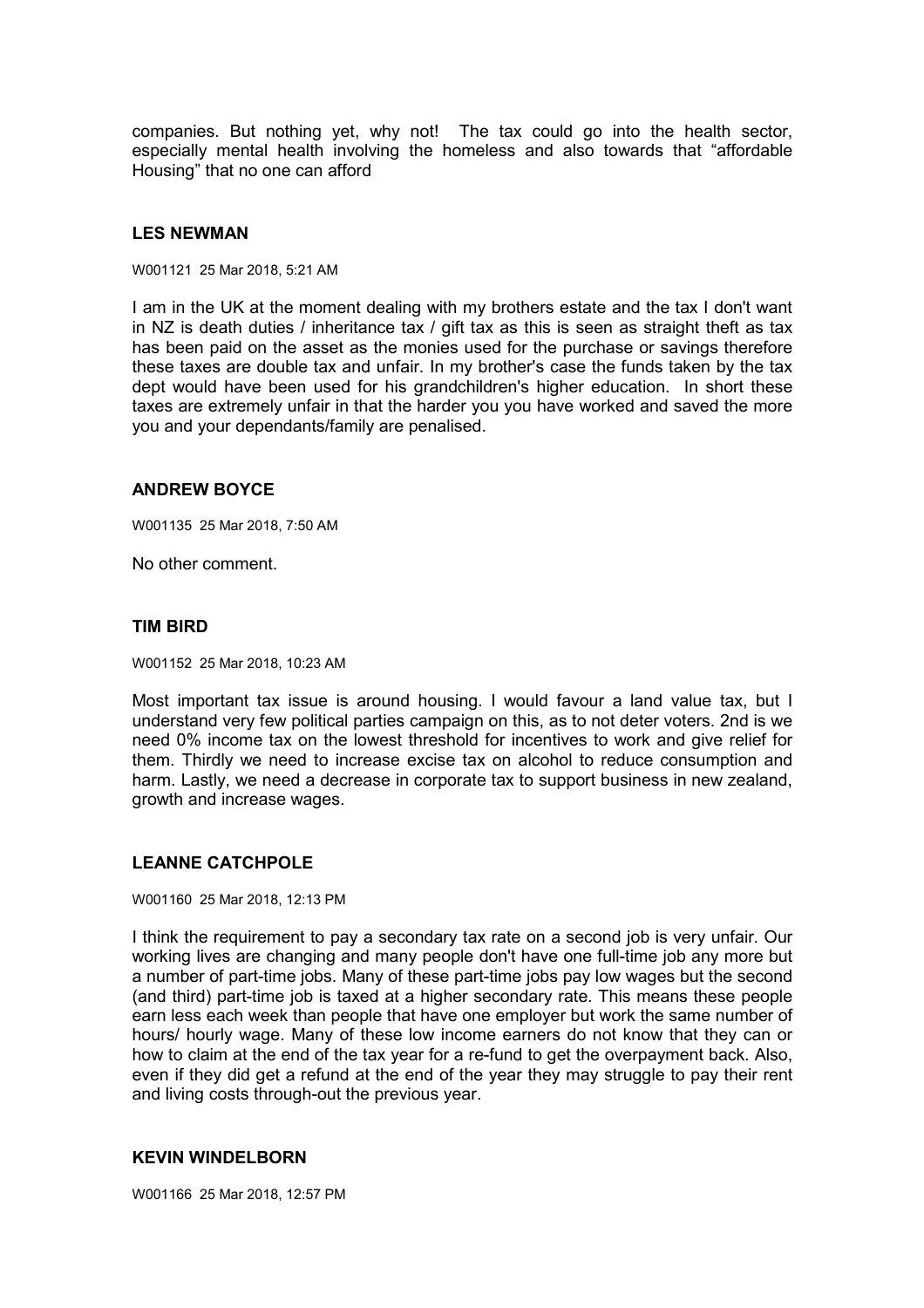Wage and salary earners pay far more than their fair share. All so through GST. Small and big business and property developers need to be paying their fare share. Stop over taxing us. Because we are the easy hanging fruit. For more government income.

## **ANDREA SPEARS**

W001193 25 Mar 2018, 3:13 PM

All of the above is important Plus: REMOVE secondary tax LOWER tax for high school students with part time jobs NO TAX for kids under 14 - especially No Tax for kids delivering papers! NO tax on inheritence, NO tax on family homes being sold Funding for retirement is essential - Needs to be better supported and more secure! NATIONAL GOVT SOLD Superannuation SOEs and used Super money for dodgydeals overseas!!! We need to get it back! Reduce over infllated salaries of CEOs in govt organizations!! Put the money back into to suoer fund or education/health fund SUPPORT apprenticeships of NZ Citizens - stop allowing money to leave the country. Overseas owners of NZ land should be taxed before the funds leave NZ! Protect our sea and land reserves from drilling and mining (especially by overseas companies)

# **REECE MOODY**

W001199 25 Mar 2018, 3:52 PM

Firstly, I am of the opinion that the Tax Working Group is a facade. Rather than 'how can we overhaul the tax system', I think it is a front for 'how can we increase the tax take'. Because that is how Labour works. So my answers may seem somewhat cynical since they are in that context, but are no less valid. The tax issue that matters most to me is tax itself. Taxation is state-sponsored theft. I'd just like the Labour government to understand and hear those of us out that are opposed to the amount of excessive tax in this country. We want to reduce tax and cut back on social programs (e.g. WINZ, ACC, etc). The narrative is that we are 'bad people', 'elitist' or 'insensitive' for wanting this, but this is the opposite. Reducing tax and social programs will get people back to work and contributing to the economy of this slice of paradise. The bonus is that we'd be able to stop importing people to do the work that people on benefits could be doing instead. I appreciate your time.

## **DAVID ECCLES**

W001203 25 Mar 2018, 4:01 PM

We need to lead a sustainable life, otherwise people can't follow in our footsteps. I think that tax is seen as a punishment, and therefore should be directed at things that we want to punish: unsustainable business practises (and to a lesser degree, unsustainable personal practises), wage imbalances, and free money for people who already have plenty. For this reason also, I think that every progressively taxable thing should have a no-tax threshold (where that makes sense). There are things for which this would be difficult to police (e.g. GST), where a decision could be made as to having a blanket non-progressive tax, or no tax at all.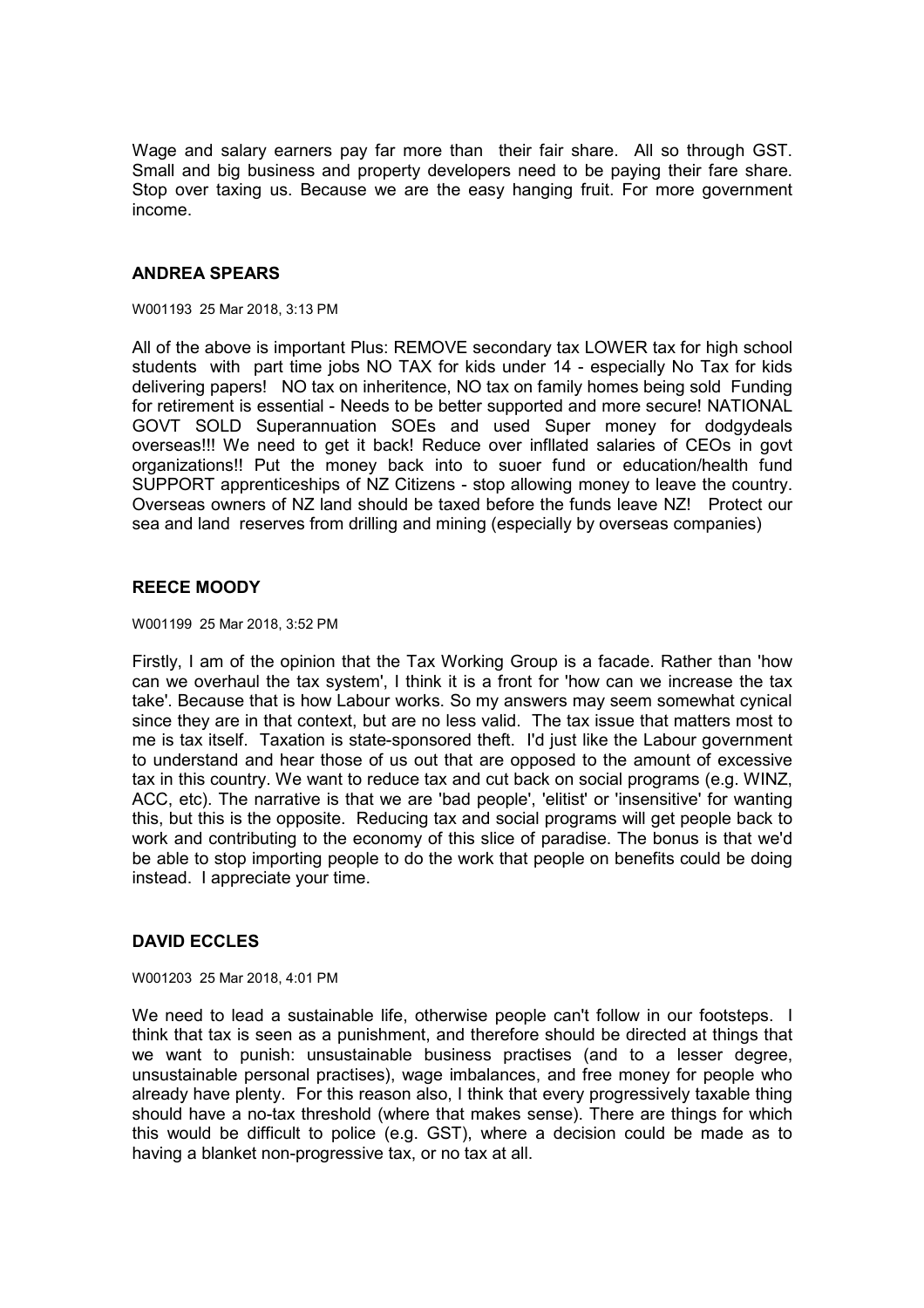## **OLIVER KROLLMANN**

W001224 25 Mar 2018, 5:49 PM

We're facing huge challenges because of irresponsible behaviour in the past and present. In the past we didn't know better, so that can be excused or explained away, but now we do know better, yet we still don't want to change and start protecting our environment and repairing the damage we've done. It's almost as if we didn't care about our kids or grandkids, who might not be able to catch a fish anymore, might have to live in caves again to be protected from severe weather and climate, and might not be able to live their life like we're taking it for granted right now. Sadly, the thing that works best is hitting people in the pocket, since most of us are plain materialists and only care about "what's in it for me". This is where the right tax at the right point can force us to change the way we need to change - taxes on fossil fuels, taxes on alcohol and drugs, taxes on home ownership (which is just another form of investment, not something that needs special treatment).

## **DEIDRE BUTLER**

W001241 25 Mar 2018, 8:09 PM

Tax HAS to be fair and HAS to take account of personal responsibility. Company tax should be directly tiered to profit - smaller businesses with less profit, naturally pay less tax than a larger company with higher profit! Key is making sure companies CANNOT hide their profits! NO to Capital Gains Tax for longer term land/property (over two years). There is NO "good fortune" associated with these investments! They are stressful and a big risk in the life mix. AND these investments for mum and dad, ARE their retirement plans AND their helping leg ups for their children. DO NOT penalise mum and dad for working hard to try and better their families and their situation. ENCOURAGE them to do this as they are taking financial responsibility for themselves & their Whanau! TAX those that are buying & selling land or property short term for direct profit (under two years) this IS a business. TAX those that make bad choices so the tax can directly offset the cost of those bad choices! BE FAIR

## **GERALDINE ALLAN**

W001245 25 Mar 2018, 10:37 PM

look after the elderly. they have done their share and need to be helped now.

## **SUZIE B**

W001253 26 Mar 2018, 8:29 AM

I imagine that a CGT would be a nightmare of administration and penalise those who have worked hard or maybe inherited 'stuff' from family..not to be penalised it to have heirlooms to look after for future tamariki!. It has been used overseas on housing and made NO difference to house prices or affordability..eg Oz, Canada. The property is already taxed on income earn to buy it, on money in bank while saving for it, on house purchase, fees to agents, lawyers etc so unfair you tax again. As for 'valuables'- a beauracratic nightmare and wharf if there is a loss on a purchase- eg art or jewellery as often is? Who pays to value stuff? Sounds like Stalinist Russia again.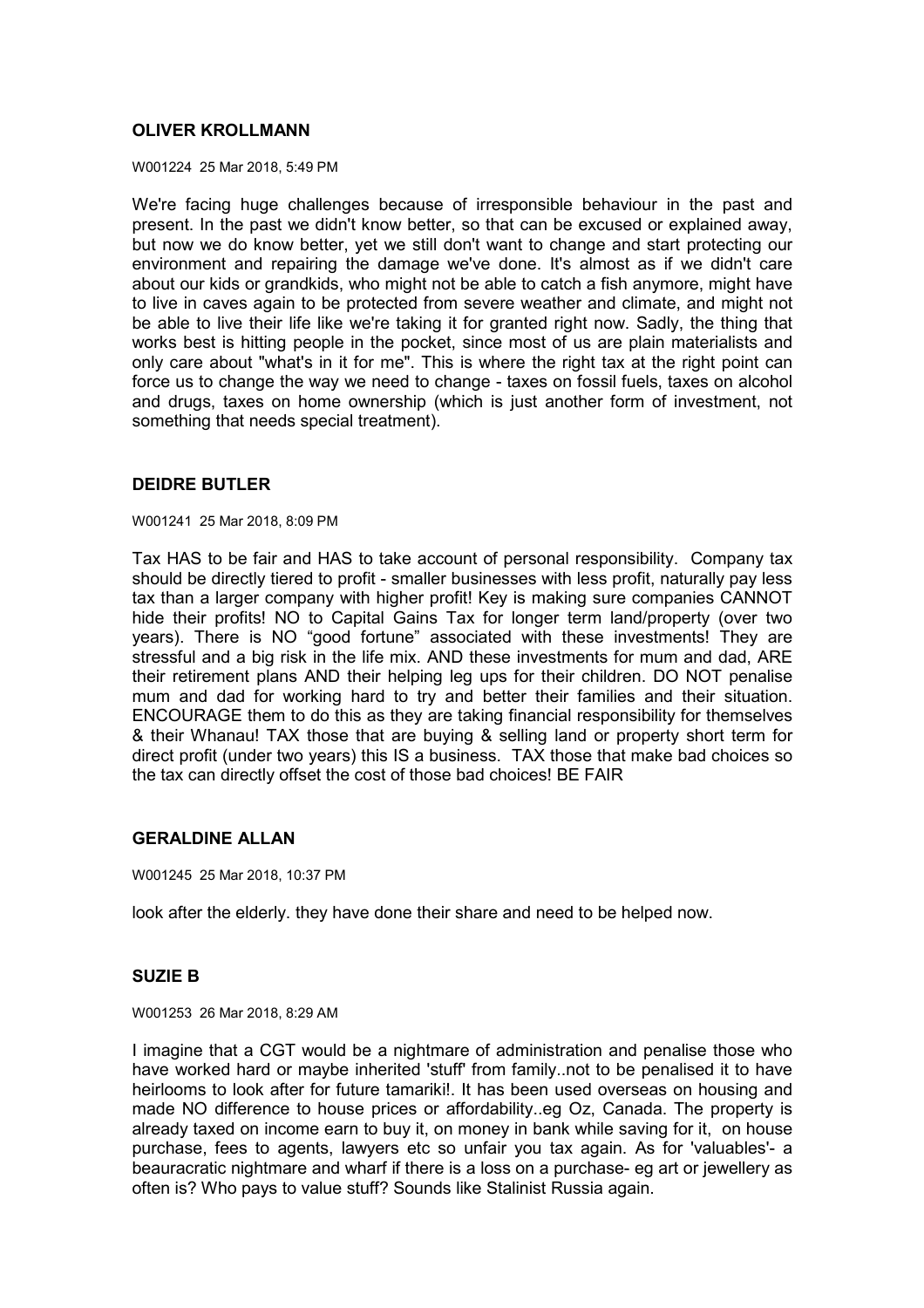# **ALISTAIR COLLINS**

W001258 26 Mar 2018, 10:02 AM

as a working man- the harder I work the more I pay in tax. the more overtime I try and do to make a better life for me and my family the harder I get penalised. 2nd jobs or over time at shuldnt be taxed at a different rate

## **IGOR DIVJAK**

W001272 26 Mar 2018, 11:12 AM

A capital gains tax on all investments including the share market and real estate. Right now it makes no financial sense to invest in companies instead of rental properties.

## **KAY TRACEY**

W001274 26 Mar 2018, 11:26 AM

Over the last 20 years there have been so many changes to the way people live and organize their lives it is not safe to make assumptions about what resources people will have when they retire. Strengthening Kiwi Saver seems to be the most likely way to ensure future retirees can enjoy a decent way of life. It is also wrong to base decisions on the ideology that older people should be supported/encouraged to stay in their own home for as long as possible. This is not working as many do not have the family or community support to make this a happy way to live. So working out the cost of being retired should not be based on faulty stay in your home thinking. The strategy should be based on providing a safe and suitable living environment earlier to provide a better quality of life and reduce high health costs items such as hip replacements. Different solutions are needed, all over 65's to sell their home, purchase a retirement unit, put \$100k into Kiwisaver for each of their children.

## **DAN CARPENTER**

W001290 26 Mar 2018, 4:02 PM

As I've stated previously, introducing means testing, along with increasing the age.

## **ANONYMOUS**

W001298 26 Mar 2018, 5:49 PM

Secondary tax being done away with, Charities being protected from tax, Protecting our environment for future generations by using tax to encourage good choices, Using tax to protect those more vulnerable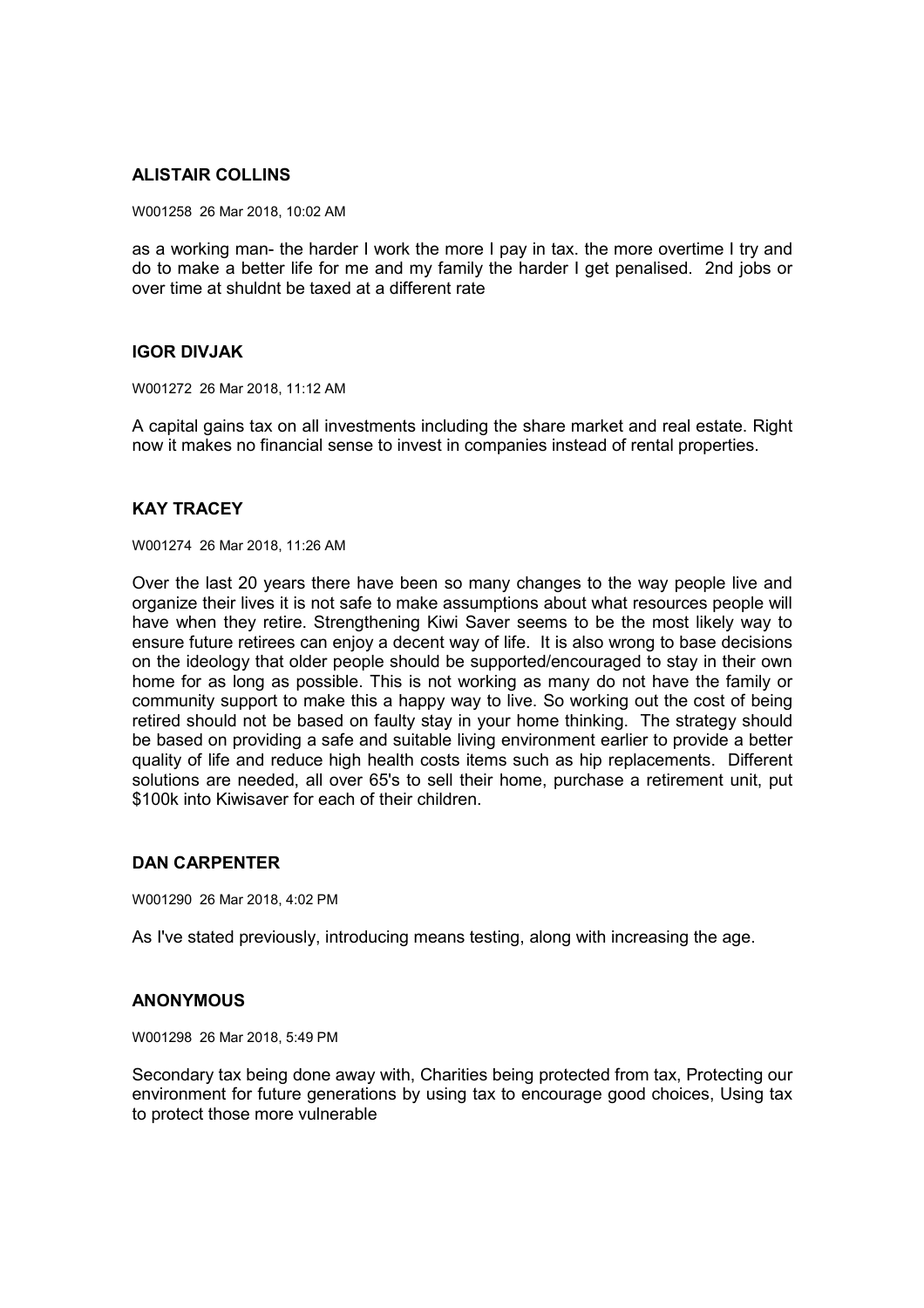## **GRAEME PEDERSEN**

W001313 27 Mar 2018, 2:14 AM

In my opinion a capital gains tax would increase the government's tax take without hurting anyone. Managed properly on the reselling of real estate etc. within a certain time frame,(excluding the family home) or purchasing property and leaving it vacant till it gains in resale value is a form of income and should be taxed. The PAYE system ensures the workforce and people on fixed income pay tax, so this would go some way to making our tax system fairer. Another way would be to make religious and other organisations EG Shotover Jet, Sanitarium and some of the more affluent church groups pay their fair share as well. Maybe some sort of occupancy tax could be applied to foreigners who buy real estate and leave it vacant as well. A better fairer way of getting the income needed to run New Zealand would be a transaction tax on the movement of money just a 5% tax would enable all other taxes to be eliminated. This would make the big spenders pay more and there would be no loopholes.

# **ERIKA WHITTOME**

W001316 27 Mar 2018, 6:42 AM

Please remove gst from fresh fruit vegetables and Whole Foods. Tax calorie rich foods because they are making our country fat with high obesity, type ii diabetes and heart disease. For example: my childs school lunch options: a meat pie \$4, sausage roll \$3 but vege sushi is \$7. Nutritional choices should not be so financially driven! The meat pie and sausage roll are calorie rich yet the cheapest options. You have the power to impact people's health and we all pay for poor health of this nation with our government funded pharmac and district health board hospitals. Tax calorie rich prepared food please! They have done it in Denmark: see https://www.pcrm.org/health/medNews/danish-tax-on-fatty-foods-improves-health

## **ANDREW ELPHICK**

W001328 27 Mar 2018, 8:44 AM

Compliance for business. Tax needs to be as easy as possible.

## **RACHAEL ALLAN**

W001336 27 Mar 2018, 9:32 AM

I believe secondary tax should be abolished. Over the years I've occasionally worked 2 jobs to help support my family. I've been a single mother of one working full-time and even though I would easily earn under 100K annually, if I happen to have 2 different employers my tax is significantly higher. For many people who are willing and able to work 2 jobs, being taxed again at a higher rate is not only unfair, it is a real deterrent. The reasons why people choose to work 2 different jobs could vary considerably maybe it's to expand their knowledge base, develop professionally, work in another sector that they may be interested in, help pay for the extra expenses that come up (especially with children), support older parents/extended family or pay off a mortgage faster. I would like to support my daughter through university and potentially a 2nd job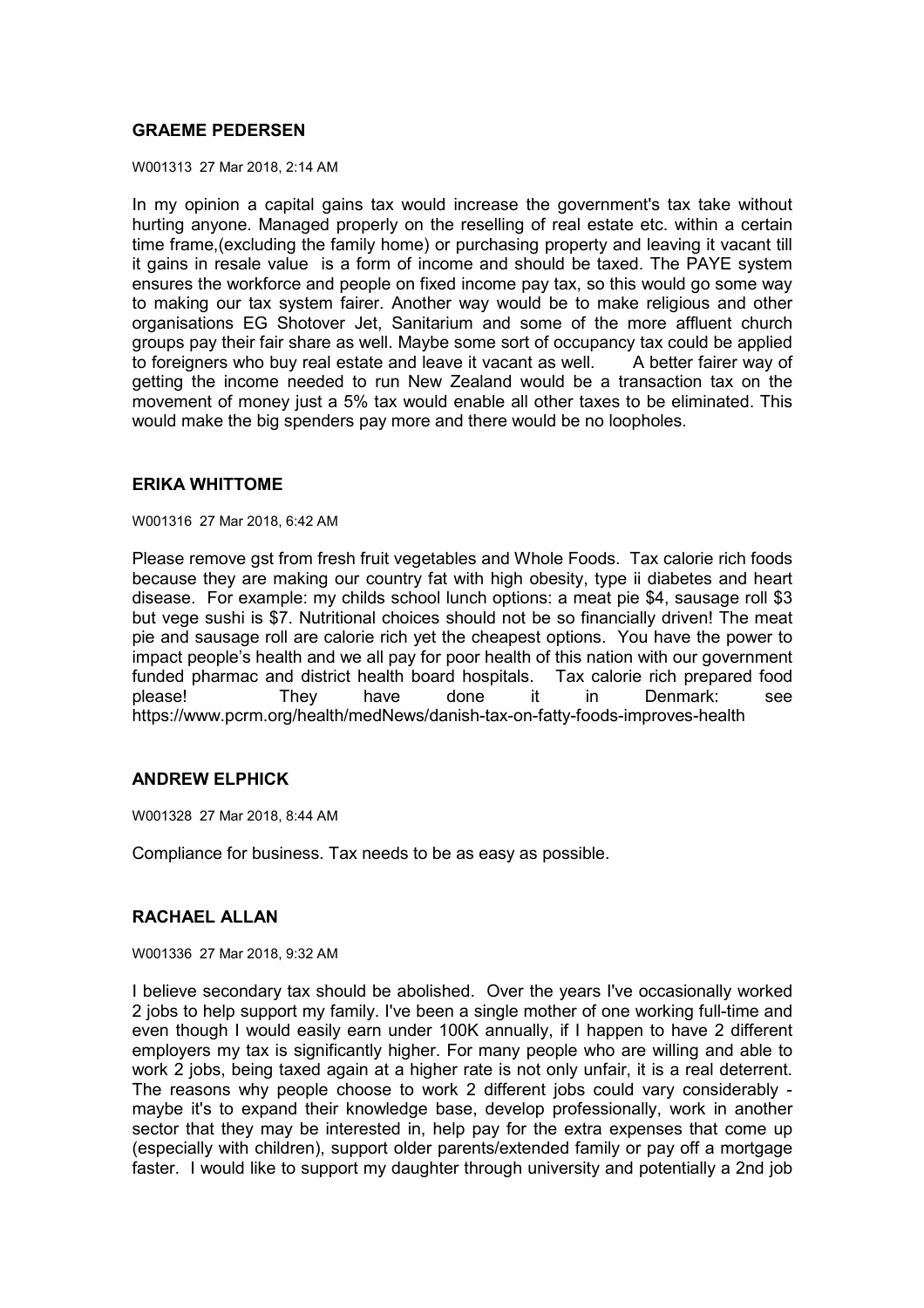would enable me to do this - but when I'm being penalised with secondary tax it makes me wonder if it is worth it?

### **ROBERTA SINGLETON**

W001344 27 Mar 2018, 10:33 AM

Do what ever it takes to protect our suffering environment for future generations,

### **PAUL KING**

W001364 27 Mar 2018, 12:37 PM

Creating a level playing field for small business tax compliance is a big issue. Right now differential taxation and other rules impacting businesses require the use of accountants - costing time and money that could be more productively be spent on earning taxable income. Accounting compliance cost can easily absorb 10%-20% or more of annual income for small low turnover business and other entities. To eliminate this horrible inefficiency, please eliminate any tax rate or rule differences applying between taxable entities (Trusts, business and individuals), and make calculating and paying tax no more complex than completing a gst return every two months - eliminating all the requirement and incentive to use tax accountants that advantage large well funded entities at the expense of the sole traders, small family trusts and individuals

### **SHEREE KEARNEY**

W001372 27 Mar 2018, 1:49 PM

I have two rental properties and if you put capital tax on them I will sell them before and it will mean less rentals out there if everybody does this

## **REX DUNCKLEY**

W001374 27 Mar 2018, 2:25 PM

We should switch to Return Free Filling for salary and wage earners. Just give people their refunds and put an end to those companies that charge 10% for doing what is really the governments job. The governments already gets all the information it needs from employers, for salary and wages, and other income like dividends and interest the governments get that information from banks/companies/etc to workout if a person is due a refund.

### **KAETI RIGARLSFORD**

W001379 27 Mar 2018, 3:05 PM

Please a look at 2ndary tax, this effects people who are young on a benefit or on low income getting 2 jobs as fulltime one. Maybe you could rasie when 2ndary tax kicks in or knock it on the ehad for under 40 hours. Its so dsicrimatory.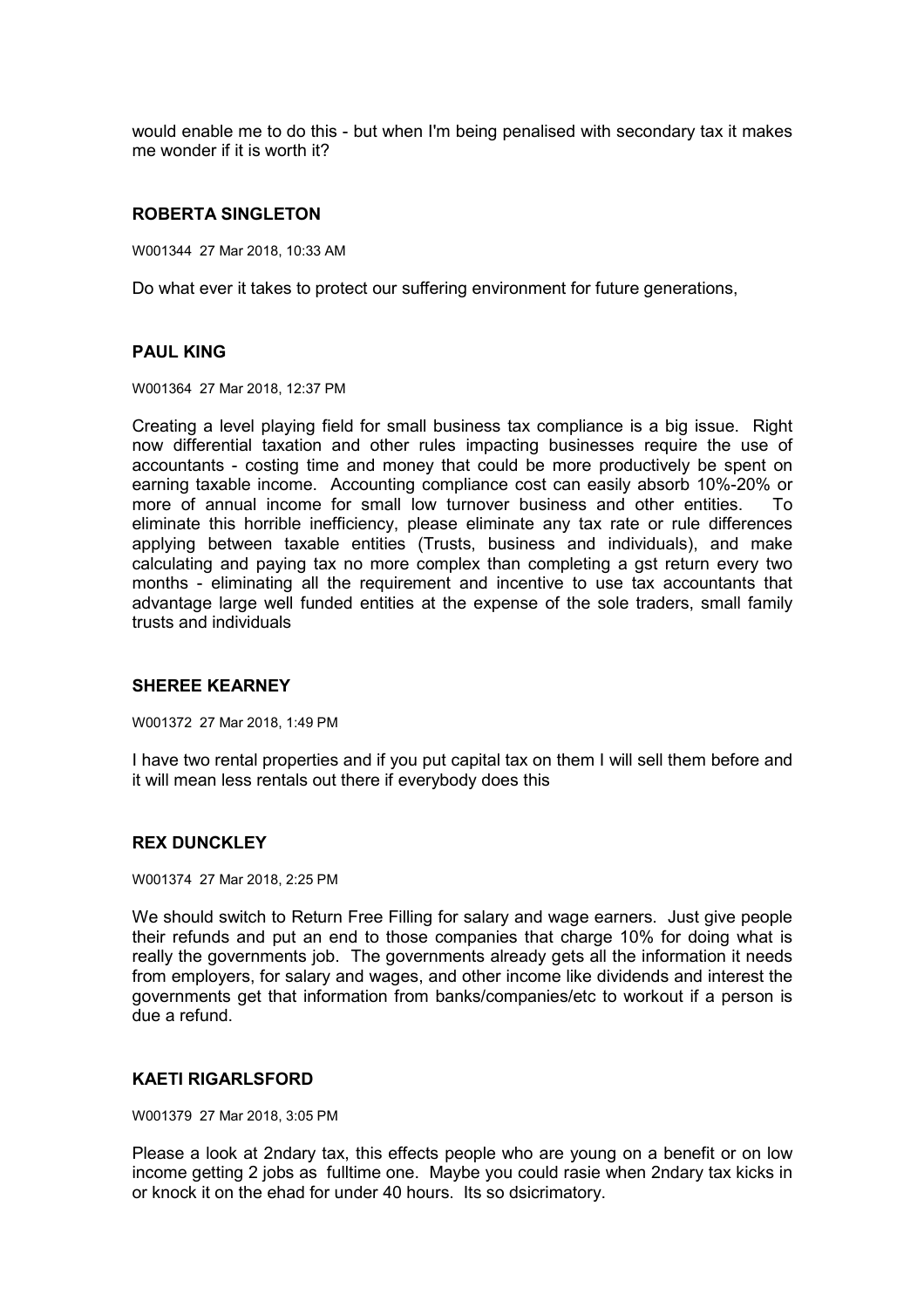# **ANONYMOUS**

W001394 27 Mar 2018, 4:46 PM

This question really does provide a biased and one sided view as to the outcome of the working group. Asking if you would like a capital gains tax as one of the 3 main options really is deciding on what outcome is wanted from the working group. If we had better control of foreign companies working here and raving their profits, there would really be no need to tax businesses at all. - Just restrict business tax to drawings. This would strongly encourage investment

## **HERRMAN BOHTE**

W001408 27 Mar 2018, 6:53 PM

Ditch the 2 navy frigates and swap them for icebreaking OPVs. The savings in tax will be phenomenal. Then later down the track when everyone has calmed down, combine the Air Force and Navy to form a newly armed Coastguard. The NH90s and Hercs can go to a newly formed aviation unit within the Army. Again the savings will be huge and we will have 2 highly trained services.

### **GREG SUGRUE**

W001411 27 Mar 2018, 7:40 PM

Tax all these foreign companies at NZ Rates, eg facebook, google etc, and shut down their bank acts, lock out their buildings until they give Nz tax dept full access to their earnings and allow proper auditing and taxation, and backdate that tax 7 years.

## **LEAH CRONIN**

W001425 27 Mar 2018, 11:13 PM

Taxing unhealthy food is important and discounting healthy options such as vegetables and fruit is extremely important. Also a good health system is where I want to see our tax spent on. Better choices in our health care such as preventivtive measures provided early on and options for choosing alternative medicines that are holistic and provide a all encompassing approach to being well. Also we need to provide drug and addiction support and rehabs and happy for my taxes to go towards these causes.

### **CHRISTINE SMALL**

W001427 27 Mar 2018, 11:15 PM

Capital Gains Tax: Foreign owned land and buildings should incur a capital Gains tax when sold unless the owners have residency or NZ citisenship and live in NZ for 6 months or more out of 12 every year. Secondary Tax: This tax punishes people who work 2 or more part time jobs due to a shortage of full time positions. Secondary tax should be completely abolished for people earning less than 50 k pa and people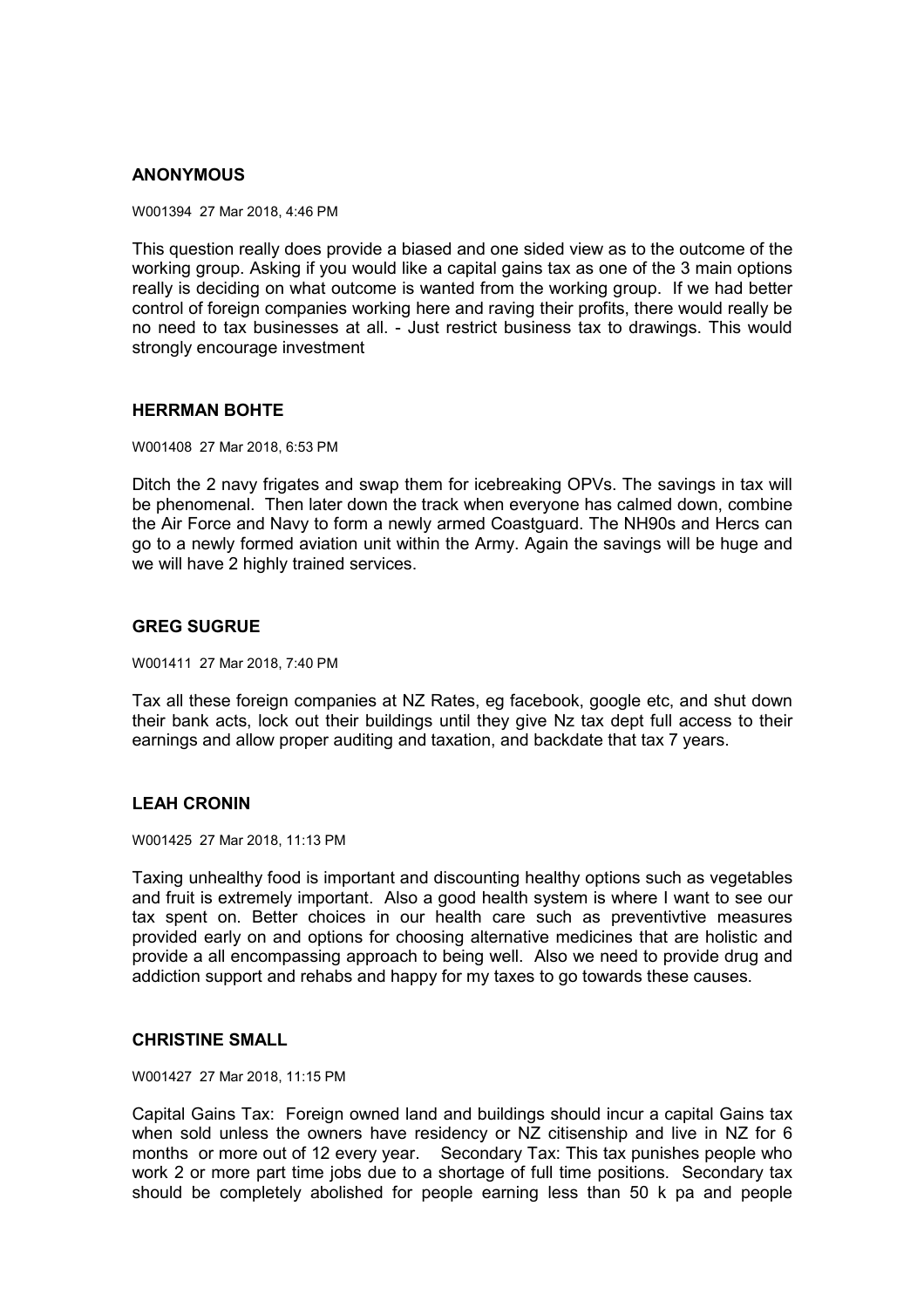working more than 1 job should be commended not penalised. Polution tax: A Plastic retail packaging tax on non perishable items i.e. Toys etc, should be introducted where thick packaging that can only be used once before being disposed of needs to be treated as the pest it is to our environment. Remove GST off the purchase price of electric vehicles and hybrids to encourage environmentally cleaner vehicles on NZ roads. Car registration on these same vehicles should be less than full petrol vehicles, with higher charges for diesel using vehicles across the board.

## **JASON MCQUINN**

W001440 28 Mar 2018, 8:28 AM

We all strive to get pay rises every year that keep up with inflation. I would propose that every year the tax thresholds be raised to align with this. This would boost productivity as the worker will no longer stave off overtime to avoid tipping into the next tax bracket. Kiwis need incentive to work hard, the goal posts need to constantly shift, income tax take will increase as workers become happier to do more hours for a little more money.

## **DANIEL SANSON**

W001443 28 Mar 2018, 8:35 AM

New Zealand Defence Force reservists are part-time soldiers, sailors & airmen. Most reservists have a primary paid occupation. Their role as part-time soldiers, sailors & airmen is typically a secondary paid occupation. As such, most reservists are likely to be on a secondary tax code. As a reservist you often need to take time away from your primary job to do your secondary job. This is a unique situation where the secondary tax system is not being used as it is intended. I propose two solutions: - Abolish secondary tax as it denies many New Zealanders access to the income they need to make ends meet. - If secondary tax must stay, create a new secondary tax code customised specifically for NZ Defence Force reservists.

## **GERT TALJAARD**

W001451 28 Mar 2018, 10:55 AM

Create a culture of savings - encourage people to save for retirement through more tax incentives.

## **WENDY TURNER**

W001455 28 Mar 2018, 11:48 AM

I don't think a Capital Gains tax will have the desired outcome of making houses more affordable. Property is already taxed under the Bright Line test and this has just been extended to 5 years. IRD has always had the means to tax income from properties bought and sold with the intention of financial gain. There's a public perception that landlords don't pay tax and that's incorrect. We are now at a point where property investment is treated completely differently to other business from a tax point of view, it's more punitive to own property. This is not right and will drive landlords out of the business I think GST on healthy food should be reviewed. I'm not sure how complex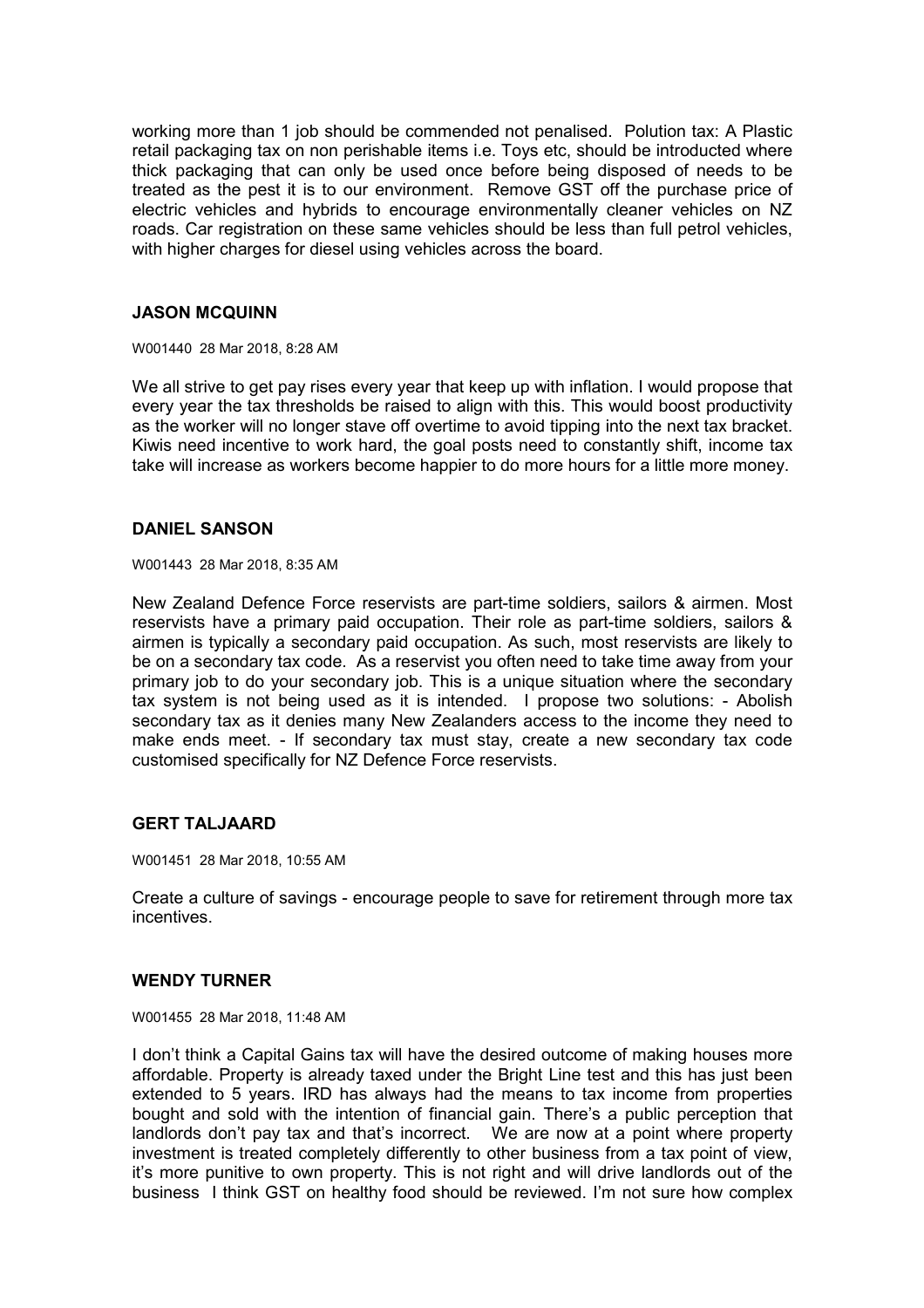that would be. I'd also like foods to be taxed more where they have a negative effect on Public Health - potentially a sugar tax in the same way tobacco is taxed. I think big international companies who do business in New Zealand should be taxed here. I don't agree with land, wealth or inheritance taxes

### **KAREN BAKER**

W001464 28 Mar 2018, 1:17 PM

While everyone wants to care for the environment you must consider the serious implications of imposing a tax on animal emissions. None (I repeat) None of out trading partners pay such a tax with the EU stating that they will not do so. Farmers get paid the "going rate " for their produce thus are unable to pass the cost on to the consumer. This puts them at a major disadvantage and lowers yet again their profit margin. We along with many other producers, have planted tree lots, fenced waterways (20 years ago) and care for stock in the best way possible. Grass is a more efficient converter of methane but so far isn't in the equation. SO —-No Tax on animals please; we are trying to feed our citizens.

## **KELVIN BLACK**

W001479 28 Mar 2018, 4:22 PM

Shares can go up or down. If the Government wants people too invest in NZ business by buying shares then those shares should be taxed at time of sale ONLY (not every year). If the share price drops then a tax refund would be in order. More protection for share buyers. I lost many dollars in shares with 'Fortex'. No protection for me and many others. The management lied about the viability of the company, the company went Bust, and we share holders were not able to get a single cent back. A tax on 'anything' that 'might' go up in value over time? No way. NZ Politicians are not to be trusted with that much power! A tax on art, fine wine, vintage cars? You must be dreaming? Why would anyone ever buy anything? Gold or Silver bought as an investment? Same as shares, ONLY when it's sold, and if it makes a profit then tax that profit ONLY. If it makes a loss then the owner gets a rebate. Got to be fair about this. A tax on rental housing? NO WAY. Rents will rise.

### **ANONYMOUS**

W001487 28 Mar 2018, 5:11 PM

I work hard for my money and as I have been earning in a higher income bracket it's a lot of tax I pay, this can make it hard as I have just become a home owner. I think the tax % should be looked at as yes I am earning a bit all other items we pay for have gone up as well. It's a little unfair to have nearly half my pay go in tax money

## **RICHARD BATTRICK**

W001496 28 Mar 2018, 7:14 PM

NZ needs to become a more balanced country. The present threat of strikes are testament to this. The pay received by CEOs needs to be limited to no more than 10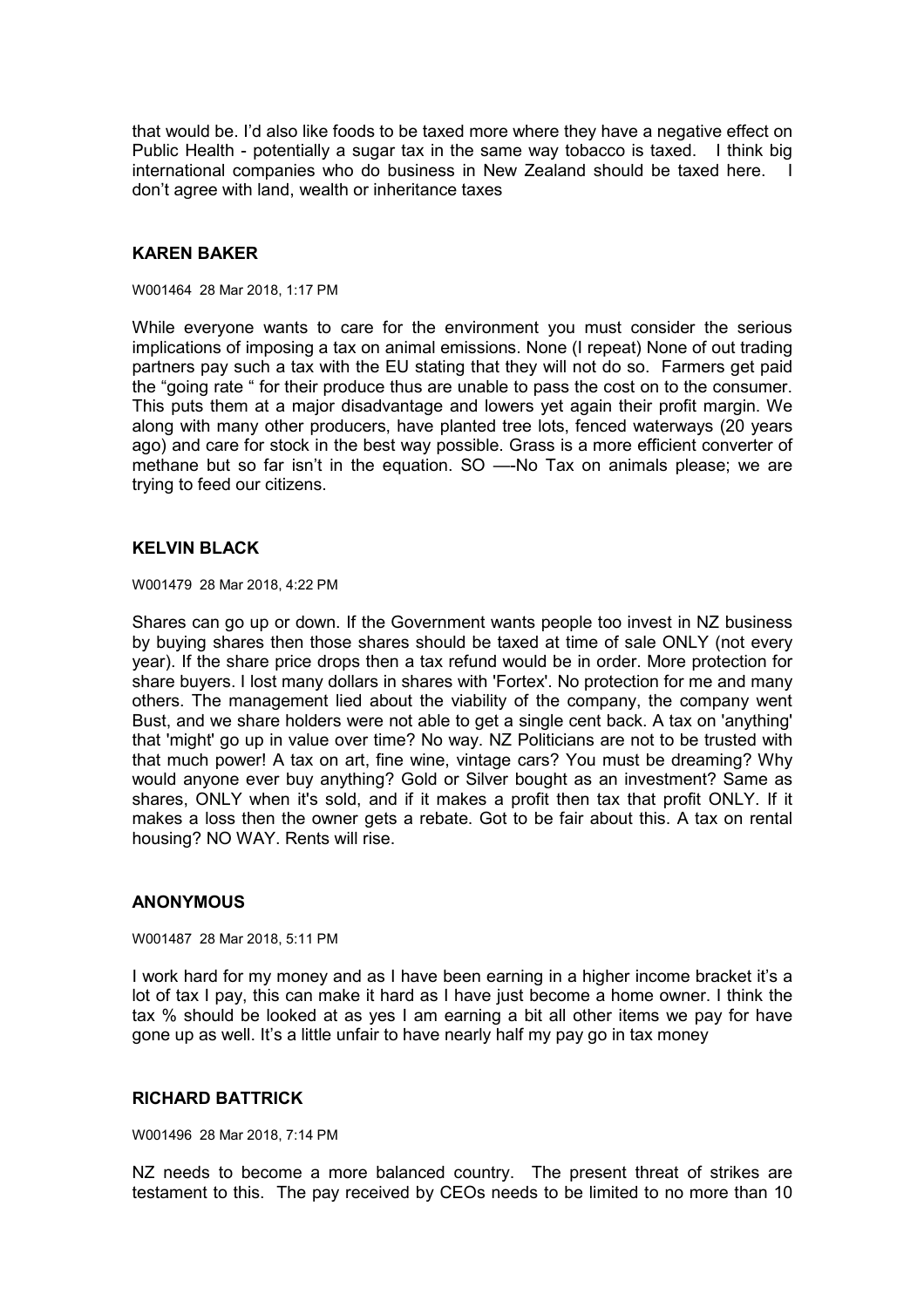times the average pay in a company. If it is not limited at the pay cycle then it needs to be curtailed at the tax cycle so that the country can afford nurses, teachers, doctors, hospitals; roads that don't wash out; lakes and rivers that are clean etc. More sharing and less selfishness needs to become common place. NZ could be the best country in the world but unfortunately some divisionary traits seem to be becoming more noticeable. Tax enables us to be more like "it takes a village to raise a child". Tax provides a formular by which without doing everything through the Red Cross I can help rebuild a road washed out in Northland, provide earthquake relief in Kaikoura, Wellington and Christchurch. I don't think the government steals my money unless it spends it on warfare.

# **RUSSELL BAILLIE**

### W001510 28 Mar 2018, 10:43 PM

Retirement: basics should be covered by a UBI Business tax: all sizes of business and varying types of businesses should be treated equally. As environmental/consumption/financial transactions/etc taxes increase, business taxes can gradually decrease. Land: Rates should move from improved value to land value only. Land-bankers need to develop earlier or pay more. GST: on everything, all at the same rate. Keep it simple and broad based. Supplement it, if need be, with variable excise taxes on luxury goods. Environmental taxes: Yes, as widely scoped as possible. E.g. at the point of extraction or discharge. Built into fossil fuels, et al, at the well/mine head or port of import. Waste taxes are tricky due to fly tipping and free waste disposal may end up with a cleaner environment at a cheaper cost. ???? Health taxes - yes. E.g. sugar taxes as per alcohol & tobacco taxes - an excise tax at the point of entry into the NZ economy.

# **MICHAEL WOODS**

W001517 29 Mar 2018, 7:27 AM

The cost of running the government and distributing income to those who are in most need should not go up on a per capita basis in NZ. As our population grows there should be both economies of scale in government, as well as a growing economy, which supports a greater number of people at a reasonable income level. We are becoming very much an affluent consumer driven society. Sure there those who currently don't benefit fully - but how many of those don't have a cell phone, enjoy a drink (or too many) and have a car (or three). As a consumer led society, the bulk of the tax take should rightly come from GST so everyone contributes to our society. The 15% GST, should be plenty to maintain our current governance structure, provided the govt doesn't throw \$ away on areas which will be either non-productive in the long run, or increase our core costs of running the civil services excessively. Targeted taxes for smokers, fuel etc take care of much of the extra overhead of these activities

## **GERALDINE COMBER**

W001533 29 Mar 2018, 9:58 AM

Do not use this as a reason to give us all new tax. Just make some small adjustments around business and investment. Individuals pay enough already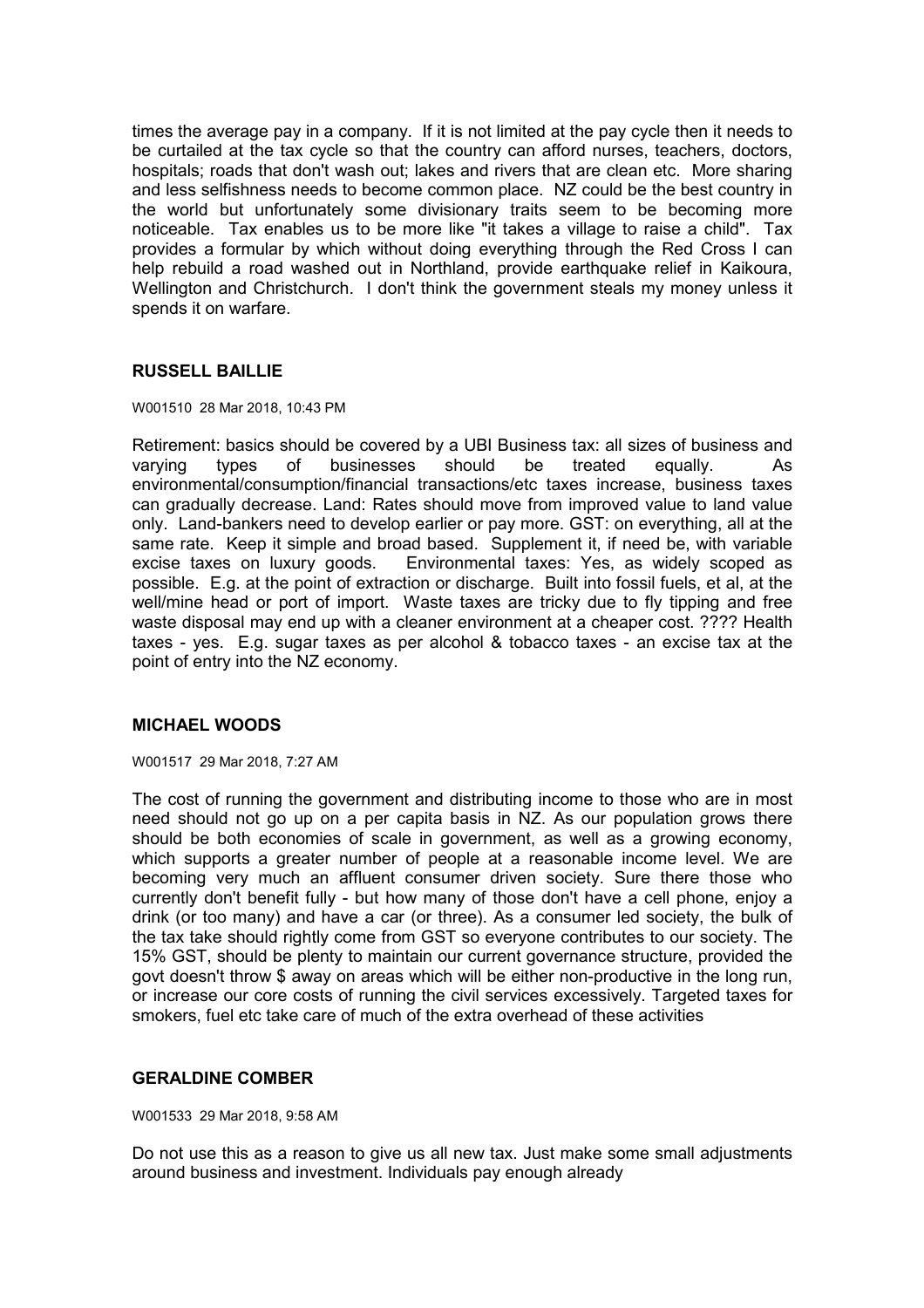# **GREGORY COOPER**

W001550 29 Mar 2018, 1:32 PM

Businesses including those owned offshore need to pay there taxes in the jurisdiction where they collect their income. You benefit from our infrastructure to sell to our people then you pay your taxes on the money you make. No ifs, no buts. Taxation must be progressive and not widen the gap between those who have and those who have not. So we need to tax assets before income. Tax income before consumption. Only tax consumption as a last resort. It is bizarre that little to no tax is paid on the increased wealth from an asset but a below the poverty line family has to pay GST to treat their kids to a biscuit

## **ANONYMOUS**

W001564 29 Mar 2018, 2:36 PM

The poor to middle income earners are the ones struggling week to week, pay check to paycheck.

## **ANONYMOUS**

W001575 29 Mar 2018, 5:12 PM

The major issue now facing the next government (and this in the future) will be how it fund's the aging population as its tax income declines? We are going to see "pressure on the government to increase tax over the next  $10 - 15$  years". I personally don't want to have to wait until I'm in my 70's to retire because the government has failed to plan on supporting me (and my generation). The government needs to begin broadening its tax base. I personally disagree with going back to a Robin Hood tax system i.e. taxing the rich (66%) to pay the poor/needy. I do however agree, that as a civilise society we need to look after those in genuine need. That we should be implementing environmental and social accounting initiatives. In 2010 the Task Force made some good recommendations including- Alignment of company, top individual and trust tax rates. Reducing top rates. Broadening the tax base. Introducing a capital gains tax. Considering a low rate land tax.

# **X T**

W001587 29 Mar 2018, 7:06 PM

That all New Zealanders contribute and receive the same minimum benefits from a social insurance system. Stop the growing inequality in terms of the shadow economy and those who pay tax via PAYE, capital income bank tax.. Every New Zealander who lives in NZ over the age of 18 to be paying a minimum fixed rate per year. Funding equality in terms of urban/rural - user pays on all infrastructure, schooling, health, welfare to ensure best use of resources. Ensure those who make the right choices don't subsidise the proliferation of those who often unwittingly don't. An equal weighting on taxing of all forms of capital. A system where those who make the right choices, should circumstances change, are ensured to receive a minimum basic income and level of health provision at least equivalent to those who have a history of making the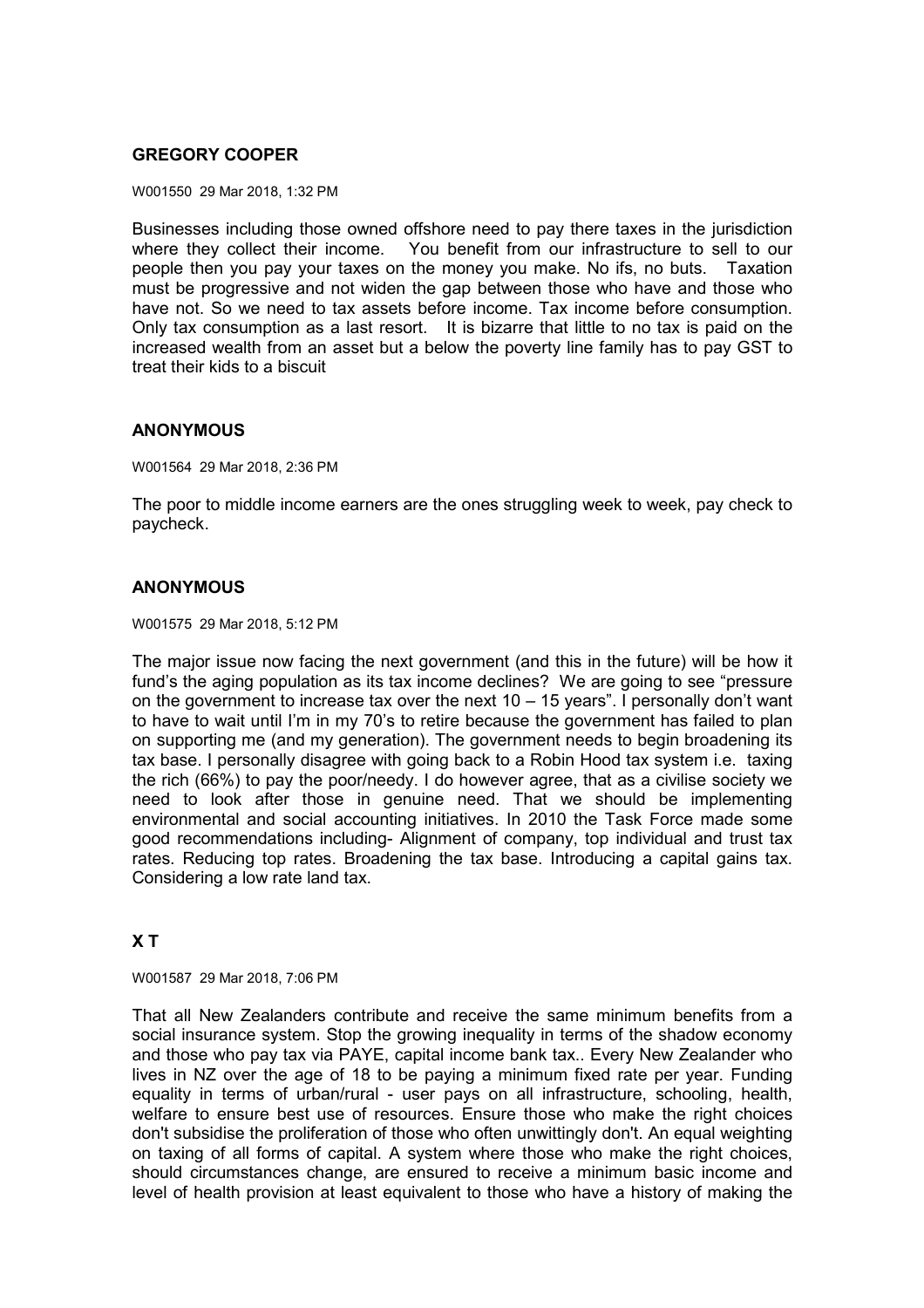wrong choices. A system which supports those who benefit our community and take the weight off govt funding, (carers,volunteers).

### **JAN BRAIN**

W001591 29 Mar 2018, 7:48 PM

we have brought a property which is rather large and we have owned it for 5 years now we are in our late 60's and it we decide to sell and down size are we going to get taxed on the possble proffit as house prices in our city have goneupso much we live in **Tauranga** 

### **MICHAEL JONGENEEL**

W001600 29 Mar 2018, 10:08 PM

It's a tough call, but the #1 priority ought to be taxing capital gains on assets. Failing to do so has significant negative impacts on EVERYONE.

### **MELANIE KILFOYLE**

W001609 29 Mar 2018, 11:17 PM

NZ has a reputation for being a nation of small business people (they're a major source of tax revenue for our country). When making changes to the way small businesses pay tax, it would be good if the law-makers consider what is easy & practical for these people. Before introducing the AIM for prov tax, it might have been worth checking on the uptake of the earlier concept - the ratio method. I suspect the uptake was very low. As the AIM works on very similar principals, it might turn out to be a very expensive PR exercise without effecting much change. Go back to three prov tax payments per year (ignore the frequency of GST returns) so it's easier for everyone to know when their taxes are due. Make estimating provisional tax easier. Perhaps re-introduce an underestimation penalty so that there is more certainty about what is 'reasonable'. Some of the new changes are good, especially changing UOMI so that is starts at 3rd prov tax and getting rid of the 1% per month late pay fee.

## **HENRY**

W001616 30 Mar 2018, 3:55 AM

We need a UBI funded by a progressive tax (possibly a land tax based system?)

## **AFROM ROTORUA**

W001628 30 Mar 2018, 11:05 AM

I am a 47yo female - currently working full time. I own my own home and investment properties and have a good Kiwisaver balance (>\$200k). My focus is on funding my retirement and being able to live the lifestyle I want. I'm prepared to be a self funded retiree if that is necessary. But what frustrates me a the changing rules we have to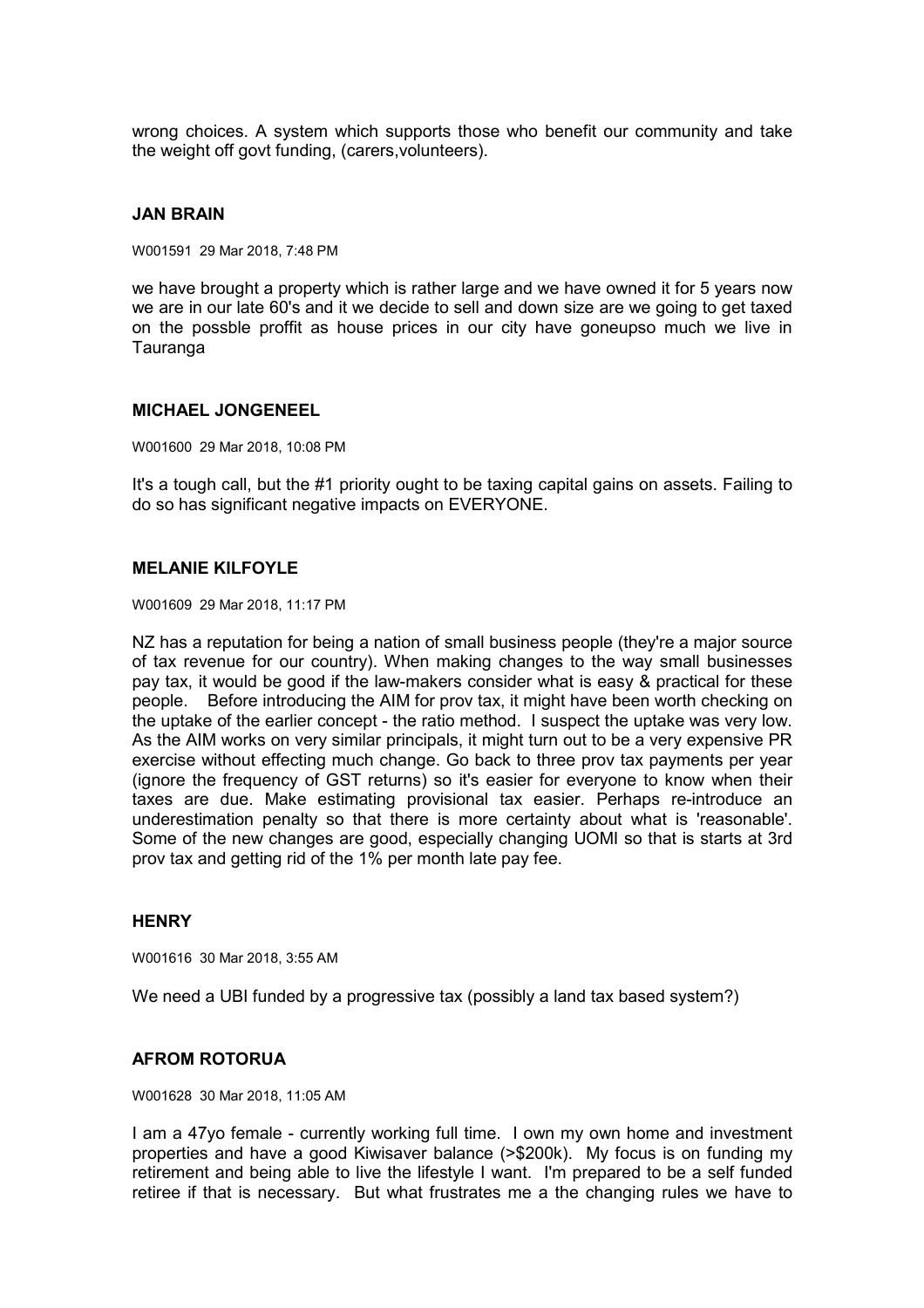deal with that may result in investments - particularly property being taxed - or superannuation entitlement age being changed. For someone at my age where I am 20 year to work, play and save for my retirement we need consistency and we need a level of protection that encourages us to prepare for retirement. I could tolerate only receiving a partial superannuation at 65yo if my assets exceed a certain level - to ensure that those who have not been able to prepare for retirement can be assured a home to live in for the remainder of their lives and income to live off. But you can't keep changing the rules of the game while we're playing!!

### **MARTIN MEREDITH**

W001630 30 Mar 2018, 11:26 AM

Taxation should be as simple as possible, with no loopholes. There should only be 5 areas of taxation Income - this seems to work ok as it is, but trusts and other tools to avoid tax need to be removed. Company - if your company sells goods or services in NZ or to NZ consumers you need to pay tax in NZ (GST). And you also need to pay tax on any profits made in NZ.(no loop holes). Religious businesses, anywhere a service or goods is paid for should be taxed. Property tax - Capital gains tax on 3rd or more home. This allows for a tax free main home and 2nd home (bach), anything more is an investment and should be taxed. Savings - which attract less than X level of interest should not be taxed upto 1,000,000 NZD. Environment - Tax any carbon based fuel as highly as possible, make public transport free or a low cost subscription service (buy a monthly ticket travel anywhere in NZ). Any company causing damage to the environment should be fined (not taxed). Any questions please ask.

## **NOEL PAYNTER**

#### W001642 30 Mar 2018, 2:55 PM

It must be appreciated that the majority of tax payers are in the mid earnings group. With increased basic rates these tax payers are all moving into higher tax brackets thereby negating any increase in take home income. It was not that many years ago that anyone earning over \$40,000 a year were taxed very high. I can remember paying 70 cents in a dollar. This had serious effects on in the workplace. No one wanted to work extra time once they reached \$40,000 earnings. The result was that gross earnings looked good but net earnings were not much better than the basic rates. We do not want this to happen again in the future as it discourages productivity.

## **DAVID REID**

W001649 30 Mar 2018, 5:07 PM

Making tax dollars that are paid work harder and go further. eg. why are we charging lower income earners high amounts of tax, only to give it back in the for of WFF after it has been through many complicated processes and had the 'ticket clipped' along the way? Would it not be simpler and easier to support these families by leaving them more of the money they have earned? Why not allow families to spread their income for tax purposes? Ie if mum or dad is staying at home and the other partner is working, aggregate and split the incomes for taxation? (instead of one person paying tax on an \$80k/year job, the 2 people could pay tax on 2 x \$40k/year jobs). This would help families a great deal and should be easy to assess. After all, couples and partnerships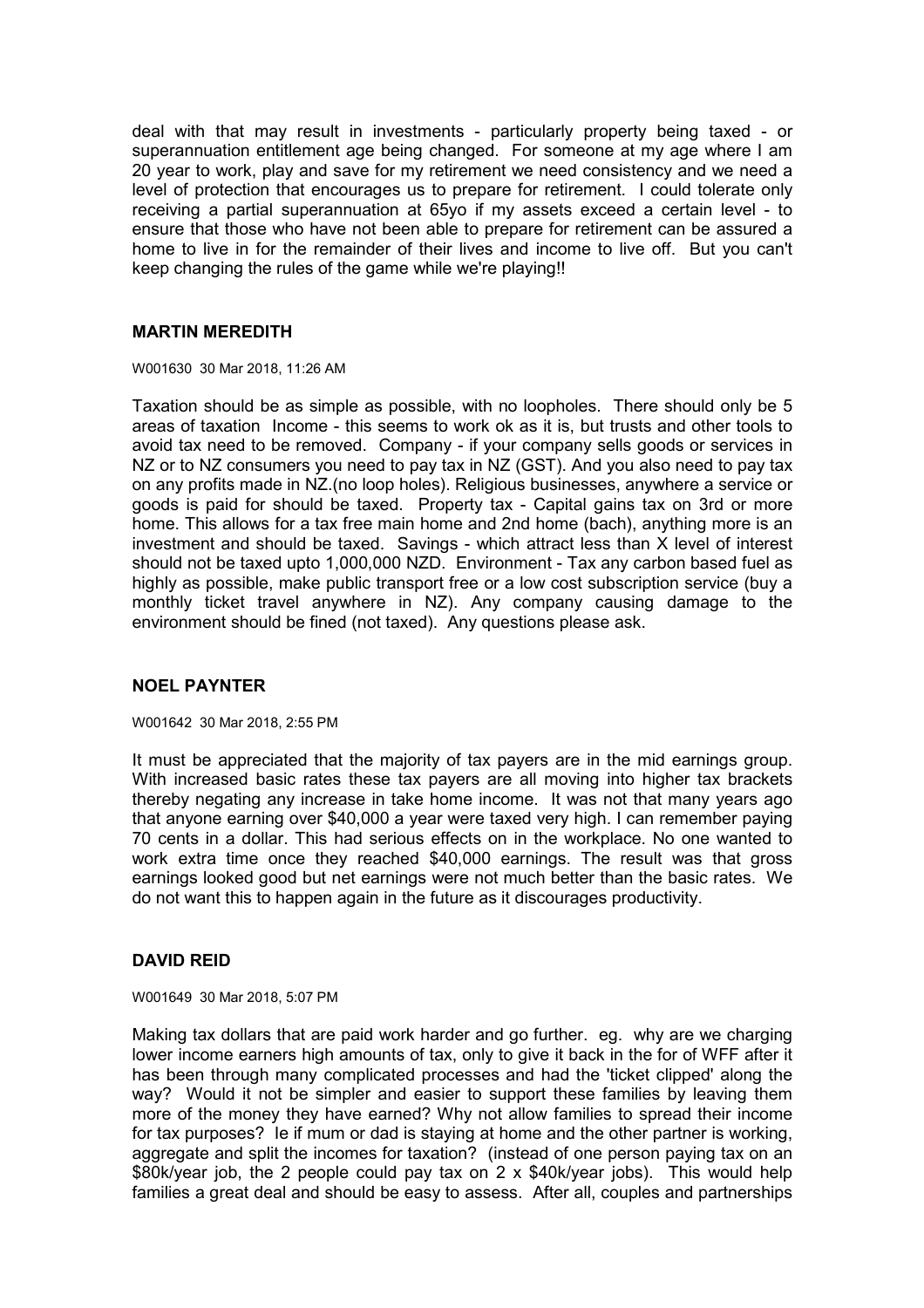are treated as having aggregated income for any benefits, allowances etc. so why not tax as well?

### **JAMES CLARK**

W001660 30 Mar 2018, 7:33 PM

Too many organisations are hiding behind charity status to avoid paying tax. Religious organisations and iwi groups are two examples. All commercial activities that generate a profit should be taxed. This will broaden the tax base, making new taxes and tax increases less necessary.

### **BEAU PONT**

W001668 30 Mar 2018, 8:39 PM

Income splitting for single income families who pay disproportionately more tax than double income families

### **VIVEK REGMI**

W001677 30 Mar 2018, 11:16 PM

Protecting Environment matters most to me. I am concern about the climate change and environmental degradation. New Zealand is no more clean city as it was 10 years ago. More pollution and carbon is present in the environment. Tax should be used to protect the environment. The government should also make sure that people pay the right amount of taxes. People who earn more should pay more amount of tax in compared to people who earn less. The gap between rich and poor should be minimized.

### **ANONYMOUS**

W001698 31 Mar 2018, 11:42 AM

Tax should be equitable on all income and profit, in order to sustain a fair and just society (ie to minimise inequality) and sustain a healthy and natural environment for future generations.

### **DENE BARNETT**

W001707 31 Mar 2018, 1:09 PM

Hi, Am a very small sole trader. Earn under 60 K gross per year on purpose so do not have to get involved with what is a very weird G.S.T System. Actually turned down a 20 K contract last year to stay under 60K. I have to engage with what feels like a grab snatch and take provisional tax system. in real terms pay 40% tax per year. I.R.D tell me that I pay one year ahead - utter nonsense. I earn less than the minimum wage and you want me to behave like a business. I have to say every year that I will earn 5% more than last year- and I know I may not. I.R.D want me to estimate rather than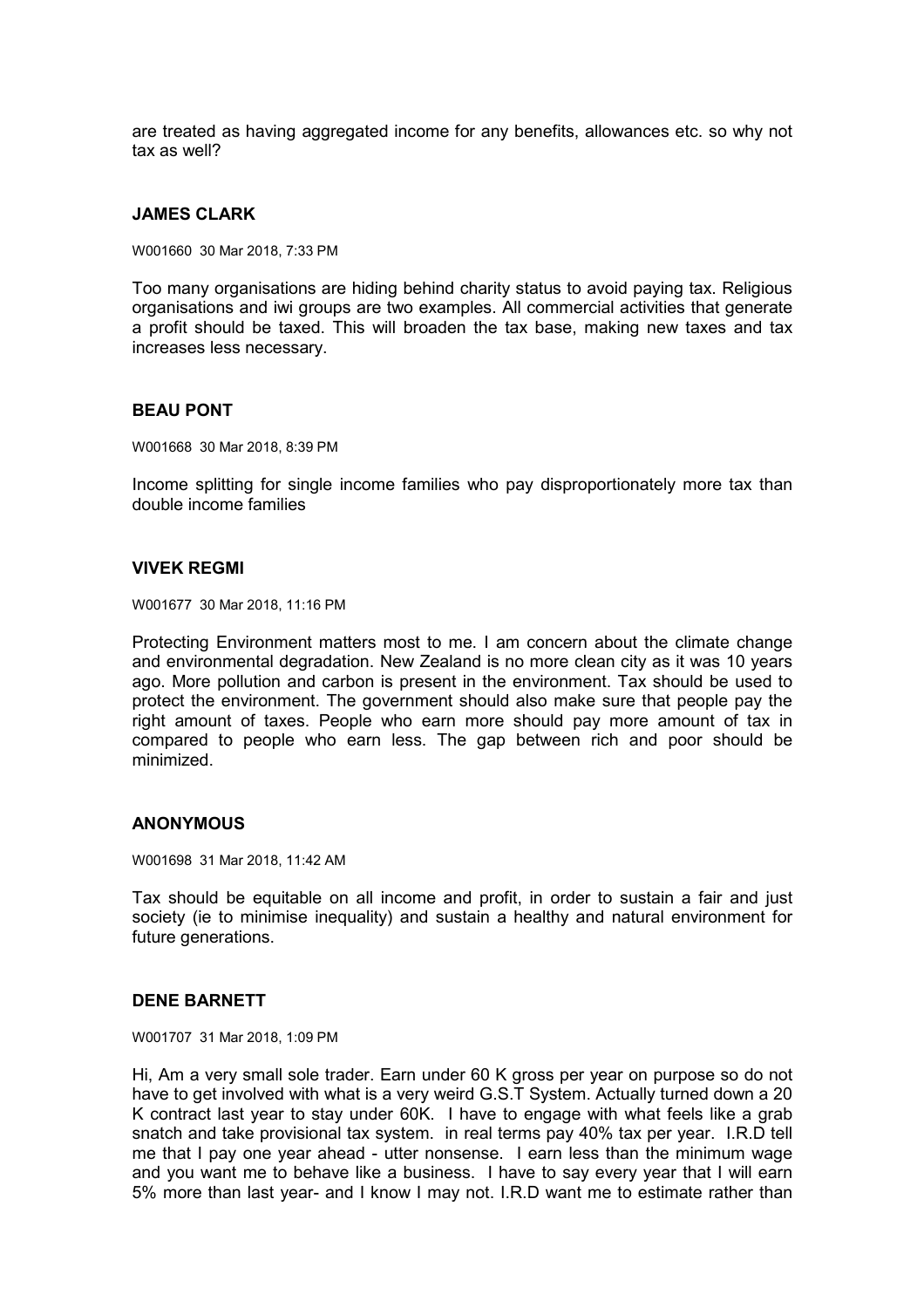say just 5% extra. Tried that last year and it was like playing Russian Roulete and I.R.D took me for an extra 3k in penalties and told me that was just my tough luck. Not a fan of tax cuts but for- crying out loud- at least tax me fairly - Cheers Dene Barnett

## **ANONYMOUS**

W001715 31 Mar 2018, 4:40 PM

Funding free education. Social Services. Basic Super. Basic Infrastructure. Law and Order. Heath Services.

### **JUSTIN RYAN**

W001719 31 Mar 2018, 9:41 PM

Surely the fairest, easiest to collect and socially fair is to tax spending and not income. Those who make more, spend more so proportionally will pay more tax. It will encourage savings, by not spending. Let people keep as much of their income as possible, encourage saving and discourage spending. Alos, ESCT on Employers Kiwisaver shoukd be abolished as why are you taxing payments to a savings plan. Even the IRD does not care about esct as such a small amount of tax.

### **IAN REYNOLDS**

W001728 1 Apr 2018, 6:10 AM

the tax exempt status of charities Maori and religious groups creates a unlevel playing field. As a small private business i have to have a grater return to cover tax and usually a higher interest rate. the present system helps protect a select number of large organisations and helps them grow. if these protected organisations are truly working as charities all there donations are tax deductible already so why do there profits need to be protected.

### **JOHN JOHNSTON**

W001730 1 Apr 2018, 7:56 AM

HEIR (Health, Education, Infrastructure, Retirement). Apart from funding those, taxes are undesirable and harmful.

## **LARA OBERHOLSTER**

W001736 1 Apr 2018, 9:14 AM

Charging 33% tax rates on secondary income regardless on total annual income is unfair. Students are taxed secondary tax on part time work and those working 2-3 part time minimum wage jobs to ultimately come up with a single full time income is unreasonable.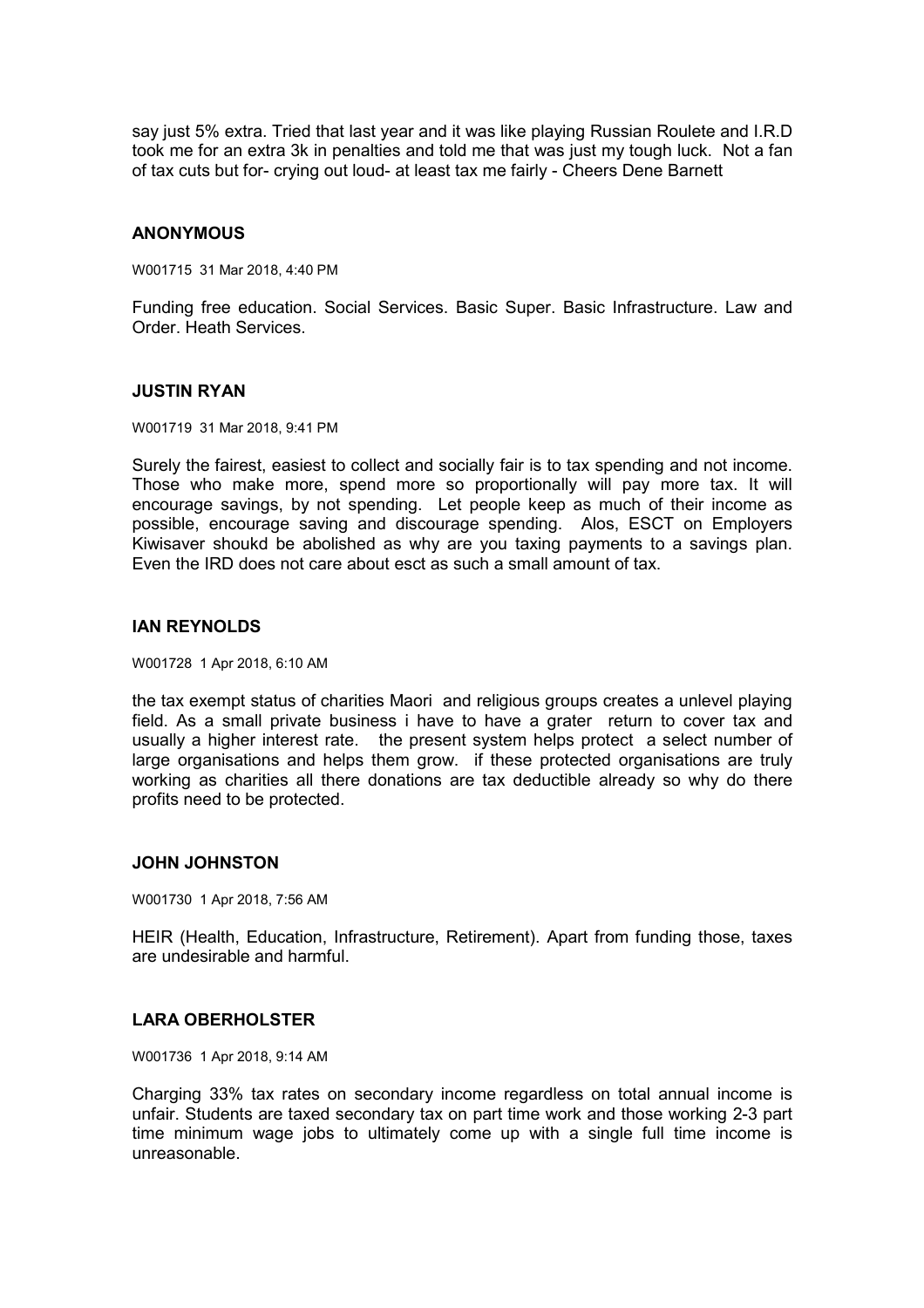# **ALEX HART**

W001746 1 Apr 2018, 3:58 PM

Compulsory saving for retirement should be introduced to help fund the spiralling cost of living in retirement. It is unlikely that the Government will be able to provide support for our ageing population in the future. Some kind of compulsory scheme but with choices is needed. This will also help people stop using property as their retirement fund and could help ease pressure on the housing market. Such a scheme either KiwiSaver or personsl súper plans as in Australia would help. But let's have monitoring of schemes to ensure integrity and safety and tax relief either on entry or on extracting pension.

## **KEITH BLAYNEY**

W001748 1 Apr 2018, 5:15 PM

We are constantly told that funding superannuation, rest-home and health for the retired will become an enormous problem in the near future as the proportion of older people increases. It is not logical to disincentivise those working to save for their retirement income and care by taxing investments (particularly NZ investment) or restricting Government Superannuation to those who didn't save when earning. Whether it be Kiwi Saver, private or self insurance or superannuation, or selling the business, farm or shares, any Government must ensure New Zealanders who can and do save or prepare for retirement are not penalised for this otherwise more will people just blow it all on overseas trips to reduce their assets and income to qualify for Government paid rest-home and health care. If all those people self-funding resthome and healthcare suddenly became dependent on the Government, our economy (and the care) would collapse. Government Superannuation must remain universal.

## **STEVE MCCARTHY**

W001756 2 Apr 2018, 6:38 AM

I believe that GST should be abolished. That would immediately benefit low to middle income earners and put substantial amounts of money into purchasing. It would also benefit business through a reduction in red tape and from the majority of citizens having more money to spend. I would replace GST with an income tax on all increases in wealth including income tax, gifts and capital gains. I would raise income tax to whatever level was necessary to replace GST. I know that the rich will rail against this idea, of course they will as GST was introduced to redistribute,wealth from the poor to the rich. Or the many to the few.

## **SAXTON DEARING**

W001760 2 Apr 2018, 7:14 AM

I've paid a lot of tax over my lifetime. I and am still working and paying a lot of tax. I'm over 70. Do you really think a superannuation of about \$10,000.00 per annum is reasonable or do I work until I die?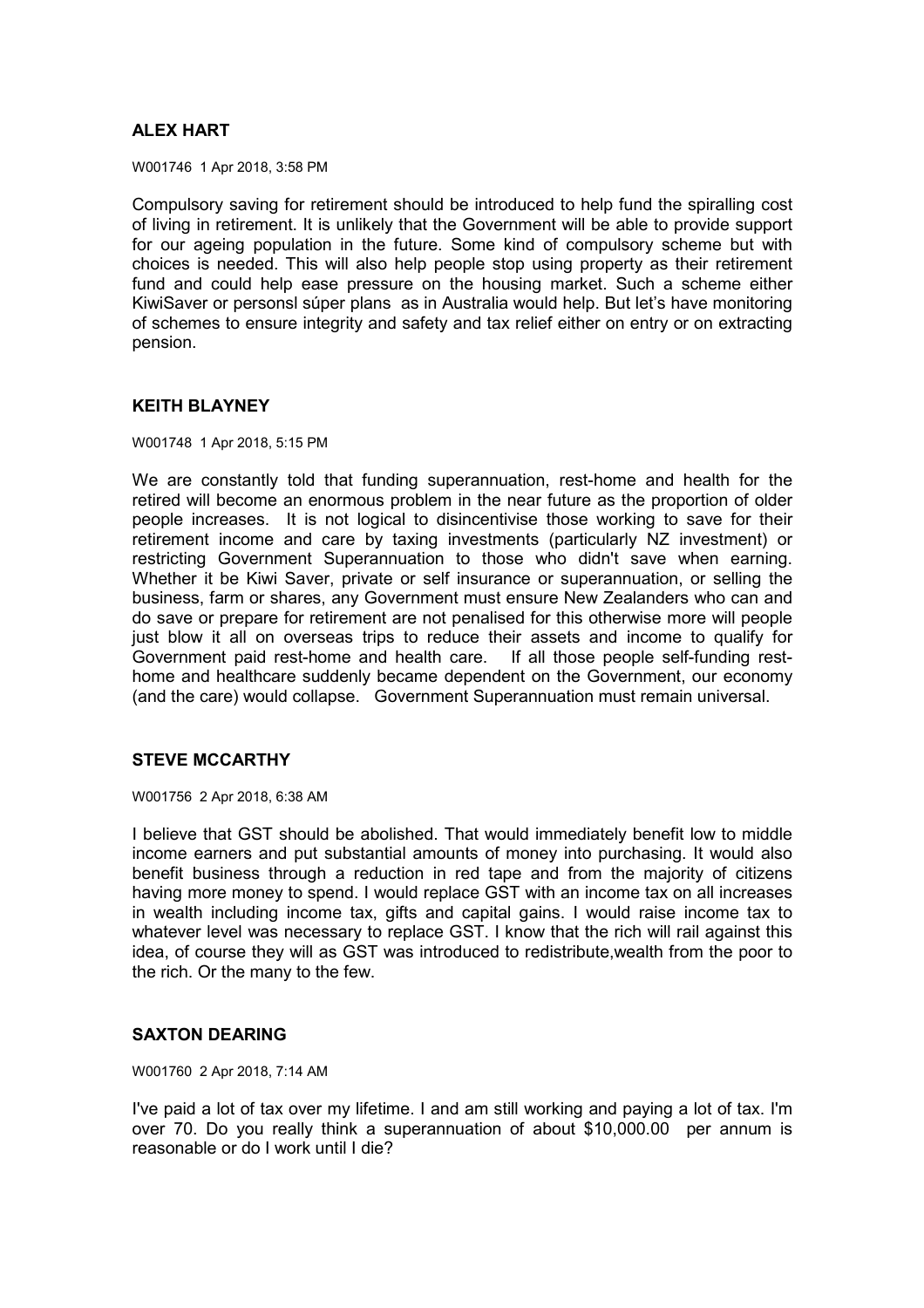## **JAN OLIVER**

W001767 2 Apr 2018, 2:48 PM

As a retired couple in our 70s it really annoys me to see the tax paid on our interest on our very minimal investments. It mightent look much in terms of the investment itself but over the term of the investment it ads up to quite a substantial amount.

## **C BROWN**

W001774 2 Apr 2018, 3:39 PM

Reduce tax rates for everyone. Wait a second you have increased our tax this month by canceling National's cuts they put into law last year for April 2018. Shame on you. Also get people who have run businesses into Labour, your current crop don't know much about practical economics. They'd probably improve business confidence by promising to do nothing.

## **ANONYMOUS**

W001788 2 Apr 2018, 7:05 PM

Tax less not more. Try the novel idea (novel for a Labour government) of using the tax system to reward rather than your usual approach of using it to punish. Don't impose new taxes. Make the system less complex not more complex. Put in place automatic CPI increases for income tax thresholds and business tax thresholds such as GST registration threshold (otherwise you are increasing tax by stealth). Consider making more items zero rated for GST - whilst this can be complex, it is a great way to achieve things like making basic fruit and veg more affordable. The government needs to learn to live within a budget just like the rest of us have to - stop taxing more. If you take a "reward" approach, you can do things like encourage R&D, encourage setting up of small businesses, encourage people to save and invest - all by making the system less complex and less punitive.

## **CALLUM MELHUISH**

W001797 3 Apr 2018, 7:17 AM

Income tax brackets need to be reassessed as they're set incorrectly based on the current earning climate. Personally I think the brackets should be closer to: >\$20K (10.5%), >\$60K (17.5%), >\$90K (30%) and above 33%.

## **ANDY NICHOLSON**

W001808 3 Apr 2018, 11:34 AM

Fairness. If there is to be a land tax, all land is taxed, the land under the family home should not be exempt. If there is to be a capital gains tax on housing, all houses are taxed including the family home. If this is not done the tax burden falls on a few, and I don't consider the rest to be paying their fair share.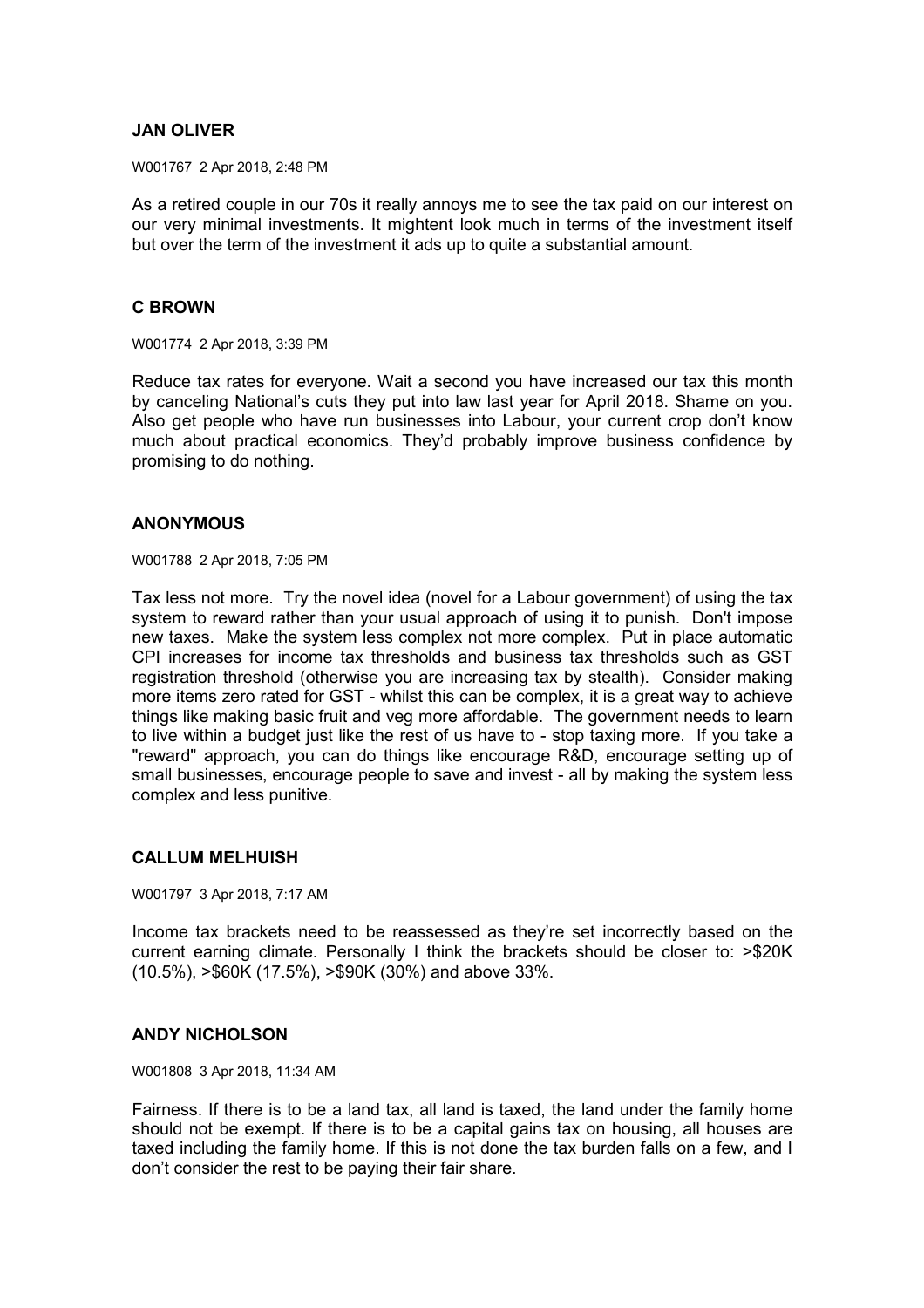### **MARINA WATSON**

W001821 3 Apr 2018, 2:35 PM

simply getting tax money out of a business or corporation doesn't hold anyone accountable. how can you gage level of pollution or how long it will take for the environment to recover compared to the life of the business. if their were a tax then there would have to be a declaration from the business about how they would be actively working to decrease their pollution and its effect on the local or greater environment, and policies in place to either decide their tax %. my suggestion is a policy where just like kiwisaver, a company can elect from 3 options a % of tax and justify this with annual tax return evidence of the actions they have taken to earn this %. if a company simply cannot stop its pollution then they can be taxed highest, compared to a business who has little.

## **WARREN HARRIS**

W001844 3 Apr 2018, 8:12 PM

As a small business owner I am interested in keeping the tax system simple as complexities cost via increased compliance costs. As an above average PAYE income earner as well I pay high taxes but receive little subsidy (WFF, medical costs for my disabled wife). Child support also needs a look (I know technically not a tax but part of the picture). Children cost the same to raise no matter what the absent father earns. When the absent father is on the benefit the amount received is pathetic. However a friend earns highly and pays an insane amount to CS. This seems unfair. Each child should be worth the same as all children have the same costs. If lower income absent partners need topup to manage this then use WFF or WINZ to fill the gap. Chase tax evaders and benefit fraudsters. Even if the cost of collecting is higher than the sum received it acts as a deterrent to other would be fraudsters. Ditto with fines. Hard working tax payers are sick of being laughed at by such people.

## **BERT VAN DEN BERG**

W001856 4 Apr 2018, 7:13 AM

Despite being a GST registered business we are required to pay GST on overseas purchases of components. This requires us to hire a customs broker to process the paperwork adding additional expenses. Then we have to file a GST return to get the GST back creating more work for us and the government. Why? Similarly we are required to pay GST on components purchased locally and file returns to get the GST back. Other countries are more efficient by eliminating the need to collect GST between GST registered companies. Is this too hard for New Zealand to do? Regards, Bert van den Berg CruzPro Ltd. www.cruzpro.com

# **DAVID MCKAY**

W001874 4 Apr 2018, 11:34 AM

Taumarunui is in the same position re Helicopter service for serious medical cases If Mt Ruapehu should blow up or we get snowed in all roads are blocked in the center of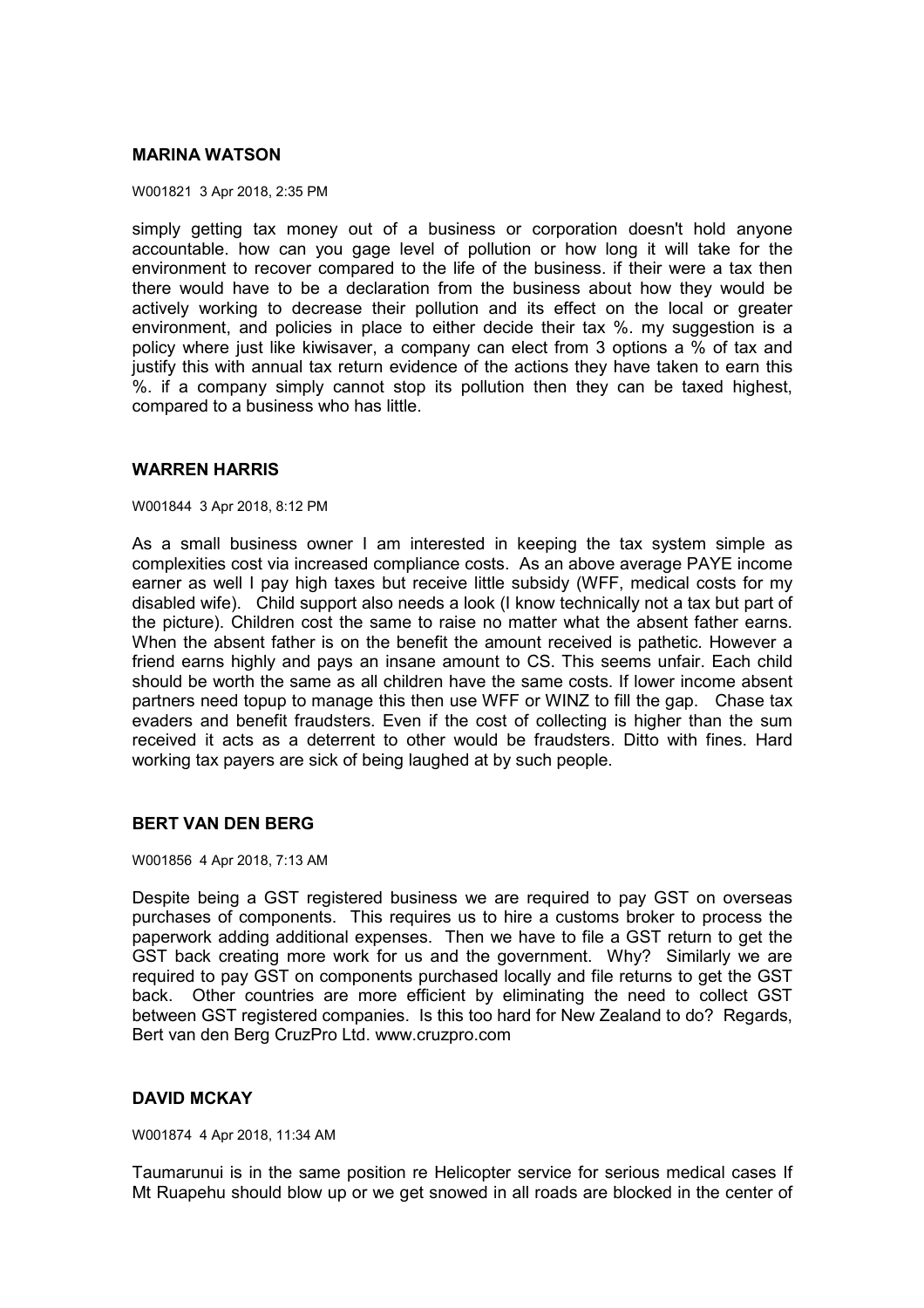the North Island, Taumarunui & Taupo are in this same predicament. We need the service from the Air as Westpac Hamilton come's into Taumarunui at least 3/4 times in a fortnight Surely the fuel bill would drop if the service was to stay in the area as they have to fly up to the central plateau with an empty machine load up then fly all the way back to Waikato hospital Or the Taumarunui Hospital . Now there is another matter the Taumarunui Hospital should be upgraded to Take the pressure off Hamilton /Waikato Back in the 60's we had a 100-bed hospital and they built two new theatres in which all operations were done. But Waikato took all ourNow I don't know if you people know that it is a 2 two hour trip from Taumarunui in a modern car to Hamilton and that is if you get a good run, As for road works and slow traffic

# **SYDNEY OLSEN**

#### W001881 4 Apr 2018, 12:46 PM

When the last tree is cut down, and the last fish caught. Only then will we realise that we cannot eat money. If we are not protecting our environment for future generations then we might as well surrender our country to an invading nation as the effect will be the same, New Zealand as we know it will cease to be. Tax every business, individual and process that harms the environment. I'm not saying to stop every one of these harmful acts as some are necessary, but by taxing it you make an incentive to stop wherever possible and can utilize the taxed income to remidiate the effects. Tourism is our nation's biggest sector, let's protect it. Also, can we tax tourists? They put so much wear on our environment and the underfunded DoC budget has to maintain it. Charge them 15-20\$ each on arrival and we'll be able to protect our species, our hut and track facilities and the environment. Plllllleeeaaaassseeeeee take this opportunity to protect our future.

## **ANONYMOUS**

#### W001893 4 Apr 2018, 2:18 PM

The retirement age should NOT be raised. The government providing affordable health care, education and a welfare safety net are the tax issues that matter most to me. These things need to be available to all who need them in a decent humane society. Companies that do things that damage society like make cigarettes and alcohol should be taxed more.

### **CONROY YOUNG**

W001904 4 Apr 2018, 5:58 PM

So 30cents off every dollar, plus ACC, Half of the price of petrol, ? What am I paying for that my parents didn't? Let alone my grand parents ? What's going on with the rich being except ? Can you understand what this looks like to so many of us , and justify your ,and your predecessors actions .

## **DAN YOUNG**

W001915 4 Apr 2018, 6:26 PM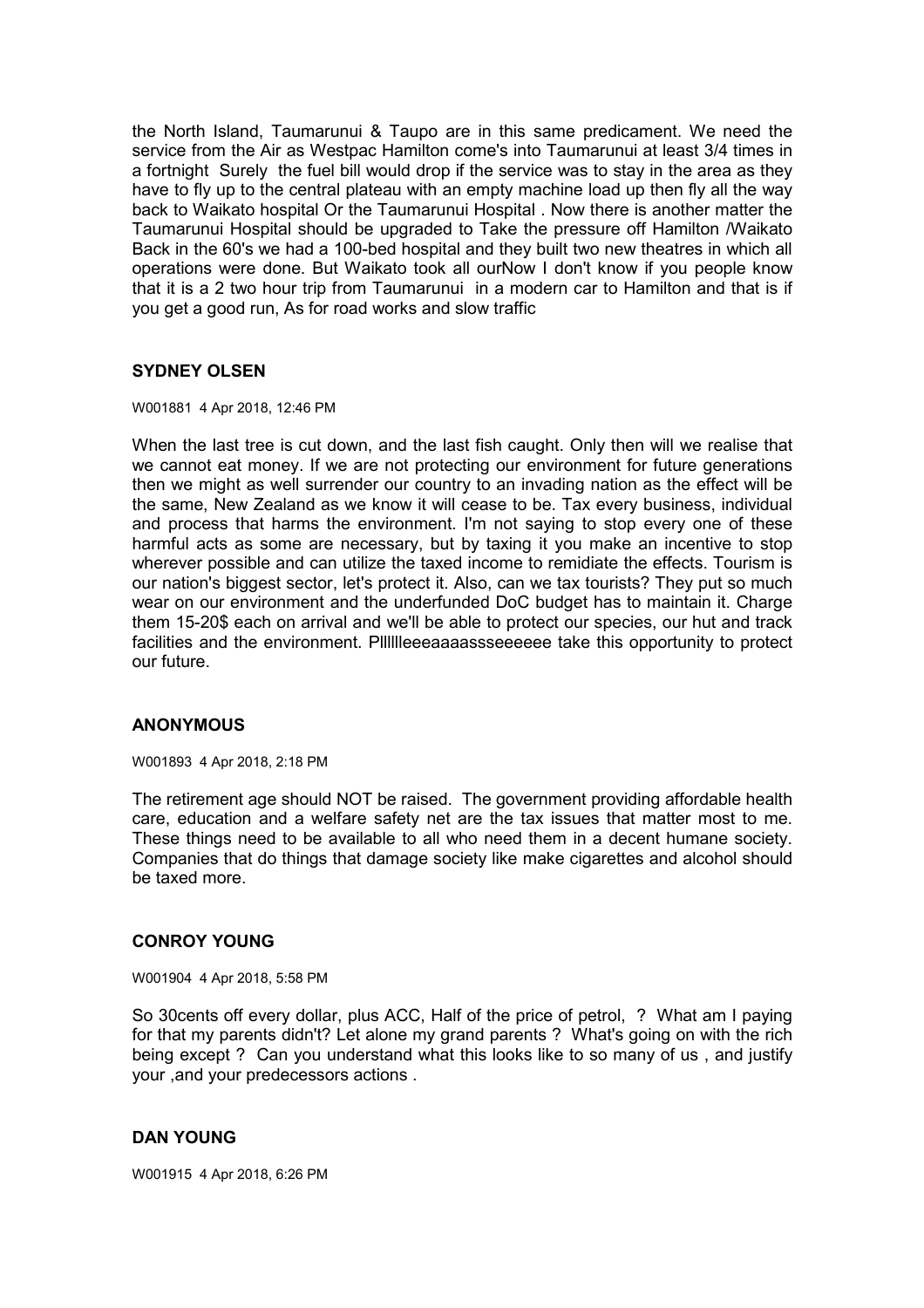THE FACT THAT NEW ZEALANDERS ALREADY PAY TO MUCH TAX . LOWER TAX RATES LET THE PEOPLE HAVE MORE MONEY IN THEIR POCKETS

### **DAVID NEWMAN**

W001928 4 Apr 2018, 7:33 PM

Get rid of GST on fresh fruit, vegetables, milk, bread, the same as Australia. No GST on local body rates as it is already a tax. Stop adding GST on petrol levies.

### **JOHN ASKEW**

W001936 4 Apr 2018, 9:58 PM

The collective tax burden on the tax paying public of New Zealand is already significant enough and the redistribution of this wealth will not achieve the outcome the government states. Rather tax payers and businesses should be incentive'd to generate greater wealth and prosperity for New Zealand, rather than a vindictive tax from Michael Cullen on those "rich pricks" he called for years ago and now is in a position to enact.

### **TAVA OLSEN**

W001954 5 Apr 2018, 9:44 AM

As answered in Q4, a land tax is the most important tax I believe. No to inefficient taxes (like capital gains) and yes to taxes that give the correct incentives. A land tax would be comparable to the way shares are currently taxed, which would also be good. Shares don't have inefficient capital gains assessed upon sale, instead there is a fair rate of return that is assessed each year and taxed. A land tax would be similar - assess the fair rate of return for that land, and tax that.

## **ANDREW GEORGE**

W001961 5 Apr 2018, 1:39 PM

Most important is having a Tax System that is fair and doesn't hit hard working people more. It needs to allow the systems and development to keep NZ a top country to live in. Yes to Capital Gains on property, no to cars, wine, art etc, no to family home, no to shares (we want to encourage investment in businesses), no to gift or departure. Capital gains on sale, not yearly. NO to Land or Progressive Company, maybe to environment if you can work out a fair way to do it. GST off fresh produce, not that hard, if it's fresh produce it's fresh no GST, if it isn't fresh then GST on, not that hard to work out, if it's a tomato that's fresh, once it's soup it isn't. Tax junk food, if you really can't decide what junk food constitutes ask a bunch of nutritionists.

### **SUZANNE FRANCIS**

W001964 5 Apr 2018, 4:06 PM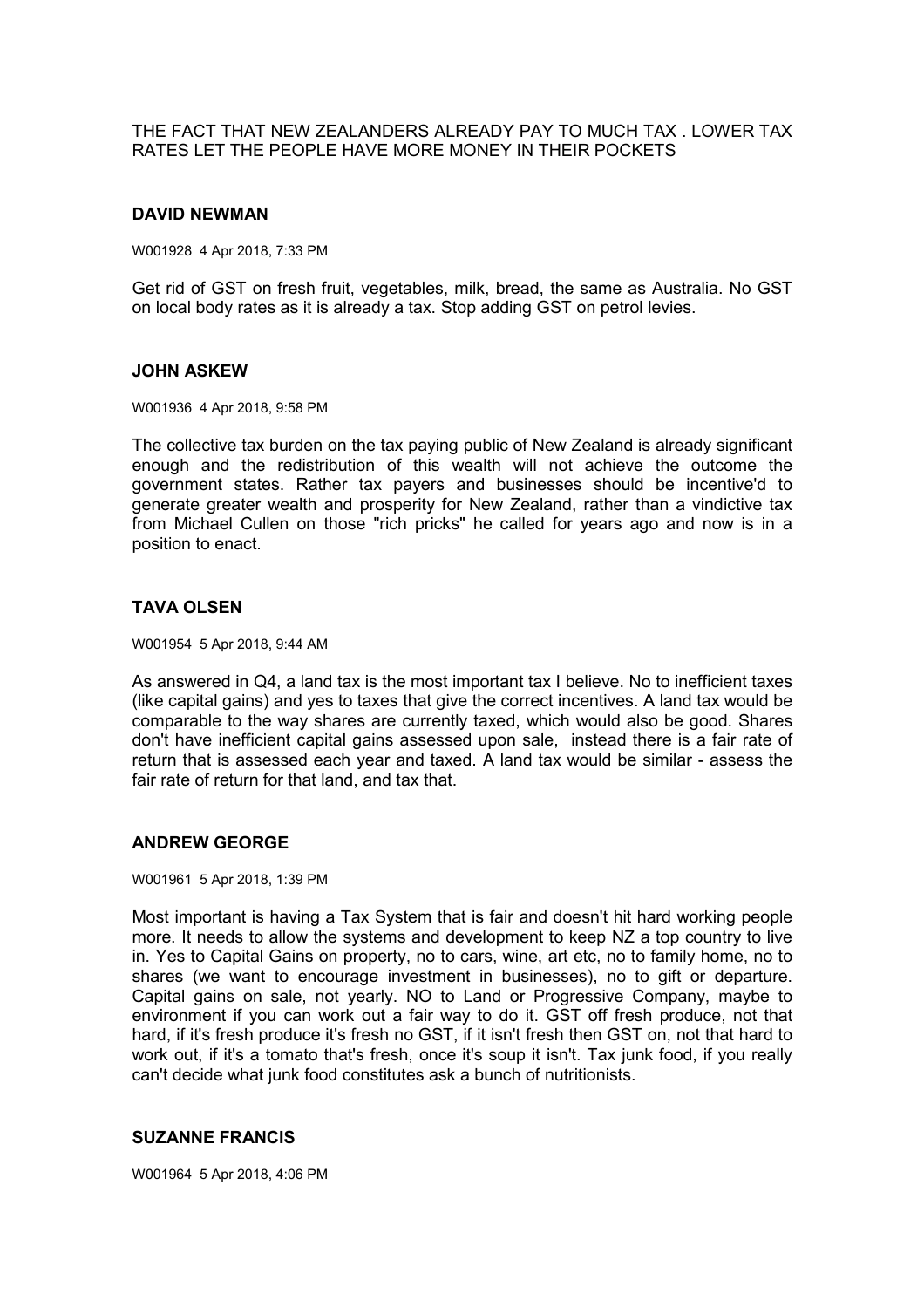The only thing I would like to see ammended is the secondary tax. If someone is having to work two or more jobs they clearly should not be taxed more.

### **GARTH BARLEY**

#### W001974 5 Apr 2018, 8:49 PM

I will be upfront so people know my bias'. I dislike capitalism, close to loathing, and if I had a magic wand I would change our current economic model to free associating cooperatives with a focus on people working to live better lives rather than people living to work better. With that out of the way our first priority should be making sure we all have a future, that means environment, retirement, and other social services. After that we should worry about morality. The video mentioned should we tax ownership of profit producing property, or would that be "punishing peoples fortune", to which I say what about the opposite? Is it better to punish the fortunate by making them less fortunate, or is it better to compound other people's misfortune by providing less or no support when it could mean life or death, or even just the difference between a life of unrewarded toil and one of rewarding toil. If you haven't guessed I want to provide for the unfortunate by taxing the fortunate.

### **HANK (HENDRIK) OPTLAND**

W001985 6 Apr 2018, 1:57 AM

The New Zealand government should leave things pretty much as they are. Two successive governments (Clark/Cullen & Key/English) have made incremental changes to the tax system and I feel that the Adern-Peters/Grant government should again look at incremental changes at best. The first thing that should be done is to identify areas of waste and reduce this as soon as possible. Two measures for a reduction in government expenditure are to: 1. Remove layers of management in the public service: managers' salaries' are expensive. 2. Reduce the use of consultants and employ inhouse researchers to do the job. No additional taxes should be considered, especially not a wealth tax or a capital gains tax for long term assets because: 1. Asset value losses would cost the government money in refunds. 2. These taxes remove incentive and entrepreneurship; this will involve job losses. 3. Nest egg investments are to assist people in a comfortable retirement. Taxing this removes the incentive.

## **COLLIN LITTLEWOOD**

W001993 6 Apr 2018, 8:37 AM

"Legal" Tax Avoidance by Corporate's and multi-nationals. It is unethical, unfair and an avoidance of corporate responsibility That the above can manipulate their finances to pay a pittance in taxation in our country. Our infrastructure desperately needs massive financial input, which is paid for by our taxes, yet corporates can legally avoid paying their fare share, despite being big users of our resources and infrastructure. Little mention is ever made of corporate responsibility to pay for cleaning up the environmental damage / pollution / discarded wrappings etc that the country is left with after the use of corporate products. This too needs to be addressed in the taxation equations.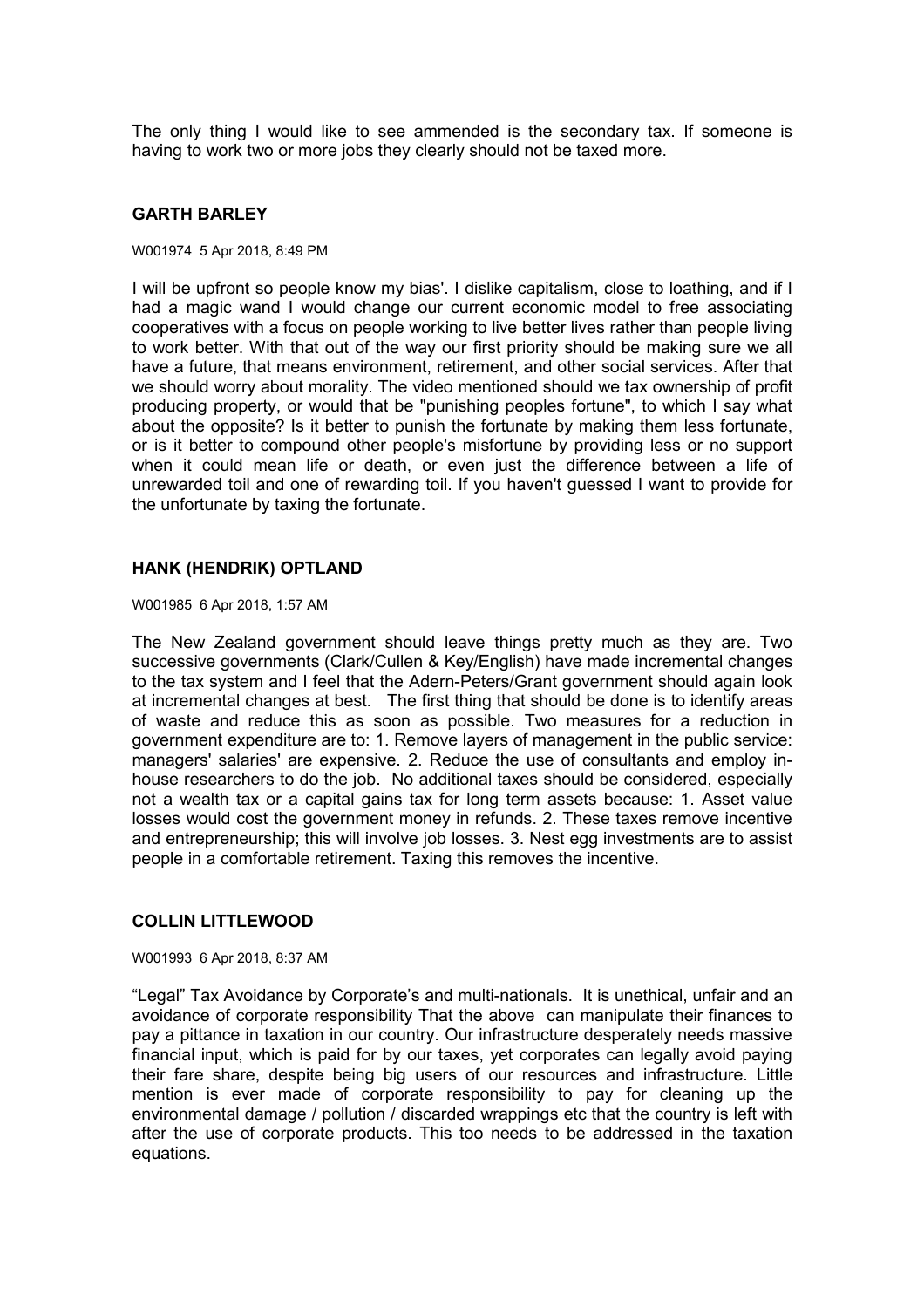## **COLLIN LITTLEWOOD**

W001995 6 Apr 2018, 8:37 AM

"Legal" Tax Avoidance by Corporate's and multi-nationals. It is unethical, unfair and an avoidance of corporate responsibility That the above can manipulate their finances to pay a pittance in taxation in our country. Our infrastructure desperately needs massive financial input, which is paid for by our taxes, yet corporates can legally avoid paying their fare share, despite being big users of our resources and infrastructure. Little mention is ever made of corporate responsibility to pay for cleaning up the environmental damage / pollution / discarded wrappings etc that the country is left with after the use of corporate products. This too needs to be addressed in the taxation equations.

### **MALCOLM SMITH**

W002004 6 Apr 2018, 12:47 PM

I support Oxfam in urging the New Zealand Government to stand in solidarity with the developing world and advocate for a new UN Global Tax Body that will ensure multinationals pay their fair share of tax. I believe this will benefit New Zealand as well as many poor countries around the world.

# **PETER FITZGERALD**

W002023 7 Apr 2018, 8:07 AM

Stop the corruption and waste in Government and there is no need for Labour's stealth taxes Tax the Companies who are set up as charities ie Sanatarium etc.

## **GEOFFREY COLEMAN**

W002030 7 Apr 2018, 9:51 AM

I am a small business owner in the retail sector (25yrs) These are the issues that I feel need addressing. Secondary tax is antiquated and hugely unfair to low income workers. I also think that a flat transaction tax is a more fair system and easier to administer. It would stop big companies from paying no tax. It would make a more even platform. Somebody who makes \$400 on trade me pays no tax Where as if I trade and make \$400 I pay 45% tax? I think that gst should be collected directly from a purchase or a sale either from at point of sale terminal or at the bank. It would allow government to receive tax immediately and would also save compliance time/cost for both business and govt. I think on line retail needs to be taxed in the same way. Overseas business don't pay gst and other tax. This undermines local tax paying business. I also feel in the retail sector that stock on hand should not be included in the balance sheet. It's intrinsic value is onlywhen sold not when its purchase

# **DAVID DE LACEY**

W002035 7 Apr 2018, 10:56 AM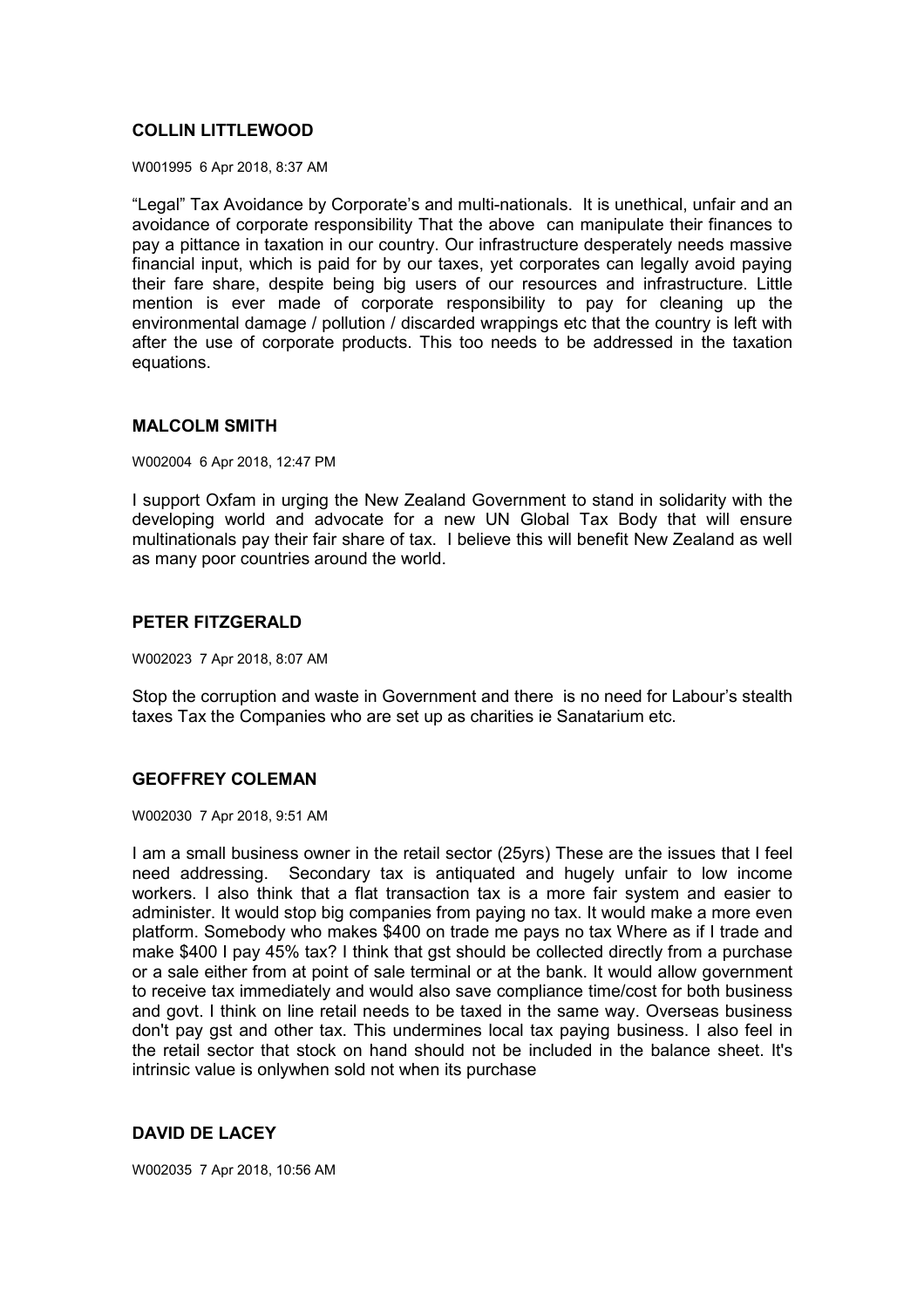All TAX is inflationary and results in interest rates going up and money worth less and everyone is poorer . Cost of housing goes up and property values go down .Wages going up makes the whole matter worse .It is like a dog chasing its tail . Those who work are worse off those who don't are better off and the country is less productive ,and worth less

# **KERRY JONES**

W002056 7 Apr 2018, 3:58 PM

Overseas companies transferring profits out of New Zealand should be taxed. Also there are so many tax credits that companies get that the actual tax rate of what they pay is relatively low. These tax credits should be removed as people on paye do not get tax credits. Companies should be liable for the full cost of doing business and not be subsidised by the tax payer. This would have the additional benefit of simplifying the tax system. People who have assets in several different trusts should have all the individual trusts treated as on entity for tax purposes. Besides the family home people should be allowed one investment property and/or holiday house with subsequent properties being taxed for capital gains.

## **CHRIS**

W002069 7 Apr 2018, 6:15 PM

The tiered tax rate on income tax is counter-productive. The more you earn then a bigger proportion of your income is paid in tax. This discourages employees from working harder, doing more overtime and earning too much. It also encourages top tax rate payers to reduce their taxable income by investing in such things as negative geared property which contributes towards pushing property prices up. The tax rates on income tax should either be a flat tax rate across all income or be tiered around the other way. If you paid the highest rate on the first dollar you earn and the lowest rate on the highest dollar you earn then that would encourage you to work harder, upskill and earn more but without having to take measures to reduce taxable income.

## **SOPHIA FABER**

W002079 7 Apr 2018, 8:58 PM

I think environment levies like a carbon tax, taxing overseas companies, capital gains taxes within reason (excluding main homes etc.), reducing taxes on fresh fruit and vegetables/other healthy food, and higher tax rate especially for the top 5%.

## **ERIK MARJO**

W002090 8 Apr 2018, 8:55 AM

1. Capital gain tax on real estate is a failure. It does not lower house prices instead it increases house prices. 2. Make the first \$30,000 of income tax free. This will cut out government concessions. 3. Government should manage on a fixed % of the GDP to prevent over spending for political reasons- suggest 30% 4. Limit Council rates to a fixed % of values. 5. Simplify small business tax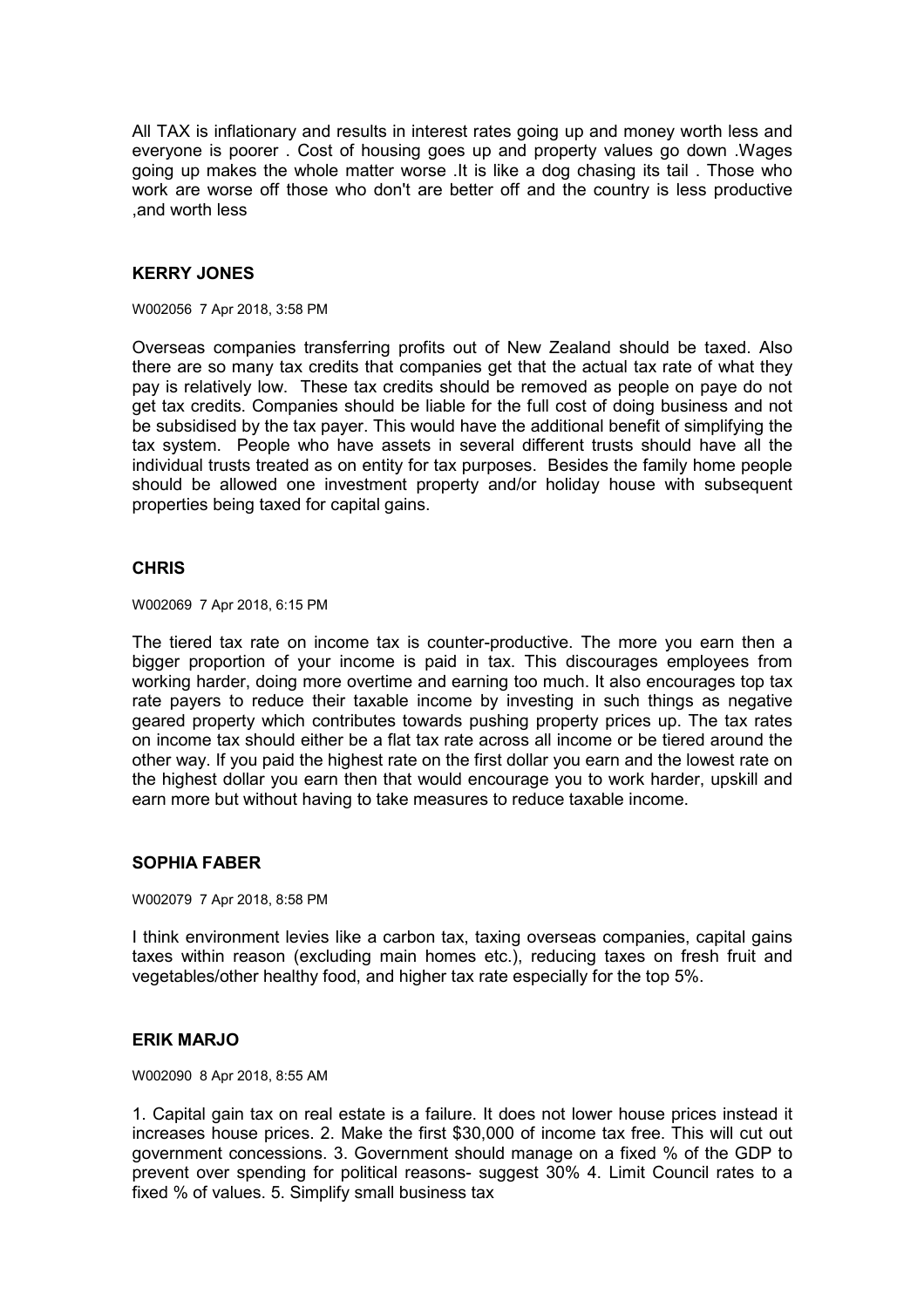## **QUENTIN RICHARDS**

W002095 8 Apr 2018, 10:22 AM

Primary tax concern for me is funding economic growth (new industry development, R&D, small business support (support not handouts) and the like). A close second is low national debt - living within our means Q

## **ALICE MORRIS**

W002105 8 Apr 2018, 11:26 AM

I am against a Land Tax and Capital gains tax as it will hurt the homeowner who aalready gets double taxed with rates. It will especially hurt the elderly and Maori

### **MICHAEL HARDING**

W002115 8 Apr 2018, 2:36 PM

Wastage is my biggest issue. I've sent and email outlying my main points. In brief, too many politicians, too many DHBs, too much unnecessary travel, too many name changes of departments, too many consultants, politicians should receive no benefits once they've left office, higher salaries commission is out of touch at complete b.s. compared to what the rest of us receive, family tax credits are absurd, and change paying for the first year of higher education to paying for the final year of a qualification. STOP WASTING OUR MONEY...please

## **GRANT FARRELL**

W002118 8 Apr 2018, 4:17 PM

I believe the main purpose of tax is to provide a basic comfortable life style for all citizens. This should include free health care and education for everyone. Housing should be subsidised so that everyone has comfortable accommodation. This would require tax at a rate closer to 50% GDP than the current 34%. I also believe that tax should work to reduce inequality in NZ. All taxes which disproportionally effect the poorest should be removed. This includes GST, tobacco, alcohol and petrol. Wealth should be taxed as capital will continue to flow towards the the richest without a counter measure. All Capital Gain should be taxed. Including the family home as this will act to avoid future real estate bubbles. A progressive income tax system would also act to reduce inequality.

# **GRANT FARRELL**

W002124 8 Apr 2018, 4:31 PM

Tax should provide free health care and education to everyone. Tax should reduce inequality.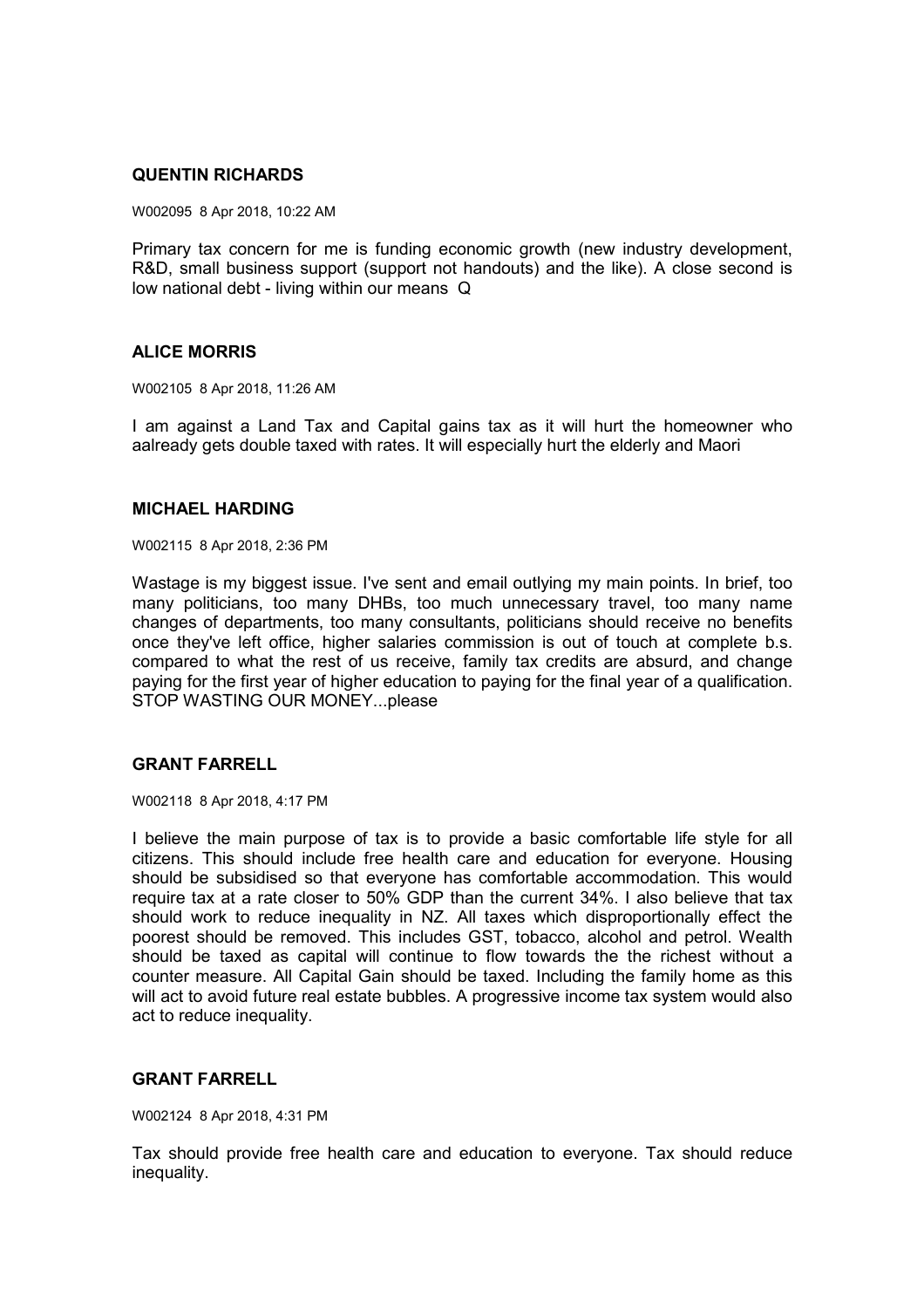## **MIKE CHURCHER**

W002136 9 Apr 2018, 2:16 AM

I want to ensure that income generated in NZ by multi-national companies is taxed at the same rate as NZ company income tax. This is the most important issue for me with tax in NZ and the future.

## **LUKE SCHNEIDER**

W002148 9 Apr 2018, 11:18 AM

Ask not what your country can do for you. Ask not what you can do for your country. Ask only what country provides the products and services you want at the lost possible cost.

### **WILLIAM HALKETT**

W002163 9 Apr 2018, 2:26 PM

International corporations that offer goods and services to NZ must pay a fair tax. Loopholes should be eliminated. Focus on taxing the upper class, eliminating methods of evading tax. Donations to charities should not be tax deductible.

## **GLEN BROWNLEE**

W002172 9 Apr 2018, 4:29 PM

As a small business owner for 28 something years we have always struggled. Company tax, then personal tax leaves us with just enough to get by on most of the time. I dont have a boat, a bach or a rental property, just a mortgage on current house. I'm 53 have have no super/kiwi saver. Was a couple of thousand over the threshold so have had to support my kids through varsity.

## **MURRAY ELLIOTT**

### W002176 9 Apr 2018, 4:54 PM

The biggest Tax issue I have at the moment would be getting a fairer Income Tax for those people who earn less than the benefit like sole traders/Partnerships etc, who earn between \$10,000 and \$20,000 and why some one on \$50,000 can pay a similar amount of tax just through hiding it or dodgey accounting by Accountants. I have seen it and it is disgusting and truly unfair for us all who are text book and do the right thing by paying our Tax. Capital Gains may in a comprehensive way have to be introduced to help avoid Tax evaders and or those dealing in Cash only enterprises, which of course do not pay any tax at all yet have accumulated a great deal of wealth including not just one House but 2 or 3 all paid via untaxed cash. I would like to see the end of Cheques, and the end of Cash. NZ would certainly be a different and better place then things like a fairer Tax system for the Low income earners and perhaps an increase for nursing and an increase for pensioners would achievable.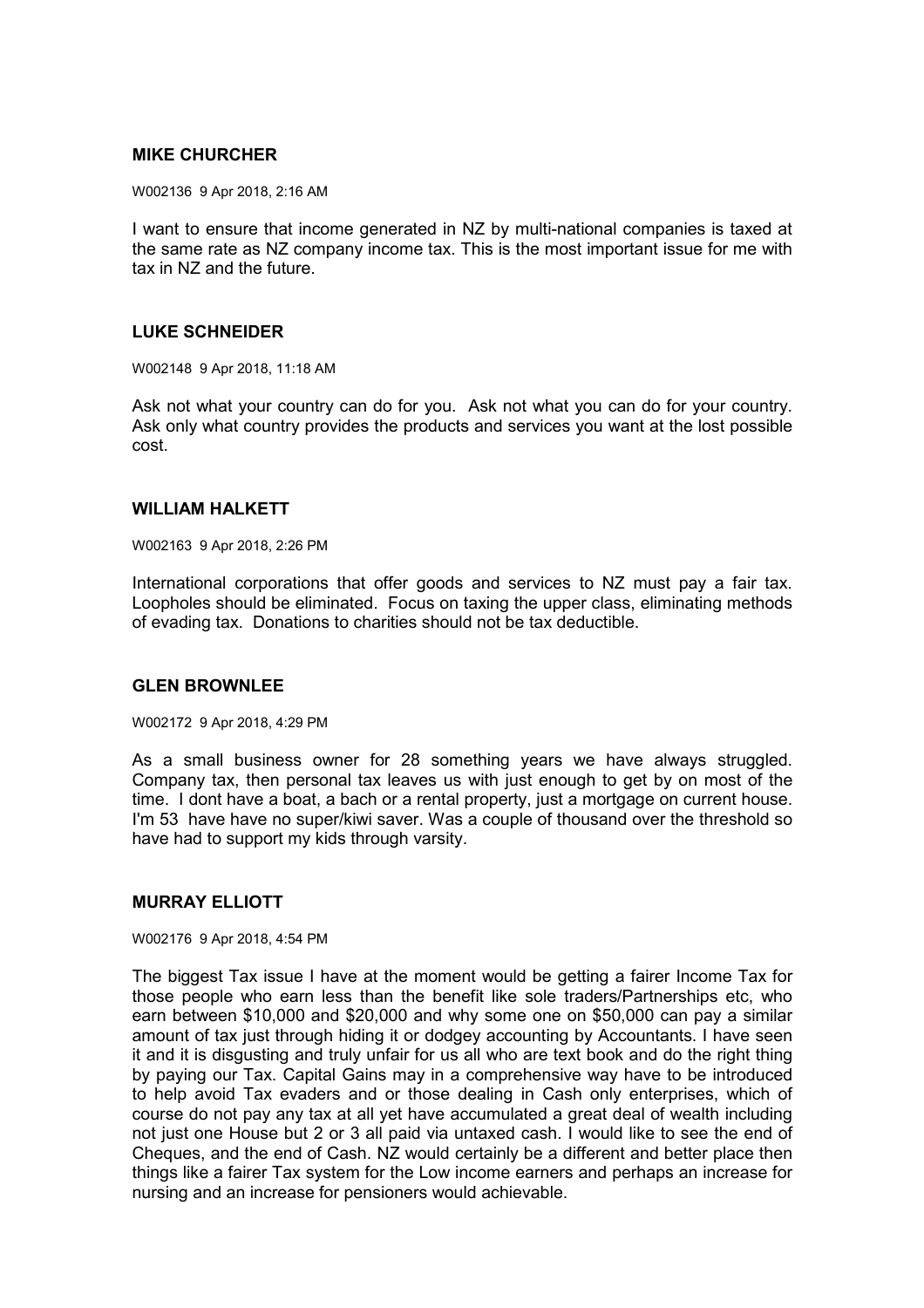## **MATTHEW KEENS**

W002183 9 Apr 2018, 7:36 PM

The abolition of income tax. Income tax is theft, it is actually illegal. The govt has no right nor claim to the fruits of a human beings labour which were earned as a result of a voluntary exchange between private individuals.

## **REBECCA MILLER**

W002199 10 Apr 2018, 3:35 AM

Survival & the future for us, our children & grandchildren. As average income earners (over 80K a year), we still live hand to mouth month to month. We are left with nothing after paying bills and our mortgage and coping with unexpected costs such as medical expenses or repairs. We eat healthily not extravagantly but we cannot afford to have a hobby, a holiday or go out anywhere. I want something better for my children and their children.

## **NYARIE HOLLAND ROSS**

W002217 10 Apr 2018, 9:19 AM

Why is it necessary for a person to file a tax return when their only income is NZS and interest of approx \$300 from an estate. Why does the estate have to file a return when that \$300 is the only income it receives. In both cases BY LAW tax has to be paid on the interest before it is paid out. Please consider removing the necessity to file these returns.

## **KAREN WESTON**

W002238 10 Apr 2018, 10:51 AM

I am as keen to protect the environment as to tax investment property - but had to choose one, and consider the enviroment the 'trump' consideration.

## **JOHN CARTER**

W002254 10 Apr 2018, 11:31 AM

The environment is almost totally unprotected . No refunds for expenses incurred to "put things right". No costs claimable to industries for the damage done in the past and still happening. Must be more that can be done

## **ANONYMOUS**

W002258 10 Apr 2018, 11:36 AM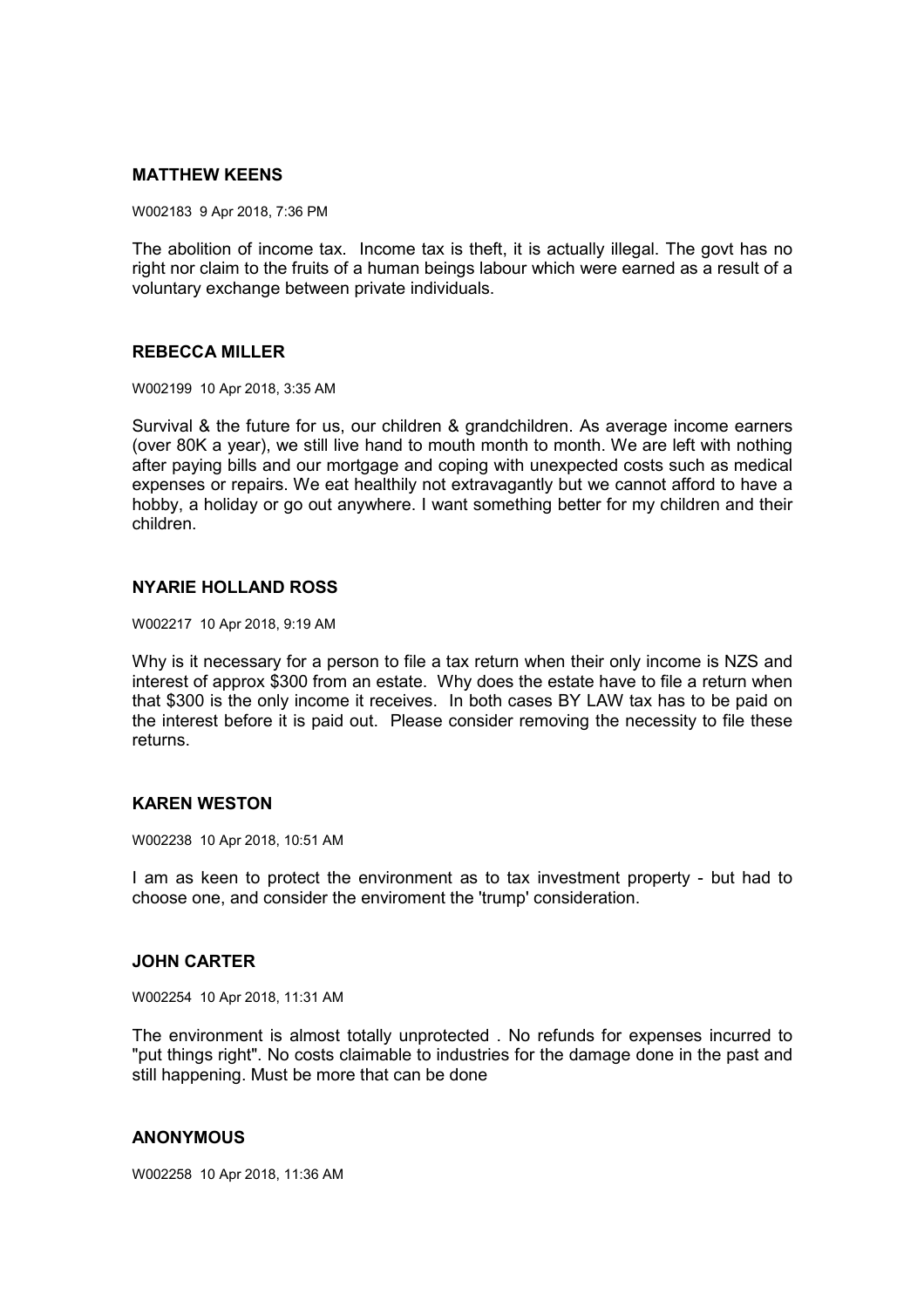Most important to me is to Reduce Poverty. so make it that poor people pay less tax and so have more money for the essentials, health , food , shelter etc. The benefit should not be taxed, and students (up to 18y/o) should not have to pay tax and there should be a tax free threshold. Certain things should not have tax added to them.

### **JULIAN WADE**

#### W002263 10 Apr 2018, 11:52 AM

I would offer the following points. These would make the administration and policing expensive. 1. Housing. Gains on one's current residence would have to be exempted. If not it would be a deterrent to moving as the next house would have to be cheaper and would therefore restrict people moving to change jobs. How do you define main residence. If wishing to sell an investment property free of tax one only has to occupy it for a period and then move back to one's original house after the sale. 2. While holding the investment the value of money changes. e.g. say an investment held for 5 years gains 20% in money terms, 10% of the gain would probably be due to inflation so the real gain is only 10%. To be fair to the investor some form of indexation relief would be necessary. 3. All investments carry the risk of losses. If an investment is realised at a loss does the investor receive a tax refund? Can he count the loss against other realised gains. Can he carry the loss forward.

### **TIM SIKMA**

W002280 10 Apr 2018, 12:45 PM

We must start taxing the damage to the environment. Currently it is the local community that is paying for the environmental and social impacts caused by commercial development even when the local community gets no benefits from these developments. Need to tax capital gains on all investments as it is straight profit which we as good citizens should acknowledge and pay a fair amount of tax on such gain based on investment risk. Need to start taxing multinational companies doing business in NZ, if they want to continue to do business in NZ they should be paying their share to be part of our community. Issue them with their tax statements and make public if they refuse to pay.

### **AMANDA HOMEWOOD**

#### W002287 10 Apr 2018, 12:55 PM

I think it is bonkers that an individual can have a higher tax rate than a business. Give small starter businesses a bit of hand by reducing to 25% and big companies a rise in their rate to 33%. Also introduce a one off levy so that NZ companies who take their business off shore pay a big penalty. Don't GStax fresh fruit/veggies/feminine hygiene products/condoms or cruelty free grown meat. Tax polluters, give breaks to bodies planting trees/cleaning the ocean/using sustainable practices. Give decent tax breaks to pension funds. Legalise cannabis and tax it -you'll encourage a new economy.

### **JIMMY MCCRILLIS**

W002293 10 Apr 2018, 1:08 PM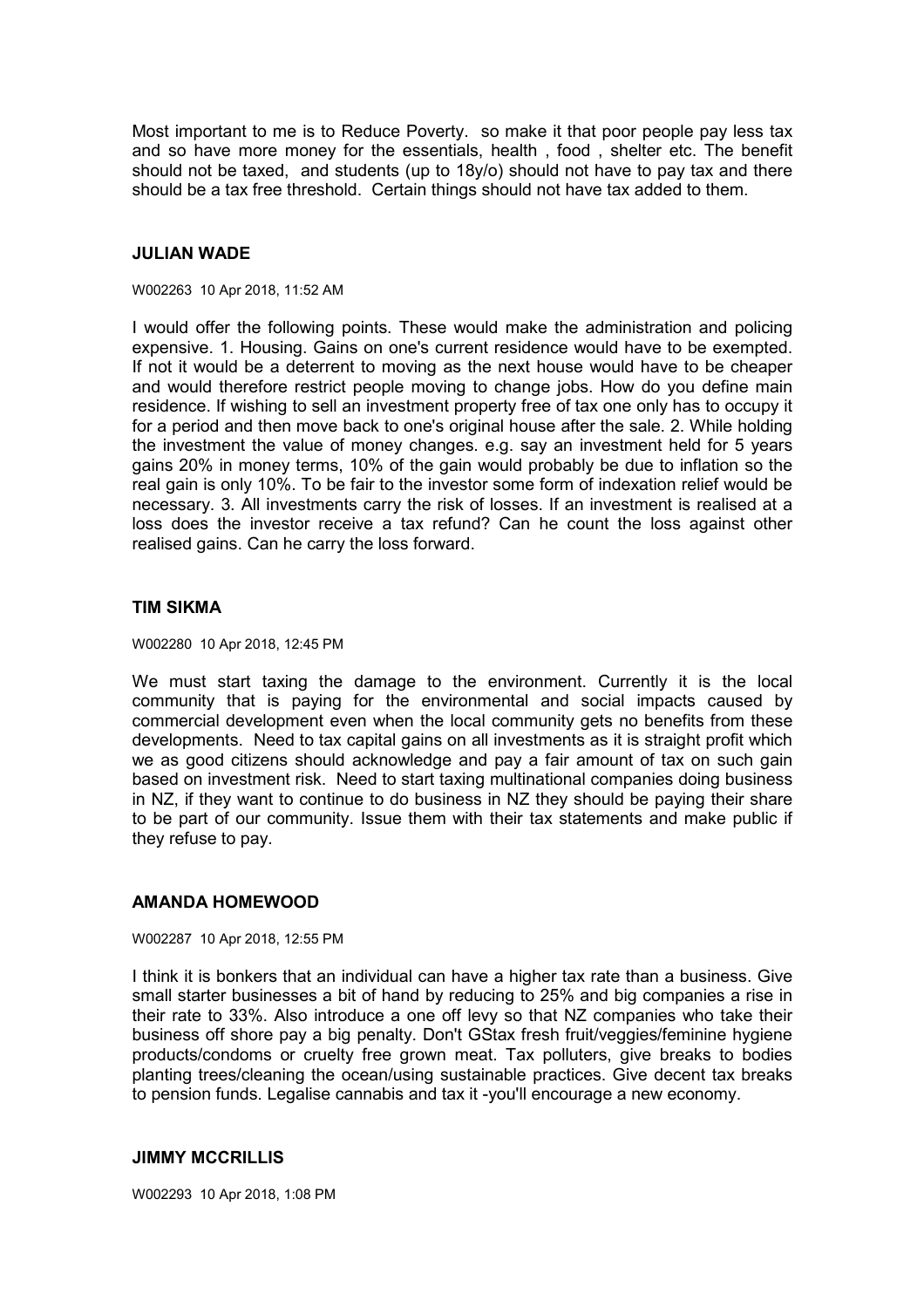Government needs to be more transparent about where current tax dollars are going and exactly where the shortfalls are. When there is desire by government to increase taxes, it tells me two things: - They didn't plan properly - There is absolutely nothing that can be cut Families cut back and adjust their expenses. Government grows.

### **MICHAEL KINGSTON**

W002303 10 Apr 2018, 1:22 PM

I have just had some family out here from Norway visit. They couldn't believe the number of older vehicles on the road as well non electric cars. In Norway - if you purchase an electric car - you don't have to pay the 25% VAT (equivalent of GST). We need to be doing the same thing here.

### **ANONYMOUS**

W002310 10 Apr 2018, 1:39 PM

Capital gains tax ... yes, but only for those who sell a number of homes in a set period (like motor vehicle dealer rules) - those who are 'in business' to make money off selling houses. Same for any other business activities. Too many Kiwis are getting out of property which is stuffing the rental market because of all the legislation that is threatening including capital gains tax ... a lot of people also have rental homes as their retirement plan so are you really gaining anything ? or are you loosing more ?. Don't make things any more complicated for small - med business, one GST. Small-med business is the backbone of NZ and they are getting slammed with compliance from every angle. Focus on sorting out / getting tax out of people evading it. I have anon reported several people and business who without a doubt have been evading, and provided proof over the years and none have been investigated.

## **DHARMESH CHANDRA**

W002334 10 Apr 2018, 2:32 PM

Regarding Tax: Govt should be responsible for using tax funds to run govt and provide necessary services to the public. 1. Funding retirement is the responsibility of individuals 2. Business tax is already in place. 3. Protecting the environment should be done by setting up and applying the necessary laws, not via tax funding. 4. Taxing investments should only apply to investors who are using housing as a commodity, not for providing a nest egg for their family or funding their retirement... this is difficult to establish but not impossible. Houses appreciate over time, as do many other things like art, gold, cars and collectibles, etc. This is supply and demand, the greater the demand, the higher the price will be. This is why people invest in houses. We already have taxes on rental income and capital gains tax on house sales within 5 years of purchase...

## **ERWIN WEE**

W002342 10 Apr 2018, 3:01 PM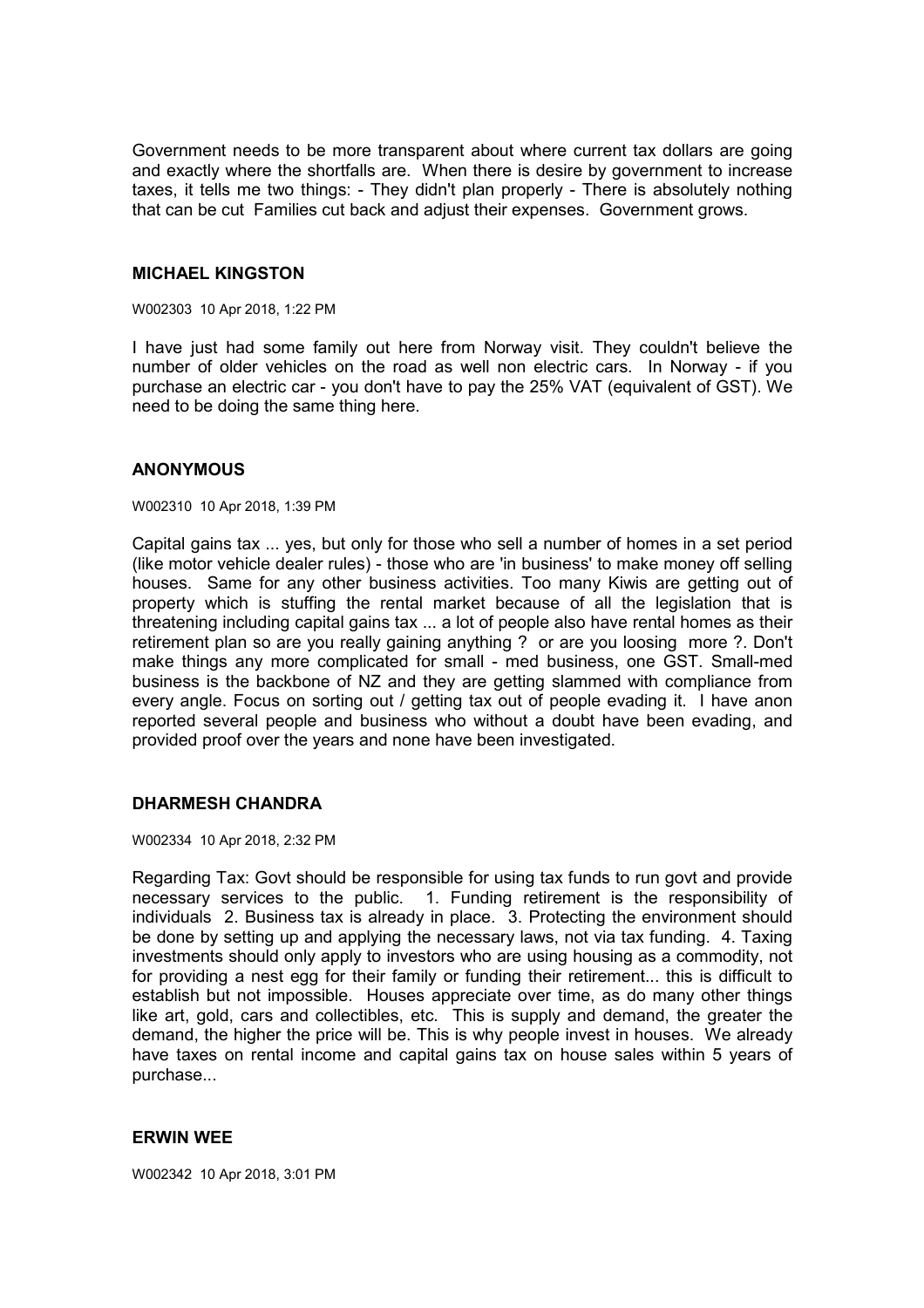Taxing an environmentally unfriendly industry does not discourage environmental pollution for example taxing coal does not discourage the use of coal as it is very cheap additional tax may make it more expensive but in comparison to other forms in may now be if not slightly cheaper at par. This can only work out if the tax collected on the environmentally unfriendly industry is used solely to transform this industries from environmental polluters to a sustainable industry.

## **MATT RAMA**

W002356 10 Apr 2018, 3:38 PM

Concerns that capital gains taxes will be introduced which will have future adverse economic consequences, including stalling growth and widening the gap between rich and poor as investors increase prices to compensate for reduced capital gains which hurts users of goods and services.

# **GREG XAVIER**

W002374 10 Apr 2018, 5:32 PM

Tax should be a mechanism for meeting the basic needs of the population and also a mechanism for redistributing wealth. Tax should take money from those who need it least (they have excess above the basic requirements) and that money should be used to provide for those who are unable to meet their own needs. Tax should be used to meet all the basic needs of living in modern society. That way there is no inequality at a fundamental level. Responsible taxation should make sure that none of the population needs to worry about; not having enough to eat, not having safe and healthy accomodation, not have access to education or learning opportunities, not being able to get medical care when they are sick or injured, not be able to get to where they need to go, and not being able to communicate freely with the rest of society. The health of a social group can be well represented by how it cares for the members of the society that are unable to care for themselves. We can do much better.

# **JOHN OEHLEY**

W002378 10 Apr 2018, 7:01 PM

To help fund my retirement I bought a rental unit which I have paid off over the years. The money I spent paying for this over 20yrs could have been used for new cars, holidays, overseas trips etc but as a family we went without. Consequently, I will not need to go to the govt for a hand out/housing subsidy/health benefit... in my retirement. I am saving the govt money and now have a double whammy in that your capital gains tax effectively is going to take a sizeable chunk of this asset away from me if I have to sell it to fund my health, my retirement (\$300 per week is not enough to live on!), my grandchildren's education.... What incentive is there for people to now save for their retirement? I assume the same tax grab will apply to annuities, shares, bonds or any investment. Tacitly your advice to NZ is "Don't save for your retirement because we will take your savings from you." Your policies are not encouraging people to save. Maybe u should consider making the first \$1mil exempt.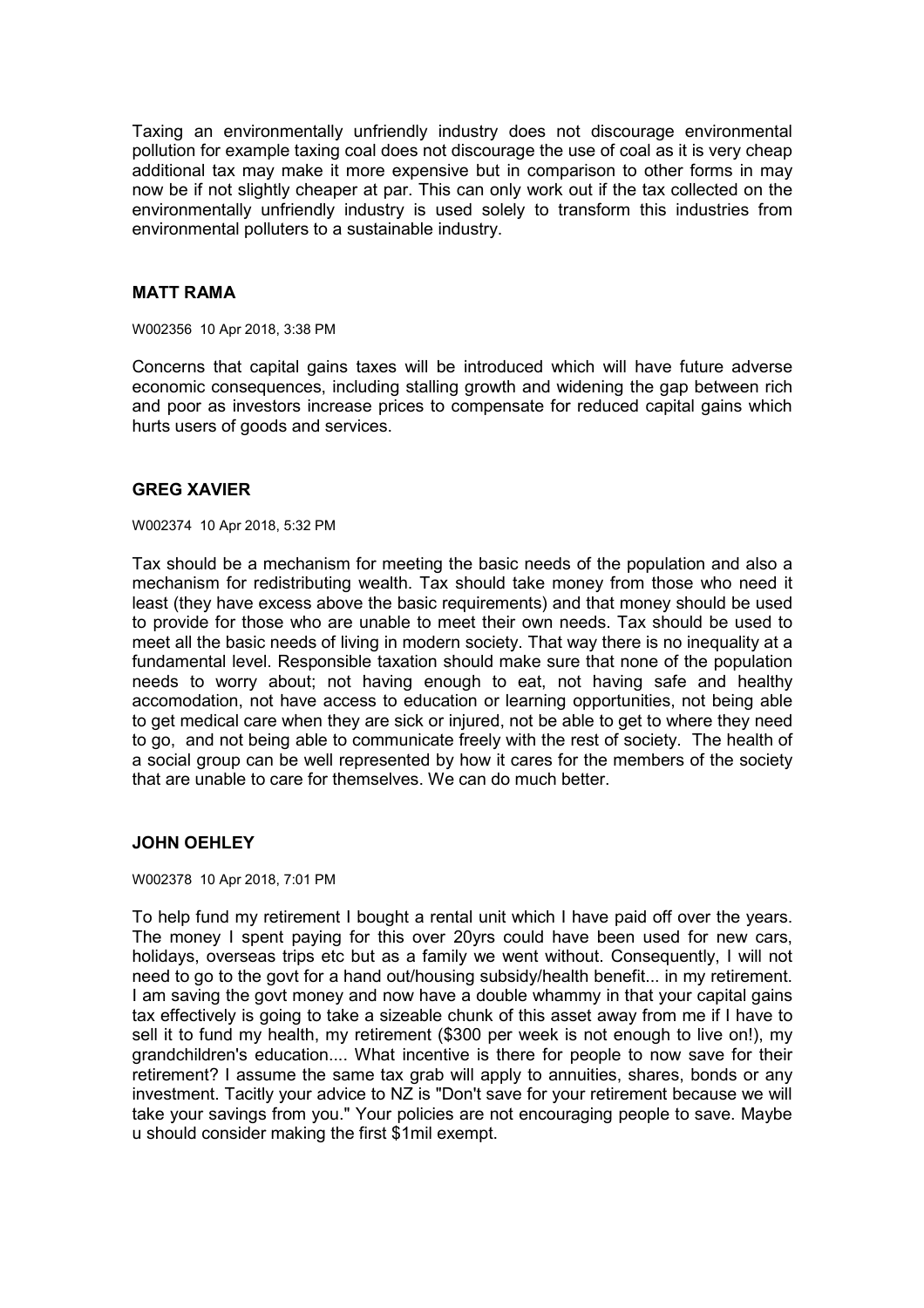## **PETER HENDRICKS**

W002386 10 Apr 2018, 7:32 PM

NZ must have one of the simplest tax systems there is. Whatever is changed, keep it simple. It is an economic advantage for the country as a whole.

## **CHERRY MACKENZIE**

W002394 10 Apr 2018, 9:03 PM

It is only fair that investors should be taxed on the profit made when selling property which is not their family home. The money should be spent on paying hard-working nurses a decent wage and better conditions.

### **MARIANNE BISHOP**

W002410 11 Apr 2018, 10:36 AM

Workers on low incomes find it hard to save for their retirement. Every dollar is accounted for just to survive. I was a low income worker and I could not afford to join kiwisaver when it first came out. When I did join you did not get the \$1,000.00 join up amount and the amount you got from the government each year was lowered. These little things add up to a lot for a low income worker, they would not be putting as much into kiwisaver as those that are on higher incomes, so they will not save as much. They end up having to work longer because they can not afford to retire at 65. There should be a way we can support women staying at home and looking after their children have retirement savings as well.

## **MURRAY COPE**

W002416 11 Apr 2018, 12:06 PM

why is it so hard for the average person to work out if they are due a income tax refund at the end of the year, you should not have to pay a tax agent / third party to assertain if you are due a refund, the IRD should have a system that calculates & refunds any overpayments automatically, for most salary & wage earners this would be pretty straight forward, afterall it is our tax money and part of there obligation in collecting should be refunding any overpayment, you should not have to apply this is not one of the big issues facing your group but probably impacts on more individuals that all the other ideas being considered

## **ANONYMOUS**

W002424 11 Apr 2018, 12:50 PM

Most people in NZ cannot appreciate that if the state hands out some financial benefit is that cash /money only has to change hands five or six times and the State gets it back ,and that process creates jobs ,through GST , probably we also need to look at Kiwi-saver being made compulsory for all workers.also some form of health insurance like ACC and lastly we have to change the way local govt is financed ,at present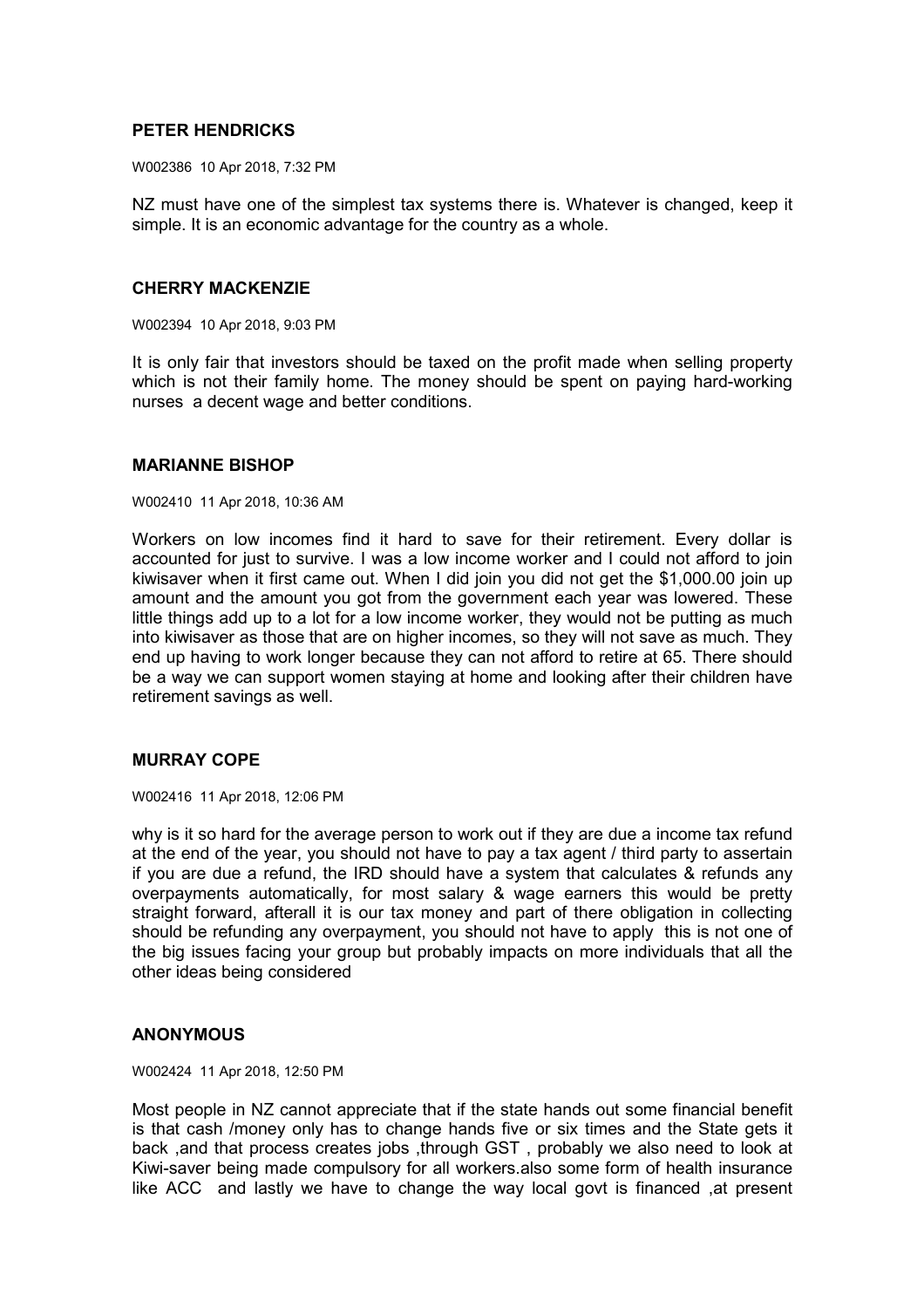property owners finance this through rates ,very unfair ,what is needed is some form of citizen levy so all that who benefit pay their fair share ,not just those who own property..

### **BRUCE NEWBURGH**

W002440 11 Apr 2018, 1:49 PM

A capital gains tax would be immoral - a so-called capital gain is NOT a 'gain' - it allows the owner to defeat inflation by maintaining value. If I buy a house today I pay today's price - if I sell in ten years time I will still have the price of my house at the then value- I will have 'gained' nothing. If a capital gains tax is imposed my initial investment will have been diminished - this is a tax on my capital which is inexcusable in a free society.

### **MARIE O'SULLIVAN**

#### W002447 11 Apr 2018, 2:26 PM

With Automation a certainty how are we going to support the millions of people who become unwaged as a result of technological advances. If a robot has taken your job, it should be liable for the same level of tax as the displaced person. e.g 25 to 30% of the former employees wage. Corporates will be laughing all the way to the bank otherwise and we will have no money in the public purse to support people who need help, provide for a level of social support and or an independent living benefit for all.

#### **JESSICA CHARNLEY**

W002463 11 Apr 2018, 5:10 PM

It should be harder for those exploiting our environment for profit to do. It's not fair on individuals living in that environment and on those that choose an ethical approach. I also think it's important to target those who are benefiting financially through assets where they do not pay any tax on their profits. It's a rich get richer model.

### **REMKO SCHIPPER**

W002482 11 Apr 2018, 8:12 PM

I've started my own business mid last year. I think it would be wise to have 1-2 year tax free if you start a new business to encourage it and encourage/ help growth. However one must be careful that people don't start new businesses to receive tax benefits and in reality they are continuing an existing business under a new name. Don't tax (healthy ) food essentials. and put that extra on bad food. (white bread, crisps, chips, soft drinks). a lower tax on eco friendly stuff. but look critically at pollution by production and longevity Capitol gain tax isn't wrong if that's your living. I encourage that. (but within reason as its improving housing quality too

## **YULIA KHIMICH**

W002492 11 Apr 2018, 9:34 PM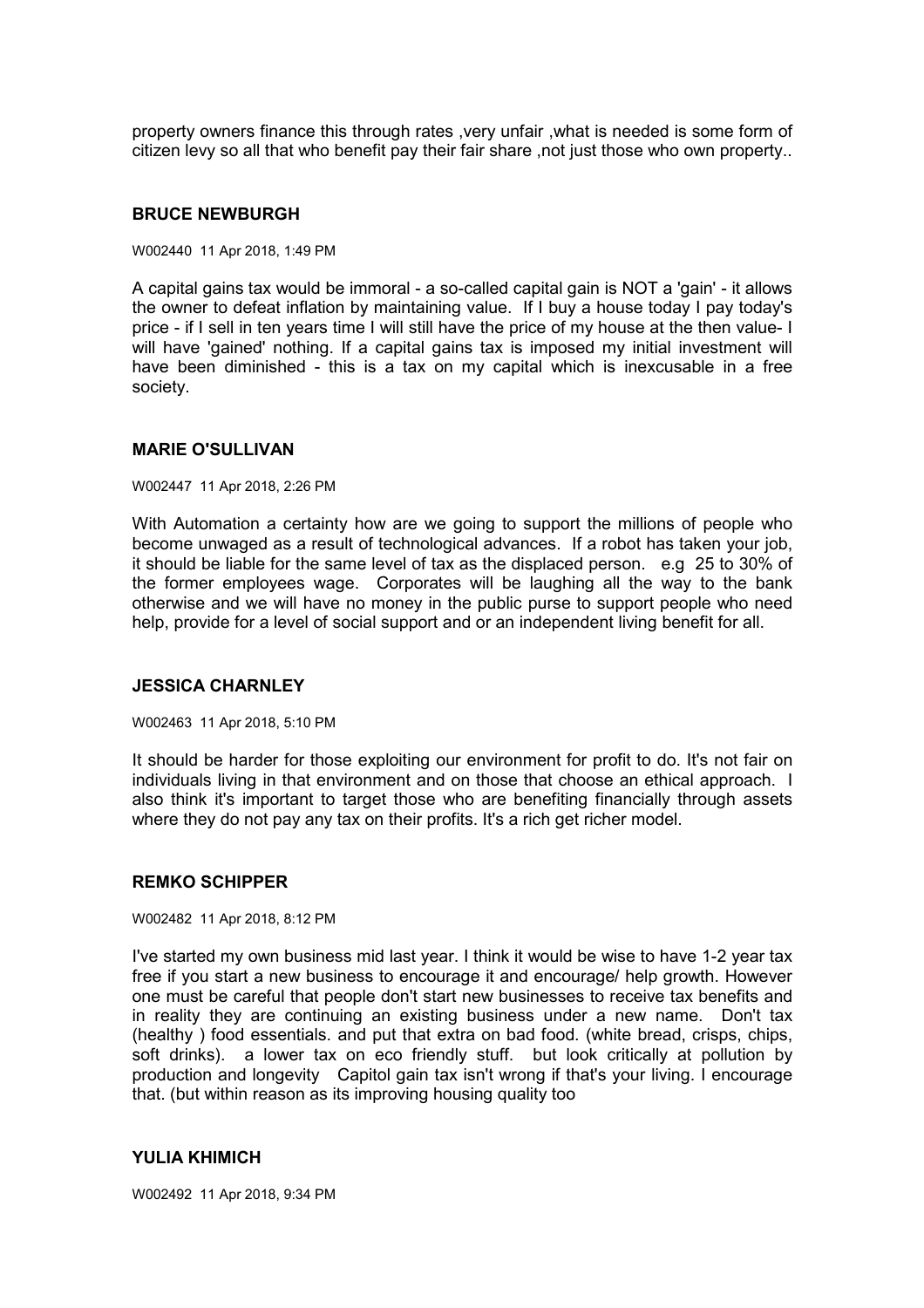There is currently no capital gains tax on sale of real property. Many investors hold multiple properties, which gain value. There should be about 10% capital gains tax on such investment portfolios. It is essential to introduce relief on sale of the primary, main home, but all other properties should be subject to capital gains tax. Capital gains tax on sale of the investment properties should be introduced only in the Auckland region.

### **JOHN WATSON**

W002497 11 Apr 2018, 10:27 PM

Property speculation is good for investors due to no tax. Need to encourage people to invest in things that will grow the economy, rather than grow inequality by making housing unsuitable to many.

### **DENNIS ROGERS**

#### W002509 12 Apr 2018, 6:42 AM

Why not a flat tax for everyone?. The tax laws are so complex that its costing the country millions in extra to deal with the different types of taxes. If everyone in New Zealand paid a flat income tax of an example 20% rich or low income would make things a lot easier. Example 20% flat tax from wages and salary workers and 20% on business. Much simpler and costs far less and far less complex. Scrap GST and should never have been on things like, power, rents, mortgages rates. The essential living costs. This just adds so much to essential needs of the people as it punishes the hard working kiwi as business can claim it back, totally unfair. Taxes should be totally even for everyone so that everyone pays as an example 20% flat, even business and no claiming back costs. As for retirement and pension, if you still want to work then you should not get any of the pension. If you retire and choose not to work then you get it and the full pension.

## **SAM RYDER**

W002512 12 Apr 2018, 7:35 AM

Closing loopholes so the top 2% pay their fare share of tax. Ensuring successful businesses pay their fare share also...

### **STEVEN PERREAU**

W002525 12 Apr 2018, 9:45 AM

Reduce tax complexity and therefore reduce compliance costs for everyone in the tax system - government, courts, business, private individuals. Stop making exceptions and rules but if this then that... Make tax simple.

### **GAIL LAMBESS**

W002531 12 Apr 2018, 12:29 PM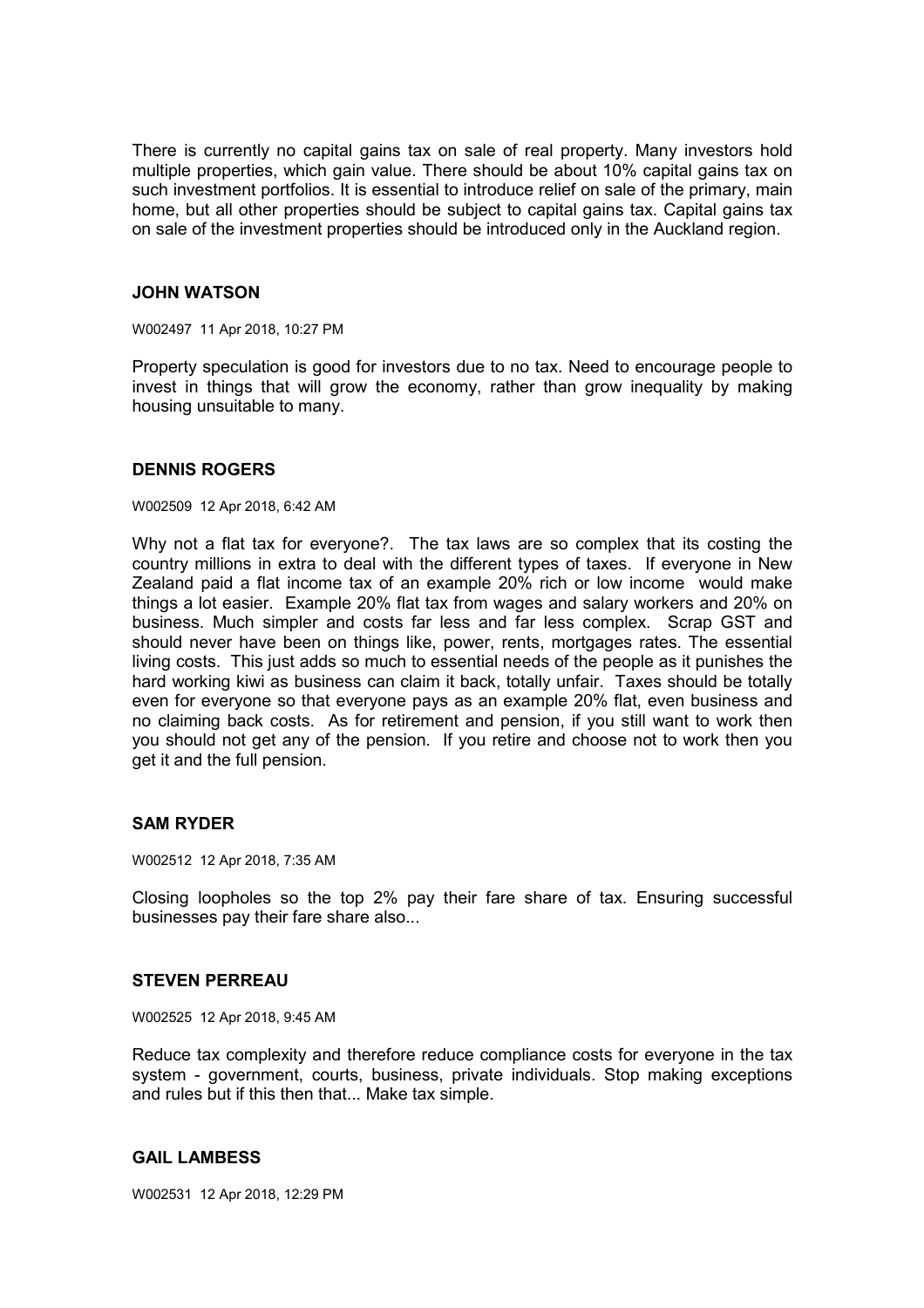I am a 63 year old lady on my own. I work 40 hours. if I can t make ends meet I can work a second job. then I am 30% tax secondary. if I have a company I would be better off. or a trust . why if I want to put the hours in should I be penalised. if I save and invest money its 30%, so I should not save, spend all my savings, so when I have to go into a rest home the government will pay. ? that's crazy ! but my mother has just gone into a rest home and will have to pay 1,200 per week. my father who is terminally ill will sell the house when he dies to pay for it. If he hadn't saved to get that house, lived recklessly he wouldn't have to, and the government would pay . where are the incentives to save ??? there are none ......... gail

# **ADRIAN JENKINS**

### W002547 12 Apr 2018, 2:34 PM

As a landlord of 3 investment properties, the current tax system works for me. However, I am already resigned to a Capital Gains Tax coming into New Zealand. My concern is that overseas evidence shows that having a CGT doesn't necessarily drop house prices. I think the biggest priority for New Zealand is protecting our land and environment in a state that future generations can enjoy. This is really important. I am also aware that in the not-to-distant future, technology will take more and more jobs away from humans, as machines can do tasks more efficently. I think we need to prepare for a situation where lots of people cannot work as their jobs have been taken off them by technology. I also feel that it is unfair that large overseas organisations can avoid tax on sales to New Zealand customers. Perhaps they could be required to put income from New Zealand customers into a New Zealand bank account that is taxed?

## **RICHARD FYERS**

### W002560 12 Apr 2018, 3:11 PM

-Charities should pay tax. It is unfair that charities conducting business competing with tax payers (eg farming; breakfast cereals) are exempt from tax. -GST. A flat rate, minimal exemptions is cheapest and fairest. No GST on dwelling sales--so perhaps a transaction tax, like stamp duty? Overseas online sales--flat \$20 duty per imported package under \$500? -Capital gains tax--no. Already taxed if trading capital goods eg houses; shares. Capital accumulated from taxed income, often for retirement. Most art/cars etc lose capital. Sale of business /shares--don't tax, it is sale of an investment made for income. -Land tax--should go to local government. Its main source income, rates low in NZ comparatively. -Environmental tax--local body has entitlement,fiddling. But tax /rates relief for beneficial spending is good.

## **KARINA BARNEY**

W002563 12 Apr 2018, 3:15 PM

We need to use tax as a tool to encourage people to make healthier food choices: increase GST on Ultra-Processed foods to offset the increased burden to our health care system, and remove GST on foods necessary (and recommended) for people to eat well. See https://www.bmj.com/content/360/bmj.k322 for more specific ideas of what this could include and why.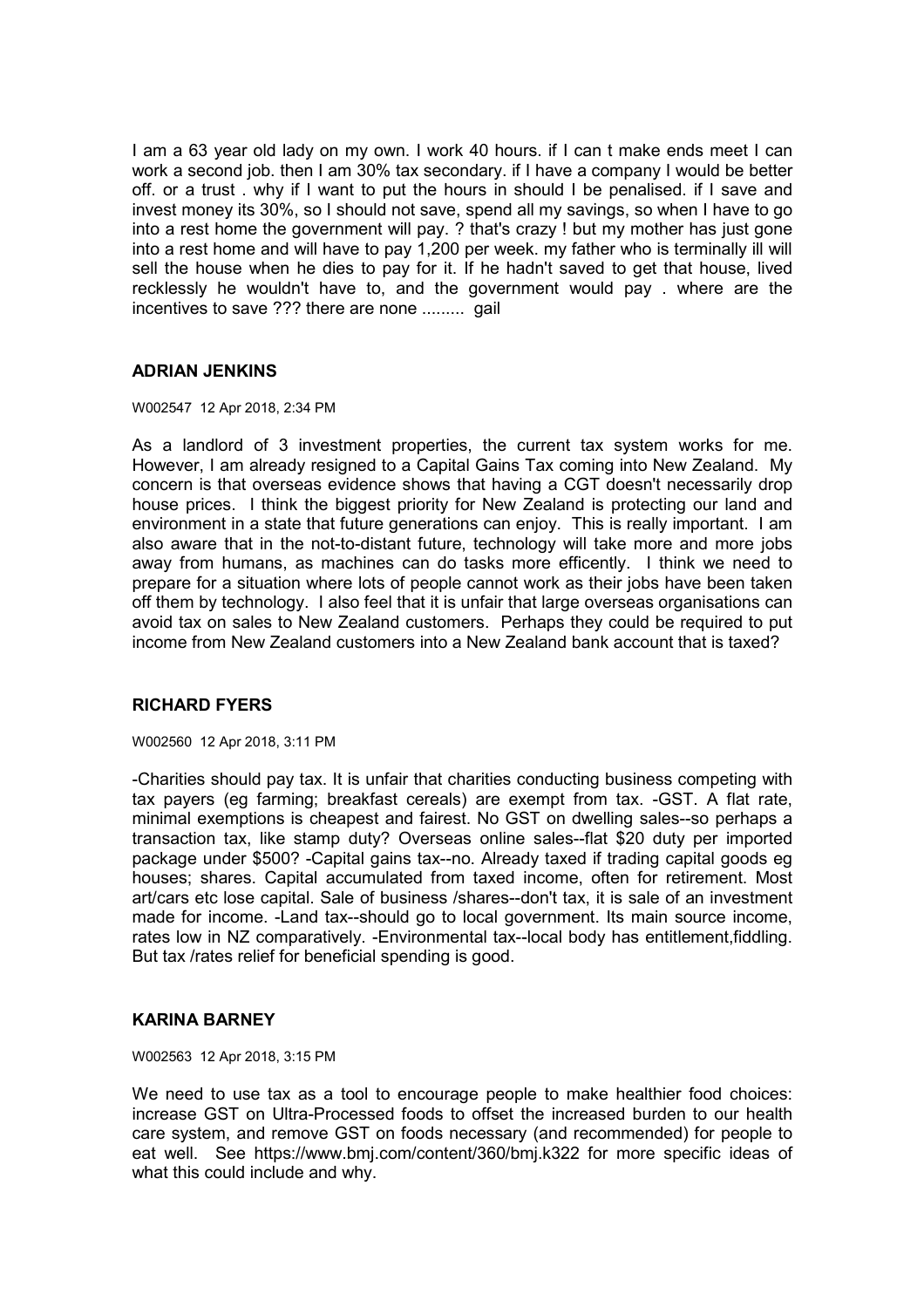# **PATRICIA JACK**

W002574 12 Apr 2018, 3:45 PM

No idea what to say here, for me I think we all need to be putting together a fund for retirement, trouble is no one thinks about it until they start getting near that time so I think we should be talking to kiddies in school about putting money aside from the first pay packet. Like everything, if you do it early it will become second nature.

### **SHELLEY GILMAN**

W002585 12 Apr 2018, 4:54 PM

Taxing the things that are costing kiwis too much. Kiwis health and wellbeing are being compromised by the marketing of low cost unhealthy food and drink. This are costing our health sector way too much and the burden of this cost is being shouldered by you and me and not the companies providing and marketing this stuff. Tax Sugar, Alcohol and reduce the cost of Fruit and Vegetables. Make it easy to make the best decision. Shopping behaviour research show that the price is the biggest influence on a purchase. Health is way down the list. Let's flip the price below health and make health number one on what influences consumers. Same with polluters. The savings from the health sector (consider the current and future predicted costs of removing children's rotten teeth, the cost of type 2 diabetes) and redirect this tax to managing retired people's health. I am in favour of a universal basic income. Seems the nature of work may leave a lot of people unable to work in traditional ways.

## **ANONYMOUS**

W002587 12 Apr 2018, 4:56 PM

There is a very fair tax that is missing and in a country with so much wealth like NZ should be introduced to allow more equality. I think that salaries over \$500.000 should pay takes of 40%, and there should be a Tax for people with assets over NZ\$5.000.000 , a Wealth Tax as a % on the total assets. In other jurisdictions is around 0,5%. Assets like first home, or farm land could be excluded

## **PETER SMITH**

W002601 12 Apr 2018, 5:51 PM

Pensioners should not have to pay tax. We barely have enough to live on now.. prices keep increasing.. but not our pension.

## **MURRAY BOND**

W002613 12 Apr 2018, 6:58 PM

GST is a major cost and makes NZ an expensive country which does not help our image. GST needs to be immediately removed on fresh food and on items making living in NZ very expensive such as GST on insurances. To recompense the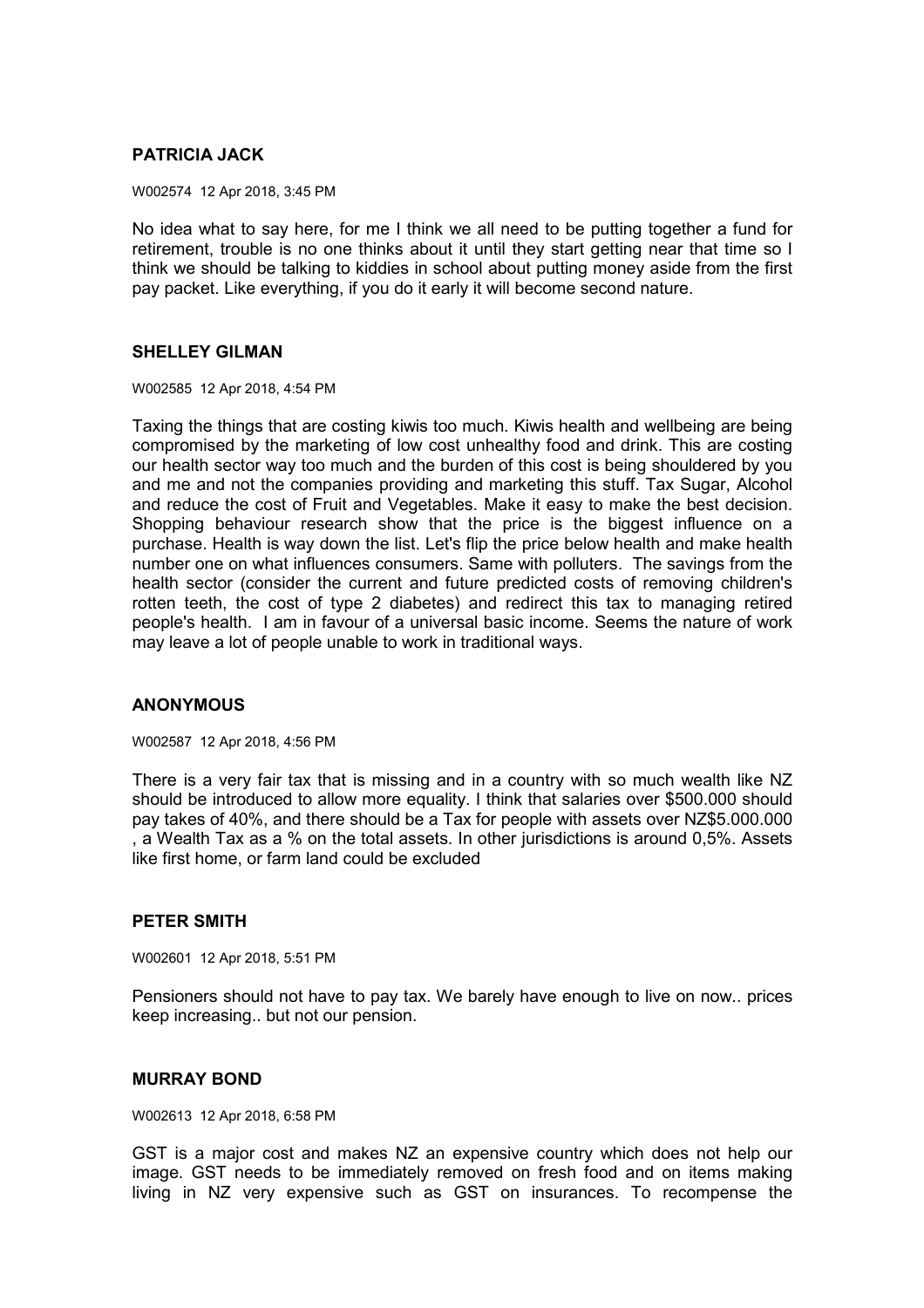Government taxes need to be increased to stop agent/business based house speculation

#### **DEBORAH ARMSTRONG**

W002622 12 Apr 2018, 8:20 PM

We need to make health and education accessible to everyone. I think we do pretty well for supporting health for young people. I think we could do much better in paying midwives and teachers much more. They both nurture the seedlings of society which is our foundation and so important for the entire future. Then too the elderly who can be very vulnerable. And the environment.

#### **LOUIS DYER**

W002650 13 Apr 2018, 12:40 AM

Redistribution of wealth, abolishing poverty and the lower class, restableshment of the middle class at the sake of the richest in New Zealand.

# **GRAHAM WILLIAMS**

W002664 13 Apr 2018, 9:48 AM

Why are people that make plans for their retirement, be it learning to trade shares, investing in property or just saving, then penalised to support those that don't? What is the point of sacrifice and putting away for later if it going to be taken away and given to those that couldn't give a damn and didn't do anything? People that educate themselves and make a little extra are told they are too rich or too lucky when people that can't be bothered get the 'free ride'. If I make money on the share market through learning about it and applying that knowledge (even after retirement) I am expected to pay tax on the income generated. If somebody gets a multi million dollar lotto pay out through dumb luck, or a win on the horses, they get to keep it all. How is that fair?? There are rules in place governing the buying and selling of investment homes. The trouble is they are too slack. Tighten up on the 'intent' issue, tie all property transfers to the IRD and use the 10 year rule. Not 2.

#### **TAHER MOHAMMED**

W002669 13 Apr 2018, 10:26 AM

A broadbase capital gains tax taxed at 15% flat on all gains from all assets, irrespective of any structure used. The working group should revisit the tax thresholds. \$70,000 income for a family with two kids is not enough. It should be increased to at least 90,000. People earning above 150,000 should be taxed more at 40%. The fiscal drag due to inflation in housing is impacting on the household spending powers.

#### **DEVAN KESHA**

W002675 13 Apr 2018, 11:22 AM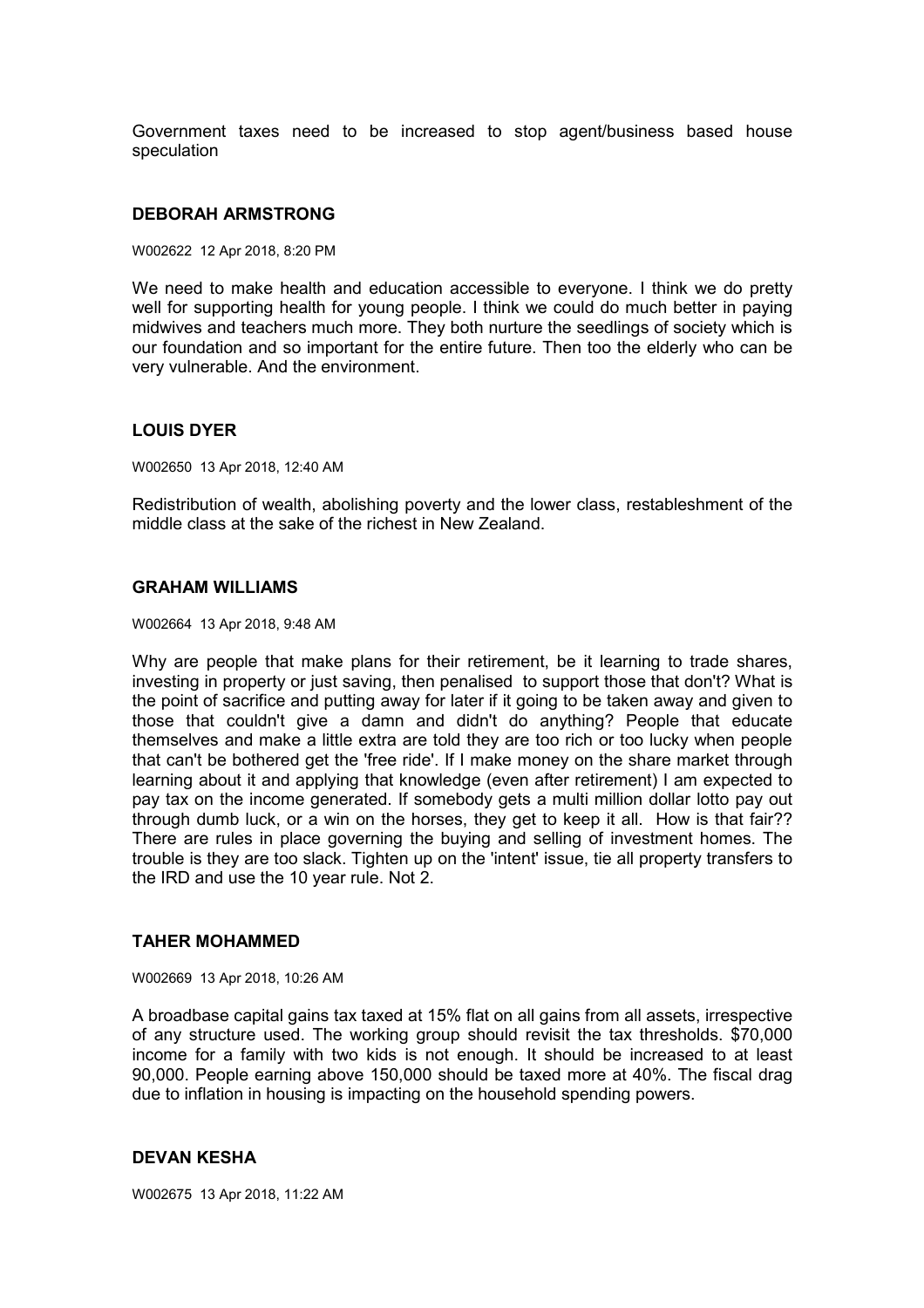NZ is currently focused on 'growing' our economy. More people, more production and more consumption will harm our environment if left to the 'market' to self regulate. All economic activity which harms our environment significantly needs to be taxed. Examples include cars, air travel, refuse, and many short lifespan consumer disposable items. If NZ wants to maintain it's international reputation we must be pro active and encourage good consumer purchase decisions through a suitable tax system.

# **MICHAEL NORRIS**

W002699 13 Apr 2018, 4:13 PM

The position of people who make donations to organisations, Red Cross, Cancer groups, St John's Ambulance, Rescue Helicopters, and many others should be recognised, any increase in taxation and or rates affect their ability to continue support. And this support is so important for our society. The caring aspects of the people need to be acknowledged, and not restricted by politicians promoting their own agenda. I do not believe that the tax/rates be increased, the level of salaries is the main area where savings should be made, and also that the people spending power should not decrease and charities as above must have the ability to survive.

# **ANONYMOUS**

W002708 13 Apr 2018, 5:02 PM

I don't want to worry about money when I am old, nor worry about having a roof over my head that is healthy to live in.

# **SAMARA KRUSKOPF**

W002738 13 Apr 2018, 10:06 PM

Do the tax things that are proven so everyone can have a home. Housing is a human right. I am worried about whether we will be able to sustain superannuation. We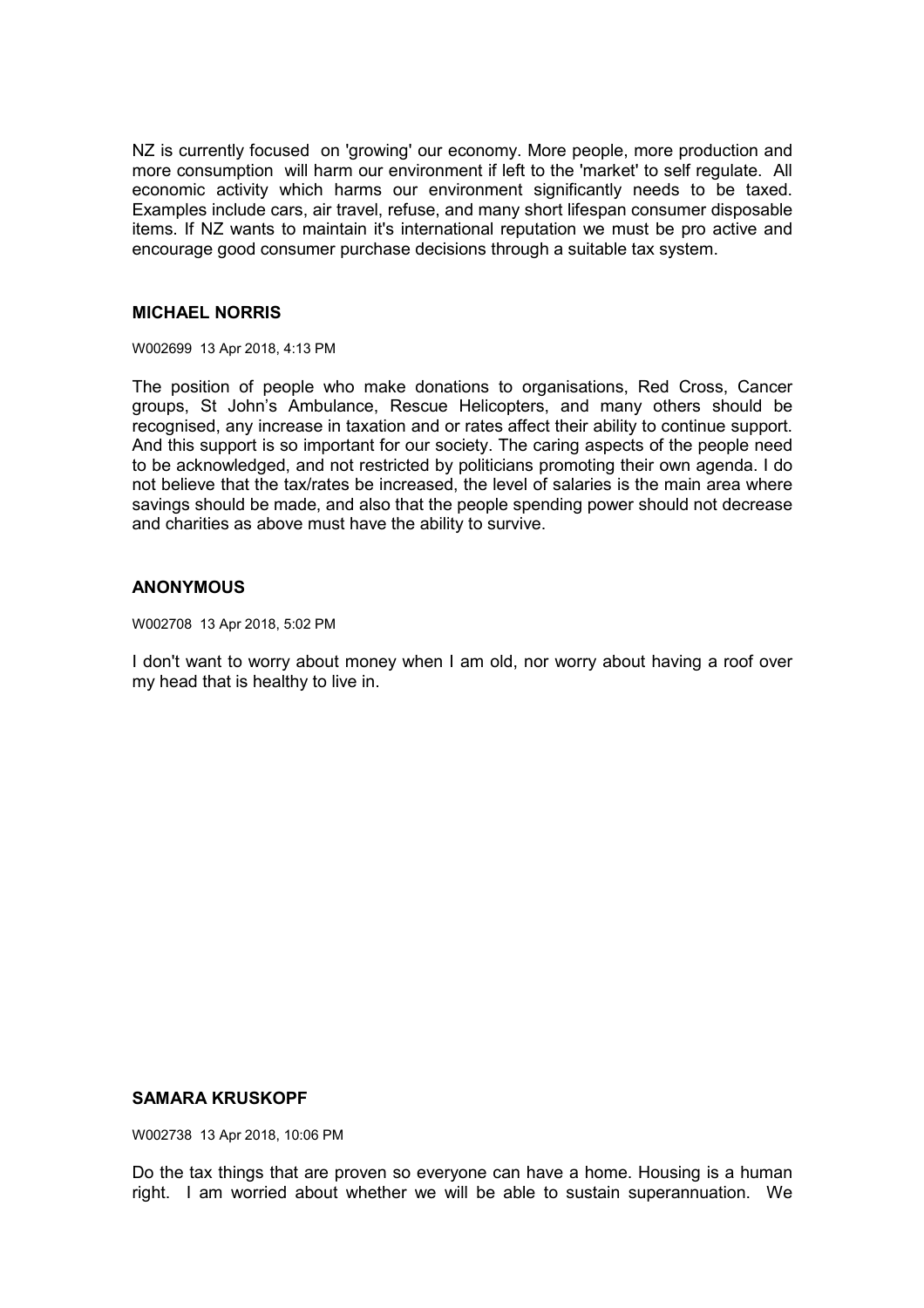absolutely need to do everything we can to protect the environment. Or rather we should do everything we can to not destroy it.

#### **RICHARD BRUCE**

W002746 13 Apr 2018, 11:54 PM

Taking tax off healthy foods is a must. It's insane that processed foods are generally cheaper than healthy "whole" foods like fruit and veggies and even bottled water! Disease from poor nutrition will bankrupt this country. Just look at America and how much poor nutritional based disease is costing them like heart disease, diabetes etc.

## **SCOTT HAY**

W002764 14 Apr 2018, 8:46 AM

All productive assets – and that includes the house that provides you with your accommodation each year – are or can produce income each and every year should be taxed like all other incomes to make the playing field even. I agree with The Opportunities Party tax policy 100%

#### **KEVIN SMITH**

W002780 14 Apr 2018, 2:37 PM

Tax on bank deposit interest - scrap it or cut it back significantly. Currently we generate income which is taxed, generate interest on savings which is taxed again, spend the interest after being taxed, is taxed again! Talk about triple dipping. The Government continually bemoans people are not saving for their retirement - well give people an incentive to save by scrapping or reducing (significantly) taxes on savings. Or set a threshold of say \$50,000 which attracts zero tax. Introducing a capital gains tax on scurvy property speculators who add zero to the economy apart from driving up property prices and rents and using this tax to offset a reduction in revenue from tax on savings makes sense. I am retired and live off my savings and interest from my saving. Disheartening to see the principle being reduced faster with the IRD with their hands in my pockets again!

#### **BRIGITTE PEARCE-WITANA**

W002788 14 Apr 2018, 4:44 PM

Large businesses have so many more "places to hide" in terms of more options of claiming expenses and more highly qualified business accountants as opposed to small businesses. Especially start ups and entrepreneurialism- I believe there should be tax subsidies or reductions to help startups get off the ground. I have two small businesses that employ 7 staff and all I feel like I'm doing is waiting, planning, calendering the next tax bill. GST, PAYE, Provisional, Terminal to name but a few. I'd love to become part of the tax working group of behalf of small businesses!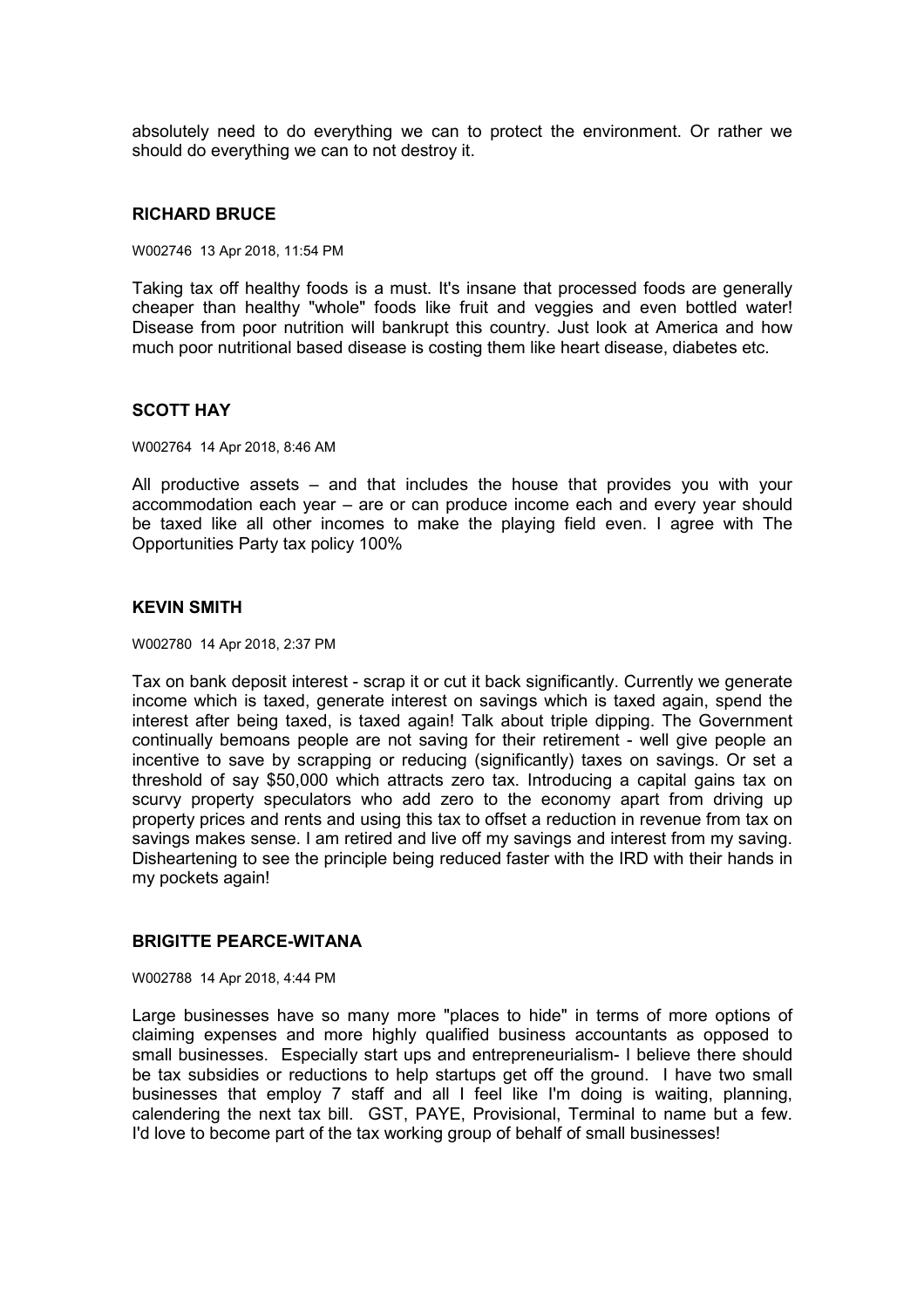# **DAVID WEST**

W002798 14 Apr 2018, 6:00 PM

While all of the issues mentioned are important, the most important thing for me is to make the system fairer and reduce the levels of inequity that we are seeing in our society. Those who have more need to contribute more so that those with very little can be lifted up. The huge increases in prison population, the mental health statistics, the suicide rates are all very worrying. We are a South Pacific Island Paradise at the bottom of the world with a fully industrialised, first world economy and life-style for many. It is completely unacceptable that we can't find a way to share the benefits out a bit more fairly, and the tax system has a role to play. We need to start thinking about those goals again as being valuable and re-setting our culture accordingly. It won't happen overnight but if we work at it we can reverse places where damage has been done and build on the other good stuff.

#### **JOHN RUSSELL**

W002821 14 Apr 2018, 9:34 PM

Comprehensive wealth tax is what NZ needs. Capital gains tax is only part of it - and a relatively poor part due to relatively poor tax revenues generated.

# **MELINDA NETTO**

W002830 14 Apr 2018, 10:36 PM

Taxable income for child support purposes. Currently the Salaried is penalised whilst the self employed can write off and reduce taxable income. Currently aperson on the dole has to pay minimum but a salaried and self employed person can reduce his income to show nil and pay nil. Employer contributions to Super not to be included as income for child support purposes. Current system is failing the welfare of children who have reaprtnered and seems children in one family are treated differently.

**JACK SCHITT** 

## **KUSH HOPE**

W002858 15 Apr 2018, 10:38 AM

Removing income tax on money earned for those earning less than \$50,000 would substantially improve affordability for low and middle incomes. Removing tax subsidies for bigger businesses such as agriculture, dairy and forestry - Offshore companies conducting business in New Zealand should pay a special tax, to contribute towards the costs of running a society that provides them with workers. Heavily tax foreign water operators who export out water for free - they currently pay nothing for the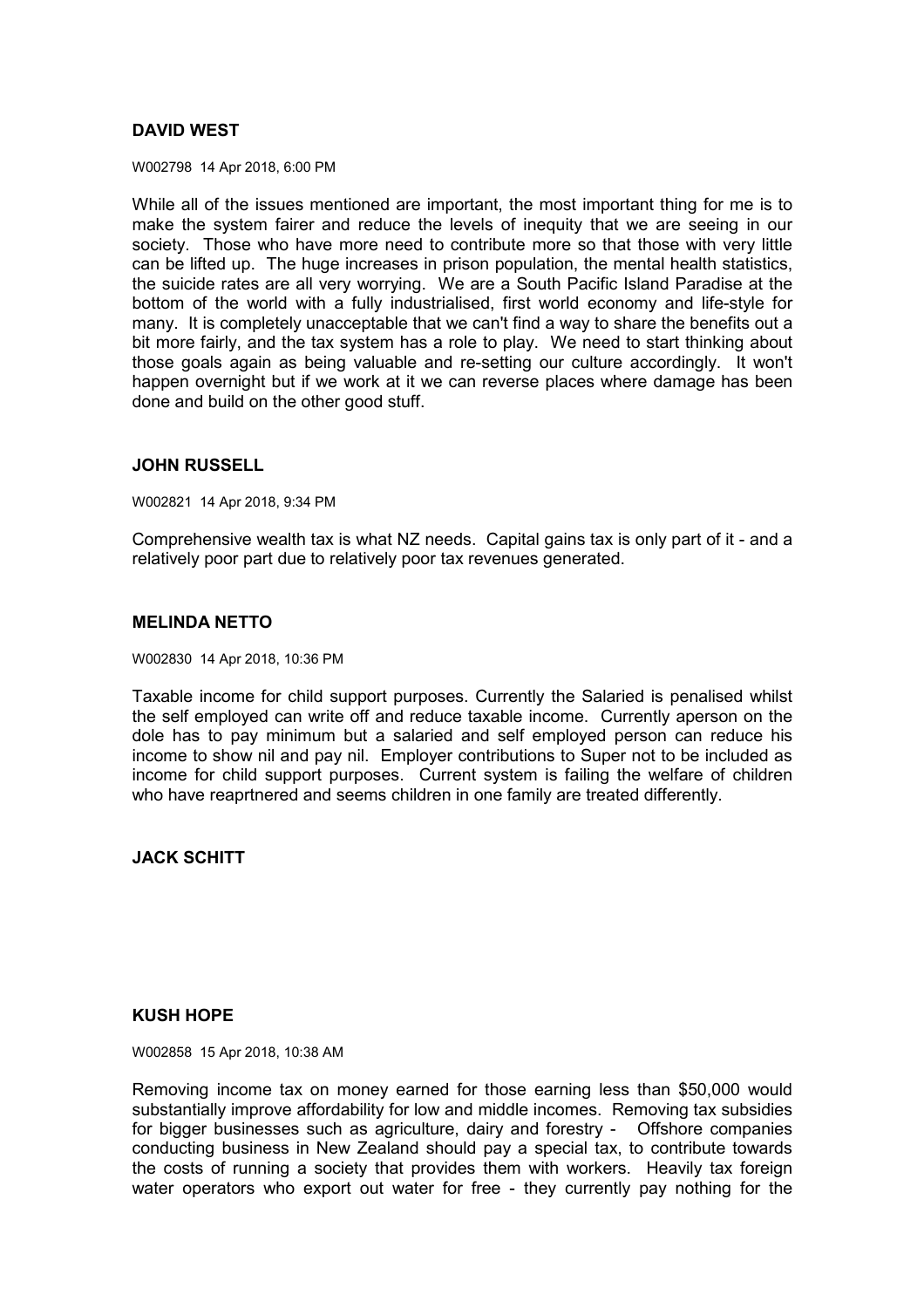resource and we collect minimally in terms of tax revenue. Equalise it, so it's either making money for the government, or is economically unviable for them to continue taking the asset for free!!

#### **GREG BARNETT**

W002880 15 Apr 2018, 1:41 PM

Hi my main concern for tax is the amount we pay through GST on property rates, and petrol which are already have a substialy tax component on which we pay a tax on a tax. Food is another where a family that pays \$300 per week on food pays \$45 of that in tax. This is very concerning. Another issue is the wastage that goes on in the public servants including govt. Our current govt seems to enjoy having committees, this along with many more occasions where the govt happily spends taxpayers money on wasteful projects, enough is enough. A tax reduction is the answer and not increases on any other person in NZ and that includes the well off, they create jobs in the main. And no I'm not one of them. Please act wisely in your decisions.

#### **ROBERT LESLIE TAYLOR**

W002892 15 Apr 2018, 2:57 PM

a BIG injustice in NZ: large, high income foreign businesses (eg Apple, Amazon, Microsoft, Restaurant Brands etc, etc, etc) are not being made to pay their morally proper amounts of tax in NZ! Change the law FAST and make them pay their proper share.

#### **ANONYMOUS**

W002902 15 Apr 2018, 6:31 PM

why are small business paying more tax than companies that have their "Headquarters" overseas???

#### **DAVID MCDOUGALL**

W002910 15 Apr 2018, 8:01 PM

I do not believe we should tax any income , Collect tax on spending anything and everything sold ,goods or service. Manufacturing exporters is an aera would need to be thought about I guess.

#### **ROBERT BEVAN SMITH**

W002934 15 Apr 2018, 11:41 PM

GST has the most direct effect on me. GST on fresh food should be less, or zero; but I don't mind paying GST on a bottle of cider or tomato ketchup. Another tax which affects me is on the interest I earn on my savings, even though the rate of return is often less than inflation. A tax on pollution is worthwhile. It could include, for example,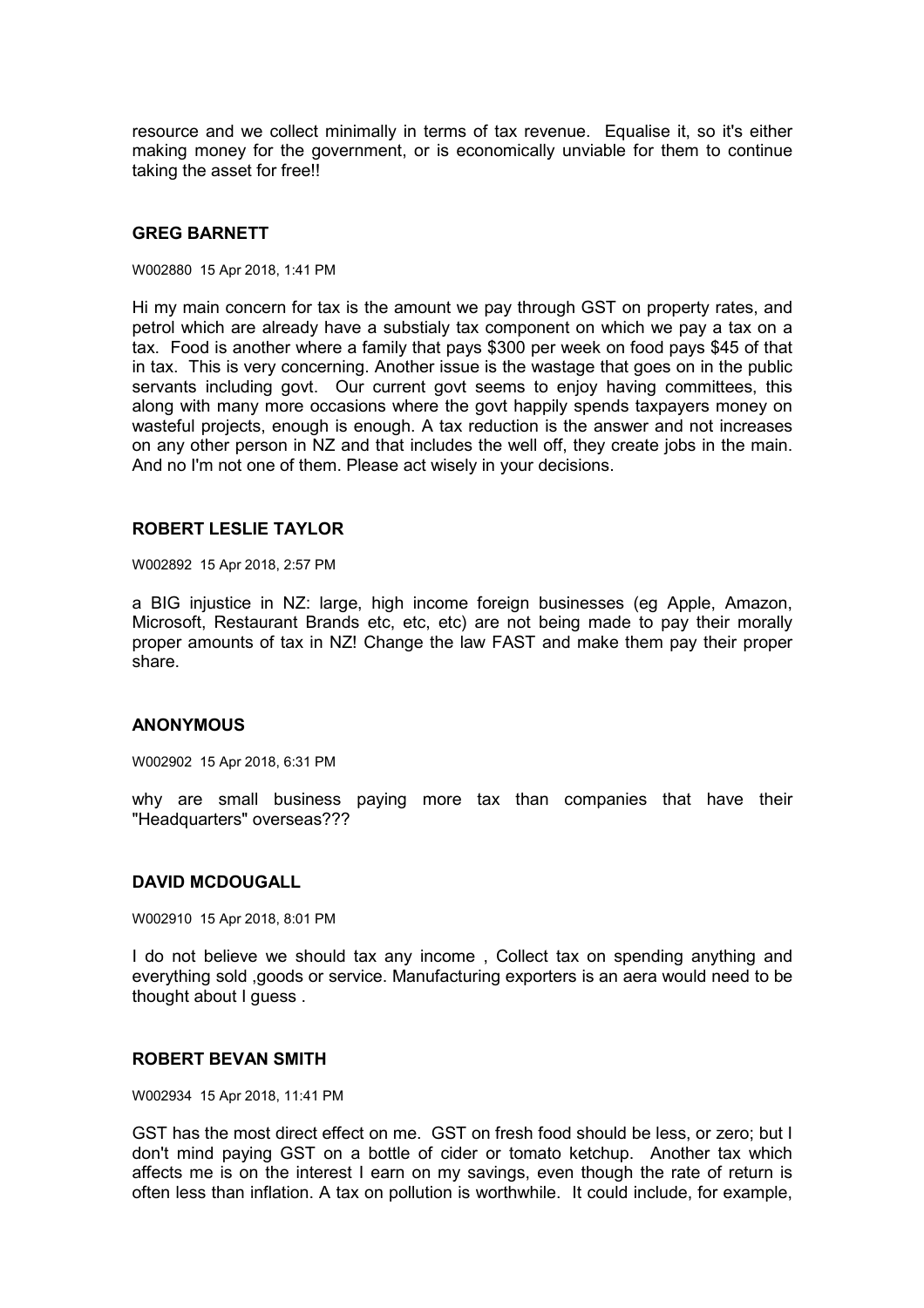tax on burning stubble, which degrades air quality, as well as releasing carbon into the atmosphere. It could also stimulate changes in farming practices. Petroleum-based diesel fuel could also be taxed to combat pollution. Also, a tax on single-use items such as plastic bags has been shown to substantially reduce their use in many countries.

# **SJOERD BEARDA**

#### W002946 16 Apr 2018, 8:04 AM

You are just wanting to increase taxes, how about making sure that current taxation is not wasted by government and its departments. How about making beneficiaries more accountable by issuing vouchers for food and other essentials rather than just money to waste on cigarettes, booze and unhealthy fast food. You cannot continually increase taxes across the board, sooner or later you will destroy the whole NZ economy, like Venezuela's. The only thing that Venezuela still has is oil, the current government does not even want to have or use oil. The only growth industry this country will have is breeding horses in order to keep NZ transport on the move and Greenie cyclists to scoop up the horse pooh from our roads

## **NEIL VAN DER STAR**

W002953 16 Apr 2018, 8:58 AM

I believe that the biggest tax issue to be addressed is that it should be streamlined and consistently/fairly applied to everyone regardless of their income source. The system needs to be overhauled so that there is only business tax and GST (and excises on fuel, alcohol, tobacco etc). Business tax should be applied at a single rate to all businesses regardless of whether they are a charity or not. GST should be raised to a suitably high rate to cover the removal of income tax.

## **KAT FINN**

W002964 16 Apr 2018, 11:49 AM

I dont think you should have secondary tax for working a second job. Nobody works 2 jobs for the fun of it, they're struggling to make ends meet and shouldn't be penalised with a higher tax rate because of that. One flat tax rate for both jobs would he fairer and it should be based on what they will make per year from both jobs.

## **ROBERT ANCELL**

W002978 16 Apr 2018, 3:00 PM

While it will be hard to get right we need to tax investments fairly. Inequality is already damaging New Zealand society, and we can't just keep ignoring it.

## **GREG SMITH**

W002989 16 Apr 2018, 4:54 PM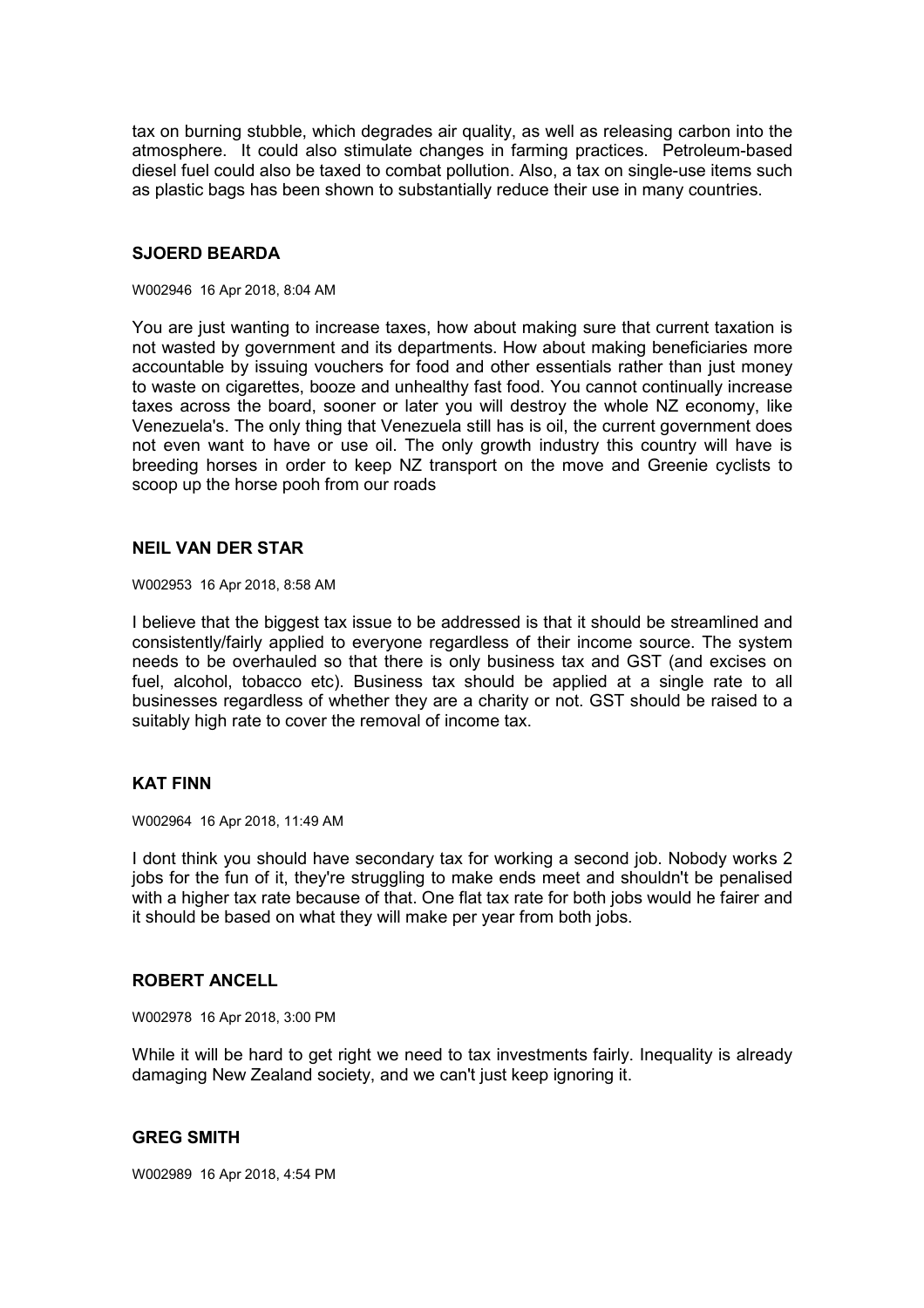Lowering taxes is the issue I vote on every election.

# **TP ANNETTE**

#### W003011 16 Apr 2018, 7:57 PM

Protecting the environment and stopping climate change needs to be at the top of our agenda. All plane flights in or out of NZ need to include a carbon tax for tree planting. It could start off as an optional place to tick, then gradually be brought in to all overseas travel to NZ including luxury liners. Plastic bags need to be banned. Supermarkets and shops need to stop using plastic as much as is humanly possible. Recycling needs to be maximized so hardly anything goes to the land fill. Off topic but prisons need to be improved for rehabilitation. All recreational drugs need to become health issues not legal issues. Drug rehabilitation centers need to be more abundant and accessible. Life sentences for preventive care to protect citizens from serious violence and rape and child abuse and domestic violence should mean life. No parole ever. White collar criminals and rich people should have the Same laws and same sentences. Animal abuse crimes need much stronger sentences.

#### **BEN LEE**

W003018 16 Apr 2018, 8:50 PM

Reduce the retirement tax perks for mps. As the free air travel is harming our environment. Introduce a plastic tax on all products with the petrochemical base. As these products are harming our environment and there are many natural and sustainable alternatives.

## **BOB DILLON**

W003025 16 Apr 2018, 10:30 PM

Why are houses tax free yet my investments in shares are taxed? Rental income should be taxed. Just like my share dividends are. If kiwis buy shares then Kiwis own company's which grow and create jobs. Yet this is taxed. People buy houses to make \$ and there is no benefit to society.

#### **CHIRANGA LIYANAGE**

W003033 17 Apr 2018, 7:04 AM

Personal tax brackets should be lowered while corporate tax brackets for multinationals can be increased. Taxing systems of multinationals have to be refined as well. Taxing more individuals is just the nail in the coffin for an already overly taxing country.

## **LENNY SB**

W003041 17 Apr 2018, 9:23 AM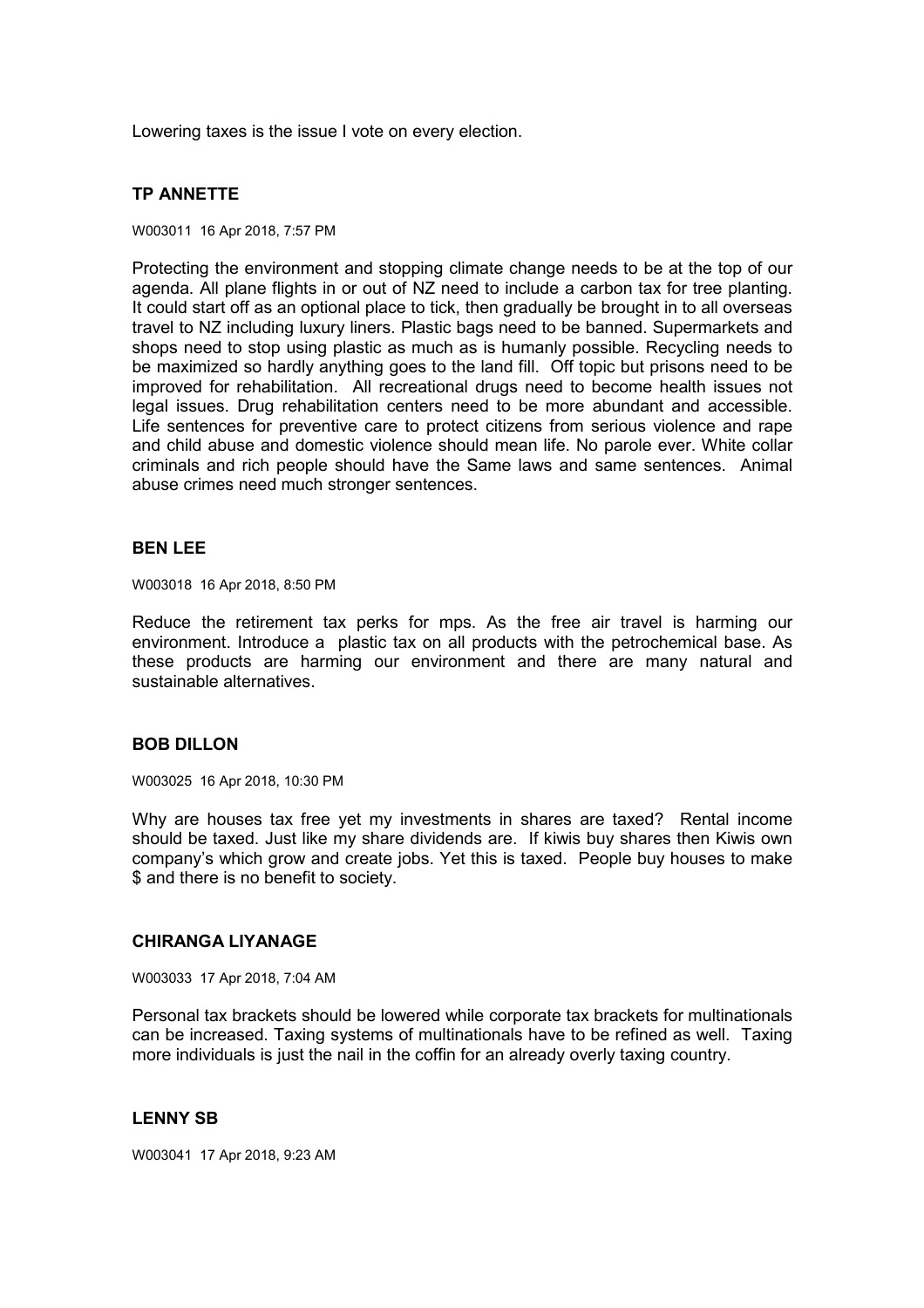Submission: - FLAT TAX SYSTEM 20% If you earn a \$1000 a week you are paying tens times as much more than the person who earns \$100 a week. Flat Tax is the fairest and most equitable way. We have this idea that rich who earn should pay more, yes, which flat tax does. - Also we need to tax companies properly, Companies like Sanitarium don't even pay tax. Insane. Tax laws for companies give too many rebates and exemptions. Close up all the loop-holes, the rebates etc etc and lower down to 20%. It is insane to have companies paying 30% tax, with lots of avoid tax at all rules, and then tax some person even more than companies ! - Investment property & business capital gains. Other than your own home, 2nd homes, rental's, the bach at the beach when sold, should have captial gains tax. NZ'ers are finding it very difficult to buy homes, largely because the rich (many not even from this country) are making tax free profit from buying and selling property.

# **ANGIE BENN**

W003059 17 Apr 2018, 2:53 PM

1)Introduce a sugar tax for 2 reasons a) As a public health measure to reduce overconsumption which contributes to tooth decay, diabetes, obesity and cardiovascular disease. This is resulting in an enormous increase in health costs and a poorer quality of life across all sectors of our society. b) To raise additional revenue to pay for public health care, in particular basic dental care for low-income and vulnerable adults from 18 to 100+. This will allow government to fully implement the "Good Oral Health for All, for Life" policy which has been the official government policy since 2006 but successive Labour and National governments have yet to deliver on the "for All" part. 2) Remove<br>GST from the following: a) Basic foods such as fresh fruit and vegetables, milk, a) Basic foods such as fresh fruit and vegetables, milk, cheese and whole-wheat bread b) Feminine hygiene products c) Dental care d) Toothbrushes and toothpaste The establishment of GST-free goods and services will assist some of the most vulnerable people.

## **JAMES TURNER**

W003070 17 Apr 2018, 4:56 PM

The investment playing field should be levelled but not by introducing new taxes. The playing field should be levelled by removing all capital gains taxes including FDR from portfolio investments. This would encourage investors to move away from property and into shares and bonds thereby reducing the housing affordability problem and increasing both the diversity and level of savings and investment across the board. Along with this, the idea of any form of wealth tax must be rejected out of hand as it is a tax on savings accumulations (where tax has already been paid) and by definition will discourage people from saving and drive people offshore where their accumulated wealth will benefit other nations and will be of no benefit to New Zealand.

## **COLIN SWENSON**

W003079 17 Apr 2018, 5:59 PM

The tax issues that matter most to me are for the system to be fair and as cost effective as possible without surprises. eg increased compliance costs for rental accommodation could have the effect of rental increases and less rental accommodation. Increases in GST could encourage more tax avoidance. I am in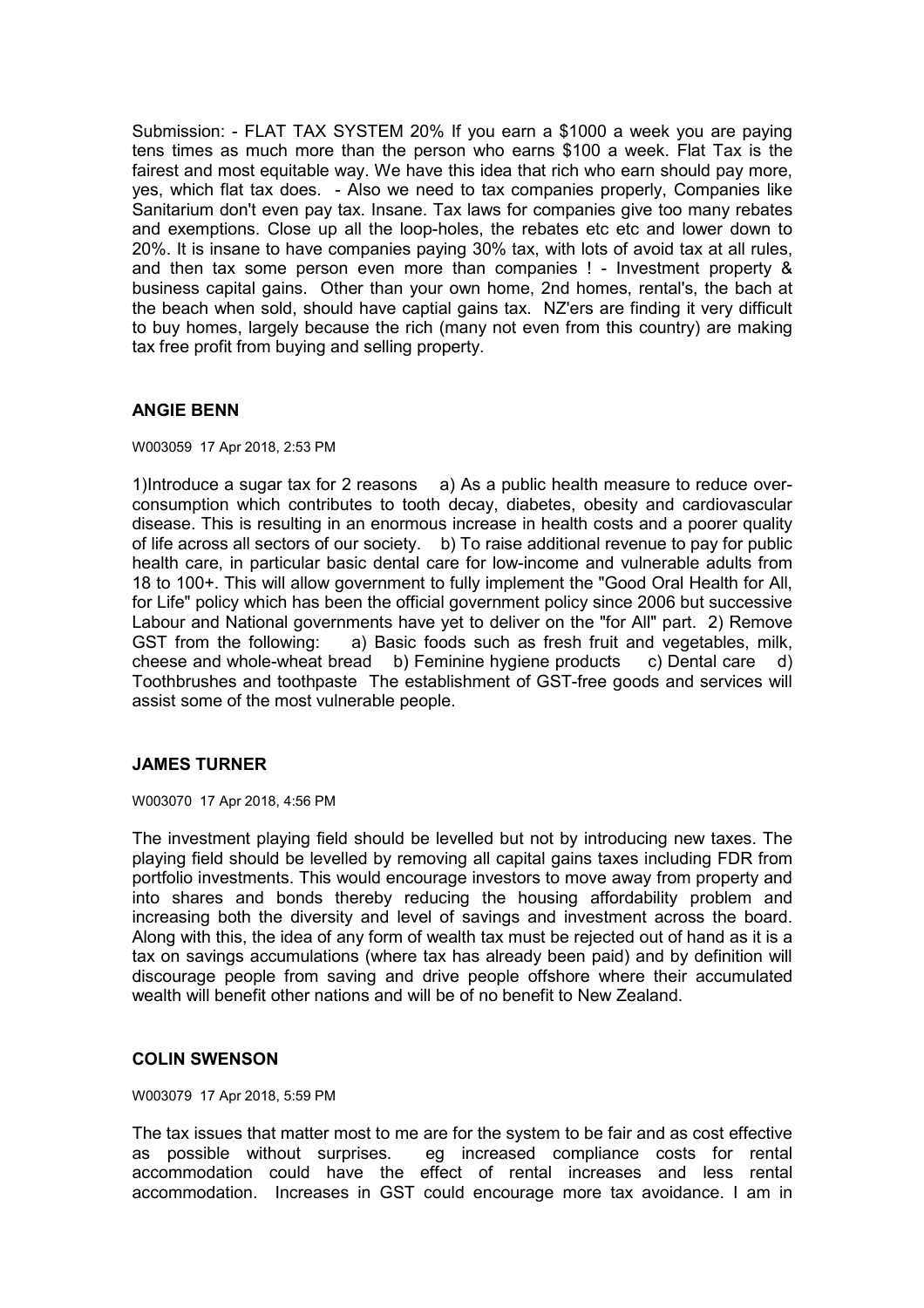favour of tax money being used to help the less fortunate including those on benefits and those suffering from addictions.

## **DAVID BROUWERS**

W003100 17 Apr 2018, 8:48 PM

Increasing the take home pay of low income earners. Greater equality in wealth will be better for our society.

## **PAUL HUGGINS**

W003117 18 Apr 2018, 6:43 AM

I don't believe that charities which operate in business should remain tax-free. Every business, regardless of its status, should be paying tax on its profits. Capital gains tax on investment property hasn't affected the markets in many large cities around the world. This should not be the justification for taxing the gains obtained. As an owner of investment property, I am not anti the idea of a capital gains tax but the implementation of it needs to fairly consider the time, effort and expense the landlord has invested into the property. I have poured much time and effort into investment property over the years in which the sole financial reward is the gain in value of the property which isn't realized until it is sold.

## **SUSIE BROWN**

W003126 18 Apr 2018, 8:25 AM

I think tax is important for redistributing wealth, and reducing inequality, through transfer payments but also a well funded public system, including education and health. It is not fair or equitable that those with capital or those from wealthier families are able to grow wealth more rapidly and preserve it, compared to everyday working New Zealanders. Redistributing wealth of those who have had the privilege of access to the means of production, to investments in our country and in the quality of life of all New Zealanders, should be the main purpose of taxation. It is not fair that I at the age of 21 have a net worth that is equivalent to 100 years of median earnings, but I have not done 100 years worth of work. A stronger tax system, focused on reducing inequality, such as taxing capital and means of production more intensively than labour would result in more equality of opportunity and of outcome.

#### **GWYN JOHN**

W003133 18 Apr 2018, 8:55 AM

Business tax because it currently allows business to get away with not paying its share, AND not factoring it the environmental and social COST of its business. Tax needs to take into consideration the non-financial aspects of all business and activities. Business needs to contribute to its context, tax should reflect that. The main target needs to be the big players and it needs to be fearless!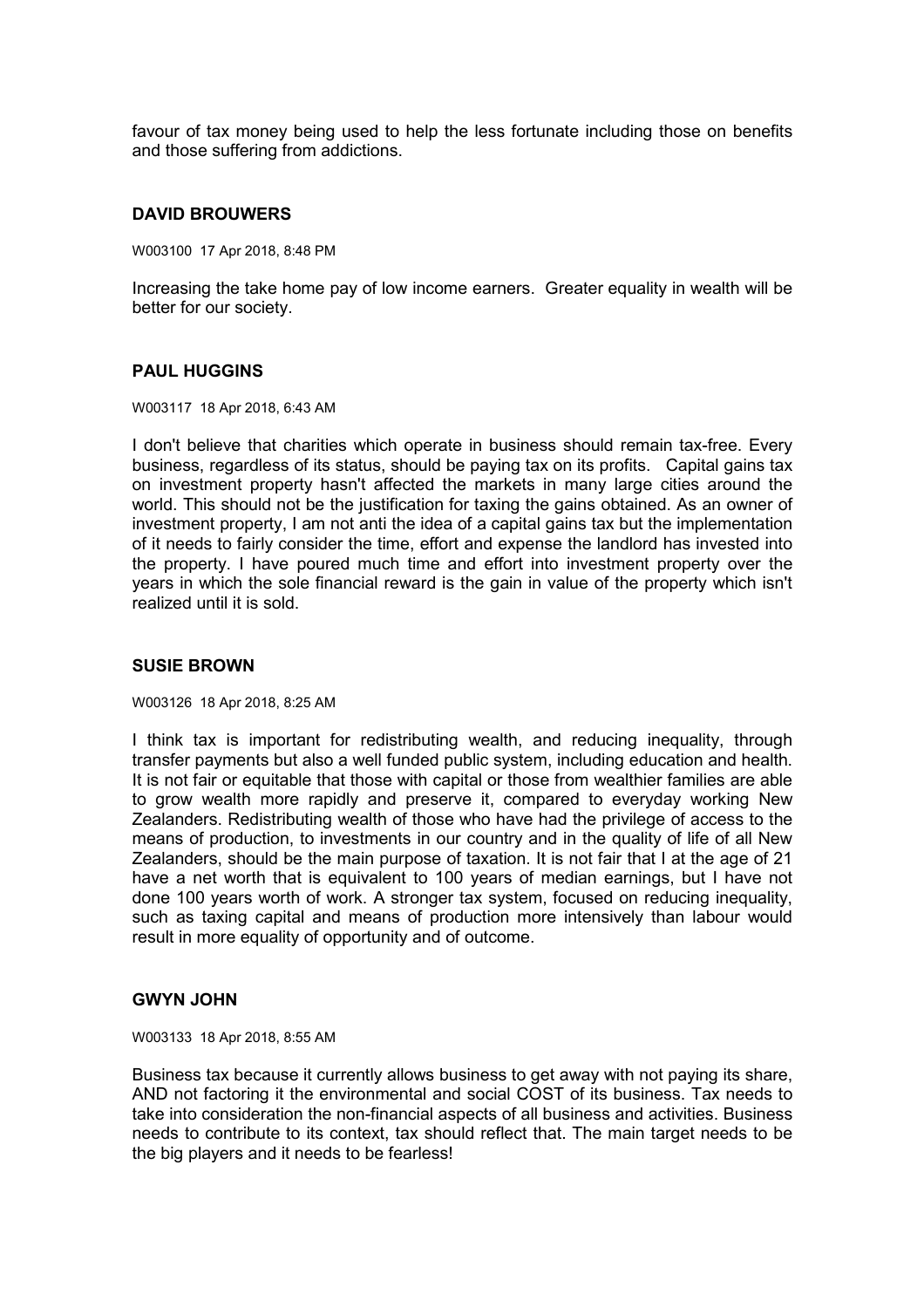# **SCOTT FERGUSON**

W003150 18 Apr 2018, 10:32 AM

The main tax issue for me is LOWERING tax not dreaming up new ways to tax people! Interesting the quick poll about tax, not one selection to choice from for lowering tax. Their was a five billion dollar surplus in the last budget yet the govt is desperate to raise even more money off of our hard work. Number one rule: Remember, its not your money. People work hard to earn a living and to have the govt arrogantly assuming they can just take what they want is inane. Taking money out of the economy will kill the boom we are in. The current Labour govt didn't win at the polls, their policies are not practical and sound like they were dreamed up by the Greens. It doesn't take a Truthsayer to see they won't be in there long and we can all get back to driving this economy back to where it needs to be so we ALL prosper according to our own works and efforts.

## **DAN SIMMONS**

W003163 18 Apr 2018, 1:02 PM

The tax issue that matters most to me is tax exemption for religious organisations based on charitable status. This unfair and archaic exemption should be done away with entirely, but if not, then this exemption should be much harder to obtain and harder to retain. Churches such as Destiny Church actively spread hate speech while collecting large sums of money from their members and they are effectively subsidised by tax payers. Simply benefiting the members of your own religious organisation should not be grounds for charitable status. Just as bad, we have obvious scams like Sanitarium, a for-profit business by any logical definition, avoiding income tax simply because they are owned by a church. Potential capital gains tax, and GST or PAYE changes are all well and good but there needs to be a focus not just on individuals but on making sure ALL businesses and organisations are paying their fair share.

## **ANDREW DUGMORE**

W003173 18 Apr 2018, 3:33 PM

Retiring age needs to remain unchanged. By the time i'm 65 ((45 currently) i feel i'll be ready for a well deserved break and I do want some quality years with good health so as to enjoy retirement.

## **ANONYMOUS**

W003182 18 Apr 2018, 4:40 PM

I would rather see prudent government spending than any type of new tax or increased tax. New Zealanders already contribute enough tax, the focus should be on reduced spending. The go-to answer to larger issues shouldn't be more tax, get creative, put some thought into it and come up with other alternatives. Attempting to fix national issues by increasing taxes is lazy.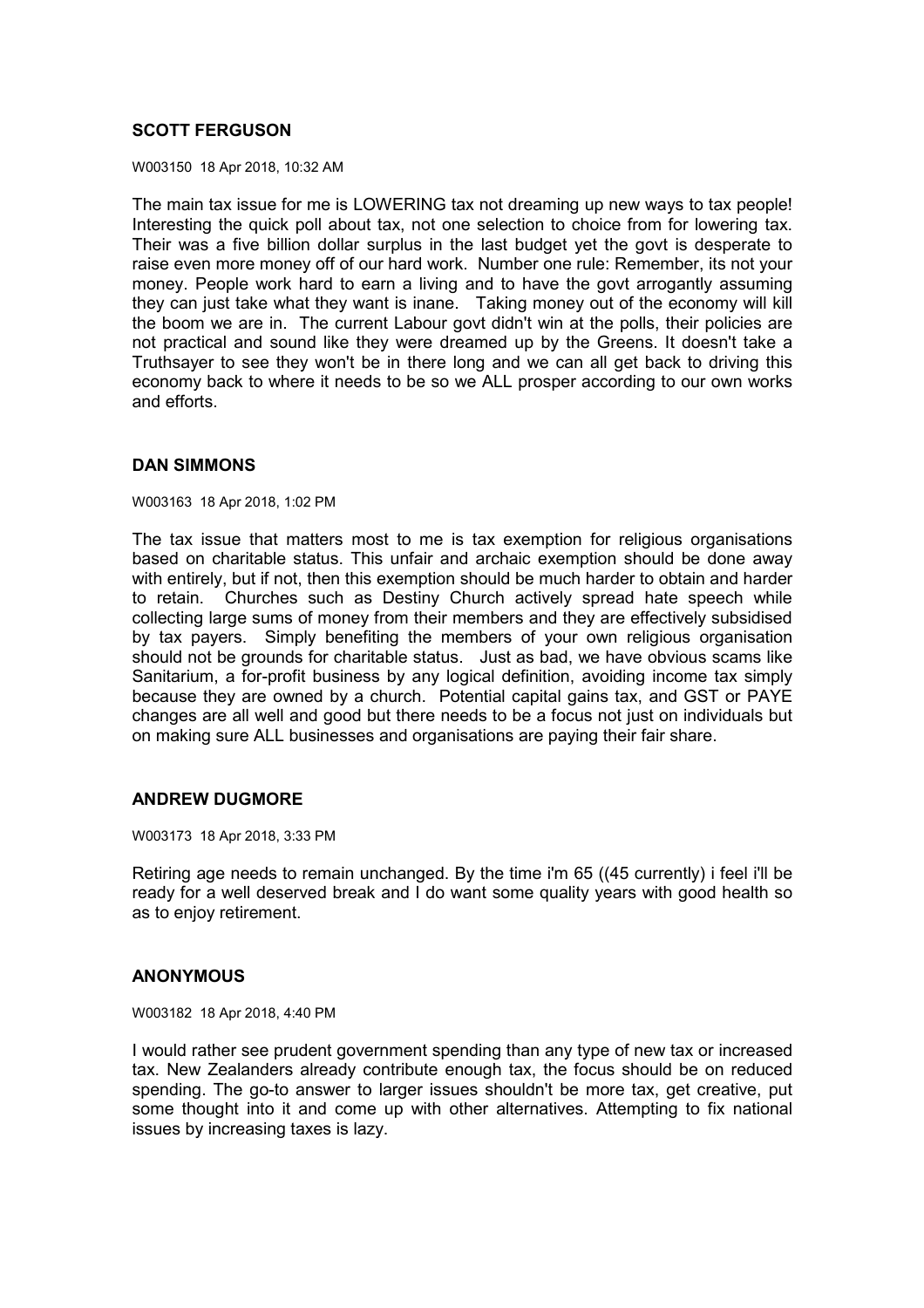# **LEWIS MACKINNON**

W003187 18 Apr 2018, 6:15 PM

Please please please tax houses and other untaxed, appreciating assets. Money gained from a house going up in value year after year is income! Even if it isn't cash in hand, the house owner is getting richer and richer and the money they're gaining isn't taxed :(. If you had the money to buy an extra house and you want to pay less tax, why wouldn't you not put there money into as many houses as you can? If its in the bank, or invested anywhere other than property/houses (?), they'd be paying tax. Theres no question about it: - This is a tax break for property/house owners. - And it massively increases the demand for property/houses. Taxing property would cost my inheritance many many thousand (millions?) of dollars. But it just seems bonkers to leave this loophole. God knows why it exists in the first place.

# **CHARLES TEICHERT**

W003190 18 Apr 2018, 6:53 PM

Rather than focus on one particular form of taxation all taxes need to be considered otherwise there is the risk of distorting taxpayer behaviour. Eg. Having different corporate and personal tax rates creates incentives for people to structure their affairs accordingly. I believe our taxes are a good mix, aren't distortionary and are relatively efficient to manage from a collection perspective. If government needs to increase its tax revenue to fund its activities then small proportional increases across the main taxation mechanisms (paye. Corporate tax and GST) should be implemented. Likewise with teductions. This is easy to administer and doesn't create cottage industries in tax optimisation activity. Specific taxes fir specific purposes (ACC, carbon, road user and petrol taxes) should be maintained and adjusted as necessary.

## **ANONYMOUS**

W003218 19 Apr 2018, 12:35 AM

.

## **RICHARD SCALES**

W003223 19 Apr 2018, 7:49 AM

CGT on second homes ie excluding the home in which you live is a perfect "Robin Hood" tax.

## **ANONYMOUS**

W003229 19 Apr 2018, 8:42 AM

Remaining competitive in a global world and not over burdening citizens with tax. Government should only be useing it's tax and power to act as a watch dog to ensure markets are operating correctly and to provide core services - heath care and law and order.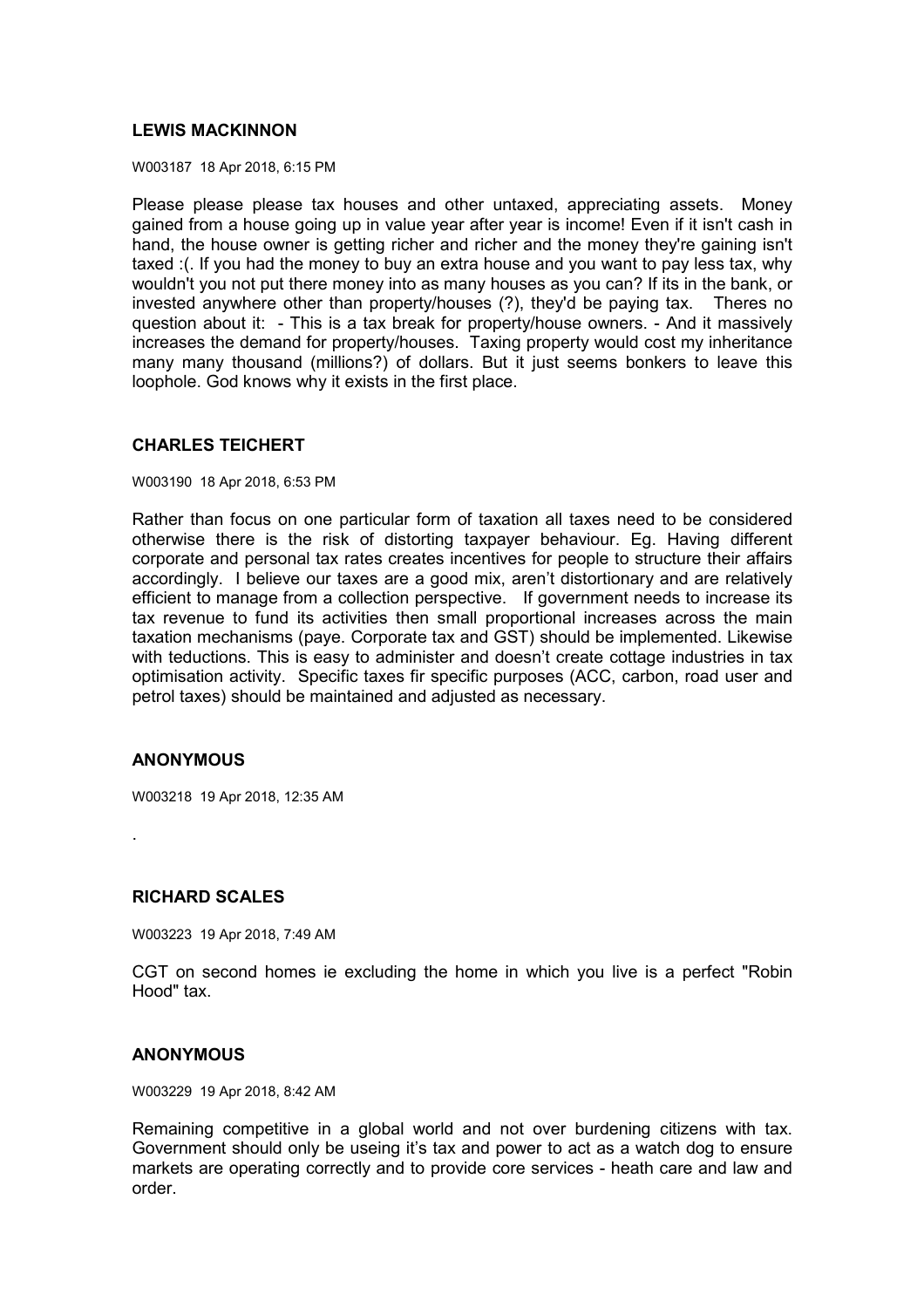## **LIAM THOMAS TAYLOR**

W003239 19 Apr 2018, 11:38 AM

I believe that exploitation of our environment for financial gain is wrong, and taxes on things such as bottled water would help prevent this.

## **SUSAN MOYLE**

W003258 19 Apr 2018, 3:23 PM

Funding retirement is important, however the list did not include homeownership. I feel that the inability of many people to own their own home increases retirement costs, so the two are closely linked. The increasing numbers now renting also adds to the level of inequality in society, as a few own the capital assets and many people are unable to save towards either retirement or home ownership.

#### **HELEN SMITH**

W003273 19 Apr 2018, 6:34 PM

Cut GST from fruits and vegetables and raw meat, and some dairy products. Best way to encourage healthy eating is to offer the 'carrot' of cheaper groceries, which will lead to better eating habits among lower socio-economic groups and a reduced overall health spend.

## **IVOR PEKSA**

W003299 19 Apr 2018, 10:56 PM

Capital Gains taxes are conceptually simple if you treat them as income. Technology can help with this as unless someone is storing their cash-in-hand income in a box under the bed, most transactions will go through a banking system at some point. As we go increasingly cashless, this will improve further. Consider keeping things simple, avoiding tax breaks for specific groups or projects and dare to think radically with a minimum income/flat rate tax.

#### **DOREEN WAUGH-LORY**

W003308 20 Apr 2018, 5:57 AM

Simplify the Child deductions made through wages. As a wage clerk 15 yrs ago I found the system most unfair on itinerant workers in the building industry. Their wages varied innormously from week to week as a result they could not budget for their child support deductions. Surely a certain percentage of each wage paid through PAYE would simplify the book work of the IRD and the workers would just have it deducted at each pay, making it a less contentious and unfair system. I found the paperwork from IRD myself bewildering with such variances. My sympathies went out to the workers who would be working a few hours one week but having to make a very high deduction as a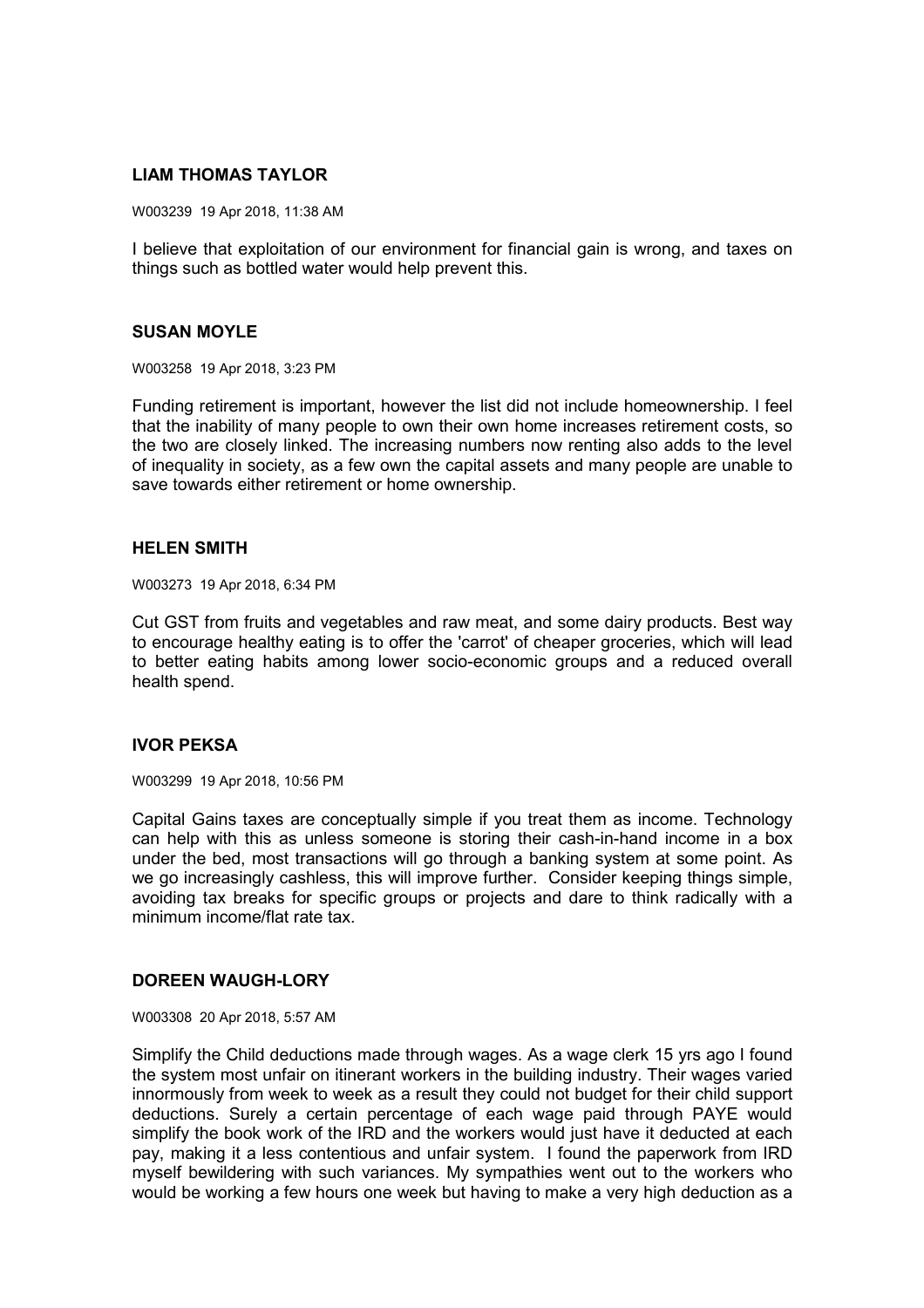result of what was earnt weeks or months earlier. Child deductions must be simplified as the stress, frustration, bitterness and helplessness does not help the relationships of all concerned.

# **LOUISE MORRISON**

W003310 20 Apr 2018, 9:09 AM

I'd like to see split tax rates where a husband is the sole income earner and the wife is at home raising children.

## **TREVOR PEARSON**

W003330 20 Apr 2018, 1:56 PM

I OPPOSE the introduction of a capital gains tax. This would tax property-owners who are already funding local services by paying RATES. I would only support a capital gains tax if you replaced rates with a tax paid by the WHOLE COMMUNITY (not just property-owners).

## **PAUL BROADY**

W003338 20 Apr 2018, 4:06 PM

Climate change is a major issue that will affect everyone's life over the next century and more. The longer we delay effective action then the more likely that changes will be catastrophic. Strong action is urgently needed. New taxes are required that encourage reduced use of fossil fuels and reduce agricultural emissions of methane and nitrous oxide. The funds from these taxes should be specifically used to encourage use of technologies and life-styles that reduce greenhouse gas emissions.

## **K BARLOW**

W003364 20 Apr 2018, 10:30 PM

A land tax feels like a money grab paying rates is already a large cost. And a capital gains tax is really just targeting the more well off again. What is the point of working hard and investing wisely when at the end of the day if you try to pass it on to your children it's going to be taxed? It's a pure money grab again. If you worked hard to own something you should be able to give it away or sell it without being taxed.

## **KENNETH TRASS**

W003391 21 Apr 2018, 8:58 AM

The real issue with tax is the application of its revenue by governments. New Zealand has a good track record of fiscal responsibility. But a poor record of sustainable policy created in a bipartisan fashion. That is policy formed on a 3-year cycle rather than mapping out policy initiatives for a 10-20 year period. Business tax and tax rates for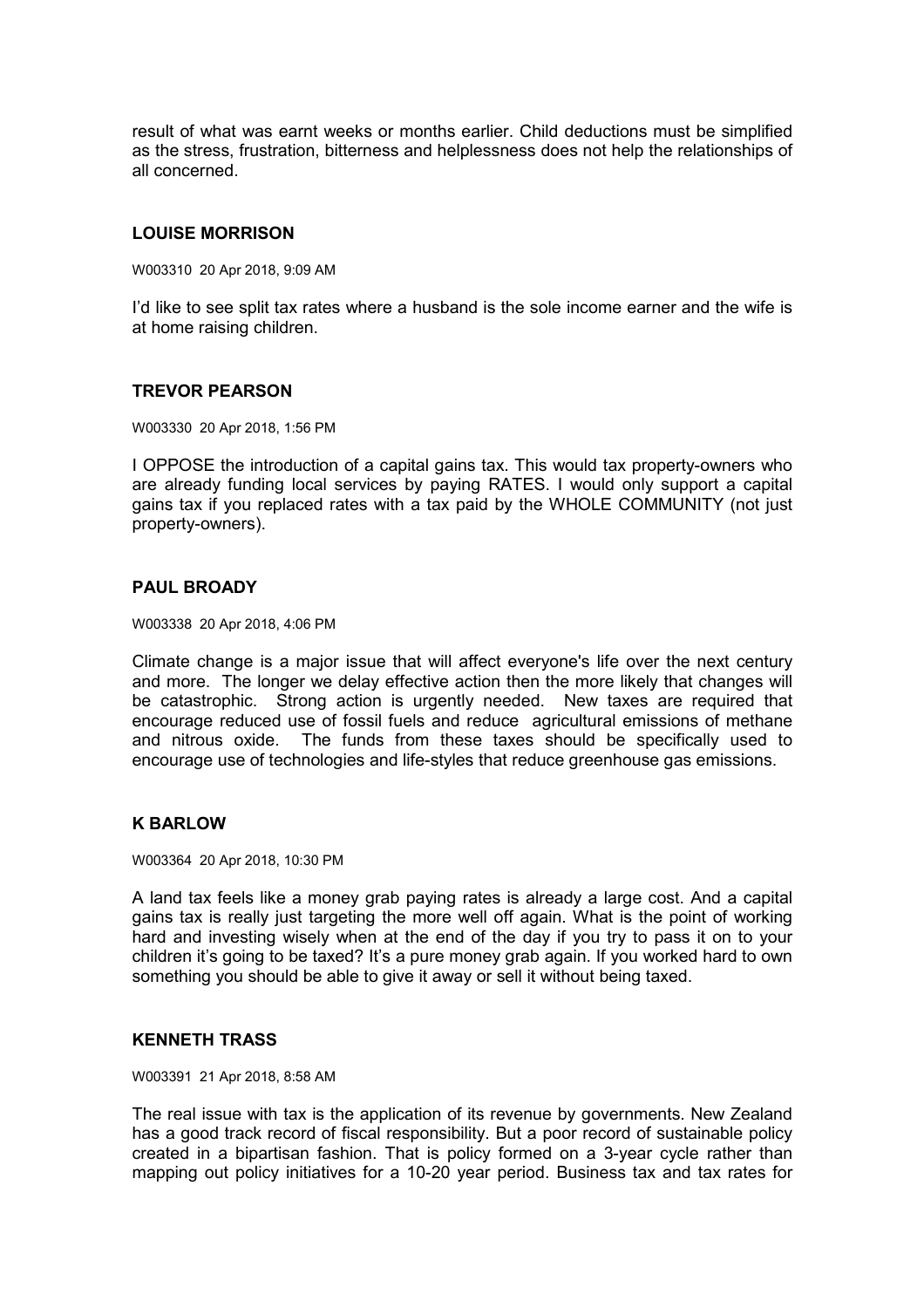those earning over 250000 is far too low. Business tax should be increased with credits given to those who give back to community cultural and environmental projects.

#### **JULIE WOOLNER**

#### W003404 21 Apr 2018, 10:10 AM

Taxing polluters looks superficially like a great idea. How can you stop the polluters passing on their increased costs to their customers? Remove GST from unprocessed foods and other necessities (as in the UK). That will help low income people most. Personally I am concerned about financing retirement. Hence I don't favour a wealth tax or CGT based on an imputed value for people's possessions (paid for out of posttax earnings, remember). These taxes are complex: how do you fairly value the assets? Any charges should only be on disposal of the asset and adjusted for inflation, and losses should lead to a refund. Wealthy people can afford to move overseas to avoid tax and will do so. Retired people continue to be economically active. They pay GST, they contribute to their communities and, over time, their assets will be redistributed to those who outlive them. There is no need to target them specifically for the 'crime' of having saved for their retirement

#### **MURRAY MCGOVERN**

W003408 21 Apr 2018, 10:33 AM

Hi Like a number of Kiwi , my wife and I have have worked hard over the last 27 years of our marriage, Around 20 years ago before we had kids we thought about our retirement and end of life situation. As there was no creditable superannuation scheme at this time we looked around for options. Rather than trusting NZ Governments for a reliable superannuation scheme we purchased several basic tidy rental property's over 5 years. Subsequently Kiwi Saver appeared but had committed to rental property's. Although we support fair tax raising in NZ and maybe some element of Capital Gain Tax we strongly feel that our situation is not speculative rather our retirement funding. Our suggestion is that Mum and Dad (or similar family arrangements) holding retirement fund investments , not selling speculatively over say the last 12 - 15 years should not attract Capital Gains tax or a high level of Capital Gains Tax. For people clearly speculating on property <10yrs -Capital Gains Tax applies.

## **MICHAEL C BARNETT**

W003417 21 Apr 2018, 11:07 AM

I am already retired and catered for with a very good universal superannuation scheme. For the younger age group yet to qualify the following ideas should be pursued. 1. Continue to boost investment in the Cullen Fund 2. Make Kiwisaver compulsory for all and make a small government contribution to the account of those who are trapped on on a social benefit 3. A voluntary two tier superannuation entitlement, whereby those who have worked in a physical environment can opt for superannuation at a lesser rate at age sixty in recognition of the physical toll of their work history. I believe this is an idea previously floated. 4. Retain universality of superannuation at age 65, but reintroduce the claw back clause voted out by the National government in 1992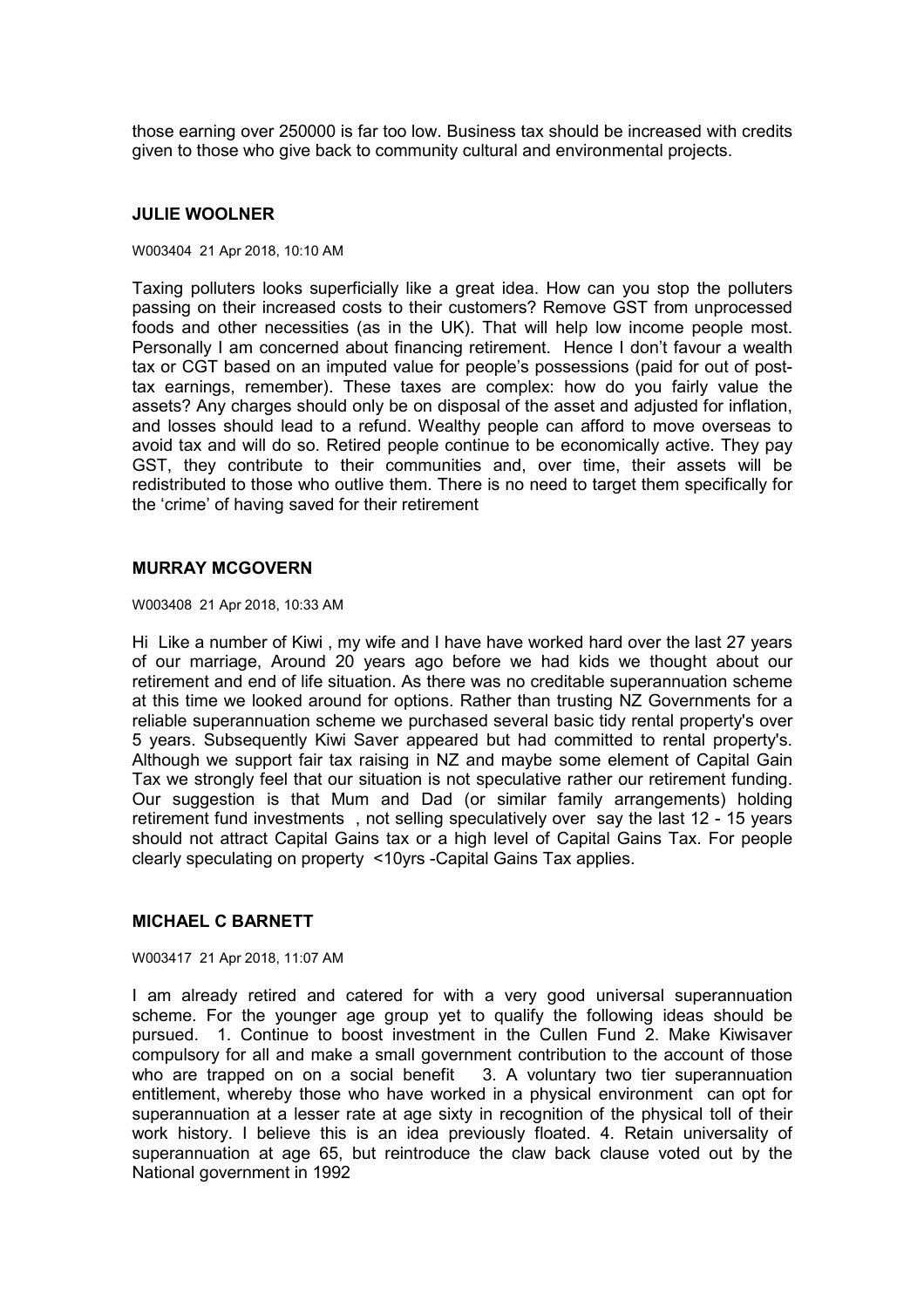## **DWAYNE WALSH**

W003422 21 Apr 2018, 12:59 PM

My wife works about 32 hours a week in 2 different nursing jobs. One is for hospice and the second as a ward nurse one day a week in a hospital. Why does she get charged secondary tax on her ward job? If she was working 40 hours or more in the same job she wouldnt be. This is so wrong ...many people have to wear this unfair tax!

# **TREVOR GATLAND**

W003439 21 Apr 2018, 5:35 PM

Remove GST from fresh food. People on lower incomes spend a higher percentage of their income on food. Therefore they are paying a higher percentage GST relative to income. Fresh food is good for one's health and it's fundamentally wrong to tax what is good for the health of our people.

## **SHANE COLEMAN**

W003451 21 Apr 2018, 7:09 PM

Encourage business to grow in the productive sector rather than property investment

## **SHANE COLEMAN**

W003456 21 Apr 2018, 7:40 PM

Considersation for business tax rate based on the opposte of a applying a payroll tax but instead a deduction where lower tax applies depending on PAYE per employee excludes directors and employees >\$500k to remove distortion of executive income

## **STUART BARBER**

W003467 22 Apr 2018, 5:43 AM

I think you should tax holiday makers/tourist on flights coming in to NZ 100 dollars per visit (only charge 2 visits per year) after that free Make it voluntary at first then compulsary Working people more of the tax that they pay should go into there own retirement fund. Up the kiwi percentages

## **PHIL ROUNTHWAITE**

W003472 22 Apr 2018, 8:27 AM

Don't think capital gains tax is fair. I've worked hard for my retirement, cancelled my life insurance at 21 years of age. Purchased a rental that was to help with my retirement. Would it be right to tax superannuation funds at the same rate.? Living in Auckland I use my vehicle to get to work, I use two tanks of fuel a week that comes off my wages,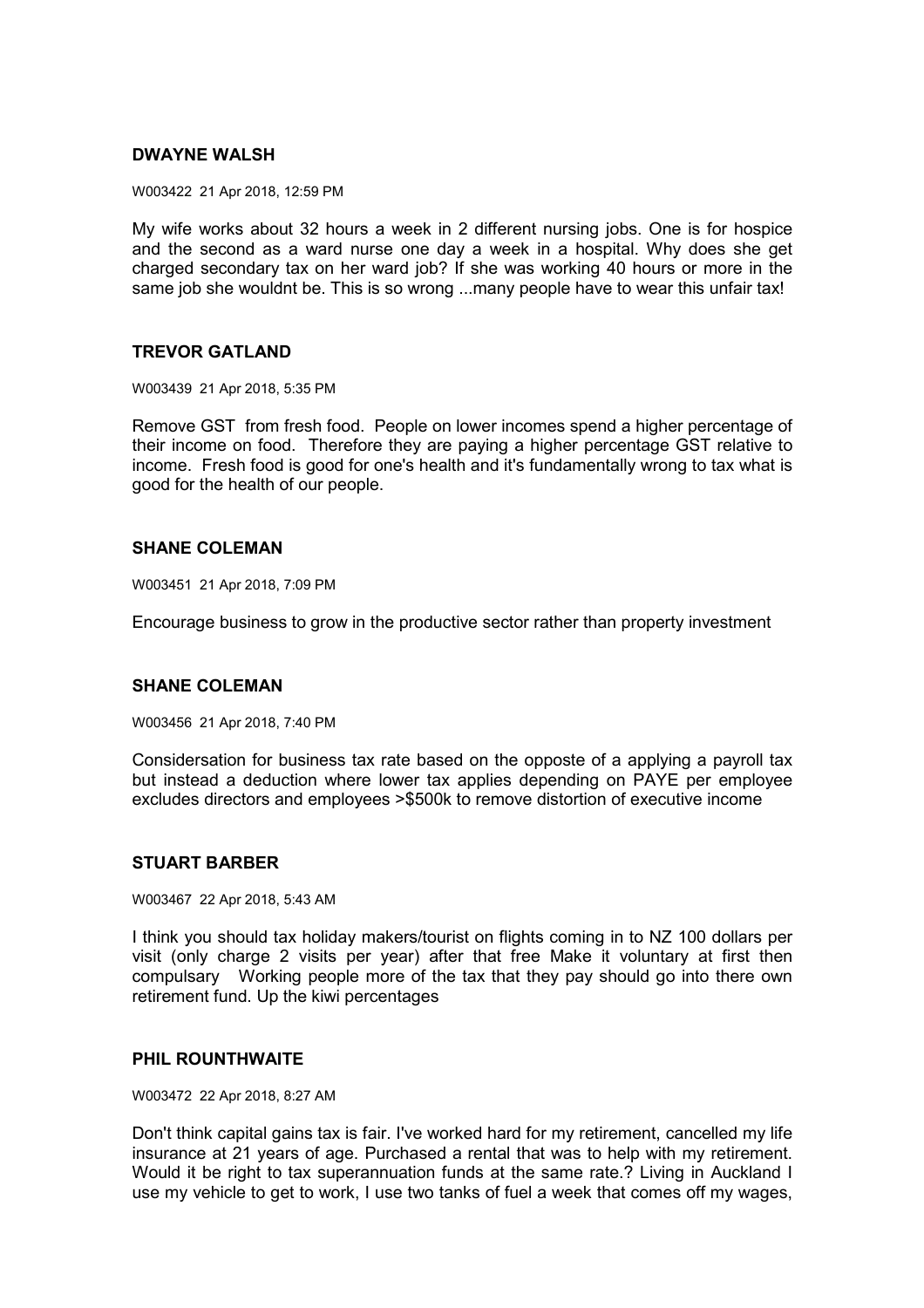I don't use public transport and still have to pay fuel tax and council taxes for railways and bus infrastructure, Where does it stop. After travelling overseas more that most I do see how overpriced our country has become all because of our tax system and tax bludging government.

#### **MARIKA JACKSON**

W003490 22 Apr 2018, 11:13 AM

Activities and products that are better for the environment should be taxed less to promote protecting the environment. In addition to this, fruit and vegetables should be taxed less. The issues with these points, as already noted, is knowing where to draw the line on counting something as one of these products.

#### **KEN WATSON**

W003493 22 Apr 2018, 11:20 AM

A flat Tax rate on all personal Income earnings from wages or salary fringe benefits of 19% with no exemptions. Company tax of 28% on all income no exemptions.(Gross earnings) GST removed from Taxes (e.g Local Government Rates are a local tax should not have GST) No GST on the tax component of Fuel taxes. All revenue from Fuel taxes, Road Charges targeted back to roading and Policing of roading. All transfers of money overseas not used for reinvestment (e.g buying goods for resale or for use in manufacture in NZ) to have a 20% transfer tax on all amounts over \$10,000 daily.

## **ROBIN WARD**

W003520 22 Apr 2018, 9:27 PM

I believe Capital Gains Tax is an ineffectual Tax. I believe a stamp duty on housing and shares is a far better tax and generates much greater income for the Government. It is also easy to create separate bands for overseas investors, different property classes and values. Nil rate bands can be applied to primary residences if need be.

## **SHONA HARTENDORP**

W003535 23 Apr 2018, 8:13 AM

My concern is about money withheld from the tax system by people working for cash. This is unjust practice often undertaken by e.g builders , beneficiaries and people well able to pay for legitimate goods and services. I want a campaign undertaken to highlight the inequity and social and moral injustice that exists to our health, education and child welfare systems when people pay for and accept cash jobs. I would like to see all payments to beneficaries doubled. If this is done and those in need of benefit support have adequate means to live the need for cash work is eliminated. I would also want to see a register established by authorities such as Master Builders Federation to which people sign up as trades who don't work for cash payment. This would be accompanied by a robust education campaign outlining the need to contribute honestly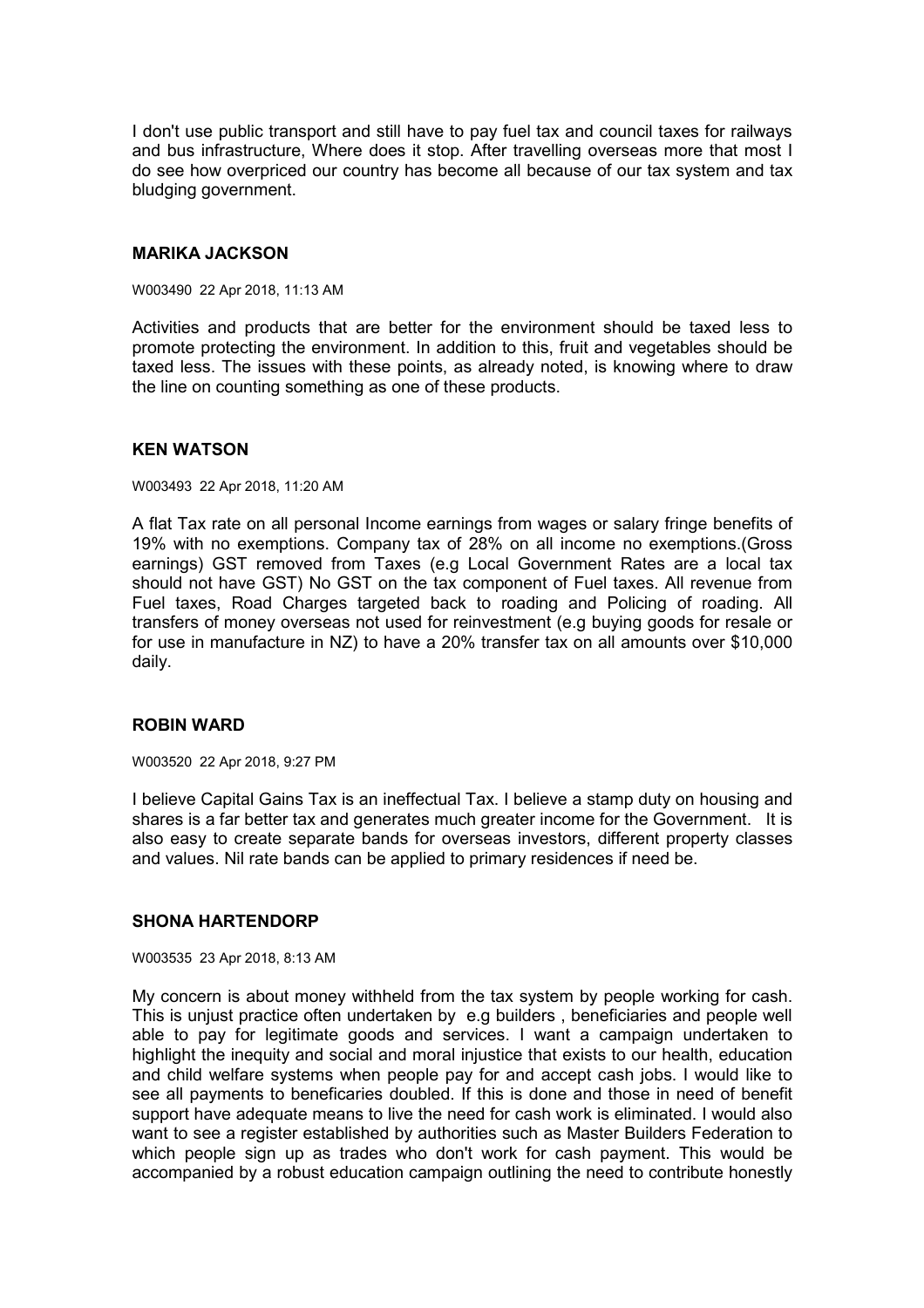to the tax system and strong encouragement to report in confidentiality and without question those who dishonestly continue to pay and work for cash

#### **ERWIN MEIER**

W003539 23 Apr 2018, 9:33 AM

Tax has a bad name because there is a perception that our tax dollars is being wasted on pet projects, excessive expenses and is not spent where it is most needed. This may only be true in a limited way, however the perception is a much bigger problem. Effective regular communication to the average tax payer would help. This approach to engage citizens via with social media is good attempt is to be applauded.

#### **LINDA BOND**

W003548 23 Apr 2018, 11:10 AM

I'd like to see a lower tax rate on superannuation for pensioners who choose to work. Taxing super this is a disincentive for retirees to voluntarily work, and reducing this tax may help mitigate the need for raising the retirement age. I'd also like to see a reduced gst for basic food items, Including fruit and vegetables. This will help the gvmnt address their poverty targets. We need more flexibility with targeting taxes to improve people's health and well-being. Increase tax on sugary drinks. Bring in a capital gains tax for second and subsequent properties, to bring us in line with other first world countries. Increase tax on any international companies like Facebook, that deliberately violates our countries privacy laws. Money is the only language these people understand to get them to obey. If we want our tax system to maximise benefit to the health and quality of life of nzers, we need it to be more flexible with targeted gst rates on certain items.

## **MARIE COUSENS**

W003555 23 Apr 2018, 11:39 AM

I have NEVER liked the fact that we are taxed on our earnings, then when we put the money in the bank, we get pinged with Residents withholding tax - being taxed twice is a rip off!!! What is that money of mine diverted to? It's really robbery!!

#### **JAMES STOKES**

W003573 23 Apr 2018, 1:58 PM

What matters to me is that the government is taking less from my family not increasing our day to day cost with unreasonable tax

## **JOHN BLACK**

W003576 23 Apr 2018, 2:06 PM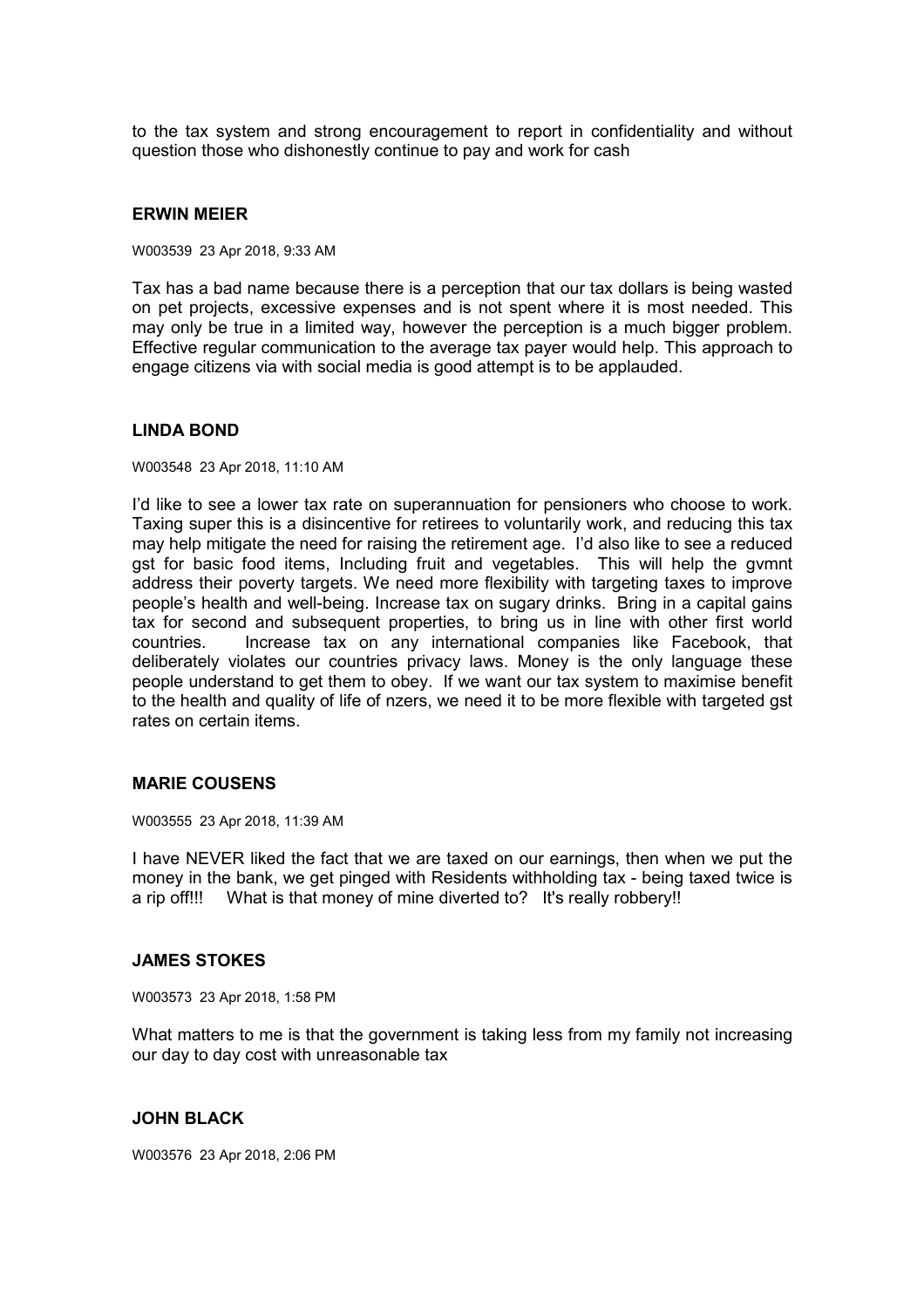The big income businesses have more tax benefits than salary and wage earners. Big business has many privileges in todays society, the way the laws and legal system work gives money a big advantage.

# **KATHRYN MOORE**

W003592 23 Apr 2018, 4:27 PM

Wasting tax money is the worst.taxpayers are paying to lease homes from private owners for HNZ. The homes are paid a rent that would not be possible for the owner to get on the private market.HNZ does a terrible job of managing the homes.it wastes so much time and money into aiding the owner to avoid any costs and all that time costs not only the tenants but also the taxpayers are paying benifits of the tenants and taxpayers are paying for all time at housing nz spent on the issues.tax money should be spent on more housing not being wasted.it must add up to a huge amount each year

#### **PAUL MCMAHON**

W003600 23 Apr 2018, 4:40 PM

I would also like to see a small tax on currency trading - a financial transactions tax/Tobin tax - in order to discourage speculation on the \$NZD.

## **ANDY BAIRD**

W003614 23 Apr 2018, 5:22 PM

I'm concerned about the fairness of tax in New Zealand. Currently companies / trusts and other structures can be used to avoid or move tax around. It also adds complexity to our tax system and can cause individuals to set up structures simply for tax modification. This also means that compliance is an additional cost to both companies, the government and individuals, all while actually not working very well. It's incredibly unfair how overseas companies can generate huge amounts of income in NZ and pay very little tax. Companies like Apple/Exxonmobile don't pay what is reasonable based on what they earn in NZ. A flat tax structure for both individuals and companies (e.g. 25% of earnings) would make it clear and transparent across the board. There could still be tax back, or zero tax for the first \$X earned by a company or individual. This has been recommended multiple times by tax studies in NZ but never implemented, get on with it.

## **TIM**

W003616 23 Apr 2018, 5:30 PM

Carbon Tax For any success to be made in Climate Change, we must include soil carbon. Of all parts of the terrestrial carbon sink soil will hold up to 80% (Dr Christine Jones). Far more than trees ever will. If we incentivise farmers to build soil carbon, nitrogen use will fall away (as microbes will pull N from the atmosphere naturally) and NO3 pollution will drop away as a result cleaning up our waterways. Increased soil carbon will also result in water use efficiency limited run off and the need for more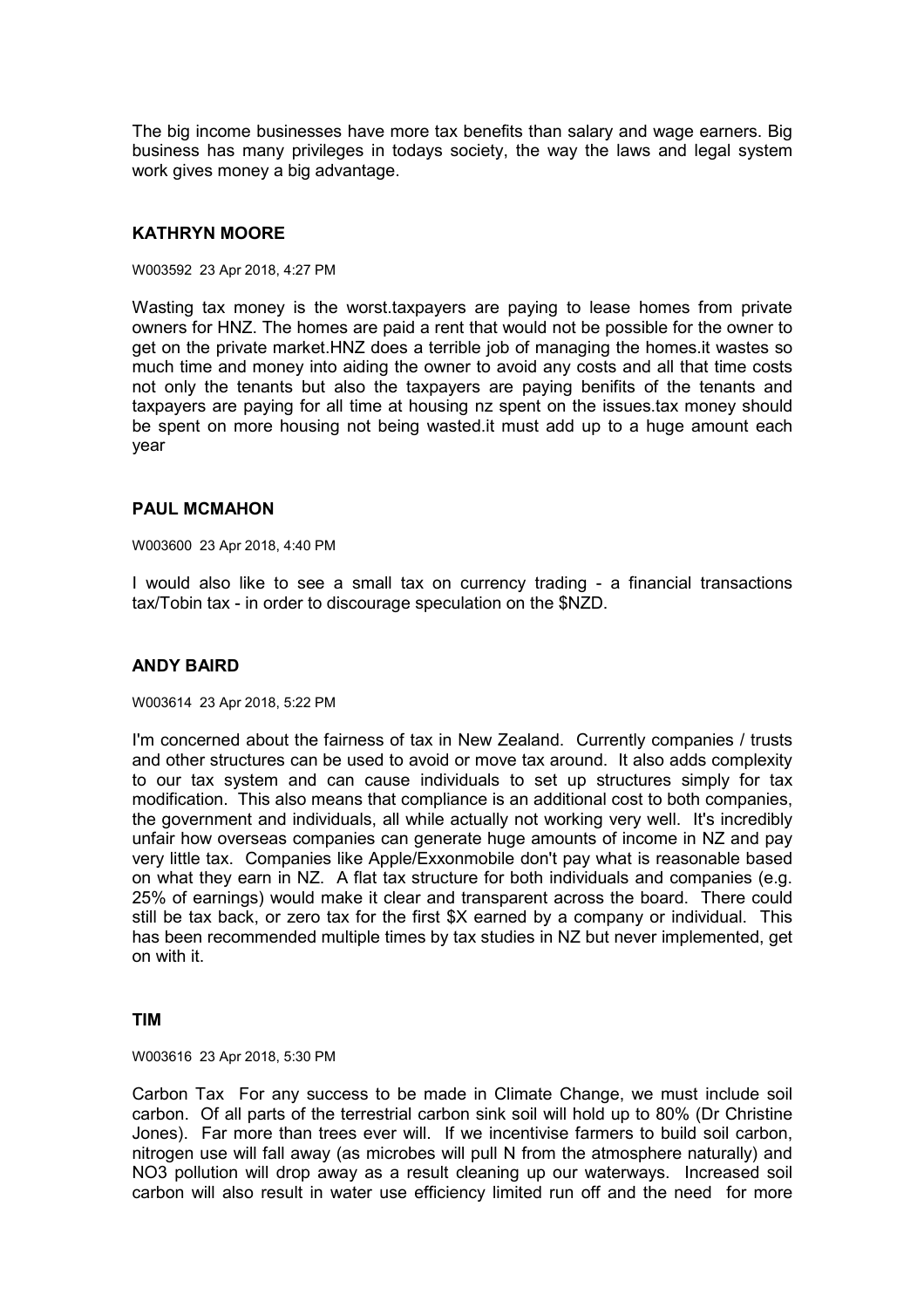irrigation. By increasing NZ's soil carbon by 5% (Jena Study in Germany), we could pull 750,000,000t of carbon from the atmosphere back into the dirt in a stable form (Glomalin produced by mycohrizal fungi - see research by Dr Sarah Wright). This is a real solutions and must be considered.

## **PETER STUART**

W003623 23 Apr 2018, 6:19 PM

Economic and financial policy, including that of the State and its taxation rationale, must be built on the premise that human economic activity - whether 'capitalist' or 'socialist' or whatever - depends on managing our finite ecological resources. Human economies are subsidiaries of the web of life which we humans are inextricably part of. Taxation policies must reward those parties (individual or collective) who safeguard the web of life, and penalise those who threaten it.

## **GAVIN WEBB**

W003631 23 Apr 2018, 6:56 PM

Funding of retirement is critical, but firstly the age of entitlement must be raised, so that the younger generations are not paying such a large proportion of their taxes to fund "baby boomer" pensions. The government must resume paying into the Cullen Fund. Capital gains tax should apply to all investments, other than the family home. Polluters must pay fair taxes to mitigate the damage they are doing to our environment. Farmers need to be paying their share of the countries carbon credits.

# **MATT FOULKES**

W003656 23 Apr 2018, 8:32 PM

The polluter pays principle must be at the heart of tax reform. Why should anyone profit from practices that others have to pay for cleaning up or suffer the consequences of? Food and healthy products should be exempt, as should educational activities such as allowing tax breaks on school and hospital buildings and the services they use. Pension savings should only be taxed once, if you pay tax on the money you save towards retirement you should not then be taxed on those monies you receive when retired. However, the state pension should be means tested and the very wealthy should not require such state assistance. Capital gains should apply, except on the family home.

## **ANONYMOUS**

W003664 23 Apr 2018, 9:17 PM

If government didn't tax wages, we'd be able to buy food and save for houses. It govt didn't tax oestrogen, we'd be able to but food and save for houses. Govt should pay for govt things, not our taxes and wages. Give Joe Bloggs a break.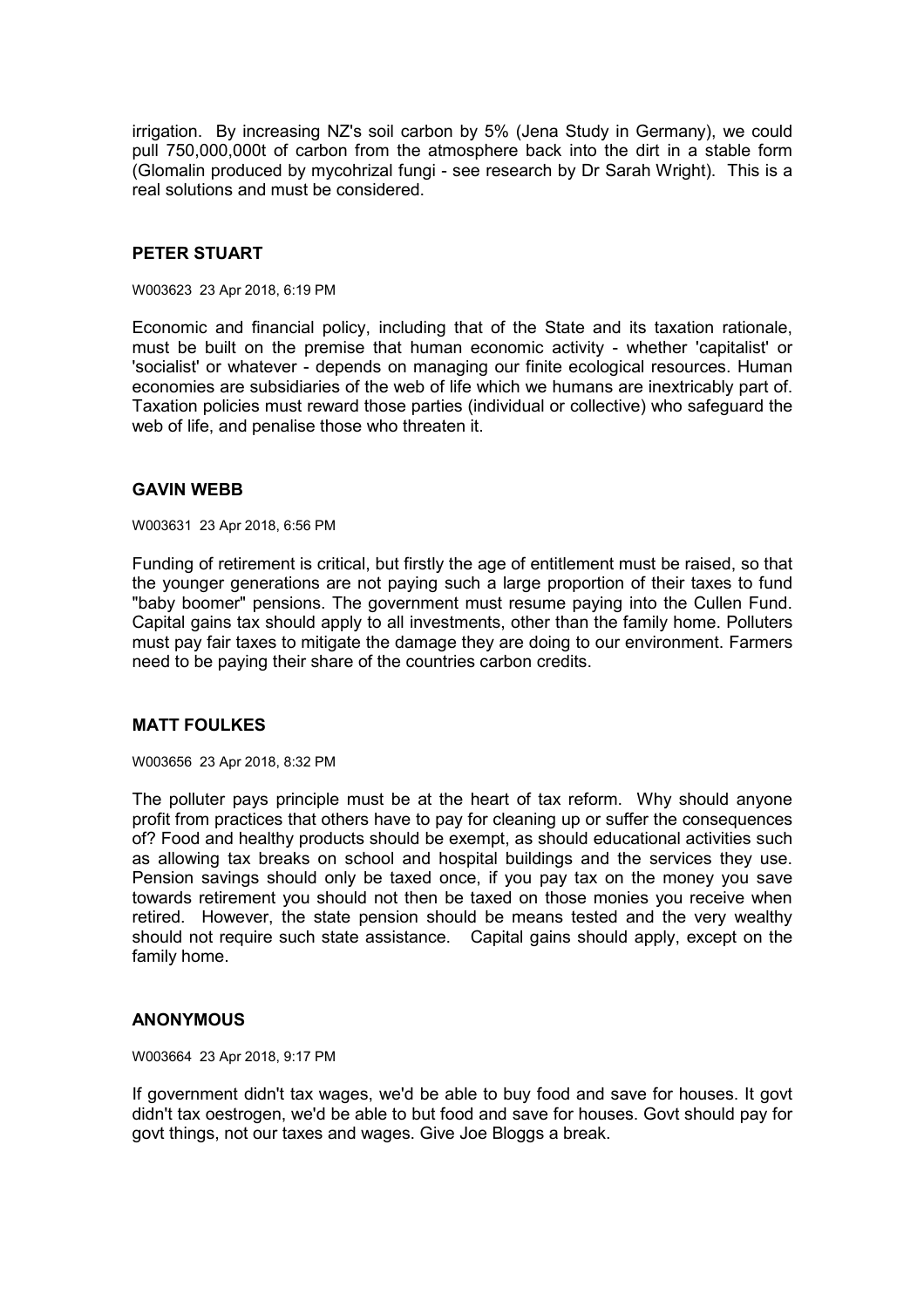# **CAROLINE MALTHUS**

W003670 23 Apr 2018, 10:19 PM

I am concerned that New Zealand Government pays attention to the issue of multinational corporations and tax avoidance. It is not fair that some of these companies exploit loopholes to avoid paying the amount of tax they should, when they have access to the NZ marketplace and NZ consumers. The govt should take part in international initiatives to ensure that these companies pay their share and follow the lead of the EU in playing tough. Our govt is not being fair to its own citizens if it takes no action on these giant tax avoiders.

#### **KIRIN HARRISON**

W003676 24 Apr 2018, 4:48 AM

With the future of a lot of work moving online the challenge is to make sure online businesses operating in NZ pay their fair share! What is a method to ensure Netflix, Uber, Amazon etc pay tax on earnings made from NZers this is a challenge? Without a fair system it stiffles local businesses that do pay fairly. Definitely keen to work out a way to give tax breaks to businesses, farms etc that make an effort to do more for the environment in their area. The company I work for makes no effort at all and profits disappear overseas while they are constantly doing redundancy rounds and taking on temporary staff who get "laid off" before Christmas and "rehired" after New year! I hate this practice! But apparently it happens all the time! I really want to see more tax breaks for R&D investment! But keep Callaghan funds to help businesses help themselves. Taxing Capital gains also needs to have tax credits for those that lose money on investments or at least that side considered.

## **JILL FORD**

W003699 24 Apr 2018, 9:43 AM

I cant prioritise between protecting the enviro, business tax and capital gains all are impt. If we are to seriously reduce carbon emissions we need a Carbon tax this will incentivise business, individuals to reduce their carbon emissions, eg drive less and take public transport instead, buy a smaller engine car, reuse containers, buy less stuff. I am setting up a small social enterprise and it doesnt fit neatly into the current 2 options - charity and for profit in the Uk there are Community Interest Companies which is enable people to set up small businesses that profits go back into social good, I worked in one and it was a great concept and worked well to help people more easily set up social enterprises. Have lower taxes for small businesses to encourage and assist people to be entrepreneurial. Also make paying your tax easier that is only on current earnings not 'projected earning'. Please dont have a stamp duty but capital gains on properties other than own home.

## **DENIS DUMAINE**

W003703 24 Apr 2018, 10:03 AM

Please start a tax for tourists entering the country We says that tourism is good for the economy but they pollute also a lot (planes then cars, cruises are even worse) and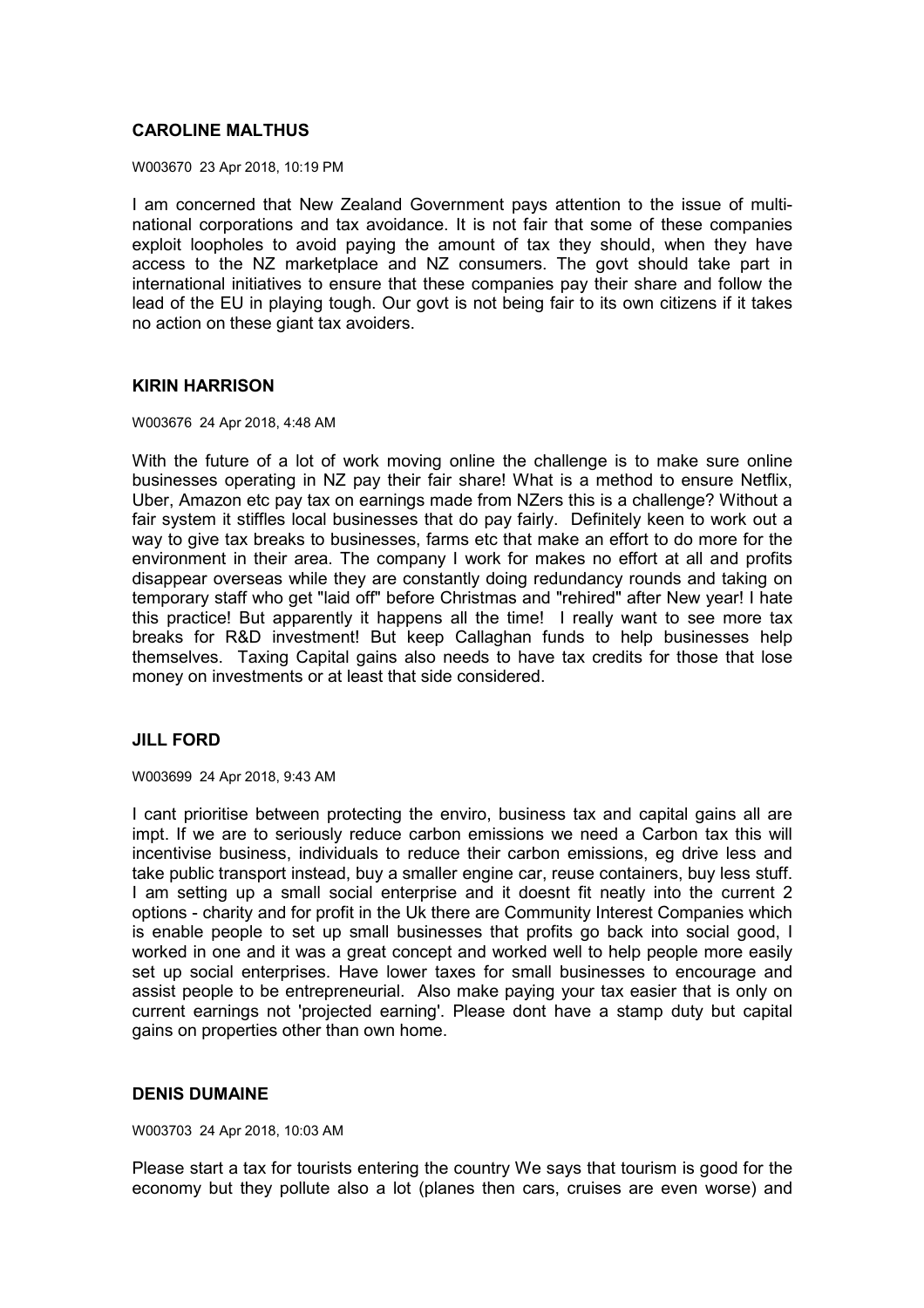destroy or disturb the natural eco balance And uses a lot of our infrastructures (roads, DOC parks etc.) TAXING heavily the tourism will discourage the cheap form of tourism which is doing no good to our economy anyway

## **MIKE MERRITT**

W003723 24 Apr 2018, 12:41 PM

Tax the rich a lot more than me,instead of less than me (percentage wise) and we need a capital gains tax now,not later.

#### **CHRIS. CAMP**

W003728 24 Apr 2018, 1:16 PM

It is important to rank our environment in it's broadest sense first as without an A plus environment we lose the desirability of NZ as a prefered place to live or visit.

# **DAVID PROUDFOOT**

W003740 24 Apr 2018, 2:01 PM

I believe we should move to a complete user pay tax system which should include not only individuals but all businesses including Maori Trusts / Charitable Trusts and any other business entity that is currently tax exempt. To me it is completely wrong when a Maori Trust can purchase an existing entity that is currently pay full tax and change its tax status to effectively avoid tax. Whilst I haven't done the numbers I think that if everyone paid a set tax rate on everything ( user pays ) you would find our overall tax could be reduced and we would still have a larger tax collection allowing issues like roading, health , aging population to get the funding they will require .

## **KELLIE MAGEE**

W003742 24 Apr 2018, 2:25 PM

Hi, I know a few people who work two jobs or are students and have part time jobs. They pay secondary tax on their "second" job. I don't believe this is fair as some people need the secondary income to get by. I was one of those people for a few years. Is anyone looking at this? Many thanks Kellie

#### **IVAN SHARMA**

W003748 24 Apr 2018, 2:46 PM

My submission is regarding the high tax on tobacco. The high cost on tobacco is having a negative impact on those who least can afford it. I have seen families feed there addiction over feeding the family . tariana turias tobacco tax has only hurt her own people more there are still 35% of Maori who still smoke that's higher than any ethic group I can think of. People will find ways to get tobacco that means taking extreme measures. The drug P is around \$700 a gram people still find ways of getting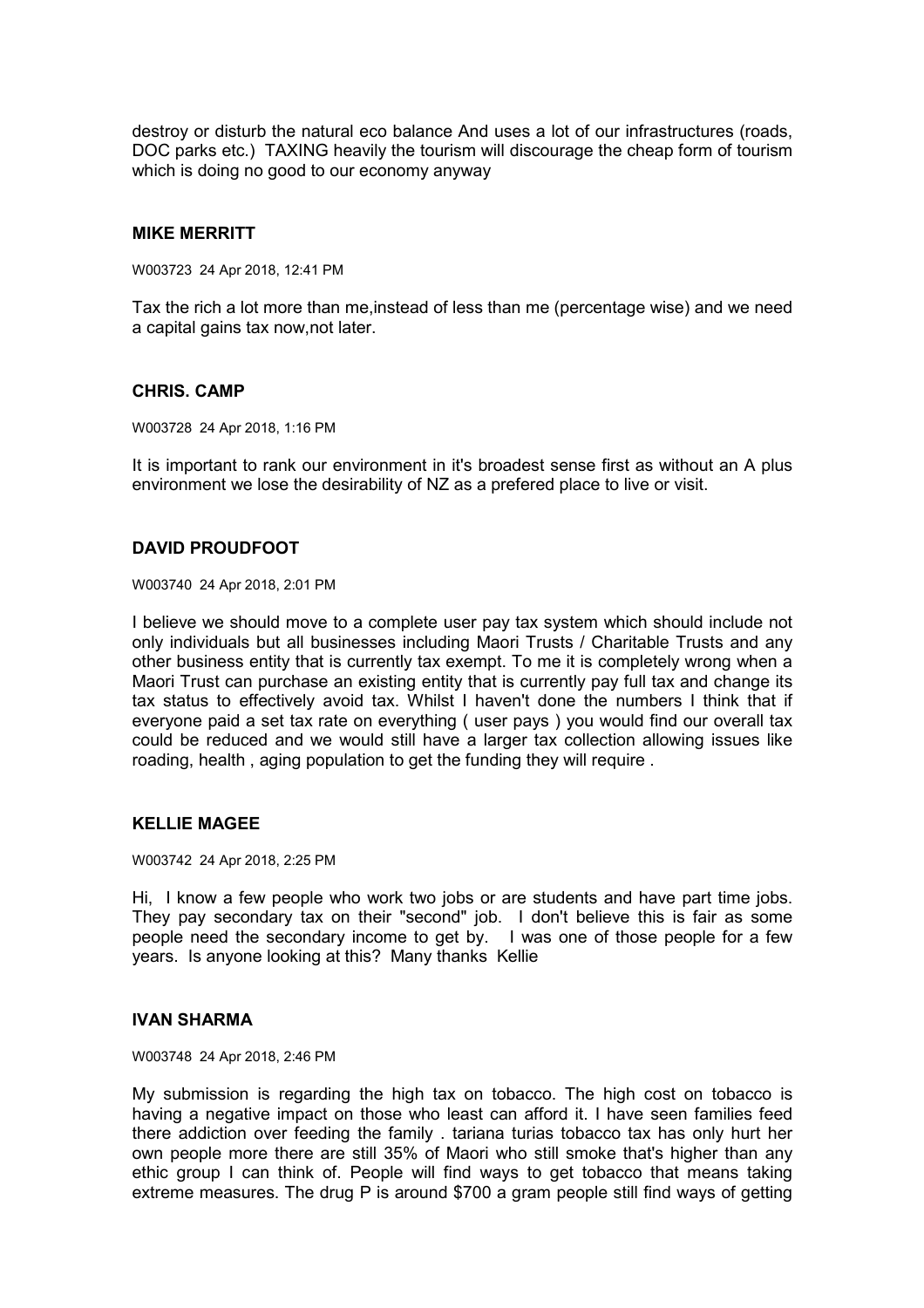the money. If tobacco tax continues to rise it will cause even more dairy robberies it will lead to not just people making quick cash also addict's themselves will join in the robberies. My submission is for tobacco taxes to return to what they were in 2010. Yours sincerely Ivan Sharma

#### **ANONYMOUS**

W003754 24 Apr 2018, 3:12 PM

Income tax for single income for married couples should be taxed lower, as only 1 person is working. The tax is too high for a married couple. Perhaps ideally the single income is calculated by splitting it into to 2 first, then calculate it with normal tax formula. e.g. if the single income is \$100k, this should be divided into \$50k each then apply the tax on each income.

#### **ANONYMOUS**

W003757 24 Apr 2018, 3:38 PM

I would like to know when are you going to do something about secondary tax. Like you promise in the election

## **DENISE JELICICH**

W003760 24 Apr 2018, 4:08 PM

I am concerned about the gearing of our present PAYE tax system. As a secondary school teacher on the top of the pay scale I am taxed at the same rate as the private and state sector CEOs. I have been paying around \$900 per fortnight tax on \$84000 pa income. As a result I am nearing retirement, with no savings other than KiwiSaver. This seems to me to be inequitable - I have twenty years experience in teaching but as a single income earner my ability to save for retirement has been stimied by two things: 1.The fact that teachers'salaries have fallen way behind other professionals ( I know, not relevant to this inquiry). 2. The fact that the rate at which the top tax rate cuts in is far too low - I suggest \$150,000 would be more realistic. D. Jelicich

## **ANONYMOUS**

W003771 24 Apr 2018, 4:44 PM

Keep NZ clean and unique.

## **TONY DENLEY**

W003781 24 Apr 2018, 5:15 PM

we must invest in our people and make a system thats is fair to all. reduce the gap of rich and poor and be trasparent on the spending of tax money. that is a must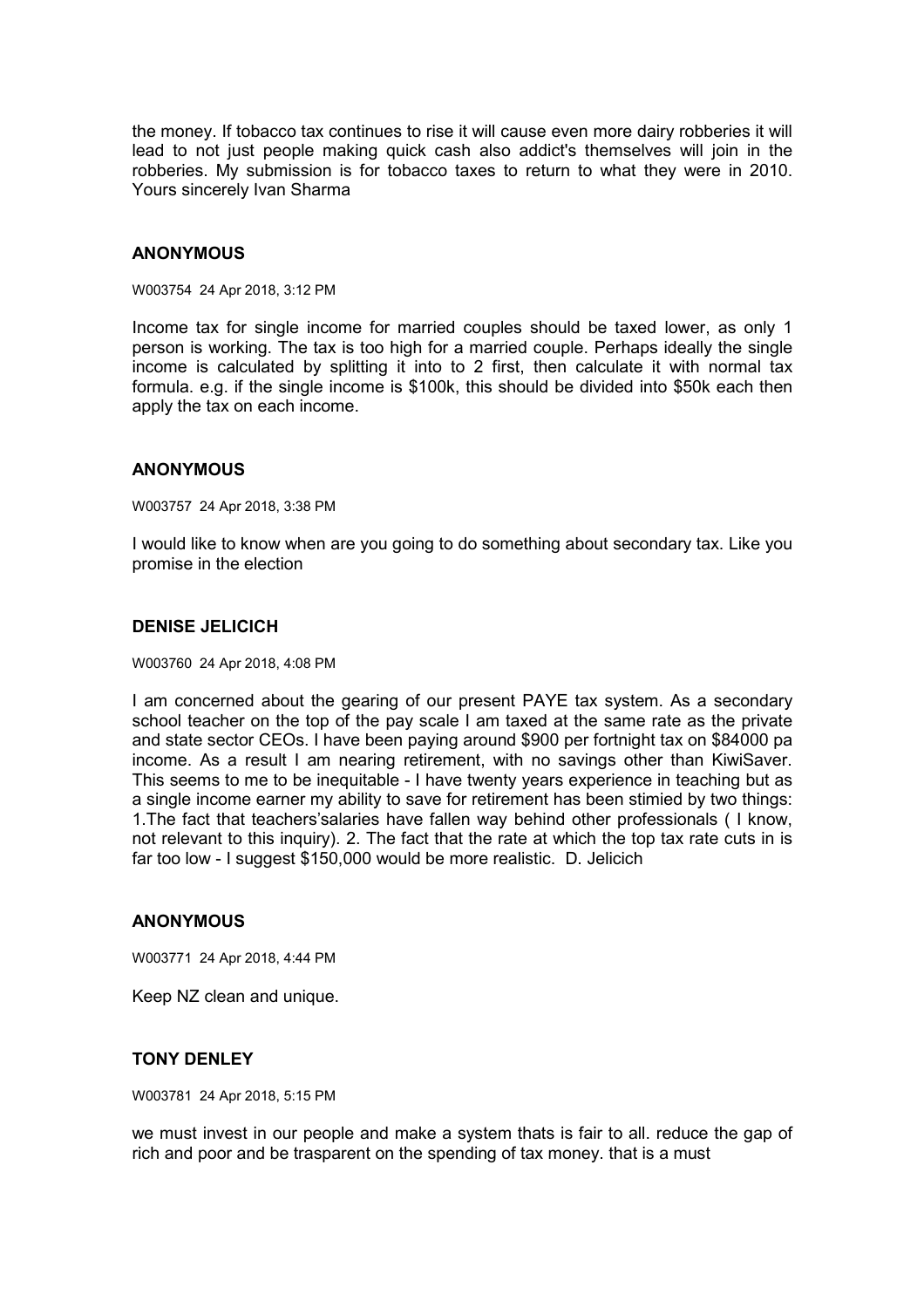# **SANDY WILD**

W003788 24 Apr 2018, 6:28 PM

This should be a major priority - we maybe a small country but we can clean up our act; No more single use plastic Promote renewable energy alternatives and ditch reliance on oil Clean up the waterways - this is going to be expensive as they are a disgrace Reduce food waste Reduce landfill Invest in technology and research to cover above this is going to be our generation's legacy

## **BRETT HOBSON**

W003801 24 Apr 2018, 8:31 PM

What matters to me is tax that is simple to administer, fair and can be applied equally to everyone in the same situation. Without being a tax specialist I must be able to accurately complete a tax return. Exceptions are out - GST equally applied to everything, capital gains applied to everything (property, business, shares, art, collectables, currency trading....). Tax gains only when realised, and if you tax gains you must also credit capital losses - this is how I would interpret fairness. Only tax income and gains once. Local body rates are also a tax - and any discussion should include the impact of these - and it is New Zealand's biggest growth industry. Help!!! The most important thing for me is not what we are taxed on or how much, but how effectively taxes are spent - tax payers deserve better. If tax payers cannot see fairness and value they will modify behaviour to reduce tax so tread carefully.

## **PETER MATHEWS**

W003814 24 Apr 2018, 10:23 PM

Ensuring that multi national corporations and multi millionaires pay their fair share of tax. The system is set up to protect those in the position of wealth and punish those who are not. Why should my tax rate be higher than a multi millionaire?

## **DIANE**

W003825 24 Apr 2018, 11:52 PM

Tax tax and more tax, tax should go down not up for those that work hard to make a living

## **BEN HOFFMAN**

W003831 25 Apr 2018, 3:40 AM

(1) Changing how tax is seen to a collective investment in creating social good and adequately funding services we all use regardless of how rich or poor we are (2) Closing loopholes to avoid as much as tax as possible (3) A tax on speculation, capital gains, and some form of wealth tax (4) Abolish secondary tax and automatic "M" taxing of taxed social welfare benefits (5) Remove GST on food (6) Sugar tax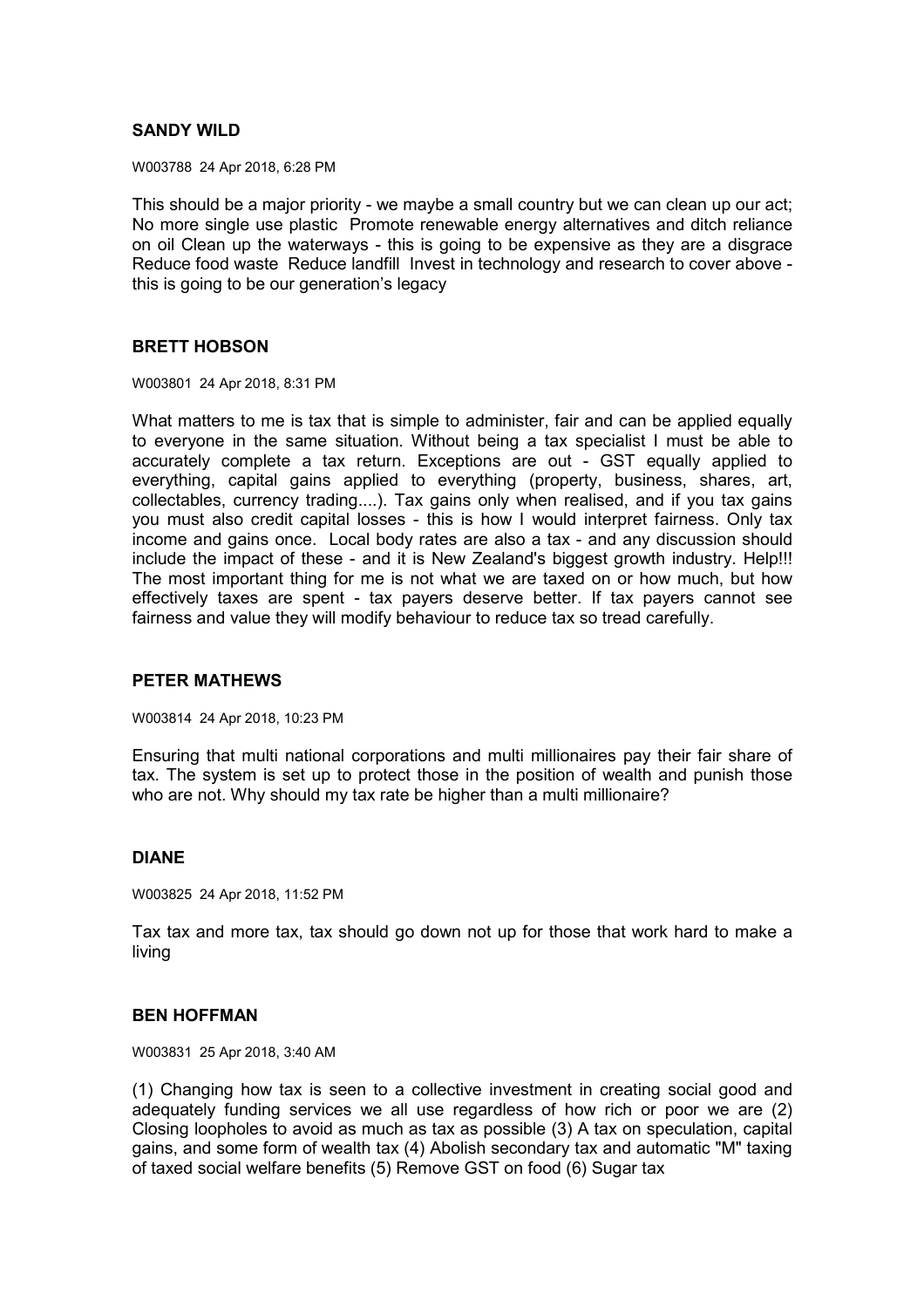# **JOAQUIM COLACO**

W003839 25 Apr 2018, 7:03 AM

Tax investments on investment housing

# **VIRGINIA LUBELL**

W003855 25 Apr 2018, 8:14 AM

Stop the aggregation of money upwards. It's simple really because our government knows exactly where money is being sucked out of the system for private and Corporate gain. We can no longer live in an economic system that aggregates wealth into the hands of the few.

# **SEAN JENNER**

W003860 25 Apr 2018, 9:04 AM

New Zealand's present tax system has been structured so that the burden of tax falls mostly upon the shoulders of those who earn the least, while loopholes exist that allow big businesses to avoid paying tax in some cases, as well as paying virtually half the rates they were once required to. This has been a major factor in the increase in inequality in NZ. The myth of the " wealth creators ", needing tax breaks, lower tax rates, and other incentives in order to create more wealth, and jobs, that will "trickle down ", has been totally debunked. What has resulted is a huge transfer of wealth upwards, which was obviously the real intention of such policies. This has hurt NZ society in many ways, creating unemployment, hardship, huge levels of inequality, the working poor, homelessness, etc. If we simply reinstate a tax system that requires those who earn the most to pay their fair share, then we don't need to dream up all these punitive ways to extract more tax from ordinary working folk

## **YVETTE MORTIMER**

W003877 25 Apr 2018, 10:54 AM

The government needs to focus on their roll of providing essential services and support - and reducing the overall tax take required. By providing the infrastructure and reducing red tape, all other investments and needs can be left to the market. Less Government, less Tax.

## **BERNARD WONG**

W003890 25 Apr 2018, 11:44 AM

1) Recommendation: Full Tax Credit Claim for Donations Recommend a full tax credit for eligible donations to spur more generosity among New Zealanders. Currently this is 33.3333% as per IR526 form. 2) Problem Solution Summary 2.1) Government Benefits: The intended outcome will be less pressure on the government to support and sustain various charitable programs. Therefore resources can be freed up to other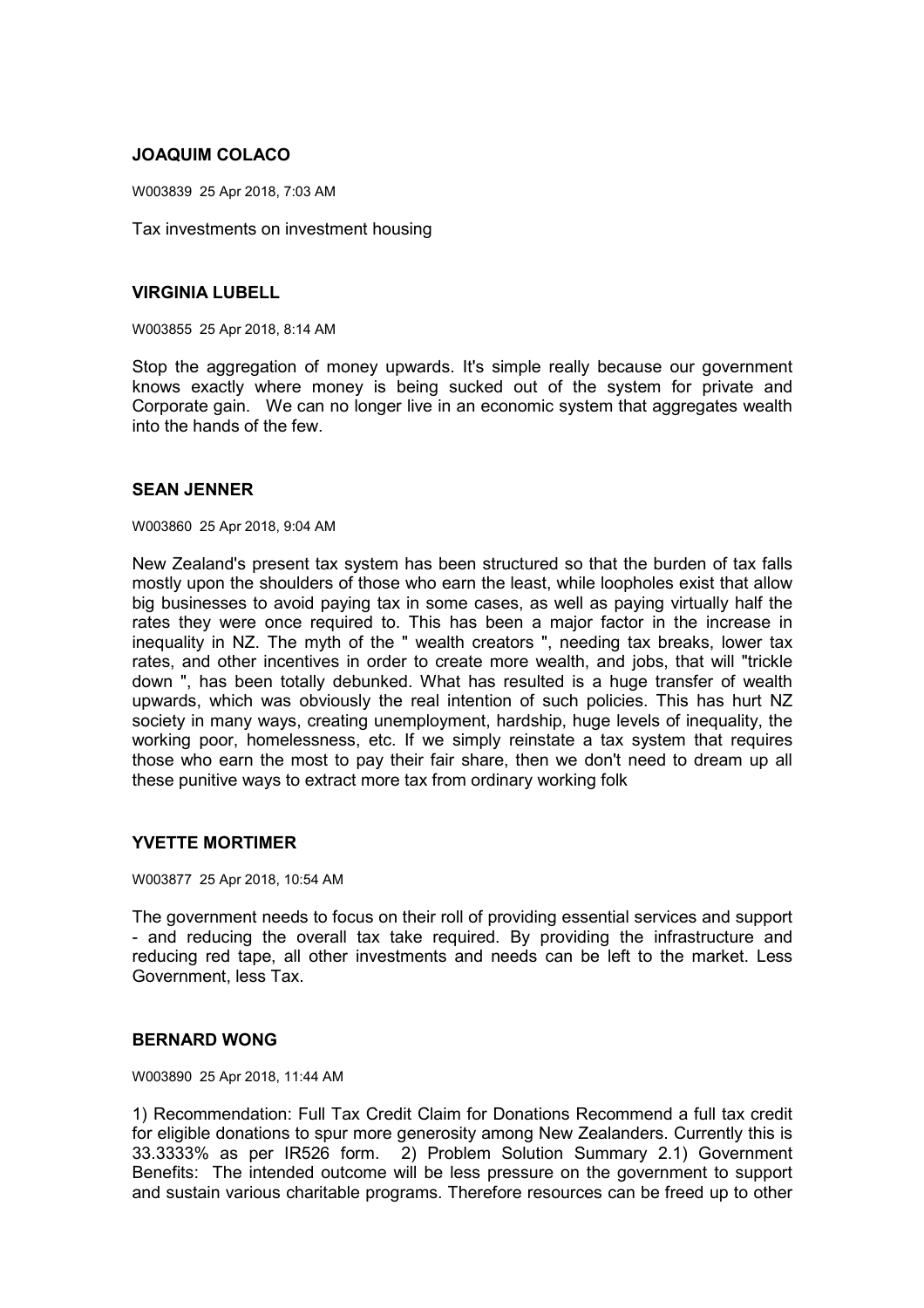critical areas such as health, infrastructure, law and order. 2.2) Tax Payer Benefits: As both a tax payer and charitable donor, I believe this could encourage more generosity when planning to gift to noble causes. This is lessen second thoughts on how much more can be given since we also having to sustain a living within our own financial means.

## **ERIC WILLIAMS**

W003895 25 Apr 2018, 11:58 AM

A capital gains may affect me directly, however, it does appear to be a fair. The capital gain is income and should be taxed as is wage, salary and investment income is.

## **LYNEKE ONDERWATER**

W003906 25 Apr 2018, 1:03 PM

Most of these are very important to me. I don't like big business getting away with paying little or no tax. The environment might be my top priority. Saving our natural areas, the birds, but also the plants and invertebrates that currently get very little funding. Clean rivers. Reduce erosion - some hill-sides should have never been cleared! Stop pollution by businesses and farming. Reduce plastic in our environment, esp the short used variety. Definitely tax capital gains and other income that it not earned through physically working. Funding retirement is important, but as someone who lives frugally, that is not a high priority for me personally. See more in my other submissions!

# **NEVILLE WYNN**

W003913 25 Apr 2018, 1:44 PM

Replies from Customs to my questions highlight the loss of the right to instrumenta itineris. Given that a boat journey to NZ is dangerous at the best of times for several reasons, it is obvious essential safety gear be on board and all systems operating correctly. There is a cost to that. This right of instrumenta itineris has existed since Roman times. It should never have been lost. Any argument that the experienced could persistently bring in yachts to capitalise on this right can easily be quashed by placing a one vessel per decade rule in place. It is shameful that a NZ Govt allowed this right to be lost while also allowing the wealthy to buy personal items at any cost, and wear said items past Customs with no tax at all.

# **A.G. TALBOT**

W003924 25 Apr 2018, 2:36 PM

NZ's export sector is undiversified, unsophisticated, non-complex in its products and vulnerable because 80% of exports are still from primary industries. This is despite decades of ineffective talk about diversifying the economy. Significant tax breaks would help to change this long term underdevelopment. A very small number of companies, usually agricultural, make up over 50% of NZ exports. This is of concern. I support consideration of a very significant reduction of company tax on NZ owned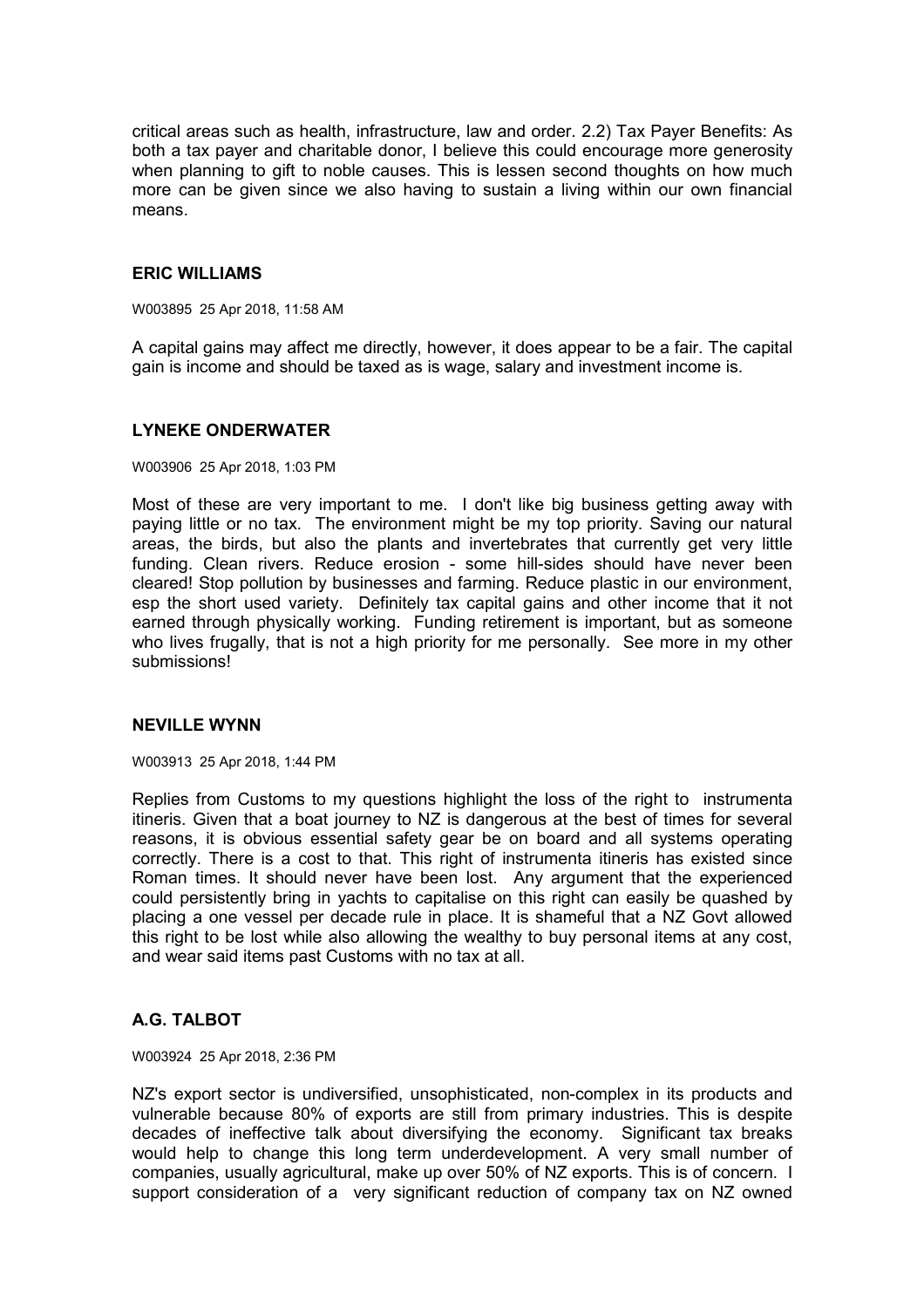MANUFACTURING SMEs exporting non-agricultural/primary products. That is to say a tax rate of no more than 15% on gross export earnings; maybe even less? This review should also look at alternative ways to fund local bodies. Rates in cities like Christchurch are punitive, much higher than the CPI at 6% p.a., and are impacting on people's standard of living year on year by profligate councils. Central government needs to reign them in and cap excessive and unsustainable rate increases.

## **PETER MAYNE**

W003926 25 Apr 2018, 2:57 PM

Not happy about taxed twice: paye tax and investment income tax(double dipping). No GST on all food items as basic necessity item. House prices to be included in CPI index so all employers increase salaries in line with house prices. Rental housing not capital gain taxed apart from 3+ rental houses owned but agree with increase to bright line test. No land or property investment tax. Families use property investment to fund retirement! Do not agree on ring-fencing if not done for all companies. Don't believe in targeting those funding retirement. Should be tax free threshold for paye/all income earners up to \$20K? GST on polluting activities to make up for GST removed on food items. Increase tax on student fees not paid especially with free tertiary study. Company tax increase to pay for tax free payee threshold. Agree on capital gains on expensive art, fast cars sold for profit. Use tax to increase productivity for increased wages. Incentivise EVs and all investments.

# **THERESA REID**

W003960 25 Apr 2018, 8:16 PM

I am not sure how one could use the tax system to protect the environment. I definitely think all should pay for the use of water and for polluting the air, the waterways and the ocean. A tax rebate on installation of solar power, insulation of buildings, water harvesting in buildings, and planting of forests would help.

# **LAWRENCE ROBERTS**

W003962 25 Apr 2018, 8:46 PM

The environment cannot be divorced from the New Zealand economy. However, it should not be considered a free good for commercial use. Those using it for business should pay for that use. This would especially apply to those using water (from acquifers or river diversions) and tourism.

## **REUBEN COWAN**

W003966 25 Apr 2018, 9:37 PM

None of these. The suggested tick boxes only include subjects that persons hear most about. The issue for me is knowing that my tax does not go to the more important areas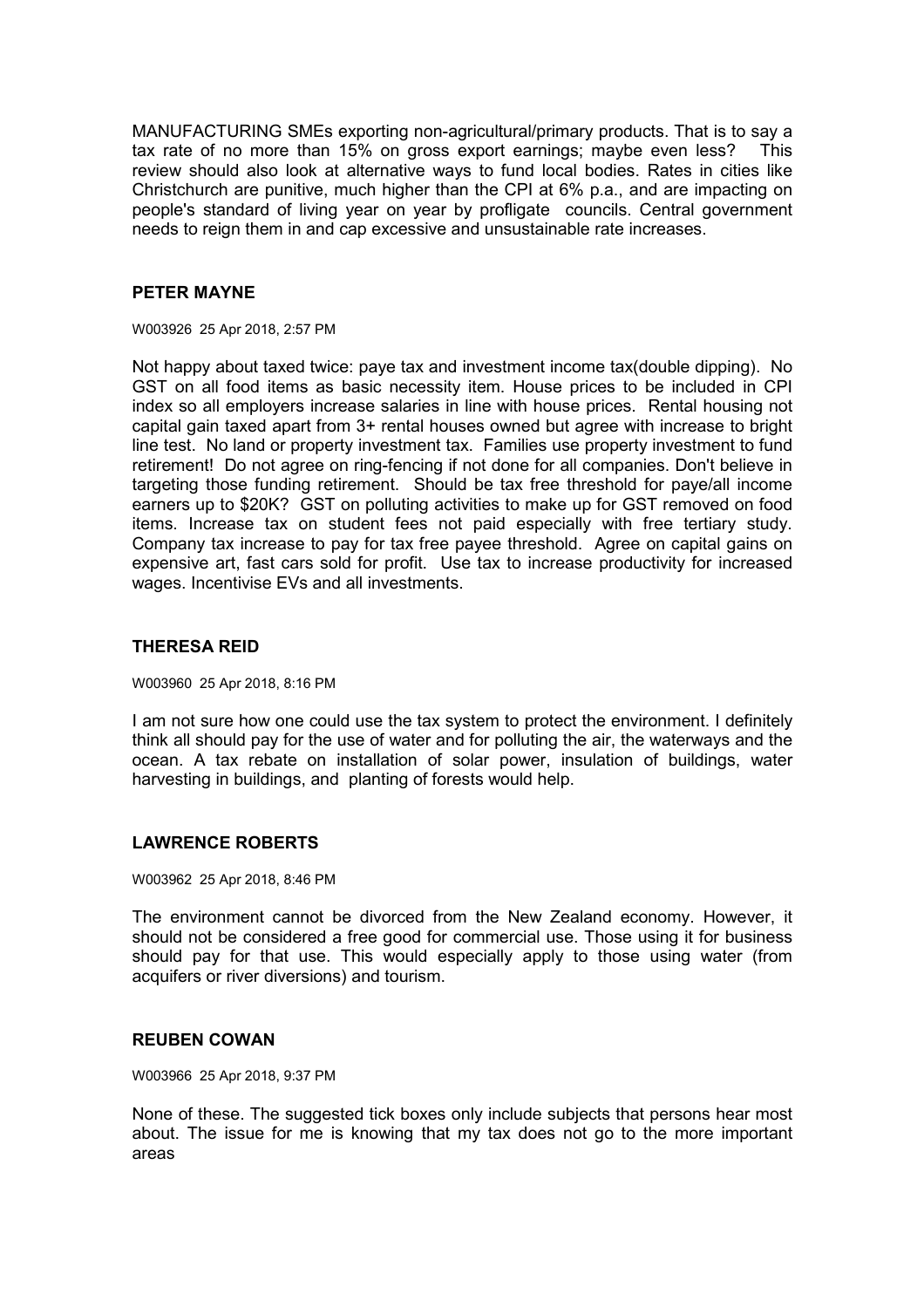# **MARK PATCHETT**

W003971 25 Apr 2018, 11:25 PM

Legislate for a 'trickle-down' tax on private wealth. 1. Establish a register of private assets (no hiding in trusts, etc.) 2. Establish an annual wealth tax which redistributes 1% of the wealth of the most wealthy 10% of individuals to the least wealthy 40% of individuals (the %s are flexible). Given the current level of wealth inequality in NZ, this redistribution would double the wealth of the least wealthy 40% in short order. http://www.radionz.co.nz/news/national/307458/10-percent-richest-kiwis-own-60 percent-of-nz's-wealth Implement a more transparent taxation system; NZ has a lot of private trusts, although slightly fewer foreign trusts since the rules were tightened last year. https://www.radionz.co.nz/news/world/355443/the-daphne-project-new-zealandstill-a-haven-for-some More transparency, along the lines of Norway. If you've got nothing to to hide, then why not? https://www.theguardian.com/money/blog/2016/apr/11/when-it-comes-to-taxtransparency-norway-leads-the-field

## **ANONYMOUS**

W003988 26 Apr 2018, 8:40 AM

Provisional tax is a killer on small business we struggle as we are in and out of it One minute we think we are getting ahead then next time we struggle to find the tax money

## **PETER AMBROSE**

#### W004005 26 Apr 2018, 2:09 PM

No Land tax, wealth tax, inheritance tax or CGT is needed and should not be introduced. Any of these taxes would introduce complication with consistency and policing and would have adverse affects to the general public. Any additional costs will always get passed on to the consumer in some form or another (eg, rents) LAND TAX This is a particular concern as this tax has no direct income to support this cost (other than rent from investment properties) and not all that fall within this net have any income to offset. Of particular concern is the recommendation that capital loses can not be claimed back. eg land prices do not always go up from year to year. It is expected to be flat for the next few years, while inflation is targeted at 1%-3% CGT Already exists with speculators selling within 5 years and to traders who purchased with the intention to sell (over any time period). Trading as a business already pay tax. Renters should not incur more costs via landlords CGT.

## **ANONYMOUS**

W004009 26 Apr 2018, 2:41 PM

Quick poll: what tax issues matter most to you? Fairness and costs of collection and compliance with the system of the day. All participants within the New Zealand economy should contribute to the revenue collected to run the "core services" the government of the day wants to provide in a fair and equitable manner. The system in place should not single out any individuals or entities based on any non-transparent abilities to contribute or not contribute. All participants in the economy should be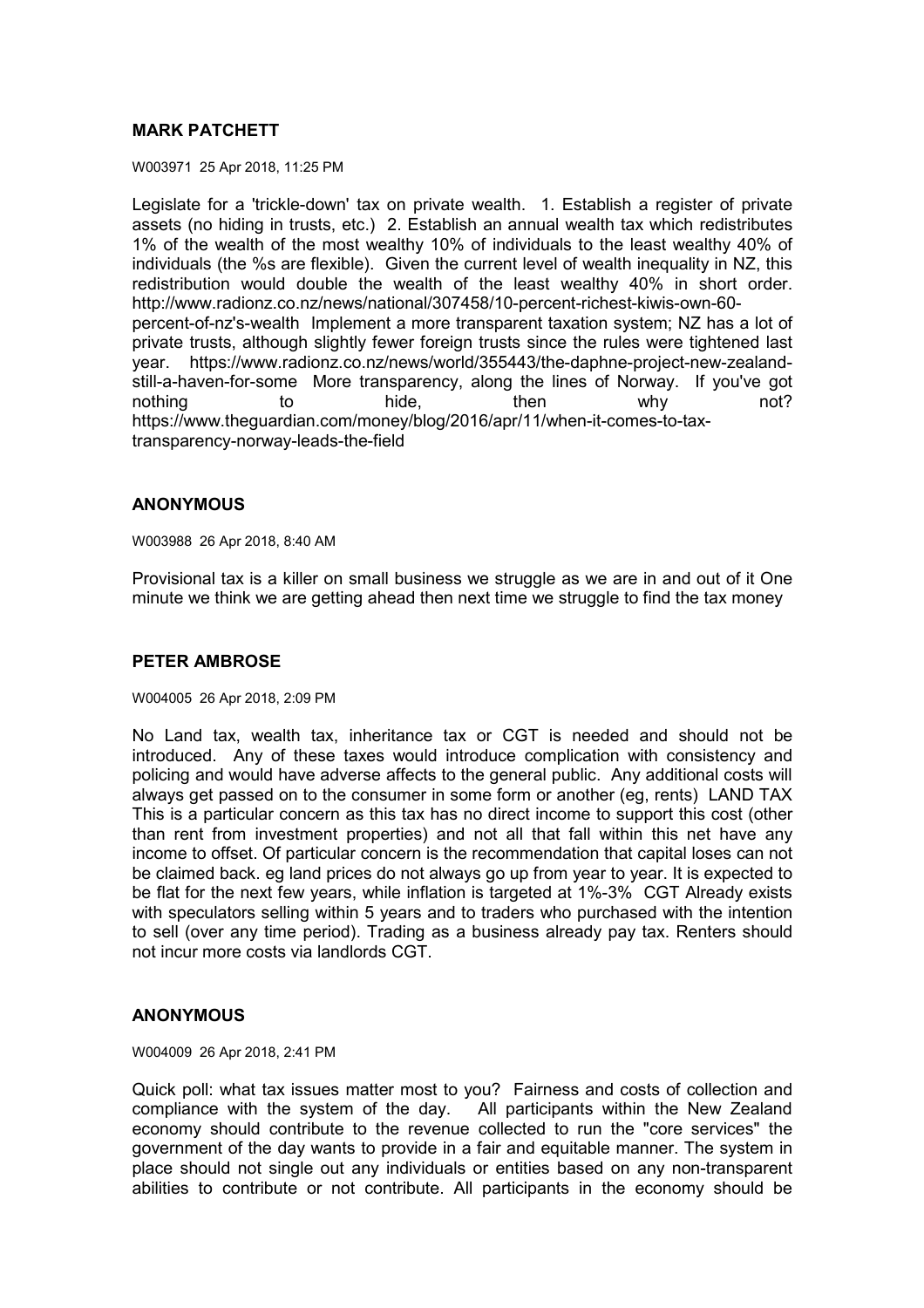encouraged to participate in harmony with the overall understanding of the purposes of tax collection. Laws will continue to be required to uphold these principles. Efforts should be made to minimise all costs associated with collecting, administering and complying with the system of the day and keeping the associated laws that enable the system to be in place as simple, concise and transparent as possible.

# **IAN CURD**

W004012 26 Apr 2018, 4:07 PM

I am concerned that we are introducing an unnecessary capital gains tax. If the aim of such a tax is to lower house prices - which I believe it is - then I think better solutions would be to: 1. Decrease demand for housing (lowering immigration rate). 2. Increase the supply of housing (lower building costs). 3. Enforce the existing income tax to ensure that gains from buying and selling properties are included as income. 4. Remove ability for landlords to gear investments allowing them to deduct tax from income.

#### **SIMON HOLMES**

W004026 26 Apr 2018, 9:01 PM

I do not believe we should continue to grant tax exemption status to religious organisations. New Zealand is a largely secular society and there is no reason to grant special tax status to religious organisations per se. Granting certain exemptions for 'the public benefit' is in keeping with New Zealand's ethos and this term adequately covers the charitable activities that our society should be supporting. As a non-religious person I object to paying more tax in order to support tax exemptions for religious bodies. These bodies frequently provide no public benefit but use their tax-exempt funds to promulgate outdated and unfounded superstitions, and sometimes to fund lavish lifestyles for the leaders of the organisations.

## **MARIE MATENGA**

W004041 27 Apr 2018, 12:08 AM

The most important for me personally is affordable housing, The 20% deposits lock out many kiwis from purchasing first home buyers, if the deposits were lower and housing more affordable more kiwis will be able to own and break into home ownership!Investors that own two or more homes should be taxed higher. More state homes for low income workers. Cleaner water ways! STOP foreigners purchasing our water, once its gone we will never get it back and nothing for future generations its damaging our clean green image what we are known for. Compulsory pension funds for all Nz citizens ensure we all looked after in retirement years. Education and more employment options, more help for small businesses applys to alot of us that fund our own businesses from our hard earned savings, we help communities and indivuals with employment. More teachers/aids in schools. More nurses and doctors in our hospitals

## **SARAH THOMPSON**

W004045 27 Apr 2018, 8:03 AM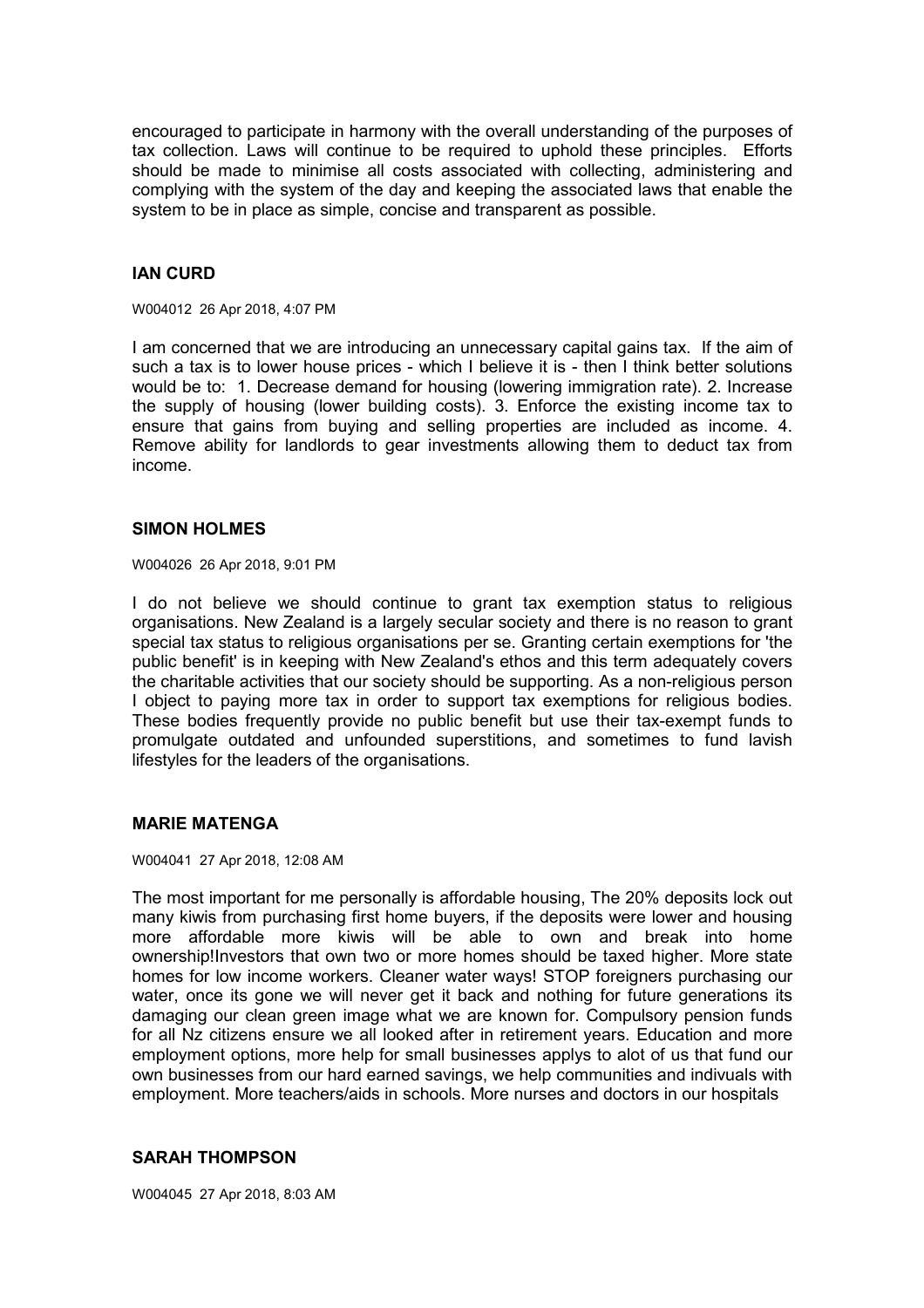Tax the bigger businesses more, they are what put little businesses out anyway they should pay more. Most of the big business have accountants that can lose money in the system close the loops make it fair.

# **DAVID HAWKE**

W004053 27 Apr 2018, 9:33 AM

No new taxes , government should live within it's means and stop wastage.

#### **DANIEL SHANAHAN**

W004065 27 Apr 2018, 12:47 PM

Everyone should pay the same percentage of their income in tax, it's unfair to make rich people pay a higher percentage because they'd already be paying more anyway even if they paid the same percent. Rich people use way less public services than poor people so they shouldn't have to pay a disproportionate amount for services they don't use like public transport and public health and public education. If the tax rate was a fair percentage for everyone, that is the same percentage, then you would see less tax avoidance from rich people because they would be more willing to pay in a fairer system. The tax system is too complicated, everything and everyone should be taxed equally and universally and quite highly so the government can subsidise highly and make everything free. Like everything should be taxed at 20 percent, anything you earn, buy, own, sell and that should be used to pay for free universal healthcare, education, transport, housing and healthy food, and free to air nz sport

# **KATE JONES**

W004084 27 Apr 2018, 3:28 PM

Tax issues relevant to me: Capital gains tax. Environmental tax. Super funds retirement funds ( kiwisaver) - compulsory Migration - I keep hearing we need skilled workers in NZ yet the migrants I have met in NZ over the last 10 years are not any more skilled than NZrs I know. These people I have met a working in basic jobs, Z petrol attendants, real estate agents, car windscreen repairers, lawn mowing men, bus drivers,......Really ! Its a problem when you let one in and they encourage all there non qaulified mates in by offering them jobs and sponsoring them to NZ. These people and companies simply tell the government they cant find skilled workers. Sorry but that's what I have found and its not right. Thanks

## **KEATON LANE**

W004089 27 Apr 2018, 3:34 PM

Leaving the tax system the same is important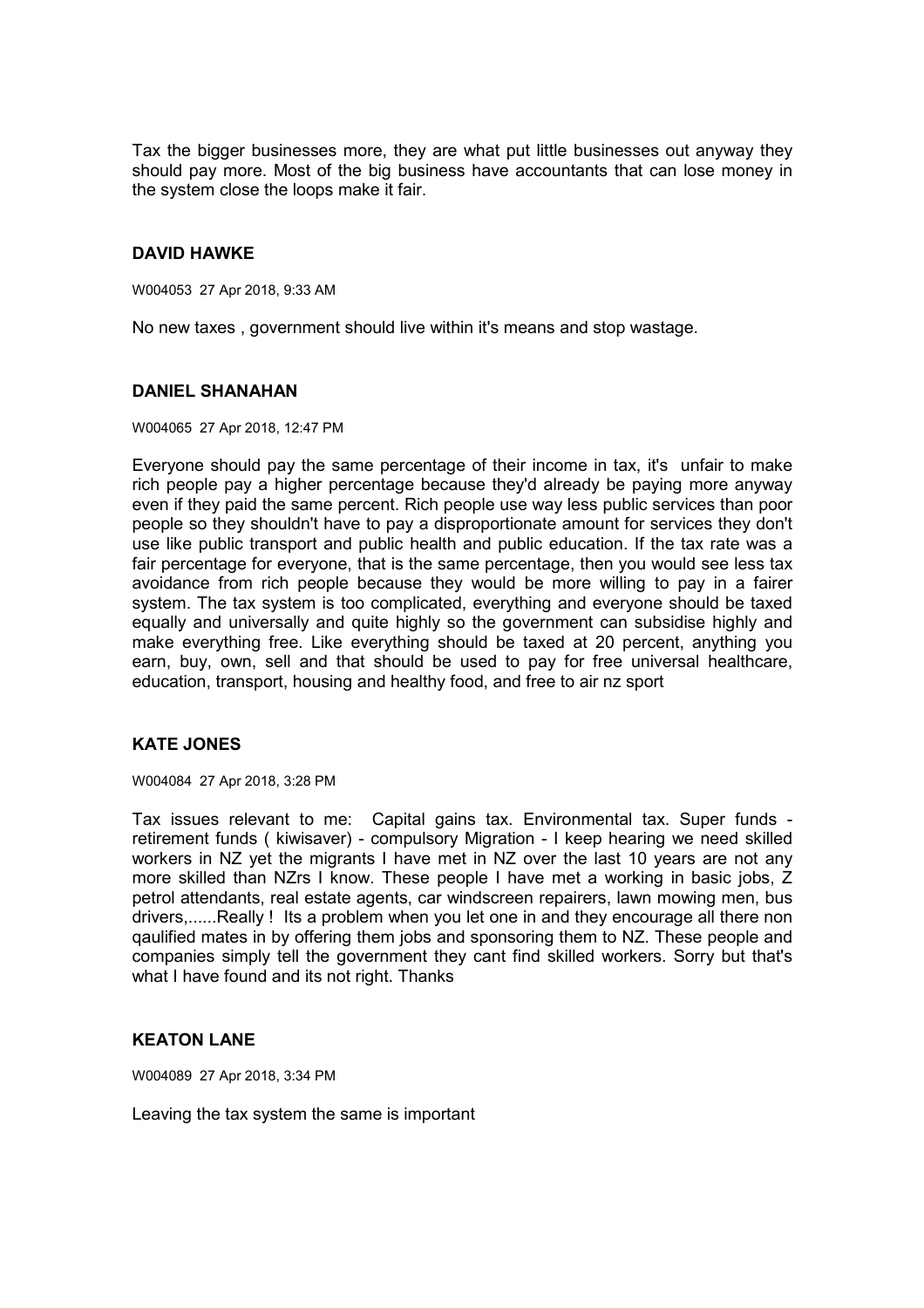# **RICHARD JAMES**

W004099 27 Apr 2018, 3:51 PM

My biggest fear is if the TWG will come up with a plethora of new taxes for political or emotive reasons that are over-engineered. Most of your suggestions appear to punish various strata of the population, they involve costly and burdensome tasks and are far from efficient. In terms of effectiveness I am very unclear what most (besides behavioural tax) are trying to achieve. The role of tax is NOT to punish people and burden them with admin, it should not introduce inefficiencies. For example taxing trips? Why, to what end? The currents taxes are supremely efficient as the processes are all in place and proven. And do NOT start taxing us on all our assets, apart from it being very inefficient (valuation fees, accounting for changes to the asset, recording/apportioning copious deductible expenses) there is nothing wrong with owning assets. Such a tax incorrectly assumes people buy for gain and that assets only ever go up in value.

#### **RUSSELL SEWELL**

W004104 27 Apr 2018, 4:01 PM

A land tax should be introduced, this would stop land banking, and potentially reduce the cost of building a house. A transaction tax should be introduced, this would raise millions of dollars per year. GST should be removed on fresh produce, childrens clothes, sanitary products. The time has come to stop landlords off-setting their tax liability with their investment properties.

#### **MIKE SIMPSON**

W004108 27 Apr 2018, 4:23 PM

I guess what I consider the main problem in NZ with our tax system is that many people in the middle income bracket working at a normal job on an average salary see unfairness and inequity in the system itself. We hear of ways people buy say a rental property in Auckland , manage to make a "loss" on it each tax year then sell it a couple of years later at a huge untaxed profit (helping to keep property prices there inflated). This is probably the tip of the iceberg and I have no doubt the average New Zealander on a salary such as myself subsidise the richer in New Zealand through ways we don't even know of by paying tax they don't. People in the 'know" in business , farming , industry etc have scope to minimise their tax in ways the wage and salary earner can only dream of , whether it is a business "conference" in Fiji , the company ute and fuel used for private use , the long list of "work related" deductions made on the tax form etc. In short the system is unfair.

## **BRENDON CAMERON**

W004130 27 Apr 2018, 7:22 PM

Fair redistribution of tax collected to regional NZ. Current roading projects need revision as tax money not necessarily spent in right areas. Why should my tax dollars be used to fund a new sports stadium in Christchurch - replace it like for like and anything more than that should be locally funded, there are many 'nice to have' assets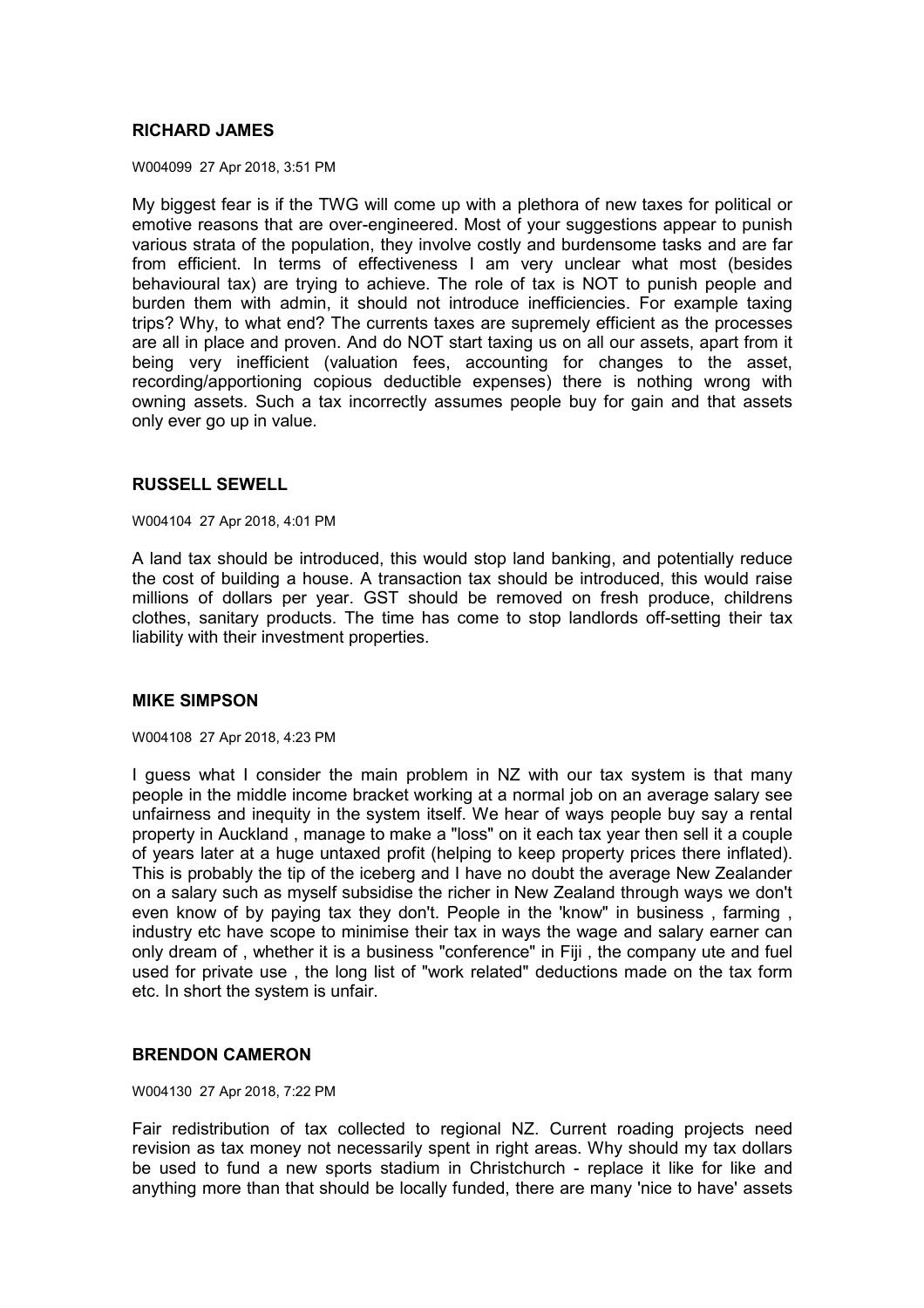the rest of us would like too. Taxpayer funds should not be used to take away Dunedin's status as the South Island's premier sporting and music centre. GST could be reconsidered on basic items. Understand and agree with the campaign for exemption on women's sanitary products, but believe other items should be included, for example fruit and vegetables, bread, milk, condoms, shaving products, toilet paper, medicines. Stop increasing petrol taxes/excises.

# **ALEX CALDER**

W004140 27 Apr 2018, 9:26 PM

The highest personal tax rate 33% starts at \$70000; this should move up to \$90 - 100,000: the rest of the rates stay as they are. People who work more than one job should not be paying secondary tax, to make up a 40 hour week Household total income should be split between a married couple if the one of them is not in paid employment No GST on fruit and vegetables Tax for behaviour change, unemployment benefit and supplements, should be reviewed after a reasonable period of time, they should not burden those working who pay for their lifestyle, they don't contribute to the economy nor contribute to superannuation funds of which they will benefit at the eligible age No wealth tax : sounds like a Police state who investigates and sets what is an acceptable level of wealth to be taxed Maori ought to be able to improve living standards through prudent and good business practices eg Tainui are doing this currently

#### **ANDREW MACBETH**

W004145 27 Apr 2018, 10:04 PM

I support a capital gains tax except on the family home. I like the consistency of GST applying to everything. Its a slippery slope if we start exempting food or other "essentials". Councils should get a share of GST. I'd like to see fringe benefit tax include car parking. Currently so many people drive (causing vast spending on new roads) because we allow free parking in our CBDs. This land could be better used for commercial or residential uses. Then more people could live closer to their work thus reducing transport demand, a virtuous cycle. I also want greenfield developments taxed to help restrain urban sprawl. I support taxing electric vehicles through road user charges (RUC), as although they don't generate much greenhouse gases, they consume space in our cities and cause crashes with significant economic and social costs. I support regional fuel taxes. I want Google, Facebook, Amazon and other multinationals paying their share of tax. Churches should pay taxes and rates.

## **ROBERTUS LANGEDIJK**

W004153 27 Apr 2018, 10:54 PM

I believe the biggest impact on society in New Zealand in future is strongly linked to Global Warming and its global effects. The country should first of all brace itself for this by seriously working on a reduction of emissions. An extra tax on petrol/diesel and offering of alternatives to private, internal combustion transport should be high on the agenda. The principle of the polluter pays is still the best what I am concerned to influence people's choices in this respect. Secondly I envisage an even stronger pressure on immigration when global warming effects are felt across the globe in the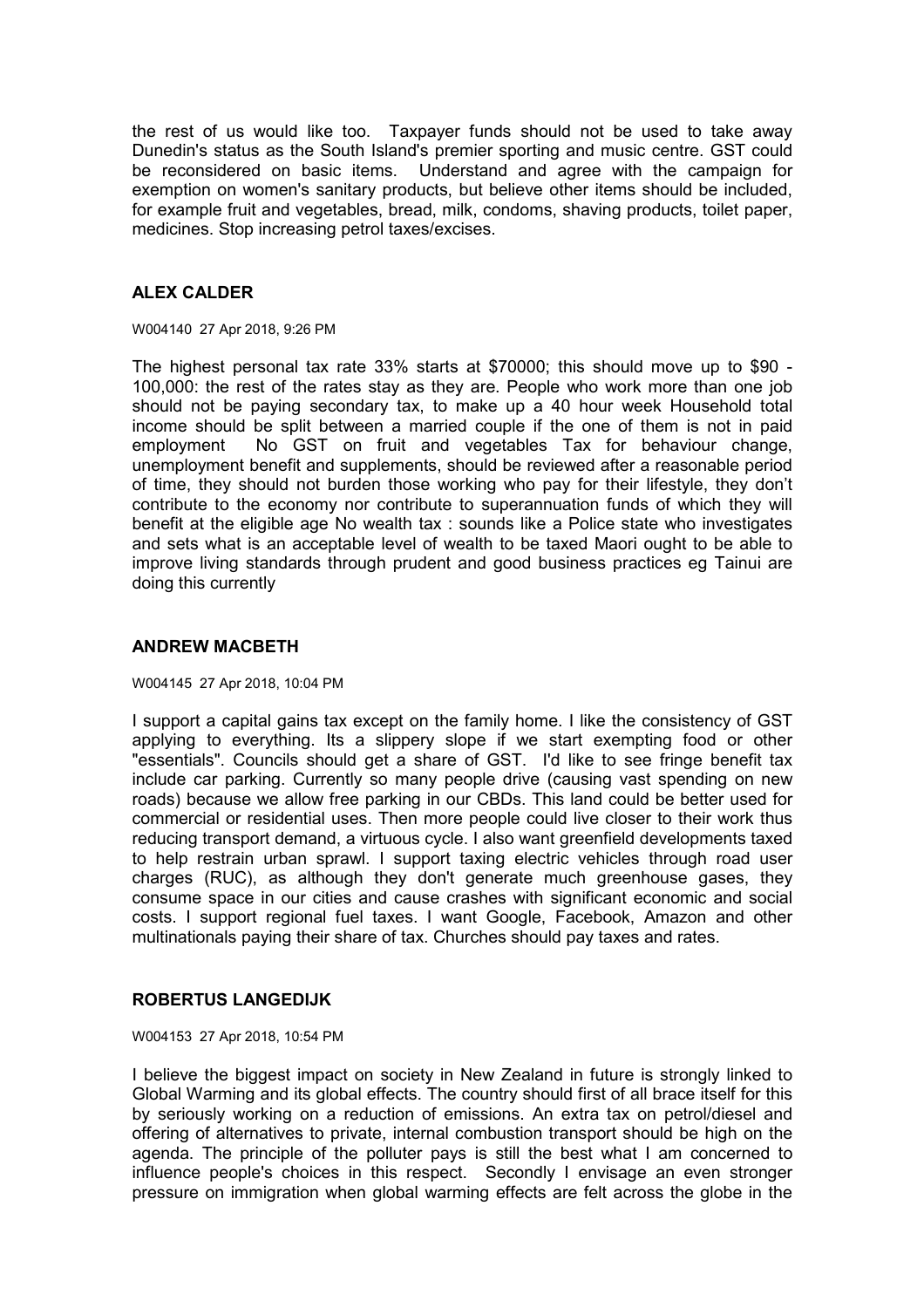coming 10-30 years. How are we as a nation going to deal with that? Taxation could play a role here by forcing (wealthier) immigrants to pay an added tax on purchasing property. They will come in any case, so we might as well have some advantage as a nation from them seeking 'refuge' here.

## **MIKE ALLEN**

W004157 27 Apr 2018, 11:47 PM

Small businesses under eg: 100k and under to be exempt from GST or some kind of tax rebate support Obviously corporate taxes should be higher..

#### **JESSICA SCOTT**

W004167 28 Apr 2018, 7:10 AM

Currently in my situation my husband works tremendously hard with long hours and has a high level of stress and responsibility on him. He does this So that I don't have to work and can be at home with our your young children. His income is in the vicinity of 150000. we are not entitled to any working for family tax credits . I believe that it would be more fair to be taxed as a houshold rather than the individual. We would be in a far better financial situation of we were to both work 75 per annum jobs. It feels that the current situation doesn't necessarily support a parent to be at home . Please consider this when making future decisions. Regards Jessica

#### **WILLIAM DALE**

W004172 28 Apr 2018, 8:26 AM

no income tax for superannuants . repeal of the 1964 social security act on the nz govt. taking away the o/seas pensions due too them. we have worked hard too get this pension while o/seas, on rrival, the nz govt. takes it away. they should put a one levy on petrol tax too cover any shortfall. thanks w. c. dale

## **KATE JENSEN**

W004174 28 Apr 2018, 8:32 AM

Definetly not a capital gains tax on housing. Very unfair. Should limit greed in alternative way

#### **ANONYMOUS**

W004181 28 Apr 2018, 9:05 AM

The most obvious tax issue that matters the most has been missed from your list of options. Reducing income tax across the board is the most important. This enables all New Zealanders to make a choice on how they invest in either themselves or their contribution back to the economy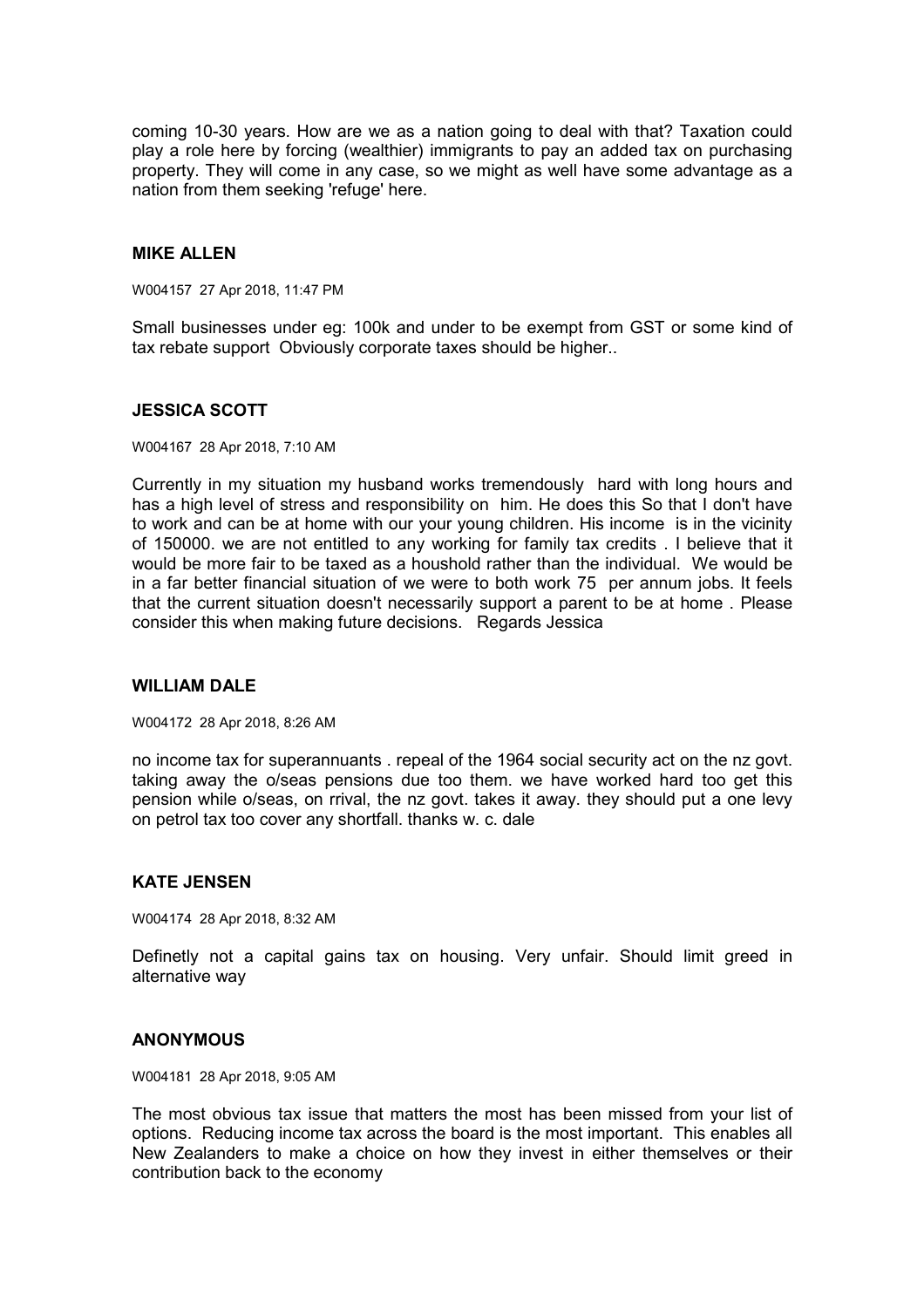# **FRED HAYWARD**

W004197 28 Apr 2018, 11:15 AM

Its important to me that we all pay our fair share, ie what is ethically right and not just what the law may allow us to do or what we can get away with by just straight out cheating. We need to have enough tax to enable us to have a fair and stable society that functions well on all levels. We need to promote the benefits of taxation far more.

## **PETER FERGUSON**

W004205 28 Apr 2018, 12:08 PM

Regardless of the merits for/against capital gains taxes, if implemented I believe the tax should be discounted relative to inflation - otherwise it would be unfair. For example, the tax should only apply to the value with which an asset has risen over and above general inflation over the holding period that an asset is owned.

# **SUSAN ANDERSON**

W004210 28 Apr 2018, 1:05 PM

During their working years, married couples are taxed individually, so why, when they retire, are they given a reduced pension? If they split up, they get the full pension so they are being penalised for staying together.

# **PETER THOMPSON**

W004213 28 Apr 2018, 1:35 PM

My wife and I bought a house in Auckland in 2001. In 2011 for work reasons we moved to Wellington and rented out the Auckland house (on which we pay taxes). Our original plan was to rent a house in Wellington with the Auckland rental income. But we found the rental market extremely uncertain with no less than three changes of landlord within 3 years. So in 2014 we bought (actually built) a new home, paying a lot of GST on the purchase. We considered selling the Auckland house but realised that if we did then we could never afford to return and retire there because of the price increases. We recognise the need for some sort of regulation to control spiralling house prices, but we are very afraid that any generic imposition of capital gains taxes will significantly undermine our financial security in our old age. We're not rich property speculators- we bought/built both our houses so we had a secure place to live. If new taxes are needed please consider folk in our circumstances.

# **KELLY SCREEN**

W004231 28 Apr 2018, 3:08 PM

All of the above, tax is important to me for - funding retirement (and other social welfare including WFF), looking after our environment, paying for infrastructure (roads, hospitals, education), looking after our people and our country. Regarding the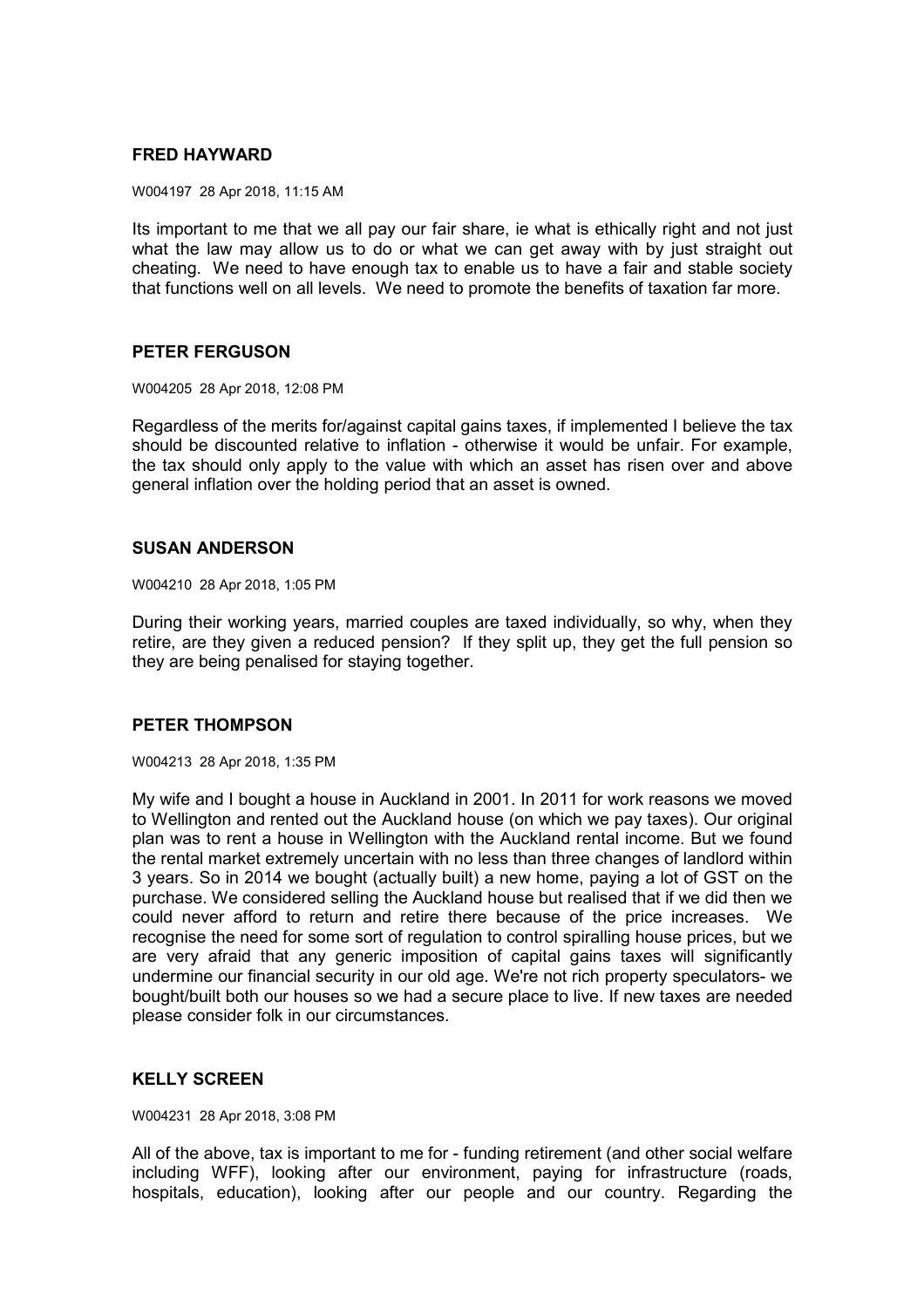environment, I believe that polluters should pay more tax to help clean up the mess that they created. This includes tourists. We should implement a tourist levy which is paid on entering the country (or buying your plane ticket) to pay for the upkeep of our tourist attractions and to pay for the infrastructure that they can use and enjoy. I have travelled the world and an extra \$25 wouldn't have put me off a country. I believe the capital gains tax should only be when you sell your asset, not a tax every year. I do not agree with a land tax. I also think that the luxury tax should be removed from feminine hygiene products like tampons and pads. GST is fine, but these products are necessary not a luxury.

# **ROGER LACEY**

W004244 28 Apr 2018, 4:09 PM

For better or worse, most of us are stuck on a couple of small, long, skinny islands with a small population. It's always going to be an expensive place to maintain. I work hard at my job, I'm good at what I do and am in the top tax bracket but I don't want to climb to the top of the pile at the expense of others who may not have had the same opportunities. I pay taxes to not only keep my family healthy and safe but to help those who may not be as well off as me. For the past 30 years we have gradually degraded the environment and sold off many of the things paid for by our ancestors to chase stupid material goals. We also need to look to the future and invest in our people, environment and infrastructure to build a nation that others look to for an example of how it can be done.

# **NICOLA OLDS**

W004249 28 Apr 2018, 4:57 PM

Capital investment is a long term planned expenditure and for many approaching retirement age forms part of their future income by way of realising the asset to cash at bank or if an investment property making do on the rental income and hopefully preserving the capital for future generations. Many rely on investments for their retirement as they have control over the asset rather thank on savings schemes which may not produce suitable controllable returns. Some may be forced to sell a treasured family painting to help with a household bill, others may sell personal items of jewellery with sentimental value, should they be taxed because they don't have the resources to make repairs or make ends meet? If such a tax is levied it must cover all transactions trade me sales, internet purchases from overseas (GST) internet sales to overseas etc. If the asset is encumbered and a loss on sale how will this be treated? Kids collectable cards, stamp and coin collections?

## **NORM RIDDELL**

W004252 28 Apr 2018, 4:58 PM

Property rates: these have been increasing annually far in excess of the CPI. They are becoming unsustainable. The current system for rating is obsolete. The property owner is carrying the cost of many assets used by the general population. The general population needs to be making a greater contribution to such reduce the burden on the property owner. The only way to do this is to include some of these costs in the general taxation. (For example, a 2.5% increase in general taxation could totally replace rates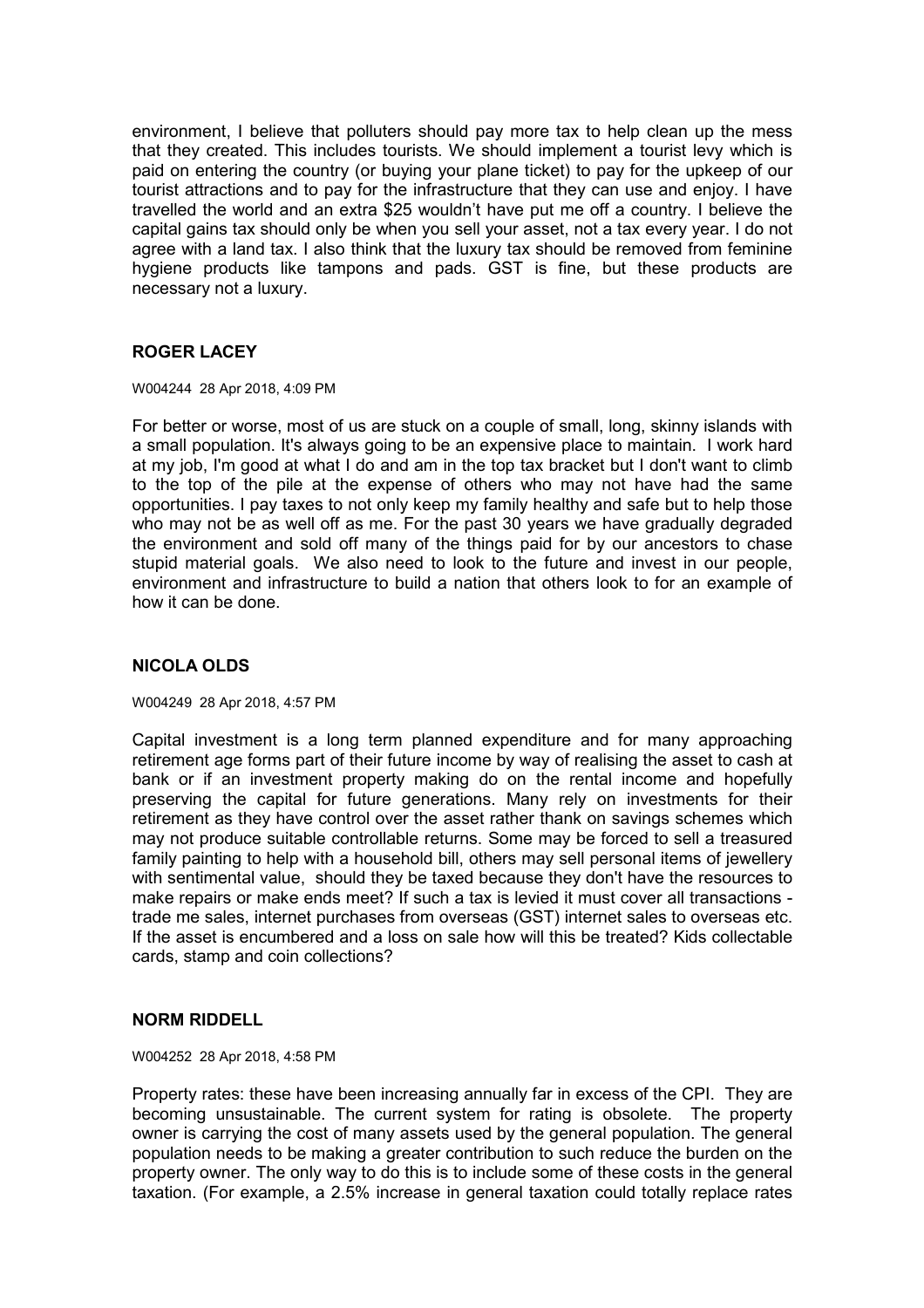gathering!) Another problem is the GST on rates.....is this strictly legal?, being a tax on a tax? I would like to see Gst on rates removed. Tax exemption for private health insurance: If it not for private health insurance the current health system would be in a chaotic mess, more so than it already is. The private health insurer is actually paying twice for a health service. Gst removal and or tax exemption is not too much to expect.

## **MARGARET GWYNN**

W004261 28 Apr 2018, 5:37 PM

What matters most to me is reducing inequality between the very wealthy and people struggling on low incomes. i hope the Tax Working Group will find ways to achieve this, because there is growing stress in our communities. Children in poor families are undernourished, finding learning difficult because of hunger and ill-health. Adults are depressed, angry, isolated from the rest of society. It is an outrage that this should be happening in a prosperous, first world country.

#### **AARON MILLER**

W004267 28 Apr 2018, 6:29 PM

Tax all wealth

#### **GEORGIA O'BRIEN**

W004271 28 Apr 2018, 7:07 PM

I believe sanitary items such as pads, tampons, menstrual cups etc. should be tax free because they are an essential health product and provide women and girls access to opportunities. Many girls living in poverty will not attend school because they are unable to afford sanitary items - this reduces their chances of succeeding at school and thriving in a learning environment. Women who struggle to afford sanitary items are not be able to attend job interviews, be efficient at work, or participate in social activities for a week out of every month. Consider the cost of losing 15% tax renew on sanitary item sales compared with the personal shame, and debilitation of experiencing a period without sanitary items. Women who are able to access and participate in education, employment, and communities contribute more to New Zealand's economy. Taxing a necessary health item such as sanitary pads, tampons, menstrual cups, creates gender inequity in our society and is economically inefficient.

#### **JOHN LAWSON**

W004277 28 Apr 2018, 7:40 PM

The tax system should be made much less regressive and should support reduced resource consumption, especially carbon, and reduced pollution. Top tax rates should rise. The tax threshold should be raised so that those working a 35 hour week on a living wage are not part of the income tax system. Pensions should be paid from taxation, not from tax exemptions, which disproportionately benefit the rich. Rates should no longer subsidise transport, which should cover its own costs, as assessed by completion of the long-delayed Surface Transport Costs and Charges study. Financial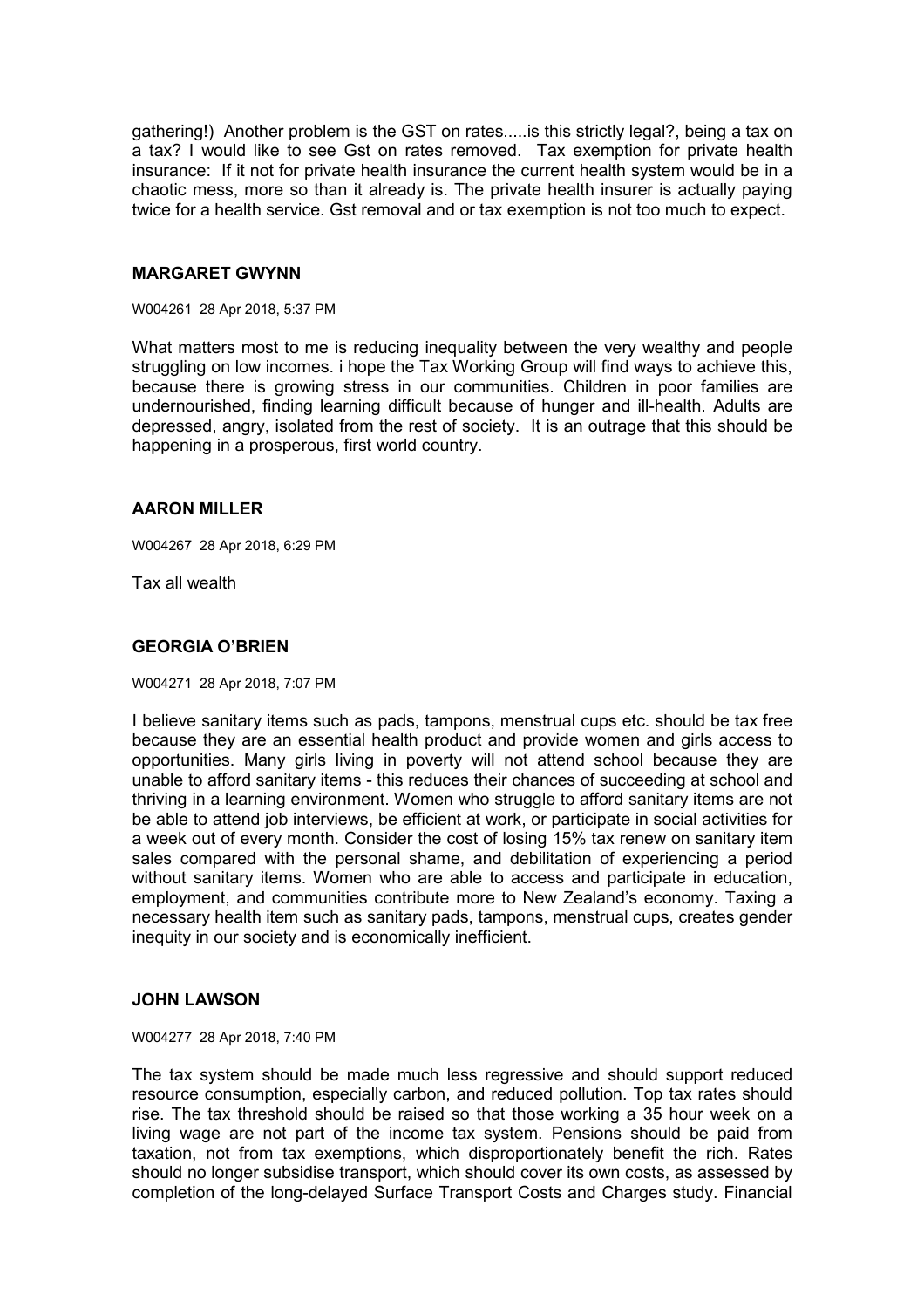transactions, including share transfers, should be taxed. The 'Poverty Gap' benefits of reduced inequality should form part of budget calculations. A UBI at a liveable level should be investigated.

# **MICHAEL RUTLAND**

#### W004288 28 Apr 2018, 8:55 PM

I am now retired and my interest in my savings (which were accumulated from my taxed income), which now supplement my pension. I am already paying tax on any income from those savings, but do not believe that the capital value of those savings should be subject to further tax, nor do I believe that any changes in the value of those savings should be taxed. In the past, changes in capital value were driven by inflation, caused by the NZ government overspending its budget. I object to the NZ government being rewarded for poor economic performance. More recently house and share prices have been driven upwards by cheap credit from Quantitative Easing in the northern hemisphere. It feels most unfair to be penalised for actions of another government.

## **LYN DOWNS**

W004299 28 Apr 2018, 11:15 PM

I would like to see the tax rate decreased for the pension. Anyone over 65 and not working shouldn't have to pay the same rate. We have worked all our adult life and paid taxes. Also, I would like to see tax abolished for anyone that earns under \$500 a week.

## **BARBARA FORD**

W004305 29 Apr 2018, 8:36 AM

Fresh produce should not be taxed the same. Certain levels of investment should be taxed on usually non taxed items. Protecting employees where employers have not correctly supplied wage returns. There are penalties for employers at the time, but it's on the employee to sort later when filing their own tax. If they have left the company that makes it really hard, makes it employees fault, and often don't have time or energy to sort. Leaves employee in a hole. Should be one to one contact with employer rather just automated penalty they may choose to pay without the problem being sorted

#### **DEREK WISEMAN**

W004320 29 Apr 2018, 10:15 AM

Most important to me is redressing the imbalance between the needy and the greedy

## **DIANE DYKGRAAF**

W004339 29 Apr 2018, 11:31 AM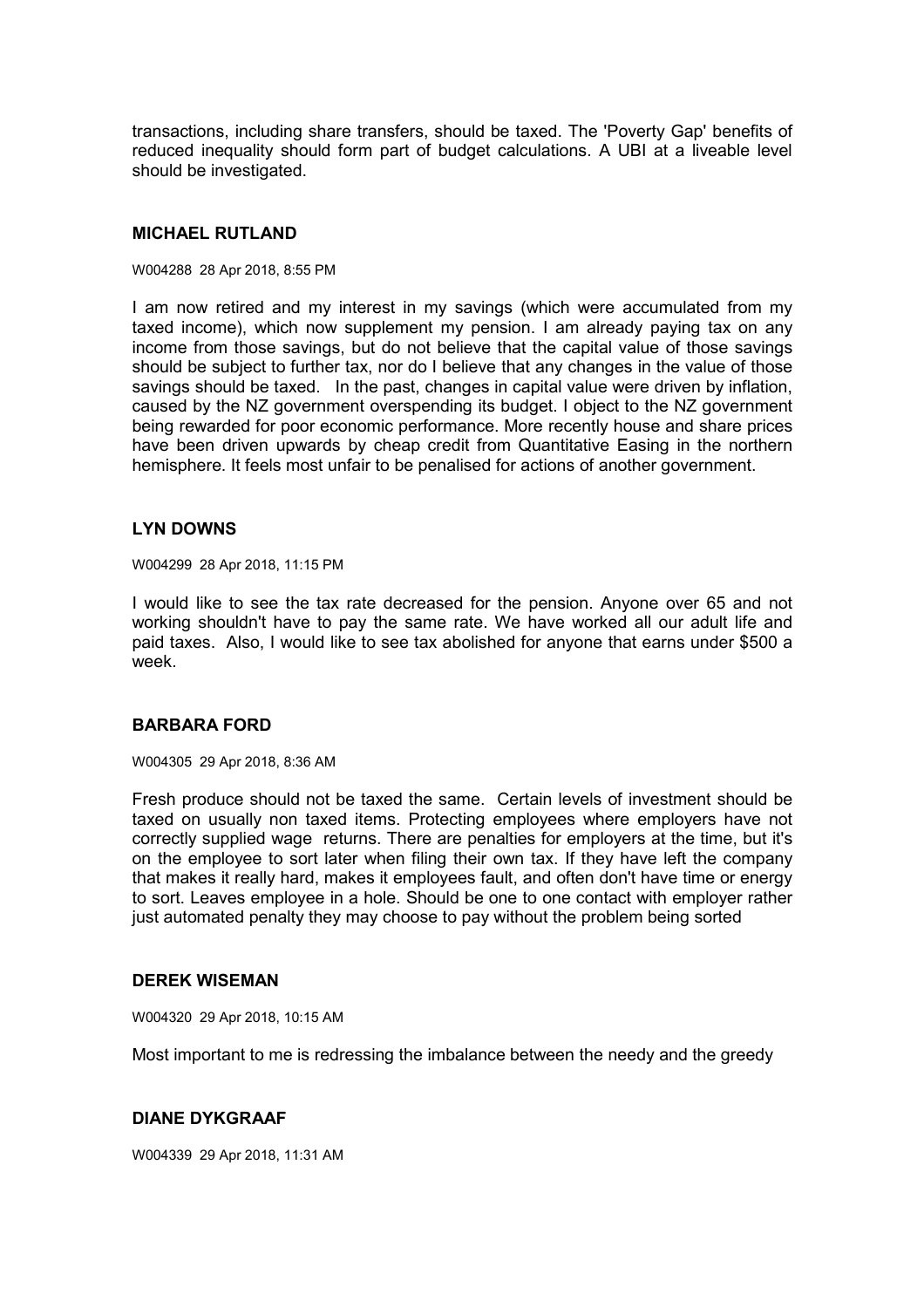Business tax - Don't know how it works but I hope that a small business, that is income for a family isn't paying anywhere near the tax paid by huge companies. Maybe the company/business should pay tax per employee as well as income. Capital gains tax should be paid as it is income after all. Protecting the environment - leave it the way you find it. If you use something for profit you should pay ie. Water. User pays - tax the foreign water bottlers even better, maybe NZ as a country should look at doing this. Secondary tax. I don't think it's fair that someone that works a few jobs just to support their family - pays secondary tax. There should be a decent income you can earn before you need to pay secondary tax. There seem to be so many loopholes and creative accountants that enable the big earners to dodge or pay minimal tax, while everyday "Joe Bloggs" slave away to make a descent living just to support their families. The income gap just gets bigger and bigger.

# **DON RYDER**

W004347 29 Apr 2018, 12:28 PM

We all hear every day that our hospitals are under pressure and under-funded. Imagine how much worse this situation would be if so many of us didn't have private medical insurance. By funding our own medical requirements we take a big part of the pressure away from the public systems which enables much more to be done with their available government funded finances. My wife and I (both retired) currently pay \$995 for just the basic Specialist and Surgical package. That's one of our total pension payments pretty much spent just on helping out the health system. The VERY LEAST that could be done with tax reforms would be to make these private medical insurance payments tax deductible. The more of us who find that we just can't continue with such a large portion of our pensions going on medical insurance, then the greater will be the reliance and back log that will fall to the public system.

### **GABRIELLA BARBARA**

W004362 29 Apr 2018, 1:55 PM

Vintage or classic cars takes hundreds often thousands to keep on the road. It's is absurd to think of a tax on selling Why not simply increase GST. Especially on luxury items. Then people have choice to spend or not and those that spend more (who can afford more) Pay more. Family property should be exempt. This includes estate and death taxes. People have worked all their lives paid all their taxes to accumulate whatever it is they are left with.

#### **GORDON FULLARD**

W004367 29 Apr 2018, 2:12 PM

Make secondary tax fair i.e. Stop taxing people at a higher rate if they work 2 days at one business and 3 days at anoother Top personal rate increase to 45% over 80,000 & 50% for earning over 150.000 65%! For earnings over \$250.000

### **ROY KNILL**

W004379 29 Apr 2018, 3:02 PM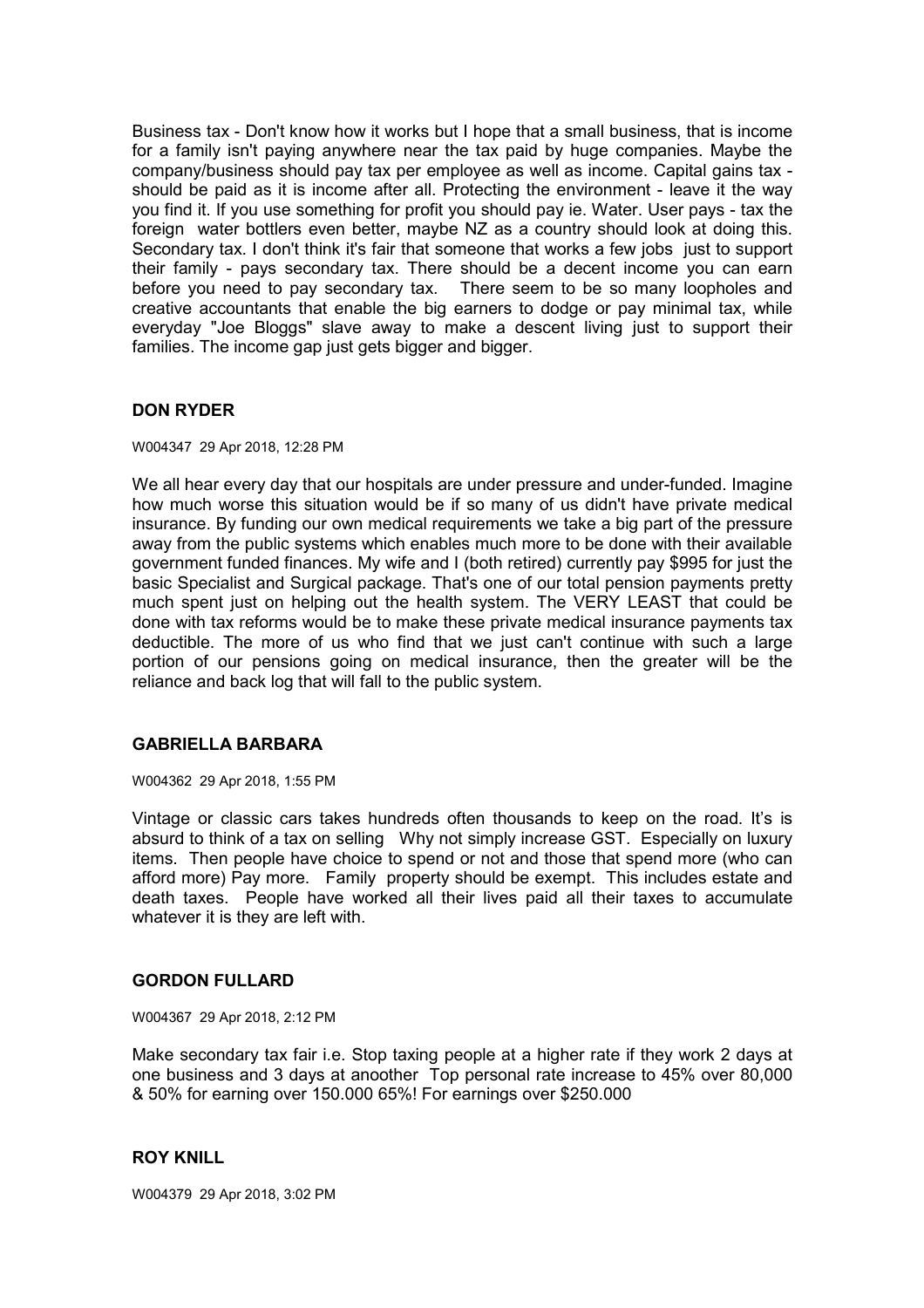I do not think that NZ should put a capital gains tax in place. 1. NZ does not need more tax revenue. 2. It very quickly complicates the tax system. It would have to apply to all assets except owner occupied housing. Many more records would need to be kept. Professional advice would need to be sought more often. It would discourage selling of assets as tax would be payable. 3. It would not collect a lot more tax , especially in the early years. 4. It would mean the tax system becomes more intrusive in all our lives. 5. It would almost certainly increase the price of primary owner occupied homes as this would be the only property tax break available. See the effect of this in the Sydney premium market. 6 . Overall the current taxation system is easy to understand , transparent, thought of as fair particularly by those on higher incomes who pay most of the tax and doesnt encourage tax avoidance accounting schemes due to that perception of fairness.

# **GARY YUILL**

W004385 29 Apr 2018, 3:14 PM

Pleeeaaase, can we make companies that are owned by a church or religious group start paying company tax. Sanitarium for example, one of our largest companies pays no tax to the government. If all these companies had to pay tax imagine the social investment we could make. Also make it harder for wealthy people to hide their income with clever accounting, trusts etc. Go after people who try to avoid paying tax, and I'm not just talking about tradies who do cash jobs, but white collar people who knowingly try to pay less tax. These people cost more money in lost tax a year through tax avoidance than people who claim more benefits than they are entitled through WINZ. Nows our time to fix this. Grow a spine and show some leadership.

# **GEOFF DONKIN**

W004400 29 Apr 2018, 3:30 PM

The tax system should be as fair as possible, relatively simple. It is noted that the government is keen on a capital gains tax. Some sort of tax like this is better than no taxes on profits (realised and unrealised) on assets. A land tax on the value of land owned is worth considering. Especially as it would be similar to rates and I assume easy to administer. If taxing taxing polluters helps the environment, it should be done. GST: As NZ leads the OECD in percentage of tax revenue from GST, it would seem that this is too high. I favour a decrease in the rate of GST rather than having no GST on some foodstuffs.

### **ANONYMOUS**

W004407 29 Apr 2018, 3:48 PM

1. Remove gst on NZ-produced fresh fruit and veg 2. Tax alcohol and sugar 3. Save more of the current tax revenue for pensions later 4. Tax environment-damaging activities 5. Do not implement capital gains tax for people who have taken more risk and done more work to save for their future 6. Use tax to incentivise individual savings, not just KiwiSaver 7. Incentivise higher participation of KiwiSaver (more government contributions? ...see 2. above) 8. Use tax to maintain/improve the public health system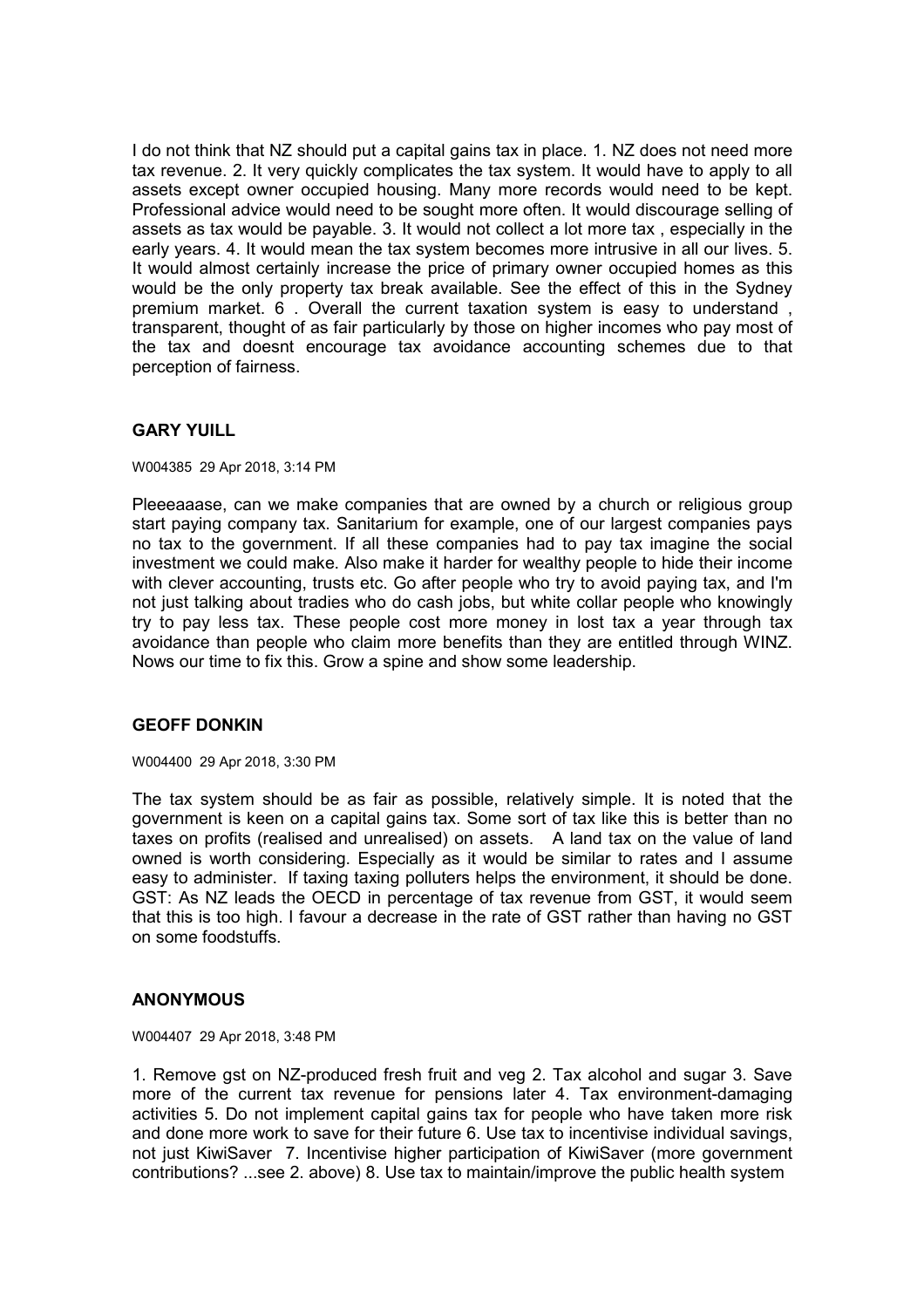# **CLIVE ROBERTS**

W004422 29 Apr 2018, 4:34 PM

NZers are too heavily taxed already, government should make better use of existing taxation and/or find other ways to generate funding. Capital gains tax will be a disaster for investments by NZers and must not be introduced. CGT will remove major incentives to independent investments and income, greatly increasing reliance on government support. Protecting the environment is very important and a core role of government; it requires good leadership, effective governance, and decision-making, not taxation.

### **NICK ROCHE-KERR**

W004425 29 Apr 2018, 4:42 PM

As I've noted in previous submissions, the introduction of a capital gains tax is my main concern, along with the introduction of new distortionary taxes (particularly those focused on consumption, or expected changes to consumption). A CGT, particularly the various ideas that have been floated over the past few years, would be a terrible thing to introduce to NZ and would create significant costs for limited actual benefit (particularly as CGTs, almost anywhere, are lower revenue generators for the State, highly variable, and often easy enough to avoid, or at least delay). The belief that property prices will be lowered through a CGT is both problematic (due to the ability to avoid or delay taxes through simply not selling - thus lowering supply) and because the proposals always seem to be a broad tax, imposed on all assets (thus attacking peoples personal savings and Kiwisavers). And this is before we see the movement towards time spent (at cost or just personally) complying.

### **SUSAN MADDOCK**

W004432 29 Apr 2018, 5:26 PM

Child maintenance systems seems floored, you have some people paying exorbatent amounts others that pay nothing this is wrong. Set a standard amount and everyone pays. Look at this system and make it fair. Make your tax system fair

#### **DEBORAH ROSS**

W004443 29 Apr 2018, 7:16 PM

Health, Education and poverty alleviation across all demographics. Environment - tax polluters. Why don't we introduce subsidies for introducing ethical dairy farming? Imagine NZ leading the world in this sphere? That's a clean green winning ticket. We now earn more from tourism which has a good spread of spend benefits so put more toilets in at lay-bys - it's a no brainer. Don't kill a profit generator, increase toilets. It would have an immediate benefit on the environment.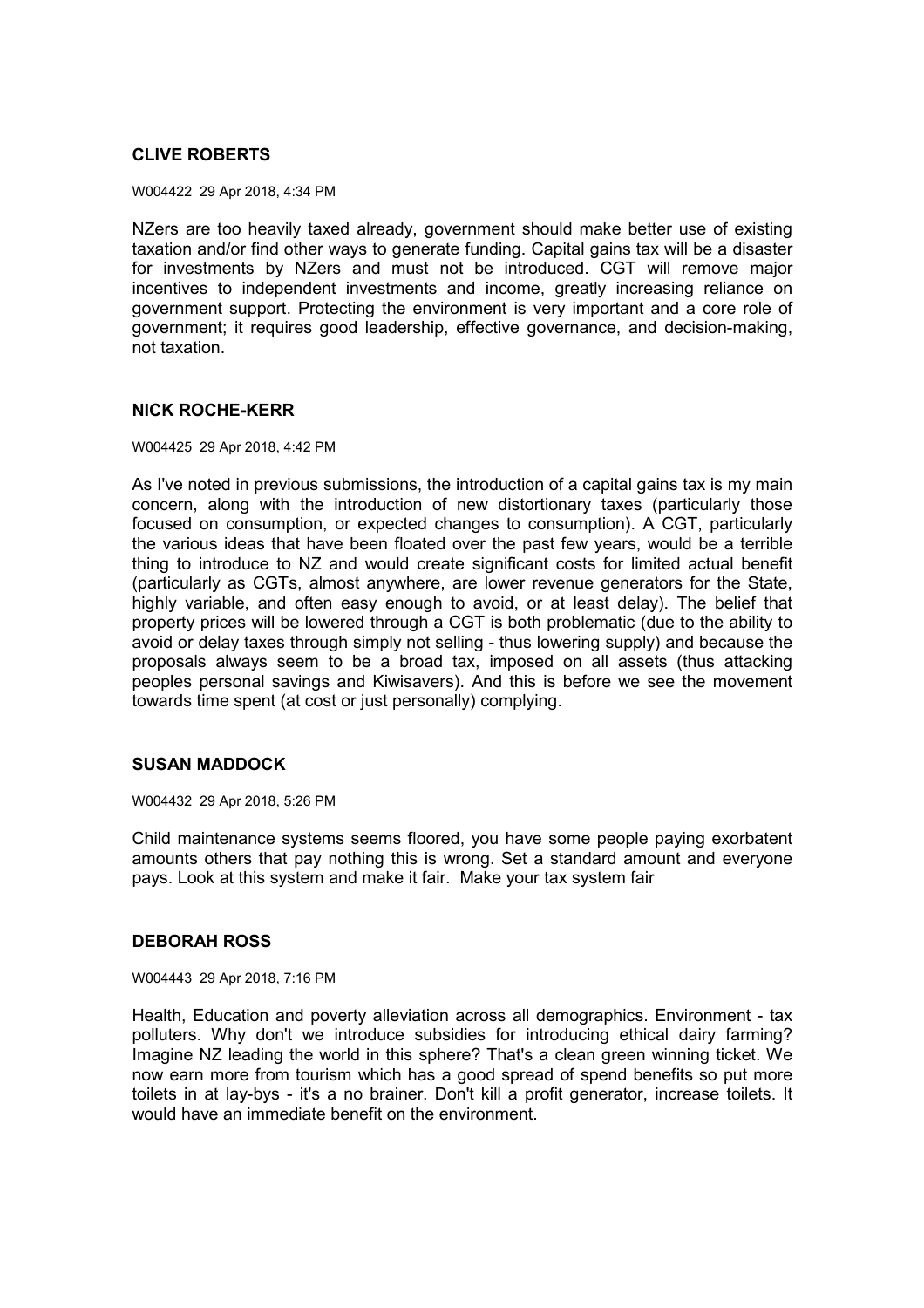# **MARGARET CONNOLLY**

W004448 29 Apr 2018, 7:47 PM

Alongside KiwiSaver I need a second income stream in order to retire as a single person, otherwise I will simply continue to work full time in the hope this is sustainable. I feel resentful that those who have adequate income into retirement, are hiding this in Trusts, retiring early & in some cases drawing sickness benefits & the like on the basis they have no income - only the trust does. I feel these trusts need to be taxed at the top rate. They are creating huge disparities within society. Middle income earners struggle while supporting these trusts via the current taxation system.

# **D**

W004463 29 Apr 2018, 8:50 PM

It matters to me that wealthy are being taxed fairly for what they have and earn and not stating personal income as company income and setting up (supposed)losses in their company to minimise their income 'on paper'. Tax wealthier individuals and big companies more - they can afford it.

### **ANONYMOUS**

W004468 29 Apr 2018, 9:06 PM

Capital gains tax is fair and should happen on all investments. Also wealth inheritance should definitely be taxed and business tax should be a lot higher. Individual tax should also be a lot higher than 33% for those earning over 100k more like 40%. And individuals earning under 60k and over 45k should be taxed no more than 25%. - these are our families and the majority of our country who need every cent they have to go towards their family.

### **BRENDAN MURPHY**

W004493 29 Apr 2018, 10:38 PM

1) Tax deductibility on private health insurance premiums should be introduced. Paying tax on income used to pay for private health insurance is tantamount to being taxed twice. The whole of society benefits by having some of the burden on the public health service removed. As the cost of health insurance increases less people (especially elderly) can afford to maintain policies, so the burden is put back on the public system. 2) Savings, especially for children and the elderly should not be taxed. The latter rely on savings to supplement their super and safe returns like bank deposits are doubly eroded by inflation and taxation. 3) GST on local government rates should be abolished, it is merely a tax on another tax. 4) Alternatively GST on rates could be directed to alternative Local government funding. 5) Income splitting for families should be introduced to lower the chance of exceeding tax thresholds 6) Alternatively increase the tax threshold for the highest income earners Thanks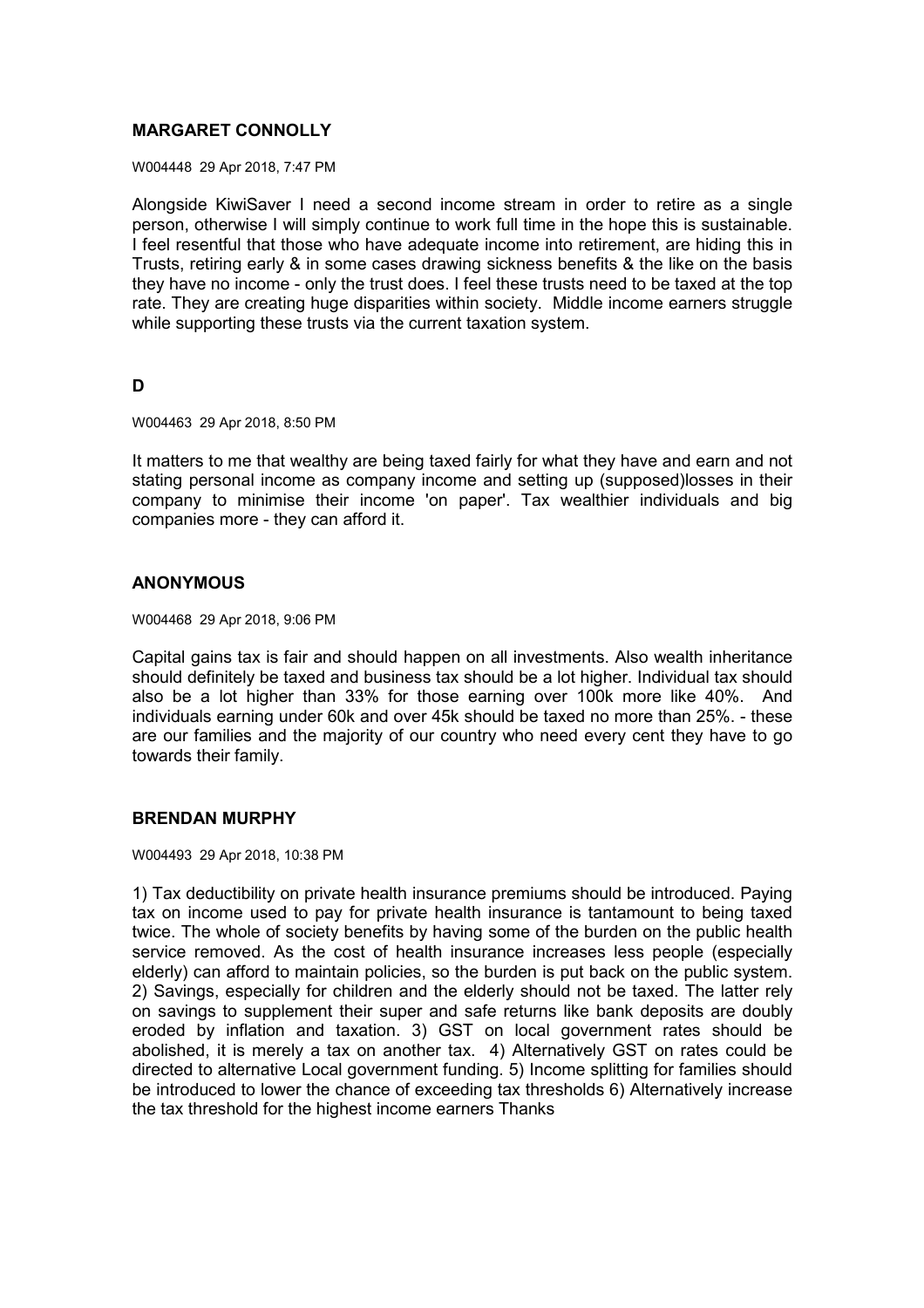### **WENDY JONES**

W004495 29 Apr 2018, 10:39 PM

Secondary Tax is stupid. A lot of people need more than one job to make ends meet. Often people have 2 or more jobs from different employers to make up 40-45hrs a week. And if people want to do extra work - for another company ie Security or cleaning or whatever, on an occasional basis - they should not be penalized. Most times that amounts are small!! These are the people who will usually make their own way in NZ and not need benefits supports - so give them a break!! Getting it sorted at end of year is such a hassle!! Surely the computer at Ird can work out when we go up to next tax bracket over the year.

### **CAROLINE SYDDALL**

W004499 29 Apr 2018, 10:54 PM

The key tax issue for me is that it generates sufficient govt revenue for the provision of core social services. NZ needs to look after its people better and this can only be done through higher tax revenue. The 'social contract' where we recognise that social services are a fundamental human right is necessary for a just, effective and safe society. My next issue is that tax is used to recover the costs incurred by society as a whole when private individuals and firms generate private income- e.g. the costs of pollution, and to direct investment towards sustainable businesses and goods. We need to use tax to redistribute income so that we no longer have a layer of wealthy people in NZ who have excessive political clout and who can buy themselves out of the social and environmental damage caused by a 'free market' economy. We need a tax system that increases equity and protects all individuals' human rights.

#### **W JONES**

W004502 29 Apr 2018, 11:03 PM

Petrol tax - Even though we need new roads etc - Petrol tax needs to be reduced or capped at the current. Everything we touch has the price of transport added to it. So we need to keep control of petrol and diesel prices. The regional and different pump prices are ridicious. It would be fairer if the prices were a lot closer NZ wide. How can fuel be about 20 cents cheaper in Palmerston or Masterton than Lower Hutt - after it has been trucked from Wellington???

### **JOANNE WAITOA**

W004509 30 Apr 2018, 12:27 AM

We need to tax negative behaviour. Particularly environmental degradation. Companies profit off resources yet the negative impacts they cause are borne by society or the government rather than the companies. There should be taxes on plastic packaging to make sure companies think about their impact on the environment. Its not fair to leave these issues up to individual consumers, the companies that make products that damage the environment and fill landfill or the oceans should be taking their impacts into account and charged for it.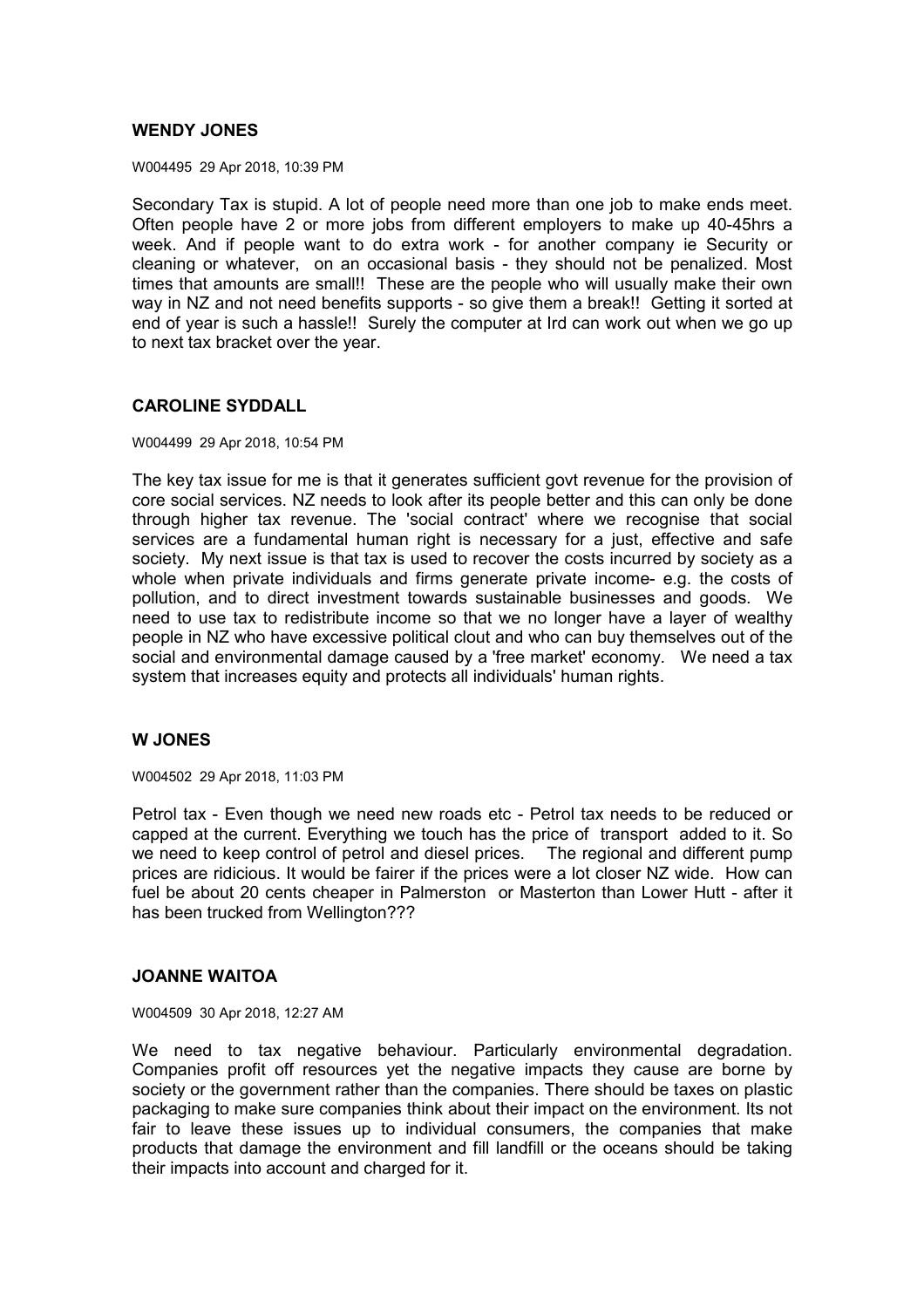# **POLLY FLORENCE**

#### W004513 30 Apr 2018, 2:24 AM

Firstly I seriously wanted to choose all the categories listed however I chose the last option as this particular option is where I could say what I needed to say. In this country's current social economic climate especially around homelessness and child poverty nation wide, I would prefer to see secondary tax being done away with, especially for those on low incomes that are working two to three jobs just to keep their heads above water. Could in general alleviate poverty by allowing families to have more of their earnings going to areas where desperately needed. Having that extra cash also reduces stress related health issues, and aid to the lowering of domestic abuse. And maybe people will have an opportunity to save for their retirement years. I would say part of the off set to doing away with secondary tax would be to raising the age of retirement to perhaps 67 years of age. Seriously needs consideration by this government.

### **JOHN ALLEN**

W004533 30 Apr 2018, 10:09 AM

What ever you do, we now have a system that is out of balance. The biggest problem is that you do not tax wealth. The Prime Minister has the toughest job in the country NO CEO is worth 8 million dollars. Tax wealth reduce personnel tax to nil for under \$100k . Have an assets based tax cut out non taxable Corporate charities like Sanitarium make Conglomerates pay there fair share like google and Apple. Income should be set to one quarter the cost of a home to make the Kiwi dream possible. Make superannuation compulsory for everybody. Get rid of Trusts that hide assets that should be taxed.

### **EILISH MADDOCK**

W004553 30 Apr 2018, 11:58 AM

Tax should contribute to a decreasing level of inequality within societies. It's an important tool for this!

### **KATARINA TE MAIHAROA**

W004565 30 Apr 2018, 12:19 PM

Looking after the environment is top of the list, NZ is ruined and needs desperately to be cleaned up. Less tax for new businesses for a few years or until profits are at a certain point. Tax on second+ houses. Subsidize dentists like any other healthcare provider.

### **MIKE HENDERSON**

W004572 30 Apr 2018, 12:53 PM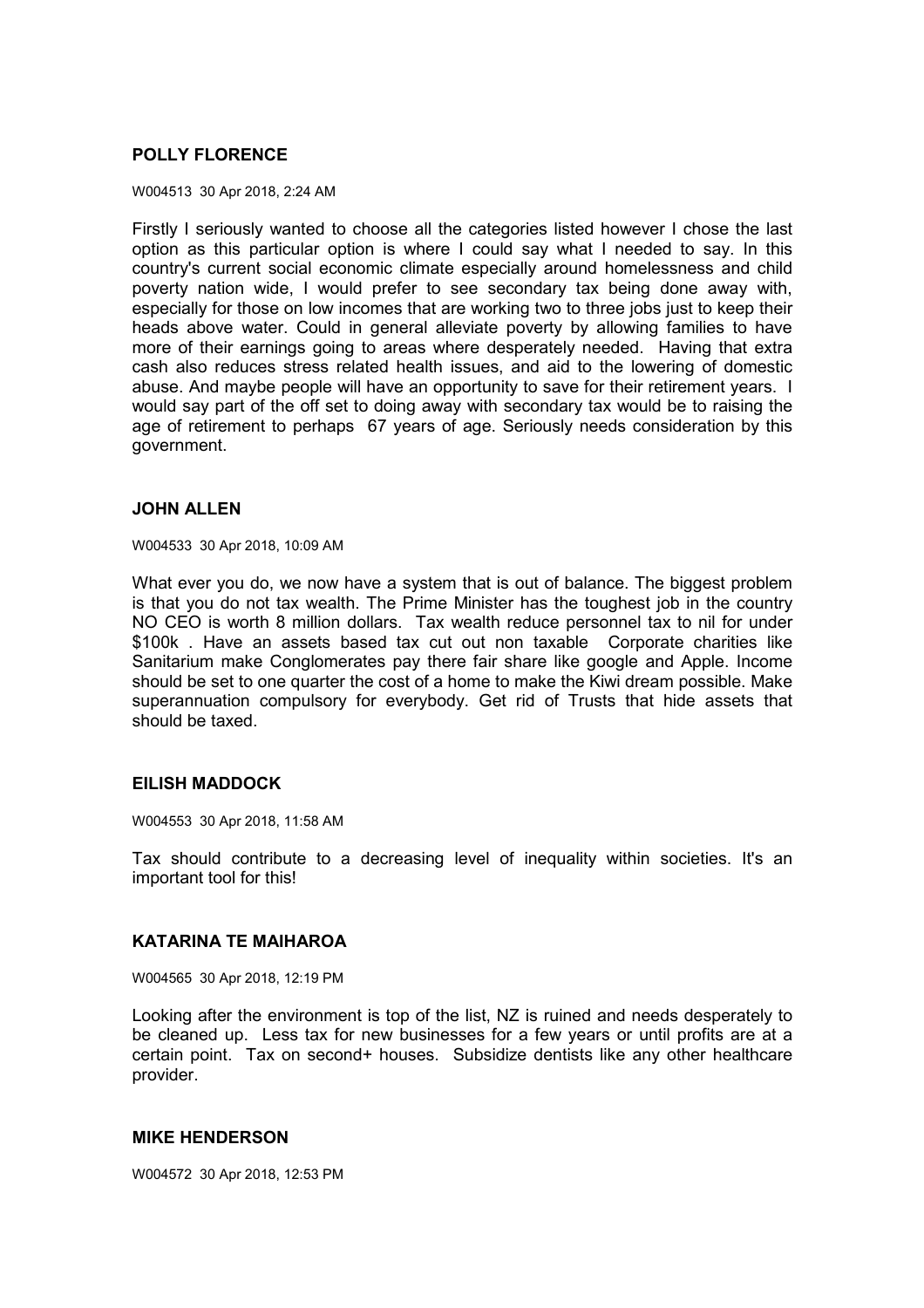Child Support. I pay a significant amount of NCP on time and I know it benefits my children. I don't resent paying but if I am one day late I am penalised. How about looking at encouraging and rewarding those who do the right thing by reducing Income tax by say 0.5% or some other benefit for example.

### **DAVID MARSHALL**

#### W004580 30 Apr 2018, 1:27 PM

We are seeing increasing number of retirees having to rent and with few long-term investments. With rising rents and cost of housing and a growing older population taxation policy needs to acknowledge and address this phenomenon so the weak & vulnerable elderly are not left in poverty and neglect. Greater investment in Kiwisaver & ability to invest if still working (40hrs/month or more) up to the age of 70, as is the case in Australia, would help longer term. Lump sum payouts from private super schemes should be taxed at a low rate, while annuities or pensions from savings should attract a more favourable tax treatment. 50% of profits in investments of over \$2K in art, gold, shares, precious metals etc all held for investment purposes should be taxed with a capital gains tax at the time of sale, based on the individual's income in the year of sale. I do not favour a portfolio tax being levied each year as many people are asset rich but cash poor. Losses should be debited against income

#### **ANN WAGSTAFF**

W004585 30 Apr 2018, 1:57 PM

To offer positive subsidies to people wishing to buy an electric vehicle. Environmental impact of emissions must be considered carefully.

#### **ERWIN MEIER**

W004590 30 Apr 2018, 2:16 PM

Tax avoidance / sheltering must be considered for a fair & effective tax system. Improved measurement & collection systems deserve much focus. Even a small % improvement in tax collection, would provide more funding for neglected essential services.

#### **MERV HUXFORD**

W004599 30 Apr 2018, 2:47 PM

As much encouragement as possible for the development of eg legal entity for Social Enterprises, so that both Entrepreneurs Businesses and individuals can take more ownership, and responsibility for Socities requirements and toward keeping Govt Expenditure below 35% of GDP

### **GEORGE KORNMAN**

W004608 30 Apr 2018, 3:19 PM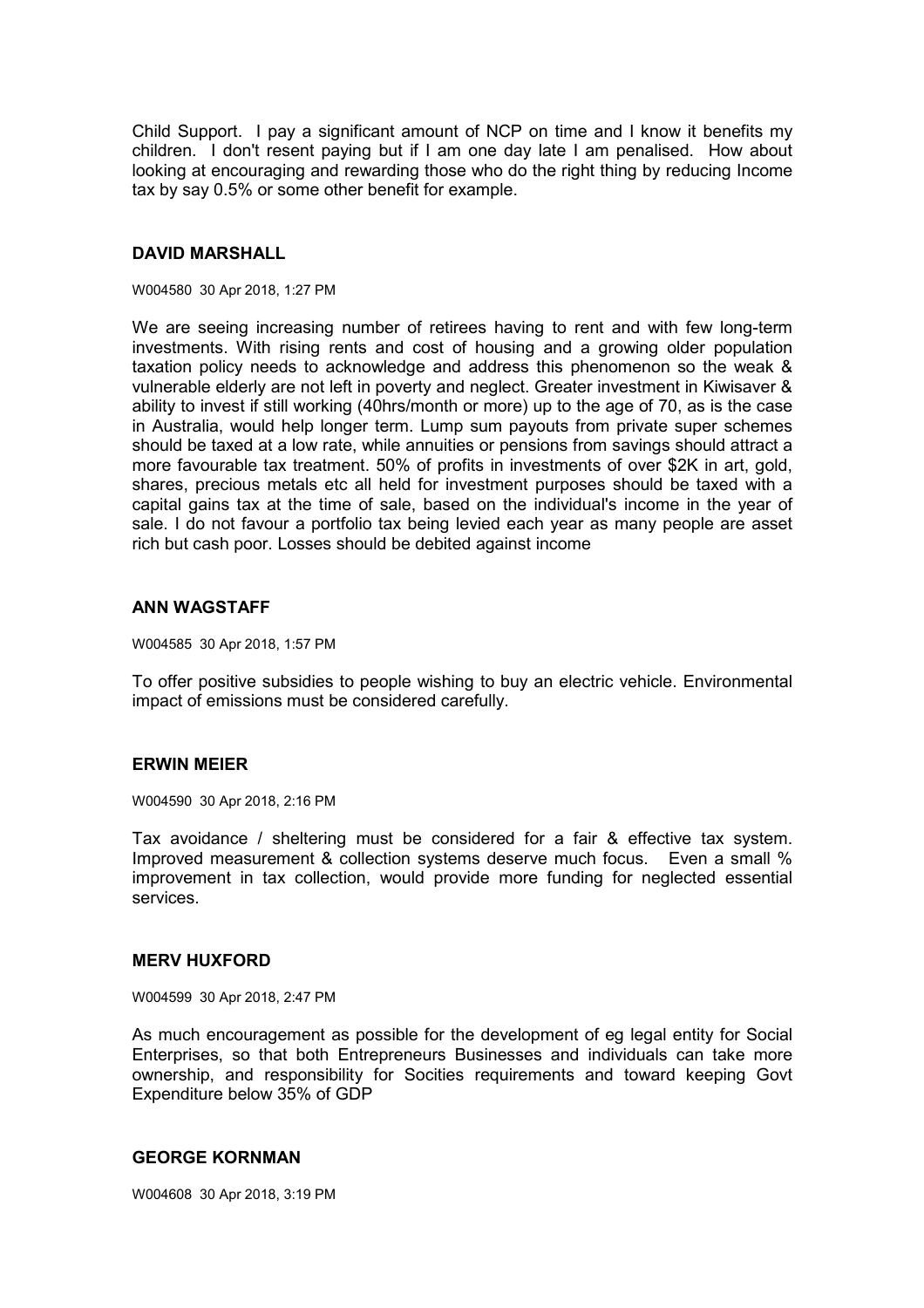I feel that the there are too many anomalies in how we are taxed and also the way we should encourage savings. Companies who sell to us from overseas should be taxed on those sales and also GST collected - profits on sales are being exported to the harm of local businesses as well as the tax payer. Overseas companies who generate services or have entities in New Zealand Should not be able to downgrade profit made here - by overstating costs overseas, local profits must be taxed the same as other local businesses trying to survive - there should be an even playing field. Savings for retirement should not be taxed - income is already taxed and should be incentive to save. Registered charities tax status must be reviewed - some are big business and should be in fairness taxed - Iwi, Santarium etc. again we must have a level playing field and tax burden spread fairly. Overseas visitors should contribute more to amenities and facilities - like they do in many countries - you visit you pay

### **ANONYMOUS**

W004612 30 Apr 2018, 3:27 PM

I am deeply concerned the Government intends to confiscate wealth through property taxes. This could have serious consequences for people already retired or about to. Any move to introduce capital gains or broader property taxes should provide exemptions for people over 60.

#### **PETER HUME**

W004615 30 Apr 2018, 4:00 PM

Our tax system needs to be better balanced taxing capital gains at the same rate as income. Taxes also need to be used to help to ensure that costs born by Government are by the people and businesses creating them. For example environmental taxes and congestion taxes can help to pay for these public costs and to incentivise people to help solve the problems.

### **ANDREA BEATTIE**

W004625 30 Apr 2018, 4:14 PM

I work for a large employer that has recently established a travel plan. One aspect of our plan has been about encouraging greater bus ridership with the employer providing subsidised travel for staff. This of course incurs a fringe benefit tax of 49.25% which we feel could be better applied to an even greater subsidy, but it in fact acts as a barrier. We want to see our programme encourage and grow public transport for the greater benefit to our employer, our staff, our community and the environment. We would like to see the Tax Working Group consider reducing or removing FBT on sustainable transport or perhaps consider providing a subsidy for employers displaying this type of leadership.

### **GRAEME GOODWIN**

W004632 30 Apr 2018, 4:21 PM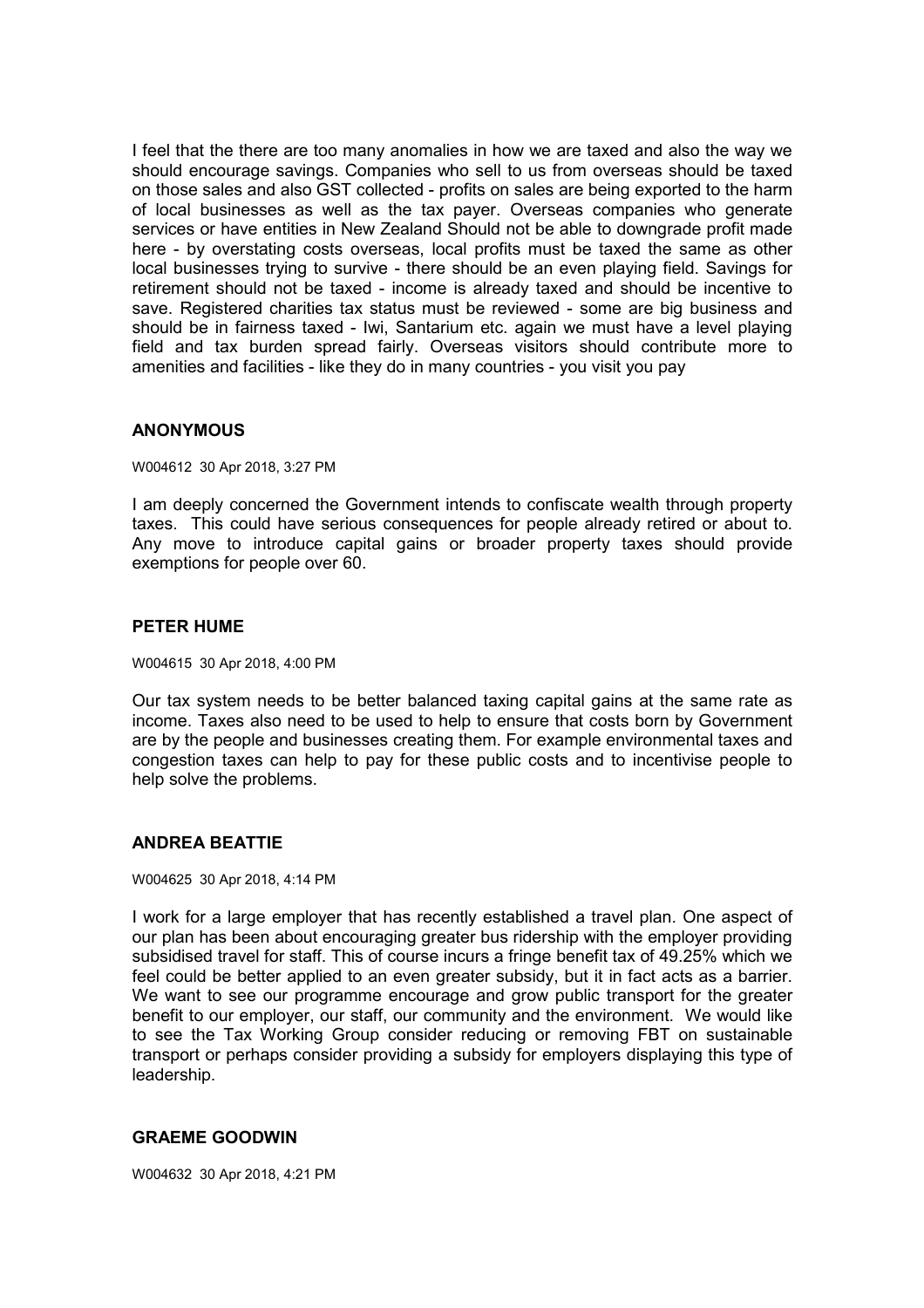Wealth tax penalises those who save and invest. If such a tax is introduced it should be targeted to the very rich but it's likely they will find ways to avoid any tax. There must be no additional tax on pensions, especially in the case of government supernatants who have already paid tax on their contributions to the scheme and depend on their current annuities.

# **DEAN LEE**

W004648 30 Apr 2018, 4:33 PM

No one thing stands out as most important. Tax should be used for things that individuals struggle to handle themselves on a user pays basis - infrastructure, environmental protection, schools, health, retirement, etc. Don't be afraid of a bit of nanny state-ism - not everyone's going to be a genius at funding their own retirement, and most people should be happy to pitch in to let the big brains do the thinking and judicious spending for them.

### **CHRISTINA ROBERTSON**

W004653 30 Apr 2018, 4:40 PM

My most important issue is making sure the country has enough revenue to support a good life and a brighter future for everyone, followed closely by fairness and environmental issues. Issues of fairness for me include a capital gains tax: instance, currently many capital gains are not taxed, while income is. I also feel that the share of revenue drawn from corporate tax should be closer to parity with the share drawn from individual income tax, and that GST should be reduced, since it has a disproportionate impact on the people least able to pay. Environmental issues are also very important to me, and are intertwined with the issues of fairness and maintaining a good society; if we do not protect the environment, we do an injustice to future generations by harming their prospects for continuing wellbeing and prosperity.

### **KELSEY TAYLOR**

W004657 30 Apr 2018, 4:45 PM

I believe the Tax Working Group should extend the remit of its recommendations to Cabinet to examine New Zealand's role and responsibility to fix the global tax system. The Paradise and Panama Papers demonstrated that the lack of tax transparency is a global problem that needs a global solution. Developing countries are missing out on \$150 billion each year due to multinational tax avoidance. Tax avoidance deprives governments around the world (including NZ) the money they need to tackle poverty and inequality. Governments must act together to force this system to end. Countries must work collaboratively to remedy the system. New Zealand must stand in solidarity with developing countries and call for a new generation of global tax reforms. This will be most easily done through a new UN-based global tax body. A UN Tax body will ensure all countries participate on an equal footing and ensure multinationals pay their fair share of tax.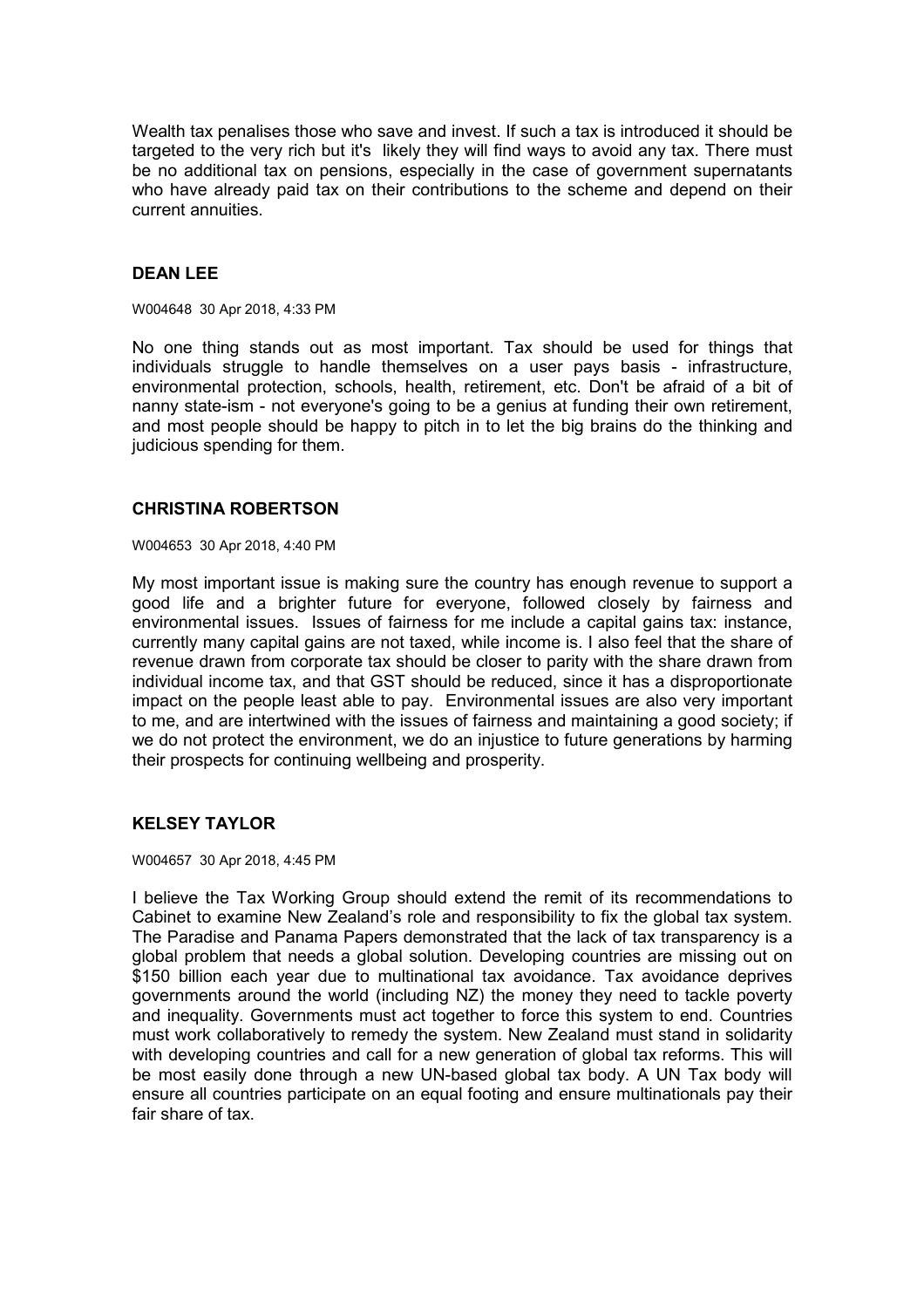### **ANDREW PHILLIPS**

W004671 30 Apr 2018, 5:07 PM

Ultimately, the biggest issue facing the world is environmental, specifically climate change. Every possible mechanism available to us should be utilized in addressing this issue, including tax incentives for addressing tax. I consider one important part of this will be preventing wealth remaining in too few hands, it has been demonstrated that climate change will impact poorer communities first, and it is likely if wealth is concentrated in the wealthier portions of the population the impacts will not be fairly felt. Thus to properly ensure climate change can be dealt with by governments, tax systems must beyond vertical and horizontal equality, true equality. There will always be differences in wealth, but these should be limited to what is reasonable in a fair and just society. We should tax wealth to make this happen, or to whatever extent the tax working group is prepared to go, i.e. capital gains, land tax, progressive taxes. Tax more, rather than incentivise through exemptions.

# **PETULA JEFFERIES**

W004680 30 Apr 2018, 5:24 PM

Stop tax on fresh fruit, vegetables, milk and meat Tax all packaging and cutlery (eg plastics) other than organic/ reusable Stop tax on any earnings under the current Living Wage Stop secondary taxes particularly to those who are on benefits or superannuation trying to keep themselves from asking for more financial help Apply much higher tax on salaries/income over 5x the Living Wage Tax airbnb or b&b or similar incomes (those who save are taxed on their interest even when they have no other incomes) Do not tax the aging population any more - they have paid for everything for their whole lives and at least half are having to continue work despite health issues to keep afloat

### **JUDITH SPENCER**

W004687 30 Apr 2018, 5:39 PM

All of the above are important. Universality in New Zealand is a must. Those on lower incomes must be housed and supported by public services, just as every other NZer is. Some with the education and family wealth will have no problem providing for themselves but as we have seen, education does not guarantee a good job for life, nor wealth forever. Young and old must be protected through taxes for health,education, housing, food. At present low income people are not getting these human rights. That must change. What's that saying? Those with some give to those with none. That is the heart of egalitarianism and has all but disappeared in NZ. Bring it back. Businesses have accountants; they are already getting tax perks. Do not reduce the business tax unless it is a NZ-owned fledgling company. Multinationals should pay more as they have global advantages. Water should be taxed when used to grow a business in areas not suitable eg prone to drought- horticultural/animalfactories.

### **MICHAEL MARTENS**

W004690 30 Apr 2018, 5:53 PM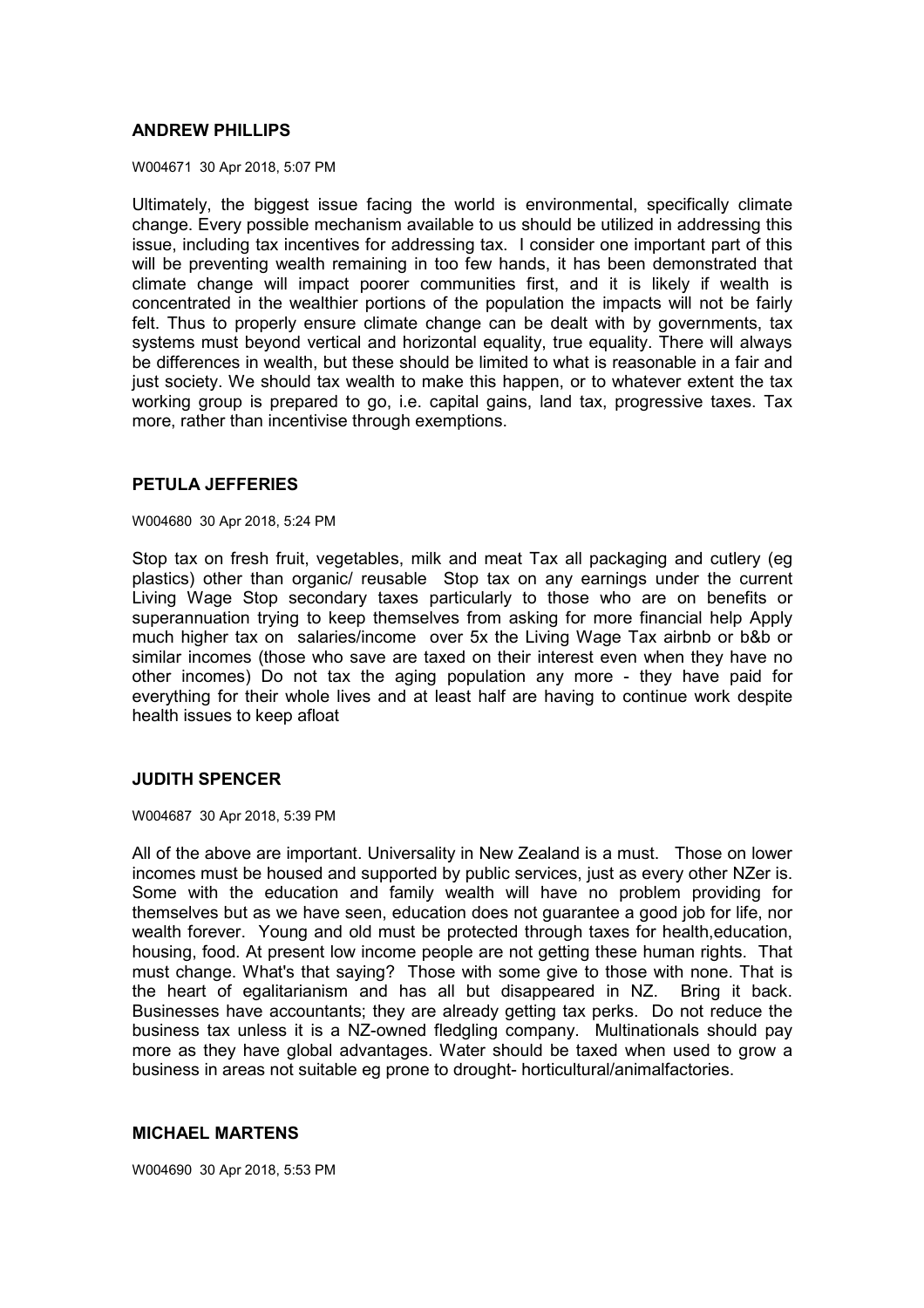The current tax system in New Zealand is already taxing a broad amount of goods and services. It is very indiscriminate which is really beneficial in some regards. However, I would argue a fairer tax system would exclude very low income, e.g. \$12.000 a year from any income tax and instead generate lost tax revenue from higher incomes. I suggest an income tax as follows: 0% income tax on income up to 12K 15% up to 30K 25% up to 50K 35% up to 70K 45% up to 100K 50% for income over 120K. This will likely more than offset lost income for the government and additional income should be used to lower GST. Over the last 25 years or so, lowering income tax and increasing GST has hit low income families disproportionately hard. This has to change! Also, to discourage the ownership of several properties, owning more than one house (the family home) should be taxed with a capital gains tax. Why is saving money for retirement taxed but owning a house is not? A wealth tax could be another option.

# **KASMIN NIKORA**

#### W004696 30 Apr 2018, 6:15 PM

Income tax should be increased for those earning more. Move those income thresholds up so those earning less aren't taxed as much. Those earning more can afford to be taxed more. IF we are paying GST on everything in this country, it should be reduced back to 10% A capital gains tax should be paid by everyone that has a capital gain, the family home shouldn't be exempt, it levels the investment playing field. An inheritance tax is needed. maybe the first \$1million is exempt..but anything over that needs to be taxed AF. Noone should be getting \$20 million dollar inheritances tax free, guarantee the person passing on that used some public services to earn that money, it is an unnecessary headstart on the rest of the population. OF course you should research everything considered and close loop holds and spend wisely on health & education & environment & welfare. Public servants need to take a paycut, \$260k starting mp's is ridiculous!

### **PAUL ROSEMAN**

W004708 30 Apr 2018, 7:07 PM

Use tax to improve wealth equality in society

### **IAN LEATHERLAND**

#### W004723 30 Apr 2018, 8:10 PM

Military pensions and superannuation accrued whilst serving in the NZDF or emergency services should incur little or no tax. Service people are ready to assist in NZ and those from other countries at any time regardless of their personal circumstances. The families of service people often give up their loved ones temporarily so that those in need can receive the help they need. This is not a regular job and should not be taxed in a regular way. Operational allowances Extra allowances earned whilst on operations should not be taxed, what's the point? Reward the service people properly for the sacrifice they make.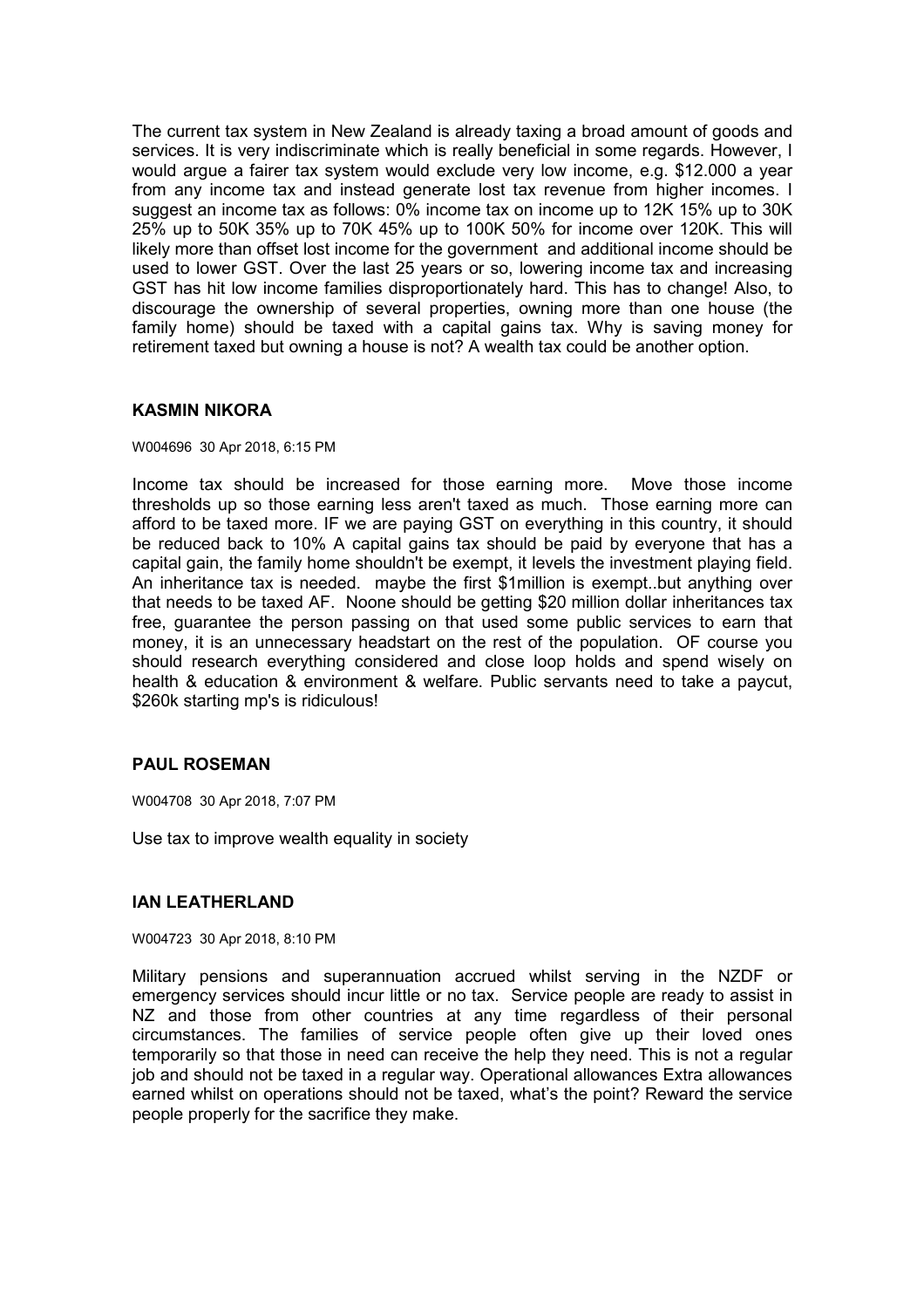# **JAMES LITCHWARK**

W004749 30 Apr 2018, 8:51 PM

Effective tax and regulation should provide a fair and stable economic environment so that market forces (competition, supply and demand) can determine which business activities are actually worthwhile. Certain policies, such as the tax loopholes for offshore companies, or the standard resource consent process (first in - first served, instead of a dynamic tax or cap-and-trade system) allow companies to sustain uneconomic activities indefinitely, until eventually the costs accumulate to crisis levels and someone else gets caught holding the bag (often taxpayers). An example is the Christchurch municipal water supply, which has provided clean untreated water for decades, but is threatened by irrigation and farm run-off. If farmers and other commercial water users do not pay for the risk they create, the end result will be that Christchurch ratepayers have to foot the bill for a new water treatment plant. Preemptive taxation is one possible solution to this problem.

# **ELIZABETH MCKAY**

W004758 30 Apr 2018, 9:00 PM

Married couples should be able to split their income so if one person wasn't working they could get half the income so that they could get taxed at a lower rate. This would help parents who don't want to put their kids into childcare or do need to give extra support to elderly parents or children with special needs.

### **ANONYMOUS**

W004760 30 Apr 2018, 9:05 PM

Taxes on big polluters or those that damage the environment, could be a tax on visitors and travelers to NZ

### **DEBBIE LUCAS**

W004767 30 Apr 2018, 9:10 PM

Housing: Having a tiered taxation system would bring about the most efficient method of allocating housing resources. Using an econometric model, it would be easy to set taxes on both the business of rental properties, the wastage of empty properties and the income gained from selling properties that have been used as investment properties. The potential to bring properties in both the rental and sales markets in line with the cost of living is not only attainable, but desirable for future generations. Environmental: again, a tiered econometric system could devise the most efficient use of natural resources with a goal (with relavent incentives/disincentives) of all externalities bought into the tax system, making those taking resources from or adding pollution/poisons to our unique environment accountable via taxes. Employment: if employers wish to find excuses to not hire kiwis first, an added tax ensuring that there is enough money to pay for extra teachers, nurses etc now needed